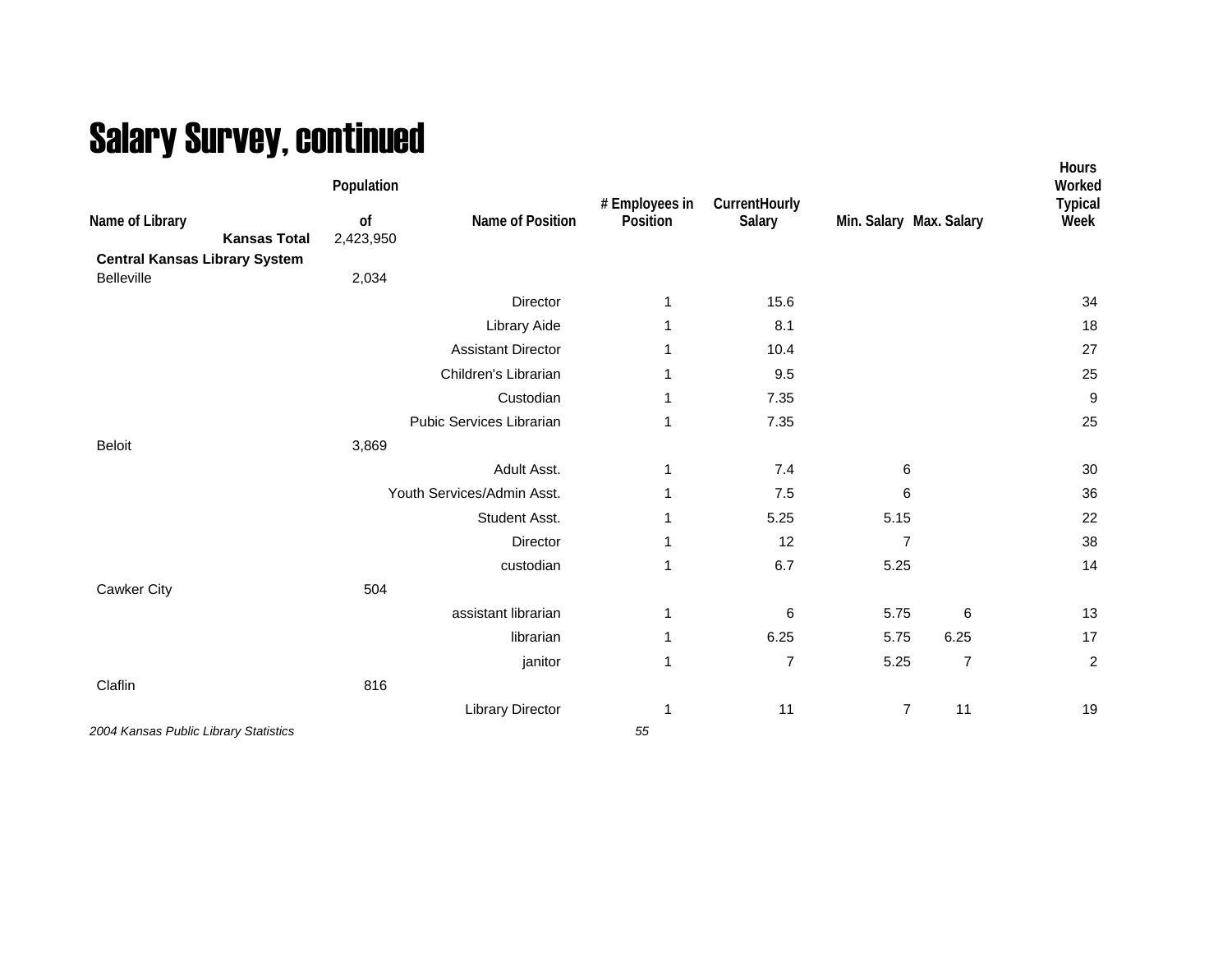| Name of Library<br><b>Kansas Total</b> | Population<br>of<br>2,423,950 | Name of Position               | # Employees in<br>Position | CurrentHourly<br>Salary | Min. Salary Max. Salary |       | Hours<br>Worked<br><b>Typical</b><br>Week |
|----------------------------------------|-------------------------------|--------------------------------|----------------------------|-------------------------|-------------------------|-------|-------------------------------------------|
| <b>Central Kansas Library System</b>   | 721                           |                                |                            |                         |                         |       |                                           |
| Clyde                                  |                               |                                |                            |                         |                         |       |                                           |
|                                        |                               | Librarian-Assistant Librarian  | $\overline{2}$             | 6                       | 5                       | $\,6$ | 16                                        |
| Concordia                              | 5,459                         |                                |                            |                         |                         |       |                                           |
|                                        |                               | Library Clerk                  | 1                          | 5.6                     | 5.25                    |       | 16                                        |
|                                        |                               | Custodian                      | 1                          | 7.25                    | 6.95                    |       | 12                                        |
|                                        |                               | Library Aid                    | 2                          | 6.5                     | 6                       |       | 18                                        |
|                                        |                               | Library Page                   | 3                          | 5.45                    | 5.15                    |       | 10                                        |
|                                        |                               | Director                       | 1                          | 17.15                   |                         |       | 35                                        |
|                                        |                               | Interlibrary Loan Librarian    | 1                          | 6.85                    | 6                       |       | 10                                        |
|                                        |                               | <b>Head of Patron Services</b> | 1                          | 8                       | 8                       |       | 35                                        |
| Courtland                              | 302                           |                                |                            |                         |                         |       |                                           |
|                                        |                               | Librarian                      | 1                          | 6.75                    | 5.25                    | 6.75  | 10                                        |
| Delphos                                | 459                           |                                |                            |                         |                         |       |                                           |
|                                        |                               | Assistant Librarian            | 1                          | 6                       | 6                       |       | $\boldsymbol{2}$                          |
|                                        |                               | <b>Library Director</b>        | 1                          | 6.4                     | 6                       |       | 18                                        |
| Downs                                  | 978                           |                                |                            |                         |                         |       |                                           |
|                                        |                               | Student Librarian              | 1                          | 5.15                    | 5.15                    | 5.15  | 4                                         |
|                                        |                               |                                |                            |                         |                         |       |                                           |
|                                        |                               | <b>Head Librarian</b>          | 1                          | 6.95                    | 5.25                    | 6.95  | 20                                        |
|                                        |                               | Assistant Librarian            | 1                          | 6.75                    | 6                       | 6.75  | 16                                        |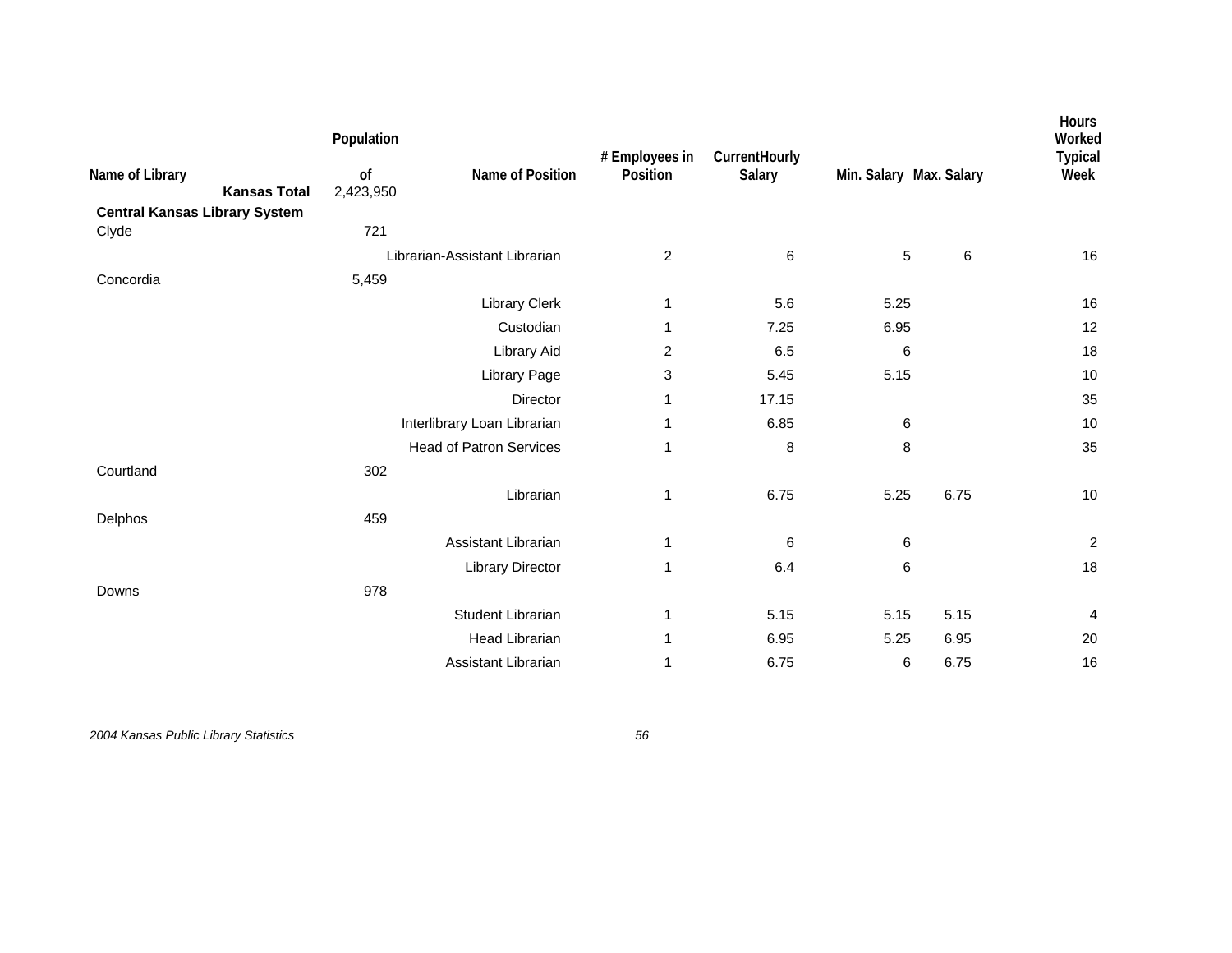|                                                   | Population      |                           | # Employees in | CurrentHourly |                         |                  | Hours<br>Worked<br><b>Typical</b> |
|---------------------------------------------------|-----------------|---------------------------|----------------|---------------|-------------------------|------------------|-----------------------------------|
| Name of Library<br><b>Kansas Total</b>            | of<br>2,423,950 | Name of Position          | Position       | Salary        | Min. Salary Max. Salary |                  | Week                              |
| <b>Central Kansas Library System</b><br>Ellinwood | 2,082           |                           |                |               |                         |                  |                                   |
|                                                   |                 | Public Services Librarian | 1              | 8.92          | 6                       | 9                | 40                                |
|                                                   |                 | Evening Librarian         | $\overline{2}$ | 7.2           | 6                       | 9                | 20                                |
|                                                   |                 | ILL/Children's Librarian  | 1              | 7.88          | 6                       | $\boldsymbol{9}$ | 35                                |
| Ellis                                             | 1,827           |                           |                |               |                         |                  |                                   |
|                                                   |                 | Librarian                 | 1              | 7.5           | 7.5                     | 7.5              | 29                                |
|                                                   |                 | Assistant Librarian       | 1              | 6.5           | 6.5                     | 6.5              | 21                                |
| Ellsworth                                         | 2,887           |                           |                |               |                         |                  |                                   |
|                                                   |                 | Director                  | 1              | 11.18         | 7.05                    | 11.25            | 40                                |
| Formoso                                           | 116             |                           |                |               |                         |                  |                                   |
|                                                   |                 | Librarian                 | 1              | 5.15          | 5.15                    | 5.15             | 10                                |
| Glasco                                            | 509             |                           |                |               |                         |                  |                                   |
|                                                   |                 | librarian                 | 1              | 6.25          | 6                       | 6.25             | 16                                |
| Glen Elder                                        | 422             |                           |                |               |                         |                  |                                   |
|                                                   |                 | Librarian                 | 1              | 6.25          | 5.15                    | 6.5              | $10$                              |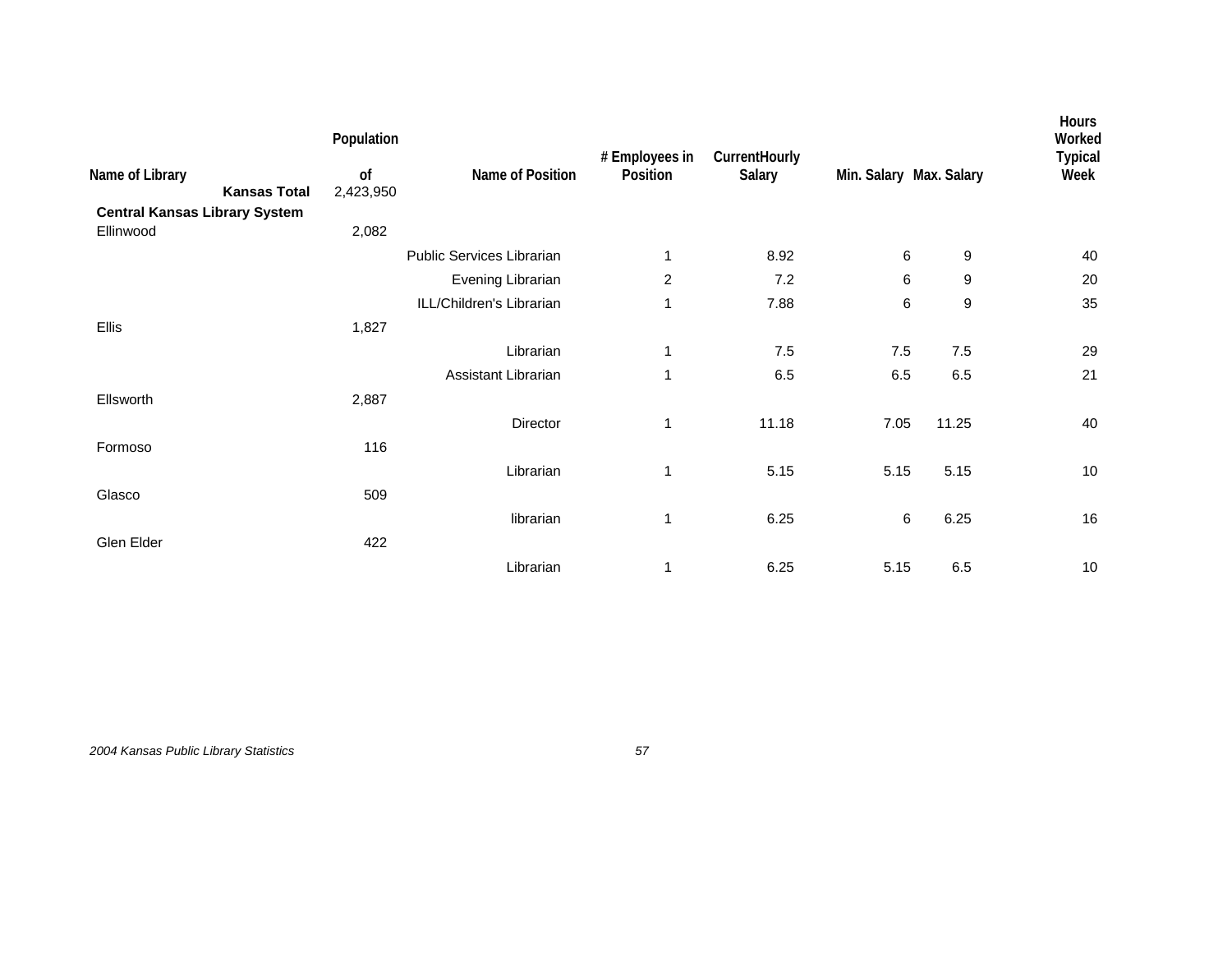| Name of Library<br><b>Kansas Total</b><br><b>Central Kansas Library System</b> | Population<br>of<br>2,423,950 | Name of Position               | # Employees in<br>Position | CurrentHourly<br>Salary | Min. Salary Max. Salary |                  | <b>Hours</b><br>Worked<br><b>Typical</b><br>Week |
|--------------------------------------------------------------------------------|-------------------------------|--------------------------------|----------------------------|-------------------------|-------------------------|------------------|--------------------------------------------------|
| <b>Great Bend</b>                                                              | 14,927                        |                                |                            |                         |                         |                  |                                                  |
|                                                                                |                               | Director                       | 1                          | 29.34                   | 20                      | 35               | 12                                               |
|                                                                                |                               | <b>Office Assistant</b>        | 1                          | 9.6                     | 8                       | 12               | 12                                               |
|                                                                                | Dept. Head, Technical Svcs.   |                                | 1                          | 9.53                    | 8                       | 15               | 40                                               |
|                                                                                |                               | Sunday Clerk                   | 3                          | 7.83                    | 7.83                    | 7.83             | 3                                                |
|                                                                                |                               | Clerk, Reference               | 1                          | 7.42                    | 6                       | 9                | 40                                               |
|                                                                                |                               | Dept. Head Ref/Collection Dev. | 1                          | 11.54                   | 10.82                   | 16               | 40                                               |
|                                                                                |                               | Dept. Head, Circulation        | 1                          | 11.31                   | 8                       | 15               | 40                                               |
|                                                                                |                               | Dept. Head, Public Relations   | 1                          | 12.42                   | 10                      | 15               |                                                  |
|                                                                                | Clerk, Children,s             |                                | 1                          | $\overline{7}$          | 6                       | 9                | 40                                               |
|                                                                                |                               | Clerk, Circulation             | 1                          | 6.62                    | 6                       | 9                | 24                                               |
|                                                                                |                               | Clerk, Circulation             | 1                          | 7.14                    | 6                       | $\boldsymbol{9}$ | 40                                               |
|                                                                                |                               | <b>Bookkeeping Assistant</b>   | 1                          | 8.79                    | 8                       | 12               | 12                                               |
|                                                                                |                               | Dept. Head, Children's         | 1                          | 11.27                   | 8                       | 15               | 40                                               |
|                                                                                |                               | Shelver                        | 1                          | 5.35                    | 5.35                    | $\,6$            | 12                                               |
|                                                                                |                               | Maint/Bldg Engineer            | 1                          | 10.27                   | 9                       | 12               | 26                                               |
|                                                                                |                               | <b>Automation Specialist</b>   | 1                          | 12                      | 10                      | 16               | 10                                               |
|                                                                                |                               | Housekeeper                    | 1                          | 7.42                    | $\overline{7}$          | 9                | 26                                               |
|                                                                                |                               | Clerk, Circulation             | 1                          | 6.8                     | 6                       | 9                | 40                                               |
|                                                                                |                               | Administrative Mgr.            | 1                          | 16.35                   | 14                      | 20               | 12                                               |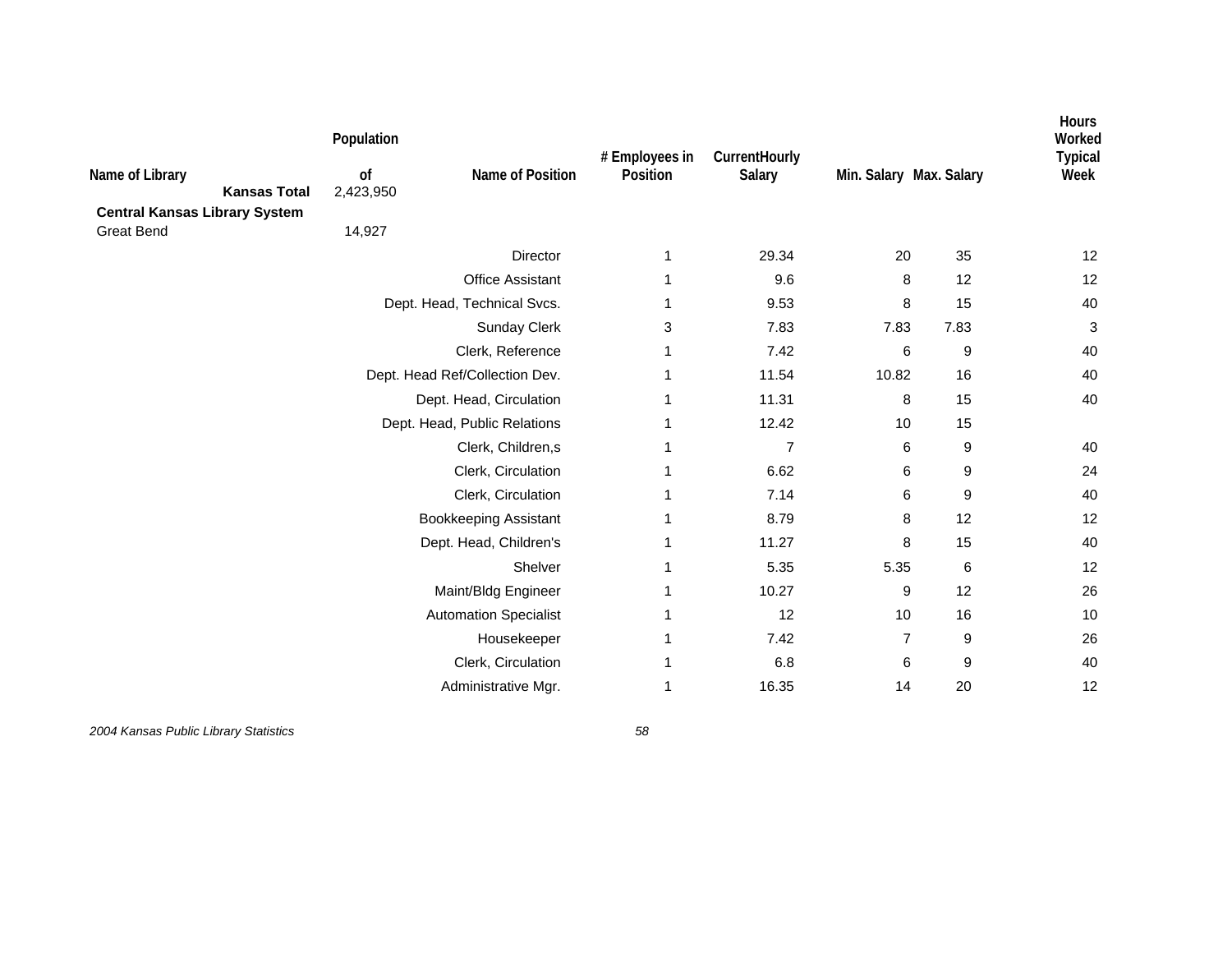| Name of Library<br><b>Kansas Total</b><br><b>Central Kansas Library System</b> | Population<br>of<br>2,423,950 | Name of Position             | # Employees in<br>Position | CurrentHourly<br>Salary |      | Min. Salary Max. Salary | Hours<br>Worked<br><b>Typical</b><br>Week |
|--------------------------------------------------------------------------------|-------------------------------|------------------------------|----------------------------|-------------------------|------|-------------------------|-------------------------------------------|
|                                                                                |                               | Shelver                      | 1                          | 5.46                    | 5.35 | 6                       | 15                                        |
| Gypsum                                                                         | 401                           |                              |                            |                         |      |                         |                                           |
|                                                                                |                               | Librarian                    | One                        | 6.35                    |      |                         | 14                                        |
| Hays                                                                           | 19,915                        |                              |                            |                         |      |                         |                                           |
|                                                                                |                               | Adult                        | 1                          | 17                      |      |                         | 40                                        |
|                                                                                |                               | Young Adult                  | 1                          | 13                      |      |                         | 40                                        |
|                                                                                |                               | Bookkeeper                   | 1                          | 14                      |      |                         | 40                                        |
|                                                                                |                               | Director                     | 1                          | 30                      |      |                         | 40                                        |
|                                                                                |                               | D.R. Kansas Room             | 1                          | 18                      |      |                         | 40                                        |
|                                                                                |                               | <b>Children's Assistant</b>  | 1                          | 14                      |      |                         | 40                                        |
|                                                                                |                               | Children's                   | 1                          | 18                      |      |                         | 40                                        |
|                                                                                |                               | <b>Technical Services</b>    | 1                          | 20                      |      |                         | 40                                        |
|                                                                                |                               | <b>Adult Assistant</b>       | 1                          | 13                      |      |                         | 40                                        |
| Hoisington                                                                     | 2,953                         |                              |                            |                         |      |                         |                                           |
|                                                                                |                               | Staff Librarian              | 1                          | 8.55                    |      |                         | 20                                        |
|                                                                                |                               | Director                     | 1                          | 9                       |      |                         | 35                                        |
|                                                                                |                               | Children's Library Assistant | 1                          | 6.95                    |      |                         | 10                                        |
|                                                                                |                               | Library Assistant            | 1                          | 6.5                     |      |                         | 15                                        |
|                                                                                |                               |                              |                            |                         |      |                         |                                           |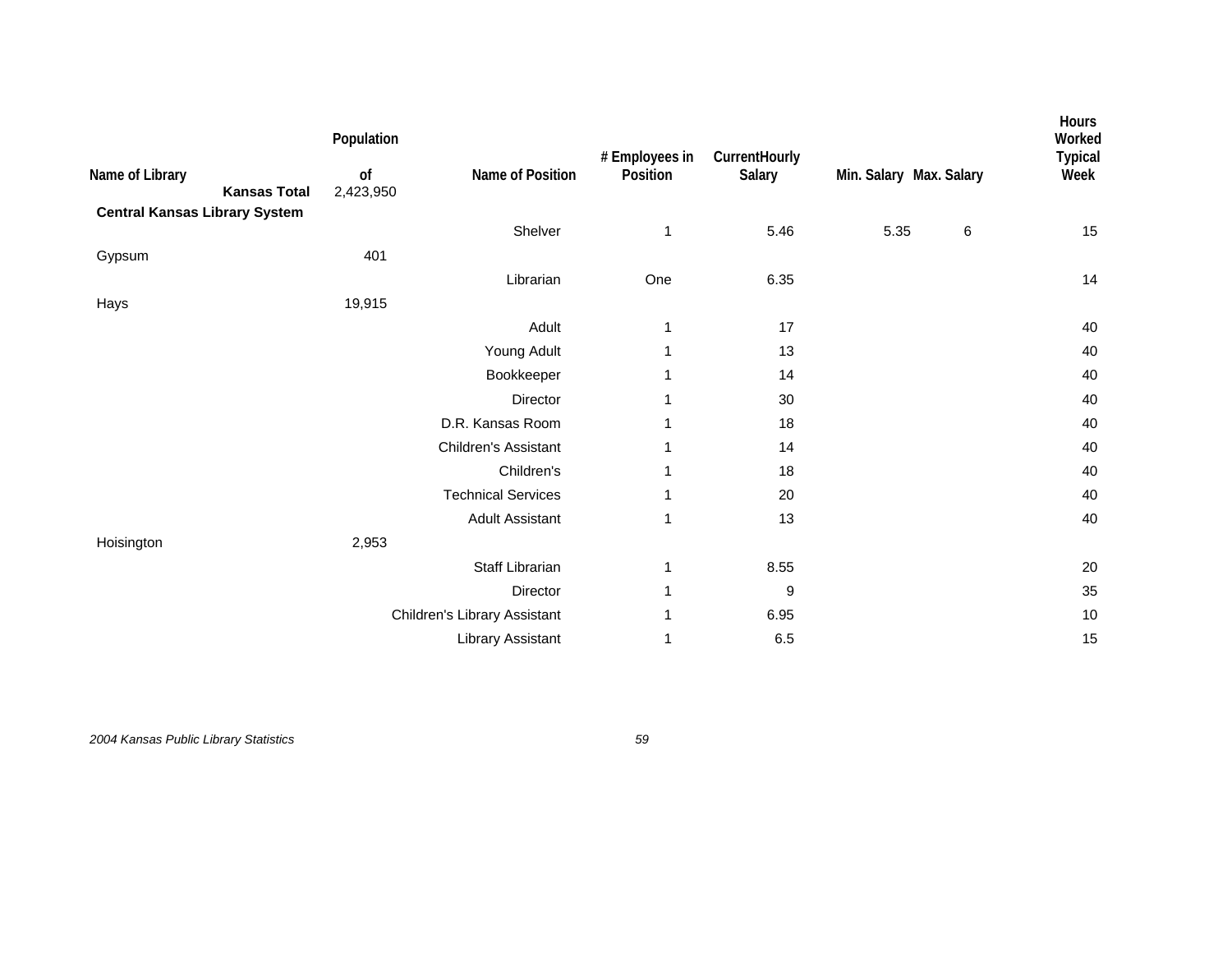| Name of Library<br><b>Kansas Total</b>            | Population<br>of<br>2,423,950 | Name of Position        | # Employees in<br>Position | CurrentHourly<br>Salary | Min. Salary Max. Salary | Hours<br>Worked<br><b>Typical</b><br>Week |
|---------------------------------------------------|-------------------------------|-------------------------|----------------------------|-------------------------|-------------------------|-------------------------------------------|
| <b>Central Kansas Library System</b><br>Jamestown | 387                           |                         |                            |                         |                         |                                           |
|                                                   |                               | Staff                   | 1                          | 5.25                    | 5.25                    | $\mathbf 0$                               |
|                                                   |                               | Director                | $\mathbf{1}$               | 7.25                    | 5.25                    | 10                                        |
| Jewell                                            | 447                           |                         |                            |                         |                         |                                           |
|                                                   |                               | Assistant Librarian     | $\overline{c}$             | 5.15                    | 5.15                    | $\,6\,$                                   |
| Kanopolis                                         | 524                           |                         |                            |                         |                         |                                           |
|                                                   |                               | <b>Library Director</b> | 1                          | 6.86                    | 5<br>$\pmb{0}$          | 18                                        |
| Kensington                                        | 492                           |                         |                            |                         |                         |                                           |
|                                                   |                               | Clerk                   | 1                          | 6.25                    | 5.15                    | $\,6\,$                                   |
|                                                   |                               | <b>Library Director</b> | 1                          |                         |                         |                                           |
|                                                   |                               | Summer Clerk            | 1                          | 5.15                    | 5.75                    | 25                                        |
| Larned                                            | 6,796                         |                         |                            |                         |                         |                                           |
|                                                   |                               | Director                | $\mathbf 1$                | 15                      | 13                      | 40                                        |
| Lebanon                                           | 279                           |                         |                            |                         |                         |                                           |
|                                                   |                               | Librarian               | 1                          | $\overline{7}$          | 5.15                    | 15                                        |
| Lincoln                                           | 1,307                         |                         |                            |                         |                         |                                           |
|                                                   |                               | Children's Librarian    | 1                          | 5.75                    | 5.15                    | 25                                        |
|                                                   |                               | Janitor                 | 1                          | 12.5                    |                         | $\sqrt{2}$                                |
|                                                   |                               | <b>Head Librarian</b>   | 1                          | 7.75                    | 5.15                    | 25                                        |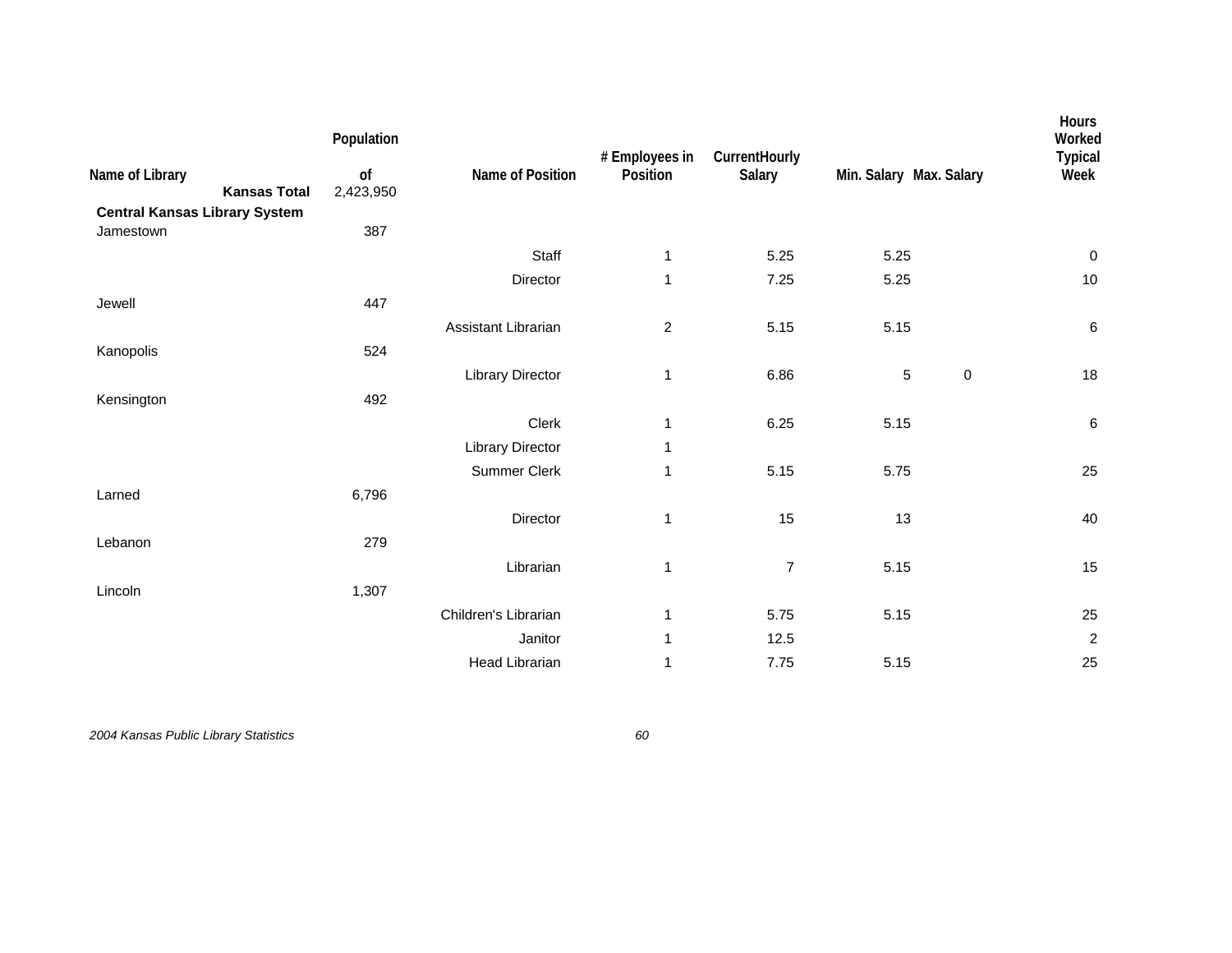| Name of Library<br><b>Kansas Total</b>        | Population<br>of<br>2,423,950 | Name of Position        | # Employees in<br>Position | CurrentHourly<br>Salary | Min. Salary Max. Salary |      | Hours<br>Worked<br><b>Typical</b><br>Week |
|-----------------------------------------------|-------------------------------|-------------------------|----------------------------|-------------------------|-------------------------|------|-------------------------------------------|
| <b>Central Kansas Library System</b><br>Logan | 566                           |                         |                            |                         |                         |      |                                           |
|                                               |                               | Librarian/Director      | 1                          | 5.75                    | 5.15                    |      | 16                                        |
| Long Island                                   | 148                           |                         |                            |                         |                         |      |                                           |
|                                               |                               | librarian               | 1                          | 3.75                    | 3.75                    | 3.75 | $\overline{7}$                            |
| Lucas                                         | 416                           |                         |                            |                         |                         |      |                                           |
|                                               |                               | Director/Head Librarian | 1                          | 6.5                     | 5.15                    |      | 12                                        |
|                                               |                               | Assistant Librarian     | 1                          | 5.35                    | 5.15                    |      | 4                                         |
| Minneapolis                                   | 2,044                         |                         |                            |                         |                         |      |                                           |
|                                               |                               | Director                | 1                          | 9                       | 6.15                    |      | 26                                        |
| Osborne                                       | 1,497                         |                         |                            |                         |                         |      |                                           |
|                                               |                               | Director                | 1                          | 8.98                    | 7.2                     |      | 42                                        |
| Plainville                                    | 1,917                         |                         |                            |                         |                         |      |                                           |
|                                               |                               | Clerical Librarian      | 1                          | 7.01                    | 5.15                    | 7.01 | 38                                        |
|                                               |                               | Saturday Assistant      | $\overline{2}$             | 5.67                    | 5.15                    | 5.67 | 6                                         |
|                                               |                               | <b>Library Director</b> | 1                          | 8.12                    | 5.15                    | 8.12 | 38                                        |
|                                               |                               | Storytime Assistant     | 1                          | 5.67                    | 5.15                    | 5.67 | 3                                         |
| Randall                                       | 77                            |                         |                            |                         |                         |      |                                           |
|                                               |                               | Clerk                   | 1                          | 5.15                    | 5.15                    |      |                                           |
|                                               |                               | Librarian/Director      | $\mathbf{1}$               | 5.47                    | 5.15                    | 10   | 6                                         |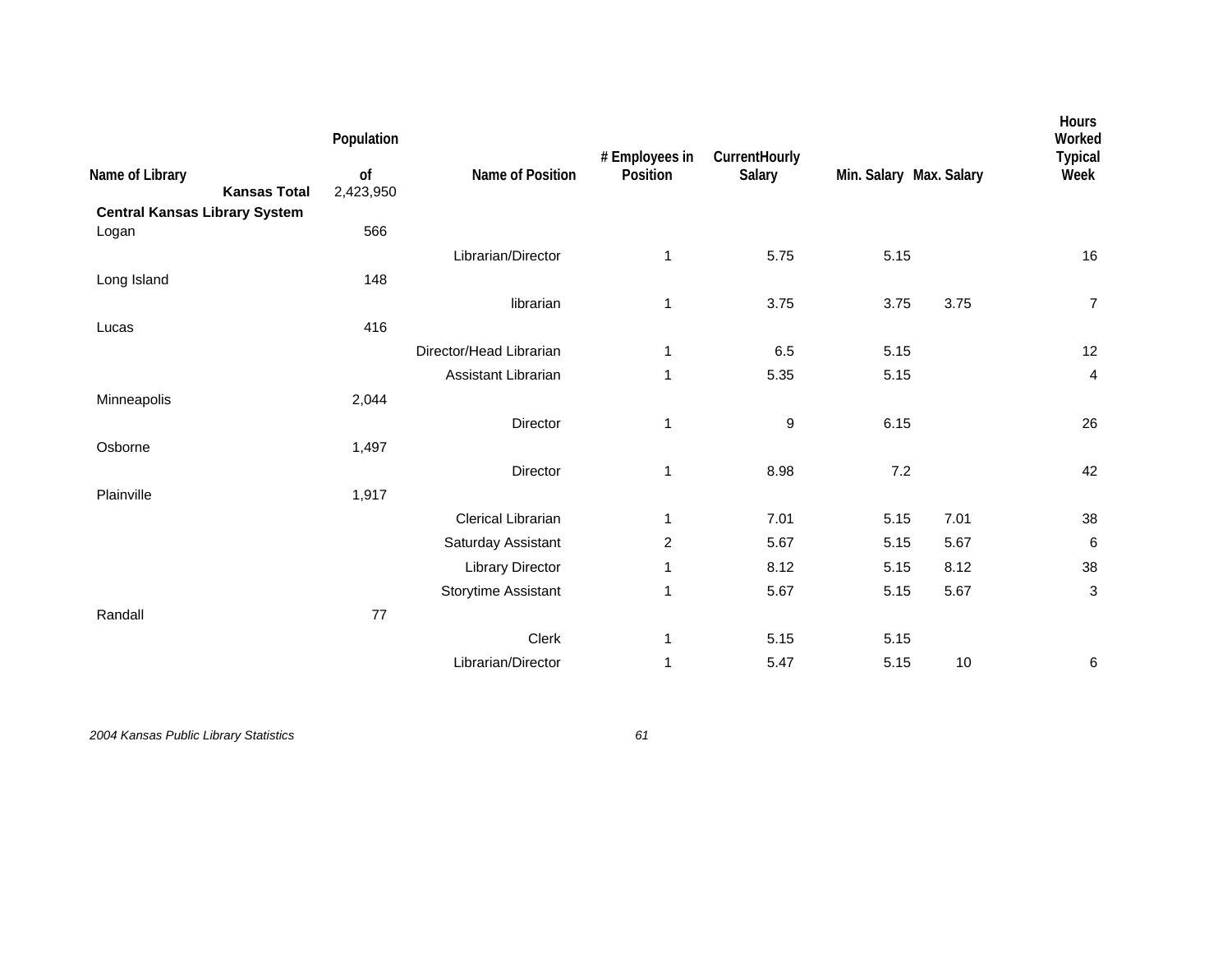|                                      | Population    |                  | # Employees in | CurrentHourly |                         |       | Hours<br>Worked<br><b>Typical</b> |
|--------------------------------------|---------------|------------------|----------------|---------------|-------------------------|-------|-----------------------------------|
| Name of Library                      | <sub>of</sub> | Name of Position | Position       | Salary        | Min. Salary Max. Salary |       | Week                              |
| <b>Kansas Total</b>                  | 2,423,950     |                  |                |               |                         |       |                                   |
| <b>Central Kansas Library System</b> |               |                  |                |               |                         |       |                                   |
| Republic                             | 147           |                  |                |               |                         |       |                                   |
|                                      |               | Librarian        |                | 5.15          | 5.15                    | 5.15  | 10                                |
| Russell                              | 4,404         |                  |                |               |                         |       |                                   |
|                                      |               | <b>Director</b>  |                | 13.34         | 9                       | 13.34 | 40                                |
|                                      |               | Storyteller      |                | 8.2           | 5.15                    | 8.2   | 6                                 |
|                                      |               | Custodian        |                | 7             | 5.15                    | 7     | 18                                |
|                                      |               | Clerk            |                | 7.63          | 5.15                    | 7.63  | 30                                |
|                                      |               | Clerk            | 2              | 7.3           | 5.15                    | 7.63  | 22                                |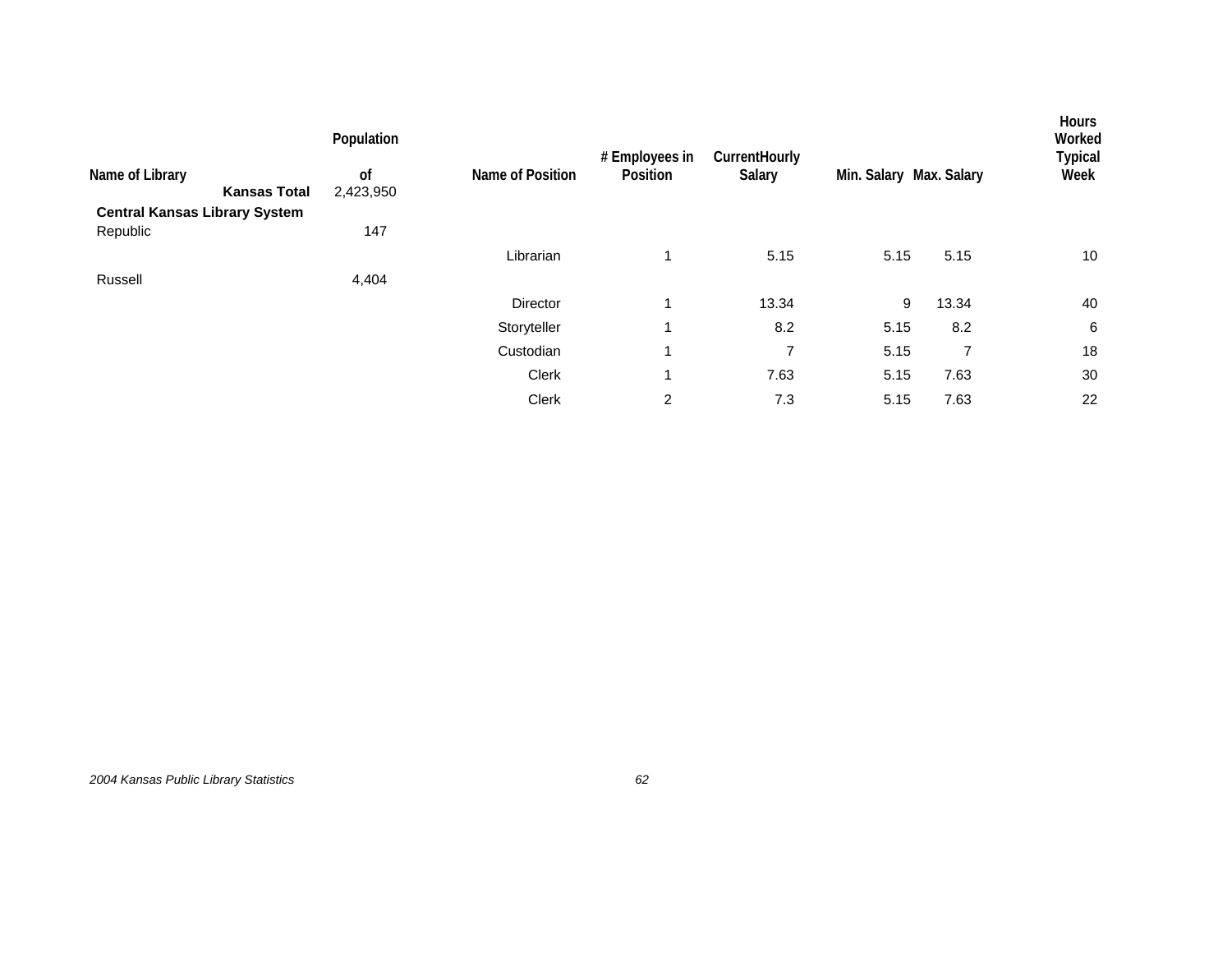| Name of Library<br><b>Kansas Total</b><br><b>Central Kansas Library System</b> | Population<br>of<br>2,423,950 | Name of Position                    | # Employees in<br>Position | CurrentHourly<br>Salary | Min. Salary Max. Salary |       | Hours<br>Worked<br><b>Typical</b><br>Week |
|--------------------------------------------------------------------------------|-------------------------------|-------------------------------------|----------------------------|-------------------------|-------------------------|-------|-------------------------------------------|
| Salina                                                                         | 45,833                        |                                     |                            |                         |                         |       |                                           |
|                                                                                |                               | Custodian 2                         | 1                          | 11.57                   | 9.13                    | 12.64 | 40                                        |
|                                                                                |                               | <b>Circulation Clerk</b>            | 4                          | 9.32                    | 8.28                    | 11.47 | 19                                        |
|                                                                                |                               | <b>Office Assistant</b>             | 1                          | 10.4                    | 7.51                    | 10.4  | 40                                        |
|                                                                                |                               | Collection Development librarian    | 1                          | 23.84                   | 17.22                   | 23.84 | 40                                        |
|                                                                                |                               | <b>Tech Center Manager</b>          | 1                          | 19.2                    | 15.62                   | 21.62 | 40                                        |
|                                                                                |                               | Custodian 1                         | 1                          | 7.17                    | 6.18                    | 8.56  | 15                                        |
|                                                                                |                               | Reference Librarian 2               | 1                          | 18.84                   | 14.88                   | 20.59 | 40                                        |
|                                                                                |                               | Reference Librarian                 | 3                          | 15.98                   | 13.49                   | 18.68 | 40                                        |
|                                                                                |                               | Cataloger                           | 1                          | 20.99                   | 15.62                   | 21.62 | 40                                        |
|                                                                                |                               | <b>Reference Assistant</b>          | 4                          | 10.2                    | 9.59                    | 13.27 | 19                                        |
|                                                                                |                               | <b>Public Relations Coordinator</b> | 1                          | 12.75                   | 10.07                   | 13.94 | 30                                        |
|                                                                                |                               | <b>Youth Services Clerk</b>         | 3                          | 9.32                    | 8.28                    | 11.47 | 19                                        |
|                                                                                |                               | <b>Tech Services Clerk</b>          | 2                          | 10.4                    | 7.51                    | 10.4  | 40                                        |
|                                                                                |                               | <b>Acquisitions Clerk</b>           | 1                          | 10.94                   | 7.89                    | 10.92 | 40                                        |
|                                                                                |                               | Youth Services Progrm Specialist    | 1                          | 12.02                   | 10.07                   | 13.94 | 40                                        |
|                                                                                |                               | Shelver                             | 5                          | 6.75                    | 6.18                    | 8.56  | 15                                        |
|                                                                                |                               | <b>Administrative Assistant</b>     | 1                          | 13.37                   | 12.24                   | 16.94 | 40                                        |
|                                                                                |                               | Interlibrary Loan Clerk             | 1                          | 12.04                   | 8.7                     | 12.4  | 40                                        |
|                                                                                |                               | <b>Library Director</b>             | 1                          | 70452                   |                         |       | 40                                        |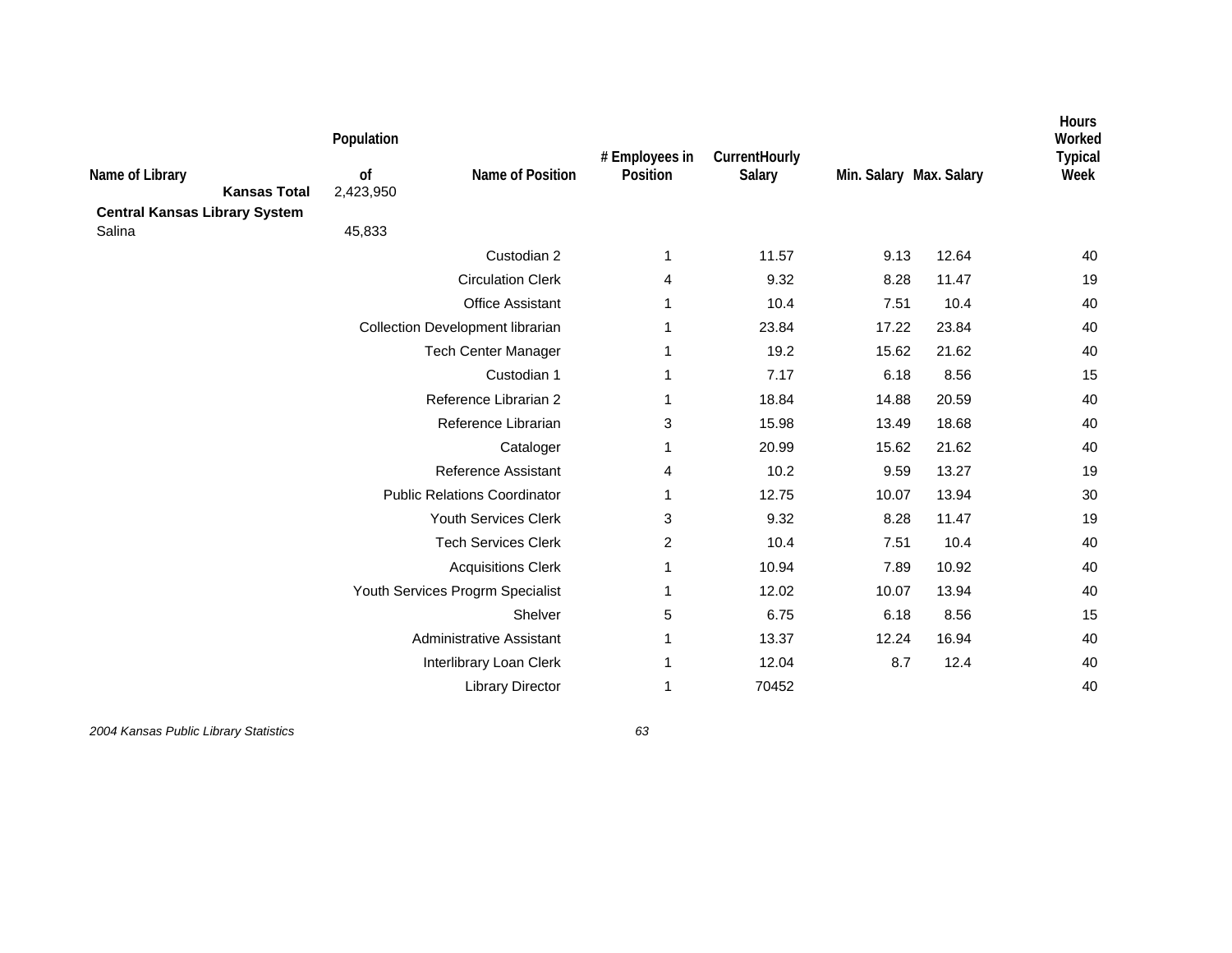|                                        | Population      |                                  | # Employees in | CurrentHourly  |                         |             | Hours<br>Worked<br><b>Typical</b> |
|----------------------------------------|-----------------|----------------------------------|----------------|----------------|-------------------------|-------------|-----------------------------------|
| Name of Library<br><b>Kansas Total</b> | of<br>2,423,950 | Name of Position                 | Position       | Salary         | Min. Salary Max. Salary |             | Week                              |
| <b>Central Kansas Library System</b>   |                 |                                  |                |                |                         |             |                                   |
|                                        |                 | Network Administrator            | 1              | 15.64          | 13.49                   | 18.68       | 40                                |
|                                        |                 | <b>Circulation Clerk</b>         | 4              | 10.5           | 8.28                    | 11.47       | 40                                |
|                                        |                 | <b>Head of Youth Services</b>    | 1              | 16.28          | 12.85                   | 17.79       | 40                                |
|                                        |                 | <b>Head of Reference</b>         | 1              | 23.84          | 17.22                   | 23.84       | 40                                |
|                                        |                 | <b>Head of Adult Circulation</b> | 1              | 16.13          | 11.66                   | 16.13       | 40                                |
|                                        |                 | Youth Services Clerk             | 4              | 10.5           | 8.28                    | 11.47       | 40                                |
|                                        |                 | System Administrator             | 1              | 19.61          | 13.49                   | 18.68       | 40                                |
| Scandia                                | 387             |                                  |                |                |                         |             |                                   |
|                                        |                 | <b>Director</b>                  | 1              | 5.35           | 5.35                    |             | 16                                |
| Smith Center                           | 1,773           |                                  |                |                |                         |             |                                   |
|                                        |                 | <b>Library Clerk</b>             | 1              | 6.5            | 5.15                    | 6.5         | $\boldsymbol{9}$                  |
|                                        |                 | <b>Library Director</b>          | 1              | 9.75           | 5.15                    | 9.75        | 35                                |
|                                        |                 | Assistant Librarian              | 1              | 9              | 5.15                    | 9           | 33                                |
| Stockton                               | 1,477           |                                  |                |                |                         |             |                                   |
|                                        |                 | Director                         | 1              | 10             | 6                       | 11.5        | 40                                |
|                                        |                 | <b>Assistant Director</b>        | 1              | 8.5            | 6                       | 10          | 40                                |
|                                        |                 | Desk Clerk                       | $\mathbf{1}$   | $\overline{7}$ | 6                       | 8.5         | 32                                |
| Sylvan Grove                           | 310             |                                  |                |                |                         |             |                                   |
|                                        |                 | Director                         | 1              | 6.5            | 5.5                     | $\mathbf 0$ | 15                                |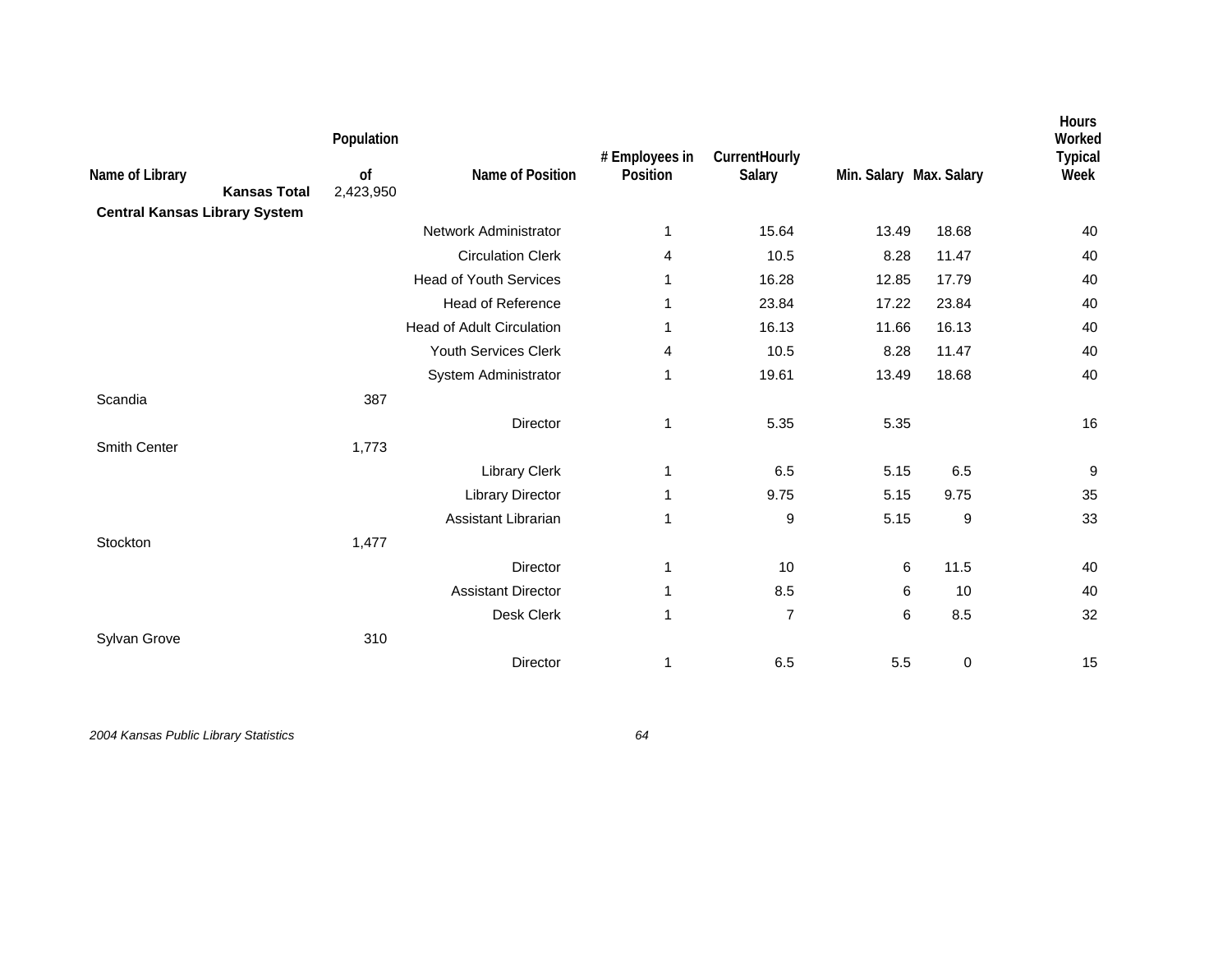| Name of Library<br><b>Central Kansas Library System</b> | <b>Kansas Total</b> | Population<br>0f<br>2,423,950 | Name of Position | # Employees in<br>Position | CurrentHourly<br>Salary | Min. Salary Max. Salary |     | <b>Hours</b><br>Worked<br>Typical<br>Week |
|---------------------------------------------------------|---------------------|-------------------------------|------------------|----------------------------|-------------------------|-------------------------|-----|-------------------------------------------|
| Wilson                                                  |                     | 765                           |                  |                            |                         |                         |     |                                           |
|                                                         | <b>System Total</b> | 139,948                       | librarian        | 2                          |                         | 6.5                     | 7.5 | 26                                        |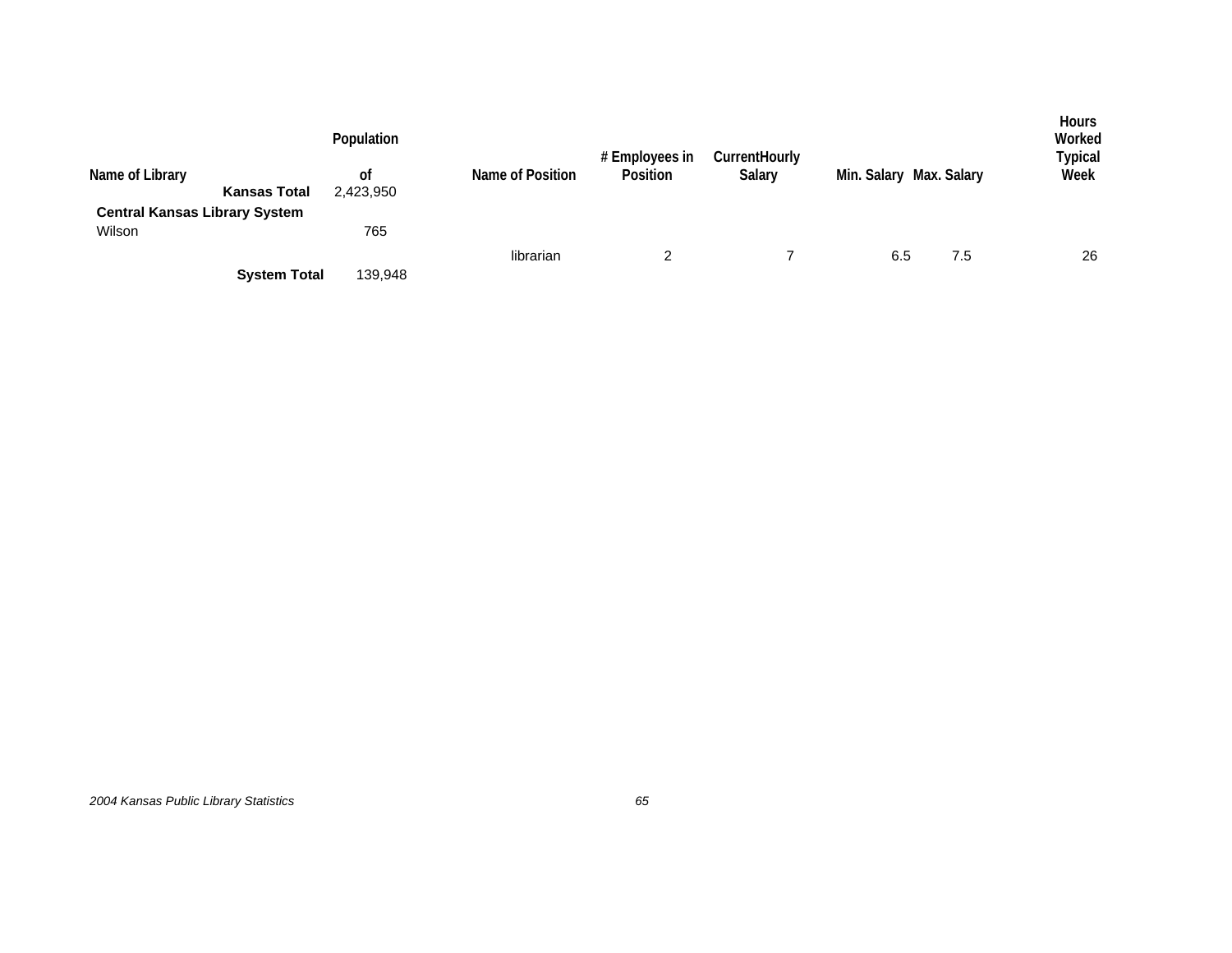| Name of Library<br><b>Kansas Total</b><br>North Central Kansas Library System | Population<br>of<br>2,423,950 | Name of Position           | # Employees in<br>Position | CurrentHourly<br>Salary | Min. Salary Max. Salary |                | Hours<br>Worked<br><b>Typical</b><br>Week |
|-------------------------------------------------------------------------------|-------------------------------|----------------------------|----------------------------|-------------------------|-------------------------|----------------|-------------------------------------------|
| Abilene                                                                       | 6,456                         |                            |                            |                         |                         |                |                                           |
|                                                                               |                               | Bookkeeper                 | 1                          | 9                       | $\overline{7}$          |                | 26                                        |
|                                                                               |                               | Interlibrary Loan          | 1                          | 5.52                    | 5.41                    |                | 19                                        |
|                                                                               |                               | Custodian                  | 1                          | $\overline{7}$          | $\overline{7}$          |                | 12                                        |
|                                                                               |                               | Clerk (Adult)              |                            | 5.63                    | 5.41                    |                | 29                                        |
|                                                                               |                               | Acquisitions               | 1                          | 5.52                    | 5.41                    |                | 19                                        |
|                                                                               |                               | Volunteer Coordinator      | 1                          | 10                      | 6                       |                | $\overline{5}$                            |
|                                                                               |                               | Clerk (Children's/Adult)   | 1                          | 5.41                    | 5.41                    |                | 10                                        |
|                                                                               |                               | <b>Children's Services</b> | 1                          | 7.81                    | 6.5                     |                | 34                                        |
|                                                                               |                               | Clerk (Children's)         | 1                          | 5.95                    | 5.41                    |                | 19                                        |
|                                                                               |                               | Clerk (Children's)         | 1                          | 5.95                    | 5.41                    |                | 19                                        |
|                                                                               |                               | Clerk (Children's)         | 1                          | 5.41                    | 5.41                    |                | 5                                         |
|                                                                               |                               | Clerk (Adult)              | 1                          | 7.81                    | 5.41                    |                | 38                                        |
|                                                                               |                               | Clerk (Adult)              | 1                          | 5.41                    | 5.41                    |                | 8                                         |
|                                                                               |                               | Director                   | 1                          | 16.35                   | 13.46                   |                | 40                                        |
| Allen                                                                         | 817                           |                            |                            |                         |                         |                |                                           |
|                                                                               |                               | Substitute                 | $\overline{c}$             | 5.15                    | 5.15                    | 5.15           | $\overline{c}$                            |
|                                                                               |                               | Assistant                  | 1                          | 5.9                     | 5.15                    | 6              | $\,$ 5 $\,$                               |
|                                                                               |                               | Director                   | 1                          | $\overline{7}$          | 5.15                    | $\overline{7}$ | 15                                        |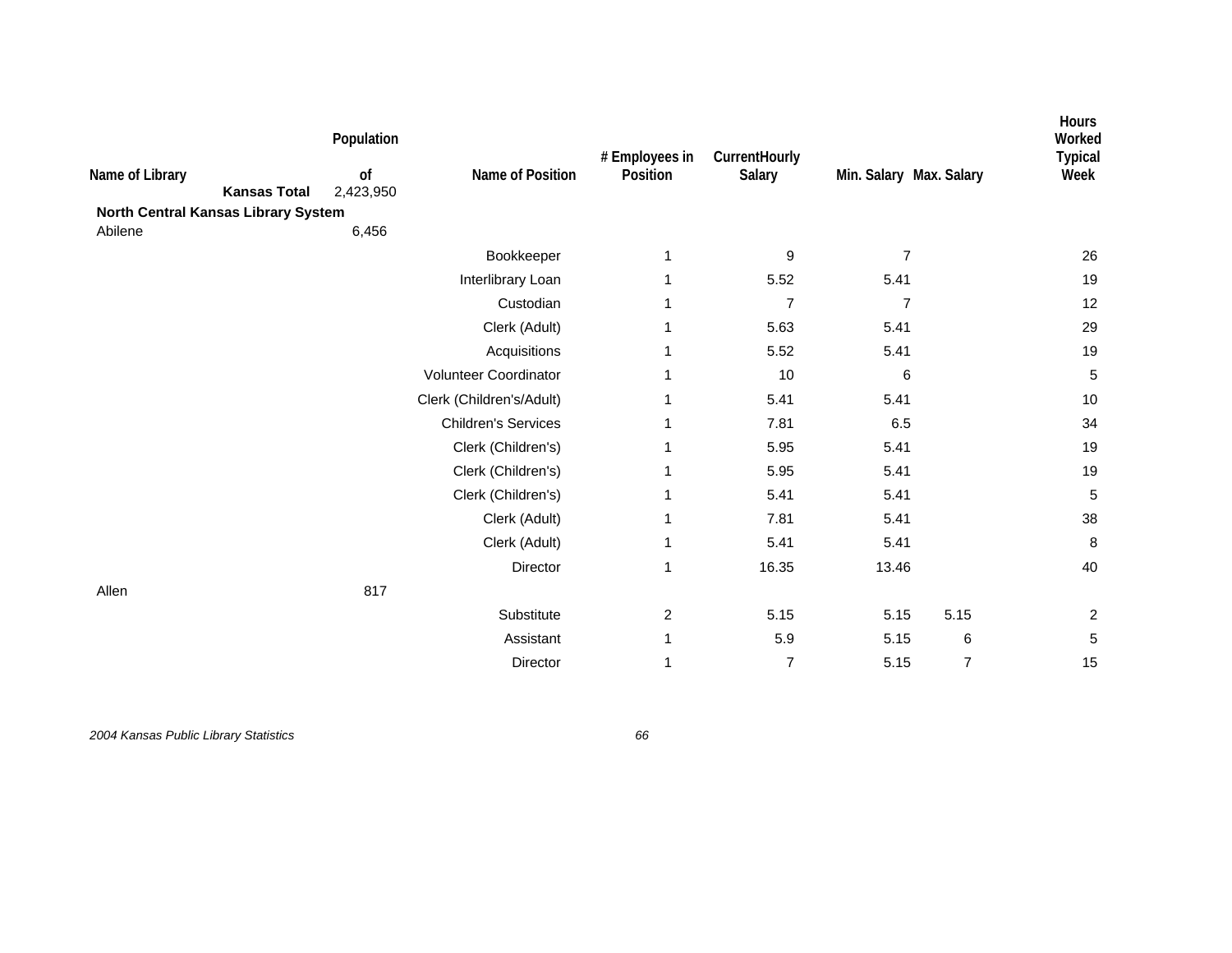| Name of Library<br><b>Kansas Total</b><br>North Central Kansas Library System | Population<br>of<br>2,423,950 | Name of Position         | # Employees in<br>Position | CurrentHourly<br>Salary | Min. Salary Max. Salary |                | Hours<br>Worked<br><b>Typical</b><br>Week |
|-------------------------------------------------------------------------------|-------------------------------|--------------------------|----------------------------|-------------------------|-------------------------|----------------|-------------------------------------------|
| axtell                                                                        | 433                           |                          |                            |                         |                         |                |                                           |
|                                                                               |                               | Librarian                | 1                          | 6.5                     | 5.75                    | $\pmb{0}$      | 12                                        |
| <b>Blue Rapids</b>                                                            | 1,061                         |                          |                            |                         |                         |                |                                           |
|                                                                               |                               | Aide                     | 1                          | 5.15                    | 5.15                    | 5.15           | $\mathbf{1}$                              |
|                                                                               |                               | Librarian                | 1                          | 8                       | 5                       | 8              | 15                                        |
| Chapman                                                                       | 1,252                         |                          |                            |                         |                         |                |                                           |
|                                                                               |                               | <b>Library Director</b>  | 1                          | 8                       | 6.5                     | $\overline{7}$ | 23                                        |
| clay center                                                                   | 4,405                         |                          |                            |                         |                         |                |                                           |
|                                                                               |                               | student librarian        | 1                          | 5.15                    | 5.15                    | 5.15           | 10                                        |
|                                                                               |                               | adult clerk              | 1                          | 8.24                    | 6                       |                | 28                                        |
|                                                                               |                               | administrative librarian | 1                          | 15.37                   | 22145                   | 22145          | 30                                        |
|                                                                               |                               | children's librarian     | 1                          | $\overline{7}$          | 6.5                     |                | 28                                        |
|                                                                               |                               | janitor                  | 1                          | 6.18                    | 6                       |                | 10                                        |
|                                                                               |                               | children's clerk         | 1                          | 5.62                    | 5.15                    | 5.15           | 12                                        |
| Clifton                                                                       | 520                           |                          |                            |                         |                         |                |                                           |
|                                                                               |                               | head librarian           | 1                          | 6                       | 5.5                     | 6              | 13                                        |
|                                                                               |                               | assistant libararian     | $\mathbf{1}$               | 5.75                    | 5.5                     | 6              | 5                                         |
| Cottonwood Falls                                                              | 1,183                         |                          |                            |                         |                         |                |                                           |
|                                                                               |                               | Librarian                | 1                          | 10                      |                         |                | 20                                        |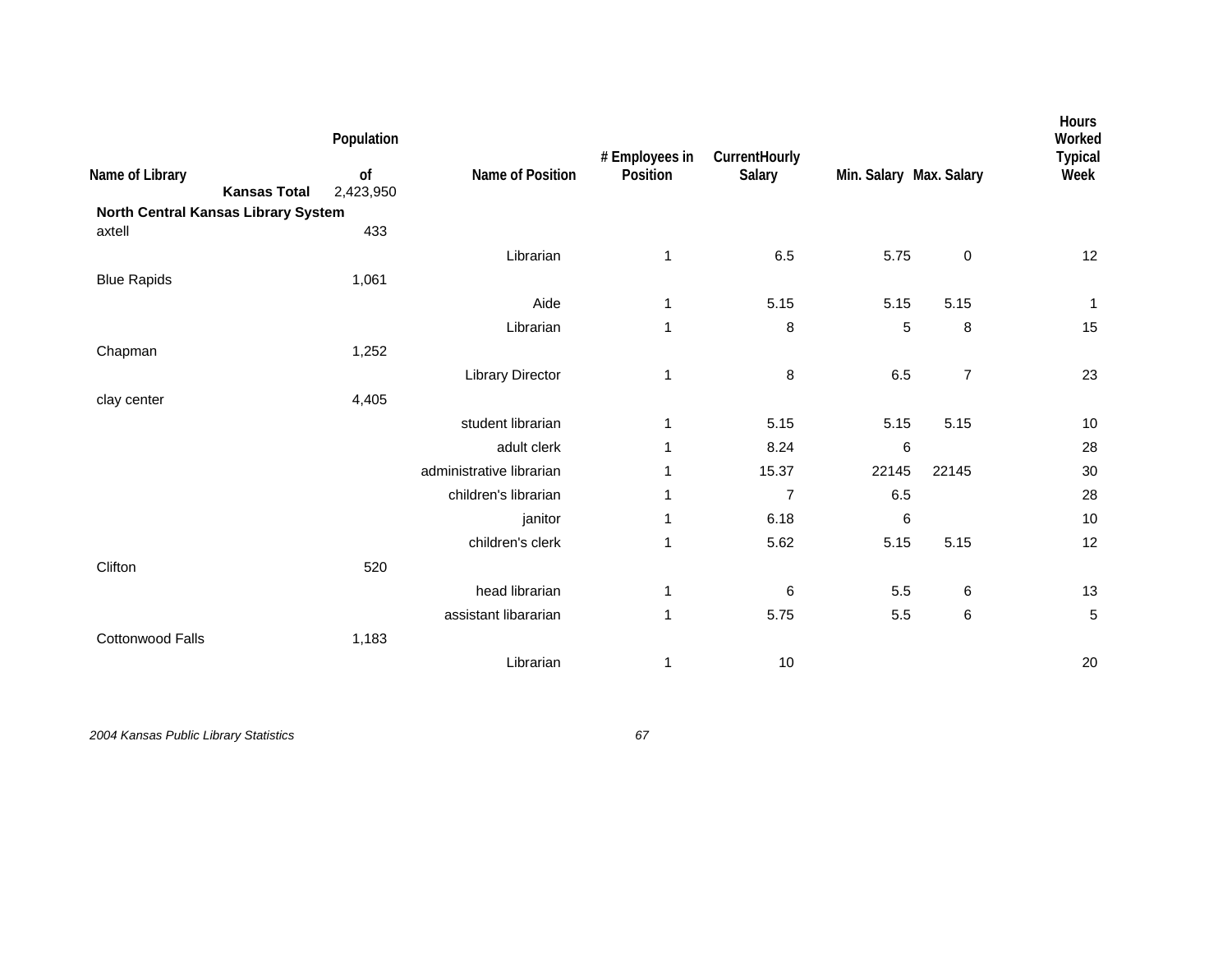| Name of Library      | <b>Kansas Total</b>                 | Population<br>of<br>2,423,950 | Name of Position             | # Employees in<br>Position | CurrentHourly<br>Salary | Min. Salary Max. Salary |       | Hours<br>Worked<br><b>Typical</b><br>Week |
|----------------------|-------------------------------------|-------------------------------|------------------------------|----------------------------|-------------------------|-------------------------|-------|-------------------------------------------|
| <b>Council Grove</b> | North Central Kansas Library System |                               |                              |                            |                         |                         |       |                                           |
|                      |                                     | 2,275                         | Director                     |                            | 10                      | 5.35                    |       | 34                                        |
|                      |                                     |                               |                              | 1                          |                         |                         |       |                                           |
|                      |                                     |                               | Children's Librarian         | 1                          | 5.35                    | 5.35                    |       | 19                                        |
|                      |                                     |                               | <b>Library Clerk</b>         | $\overline{2}$             | 5.35                    | 5.35                    |       | 13                                        |
|                      |                                     |                               | Assistant Librarian          | 1                          | 5.35                    | 5.35                    |       | 19                                        |
| Cuba                 |                                     | 900                           |                              |                            |                         |                         |       |                                           |
|                      |                                     |                               | Librarian Aide               | $\mathbf{1}$               | 6                       | 6                       | 15    | $\,$ 5 $\,$                               |
| Emporia              |                                     | 32,516                        |                              |                            |                         |                         |       |                                           |
|                      |                                     |                               | Director                     | 1                          | 27.1                    | 27.1                    | 27.1  | 40                                        |
|                      |                                     |                               | <b>Library Assistants</b>    | 6                          | 10.46                   | 8.51                    | 12.55 | 40                                        |
|                      |                                     |                               | Page                         | 15                         | 5.65                    | 5.65                    | 7.4   | 15                                        |
|                      |                                     |                               | Coordinators                 | 3                          | 17.56                   | 14.64                   | 20.39 | 40                                        |
|                      |                                     |                               | Library Assistants-Part-time | 3                          | 10.26                   | 8.51                    | 12.02 | 20                                        |
| Enterprise           |                                     | 823                           |                              |                            |                         |                         |       |                                           |
|                      |                                     |                               | staff                        | 1                          | 5.15                    | 5.15                    | 5.15  | $\overline{c}$                            |
|                      |                                     |                               | Librarian                    | $\mathbf{1}$               | 8                       | 5.15                    | 5.15  | 25                                        |
| Florence             |                                     | 667                           |                              |                            |                         |                         |       |                                           |
|                      |                                     |                               | Custodian                    | 1                          | 10                      | $\overline{7}$          |       | 1                                         |
|                      |                                     |                               | <b>Library Assistant</b>     | 1                          | 5.25                    | 5.25                    |       | 3                                         |
|                      |                                     |                               | Librarian                    | 1                          | 6.6                     | 5.25                    |       | 15                                        |
|                      |                                     |                               |                              |                            |                         |                         |       |                                           |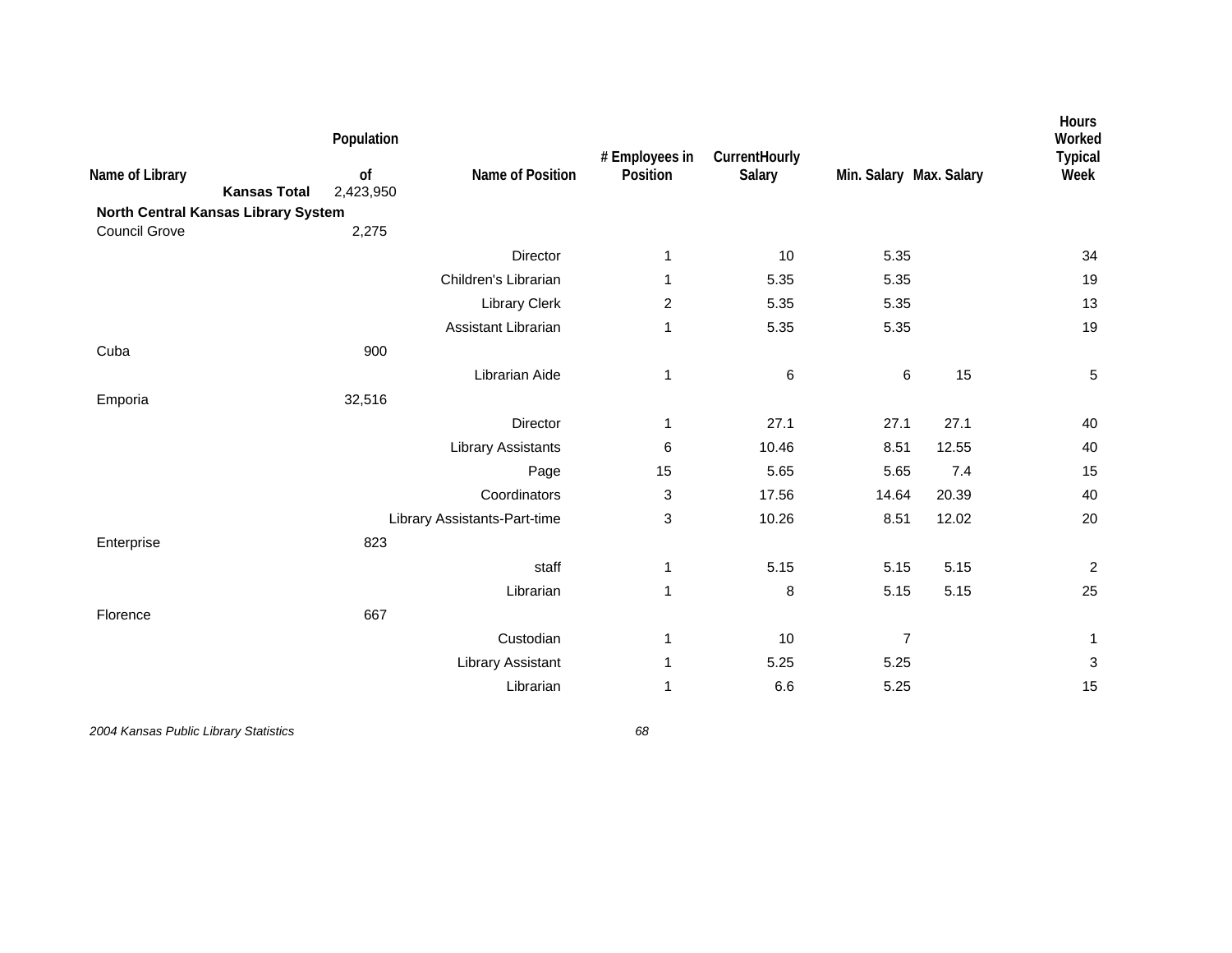| Population                             |                           | # Employees in | CurrentHourly |      |       | Hours<br>Worked<br><b>Typical</b> |
|----------------------------------------|---------------------------|----------------|---------------|------|-------|-----------------------------------|
| of<br><b>Kansas Total</b><br>2,423,950 | Name of Position          | Position       | Salary        |      |       | Week                              |
| North Central Kansas Library System    |                           |                |               |      |       |                                   |
| 817                                    |                           |                |               |      |       |                                   |
|                                        | Director                  | 1              | 7.8           |      |       |                                   |
| 557                                    |                           |                |               |      |       |                                   |
|                                        | Library Director          | 1              | 9.1           |      |       | 18                                |
|                                        | Librarian                 | $\overline{c}$ | 6.55          |      |       | 5                                 |
| 954                                    |                           |                |               |      |       |                                   |
|                                        | Director                  | 1              | 6.76          | 5.15 | 6.76  | 13                                |
|                                        | Substitutes               | $\overline{2}$ | 5.15          | 5.15 | 5.15  |                                   |
|                                        | <b>Assistant Director</b> | 1              | 6.12          | 5.15 | 6.15  | 9                                 |
| 2,491                                  |                           |                |               |      |       |                                   |
|                                        | Assistant Librarian       | 1              | 6.5           |      |       | 20                                |
|                                        | Director                  | $\mathbf{1}$   | 7.75          |      |       | 20                                |
| 2,839                                  |                           |                |               |      |       |                                   |
|                                        | Library Clerk             | 1              | 6.5           | 6.5  | 6.5   | 20                                |
|                                        | Library Director          | 1              | 10.95         | 6.5  | 10.95 | 32                                |
|                                        | Children's Librarian      | 1              | 9             | 6.5  | 9     | 18                                |
|                                        |                           |                |               |      |       | Min. Salary Max. Salary           |

*2004 Kansas Public Library Statistics 69*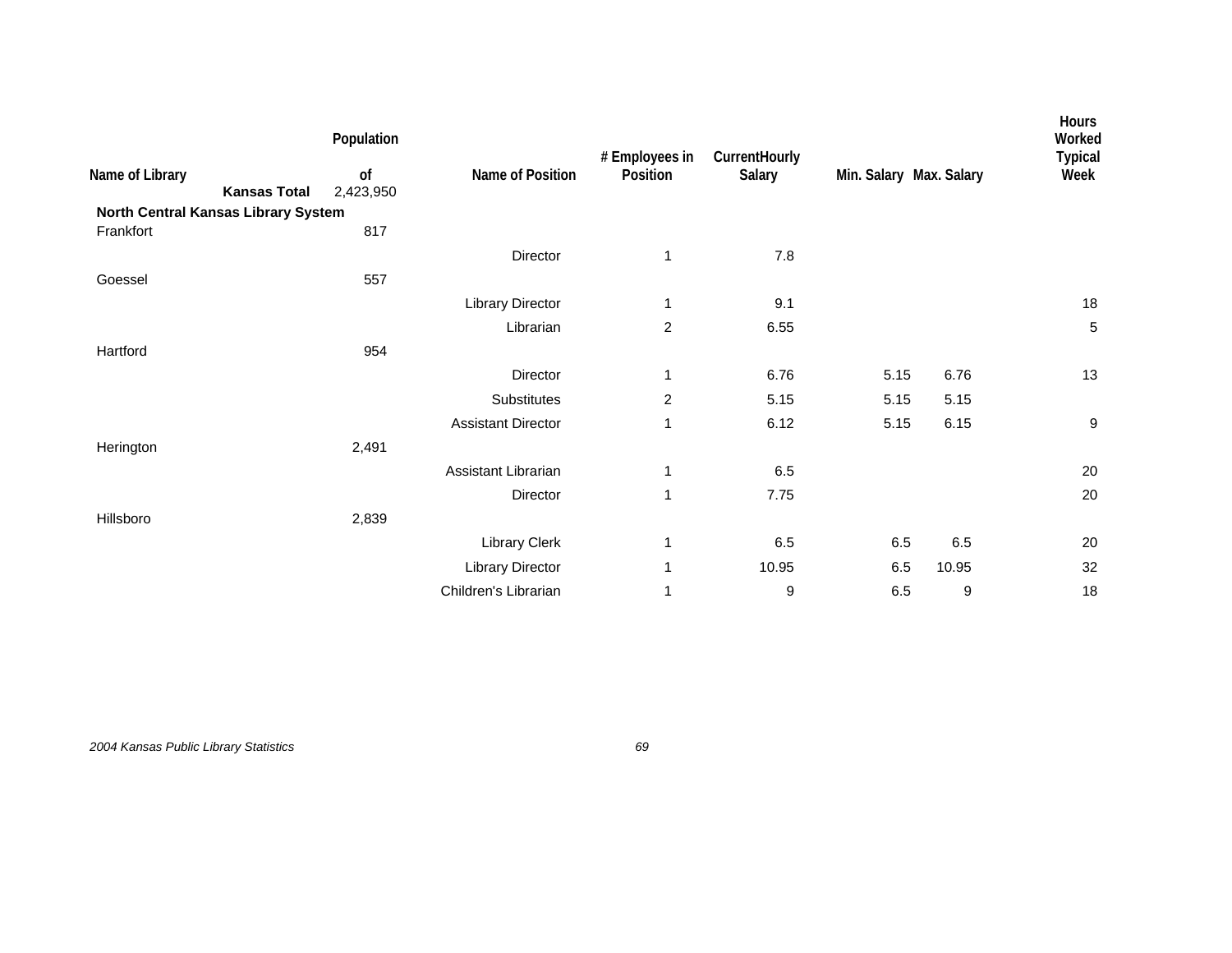|                                     |                     | Population      |                                              | # Employees in | CurrentHourly |                         |       | <b>Hours</b><br>Worked<br><b>Typical</b> |
|-------------------------------------|---------------------|-----------------|----------------------------------------------|----------------|---------------|-------------------------|-------|------------------------------------------|
| Name of Library                     | <b>Kansas Total</b> | of<br>2,423,950 | Name of Position                             | Position       | Salary        | Min. Salary Max. Salary |       | Week                                     |
| North Central Kansas Library System |                     |                 |                                              |                |               |                         |       |                                          |
| Junction City                       |                     | 26,313          |                                              |                |               |                         |       |                                          |
|                                     |                     |                 | Young People's Clerk                         | 2              | 8.33          | $\overline{7}$          | 11    | 25                                       |
|                                     |                     |                 | Reference Specialist                         | 4              | 9.98          | 8                       | 13    | 45                                       |
|                                     |                     |                 | <b>Assistant Director for Adult Services</b> | 1              | 15            | 10                      | 21    | 40                                       |
|                                     |                     |                 | Director                                     | 1              | 22.06         | 24000                   |       | 40                                       |
|                                     |                     |                 | Custodian                                    | 1              | 9.21          | 6.75                    | 11.16 | 40                                       |
|                                     |                     |                 | <b>Circulation Clerk</b>                     | 4              | 7.88          | 9                       | 11    | 24                                       |
|                                     |                     |                 | Libary Technician                            | 1              | 11            | 8                       | 12    | 40                                       |
|                                     |                     |                 | <b>Assistant Director for Youth Services</b> | 1              | 13            | 10                      | 21    | 40                                       |
| Leonardville                        |                     | 439             |                                              |                |               |                         |       |                                          |
|                                     |                     |                 | Director                                     | 1              | 6.5           | 6                       | 6.5   | 10                                       |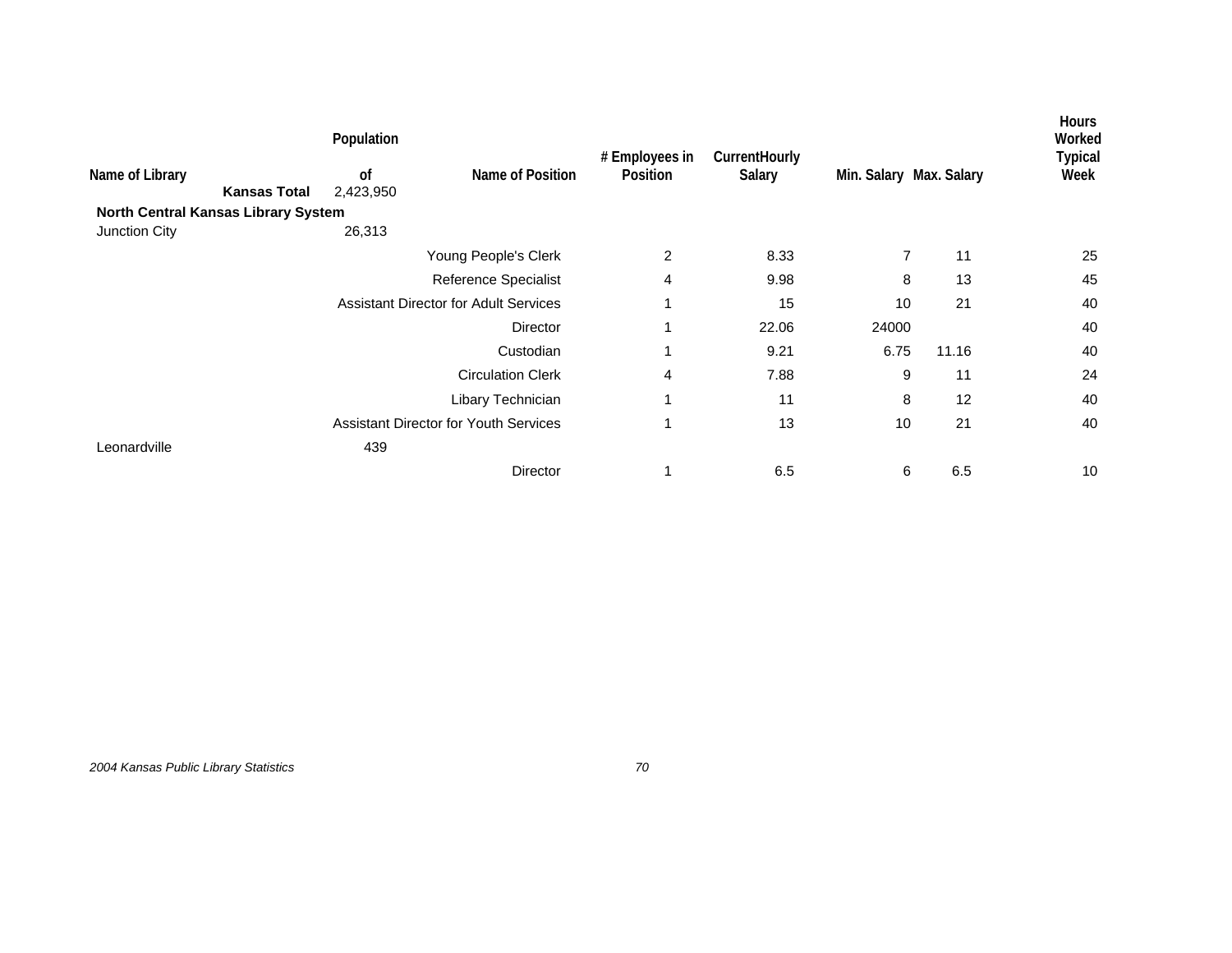| Name of Library<br><b>Kansas Total</b><br>North Central Kansas Library System | Population<br>of<br>2,423,950 | Name of Position                | # Employees in<br>Position | CurrentHourly<br>Salary | Min. Salary Max. Salary |       | <b>Hours</b><br>Worked<br><b>Typical</b><br>Week |
|-------------------------------------------------------------------------------|-------------------------------|---------------------------------|----------------------------|-------------------------|-------------------------|-------|--------------------------------------------------|
| Manhattan                                                                     | 44,733                        |                                 |                            |                         |                         |       |                                                  |
|                                                                               |                               | <b>Technical Librarian</b>      | 1                          | 12.89                   | 12.7                    | 17.75 | 20                                               |
|                                                                               |                               | Library Assistant 3             | 3                          | 11.13                   | 10.43                   | 14.59 | 32                                               |
|                                                                               |                               | <b>Library Assistant 1</b>      | 19                         | 9.14                    | 8.6                     | 12.01 | 21                                               |
|                                                                               |                               | <b>Custodial Manager</b>        | 1                          | 12.13                   | 11.51                   | 16.1  | 40                                               |
|                                                                               |                               | Senior Librarian                | 7                          | 19.53                   | 17                      | 23.77 | 31                                               |
|                                                                               |                               | Page                            | 9                          | 5.61                    | 5.15                    | 6     | 14                                               |
|                                                                               |                               | <b>Facilities Manager</b>       | 1                          | 15.11                   | 10.95                   | 15.34 | 20                                               |
|                                                                               |                               | Library Assistant 2             | 9                          | 10.71                   | 9.46                    | 13.24 | 28                                               |
|                                                                               |                               | <b>Administrative Secretary</b> | 1                          | 9.69                    | 9.46                    | 13.24 | 25                                               |
|                                                                               |                               | Librarian                       | 8                          | 14.22                   | 13.31                   | 18.64 | 31                                               |
|                                                                               |                               | <b>Information Specialist</b>   | 1                          | 17.32                   | 13.99                   | 19.56 | 10                                               |
|                                                                               |                               | <b>Director</b>                 | 1                          | 40.41                   | 29.08                   | 40.66 | 28                                               |
|                                                                               |                               | Administrative Assistant        | 1                          | 16.28                   | 15.42                   | 21.57 | 16                                               |
|                                                                               |                               | <b>Assistant Director</b>       | 1                          | 27.01                   | 21.7                    | 30.35 | 40                                               |
| Marion                                                                        | 2,058                         |                                 |                            |                         |                         |       |                                                  |
|                                                                               |                               | Part-Time Help                  | $\overline{c}$             | 6.2                     | 5.25                    |       | 10                                               |
|                                                                               |                               | <b>Director</b>                 | 1                          | 9.76                    | 5.25                    |       | 40                                               |
|                                                                               |                               | Asst. Librarian                 | 2                          | $\overline{7}$          | 5.25                    |       | 18                                               |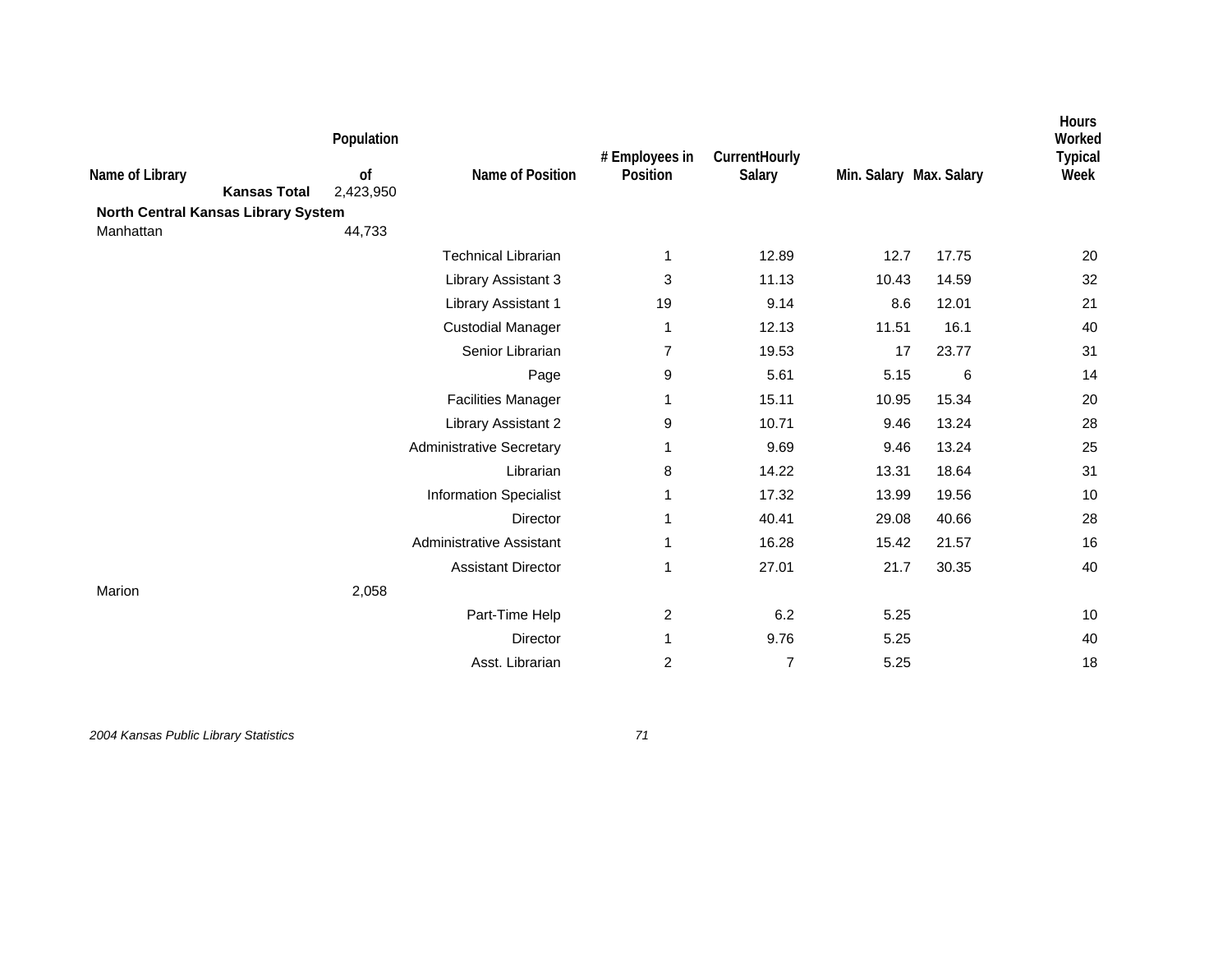|                                     |                     | Population    |                           | # Employees in | CurrentHourly |                         |             | Hours<br>Worked<br><b>Typical</b> |
|-------------------------------------|---------------------|---------------|---------------------------|----------------|---------------|-------------------------|-------------|-----------------------------------|
| Name of Library                     |                     | <sub>of</sub> | Name of Position          | Position       | Salary        | Min. Salary Max. Salary |             | Week                              |
|                                     | <b>Kansas Total</b> | 2,423,950     |                           |                |               |                         |             |                                   |
| North Central Kansas Library System |                     |               |                           |                |               |                         |             |                                   |
| Marysville                          |                     | 3,133         |                           |                |               |                         |             |                                   |
|                                     |                     |               | Library Teen Aide         | 2              | 5.25          | 5.25                    | $\mathbf 0$ | 8                                 |
|                                     |                     |               | Administrative Librarian  | 1              | 18.2          | 0                       | 0           | 40                                |
|                                     |                     |               | Library Aide              | 1              | 6.75          | 0                       | 0           | 28                                |
|                                     |                     |               | <b>Library Assistant</b>  | 2              | 8.9           | 0                       | 0           | 40                                |
| Peabody                             |                     | 1,523         |                           |                |               |                         |             |                                   |
|                                     |                     |               | <b>Assistant Director</b> | 1              | 6.5           | 5.15                    |             | 9                                 |
| Solomon                             |                     | 1,062         |                           |                |               |                         |             |                                   |
|                                     |                     |               | asst. Librarian           | 1              | 6.25          | 6.25                    | 6.25        | 8                                 |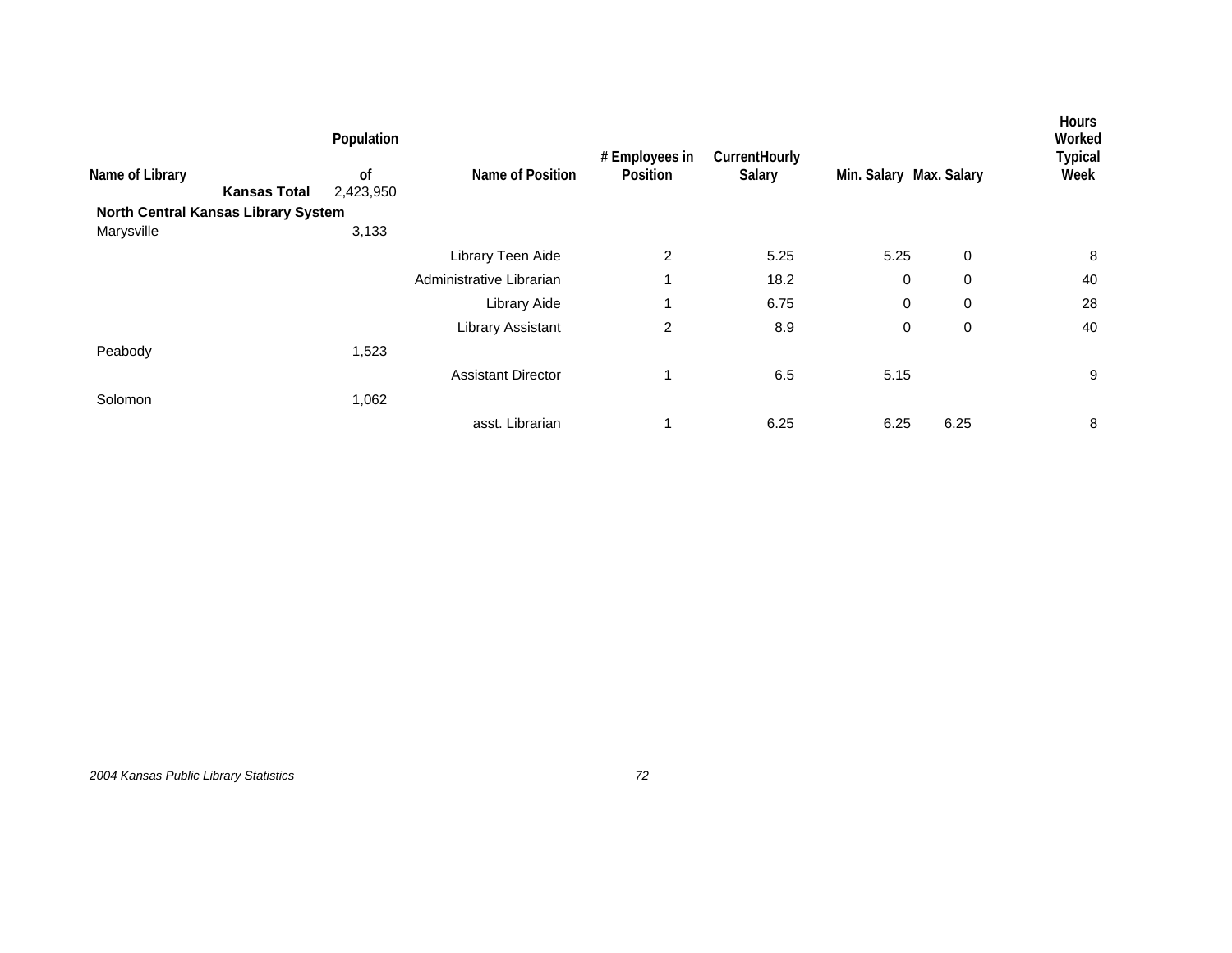| Name of Library | <b>Kansas Total</b><br>North Central Kansas Library System | Population<br>of<br>2,423,950 | Name of Position           | # Employees in<br>Position | CurrentHourly<br>Salary |             | Min. Salary Max. Salary | Hours<br>Worked<br><b>Typical</b><br>Week |
|-----------------|------------------------------------------------------------|-------------------------------|----------------------------|----------------------------|-------------------------|-------------|-------------------------|-------------------------------------------|
| St. Marys       |                                                            | 21,222                        |                            |                            |                         |             |                         |                                           |
|                 |                                                            |                               | Page                       | 1                          | 5.15                    |             |                         | 12                                        |
|                 |                                                            |                               | Assistant Branch Librarian | 3                          | 6                       |             |                         | 12                                        |
|                 |                                                            |                               | Processing & Consultant    | 1                          | 10                      |             |                         | 40                                        |
|                 |                                                            |                               | Substitute Librarian       | 10                         | 6                       |             |                         | 3                                         |
|                 |                                                            |                               | Director                   | 1                          | 17.02                   |             |                         | 40                                        |
|                 |                                                            |                               | Assistant SM Librarian     |                            | 6.8                     |             |                         | 10                                        |
|                 |                                                            |                               | <b>Branch Librarian</b>    | 3                          | $\overline{7}$          |             |                         | 30                                        |
|                 |                                                            |                               | St. Marys Librarian        | 1                          | 8                       |             |                         | 40                                        |
|                 |                                                            |                               | Mini Librarian             | 1                          | $\overline{7}$          |             |                         | 28                                        |
|                 |                                                            |                               | Secretary/Bookkeeper       | 1                          | 10.5                    |             |                         | 30                                        |
|                 |                                                            |                               | <b>Assistant Director</b>  | 1                          | 12.3                    |             |                         | 40                                        |
| Summerfield     |                                                            | 206                           |                            |                            |                         |             |                         |                                           |
|                 |                                                            |                               | librarian/director         | 1                          | 5.15                    |             |                         | 8                                         |
| Vermillion      |                                                            | 101                           |                            |                            |                         |             |                         |                                           |
|                 |                                                            |                               | Director                   | 1                          | $\mathbf 0$             | $\mathbf 0$ | $\mathbf 0$             | 12                                        |
| Wakefield       |                                                            | 854                           |                            |                            |                         |             |                         |                                           |
|                 |                                                            |                               | Director/Head Librarian    | 1                          | 7.89                    | 7.45        | 7.89                    | 23                                        |
|                 |                                                            |                               | Custodian                  | 1                          | 5.35                    | 5.35        | 5.35                    | 5                                         |
|                 |                                                            |                               | Assistant Librarian        | 1                          | 5.96                    | 5.35        | 5.96                    | 14                                        |
|                 |                                                            |                               |                            |                            |                         |             |                         |                                           |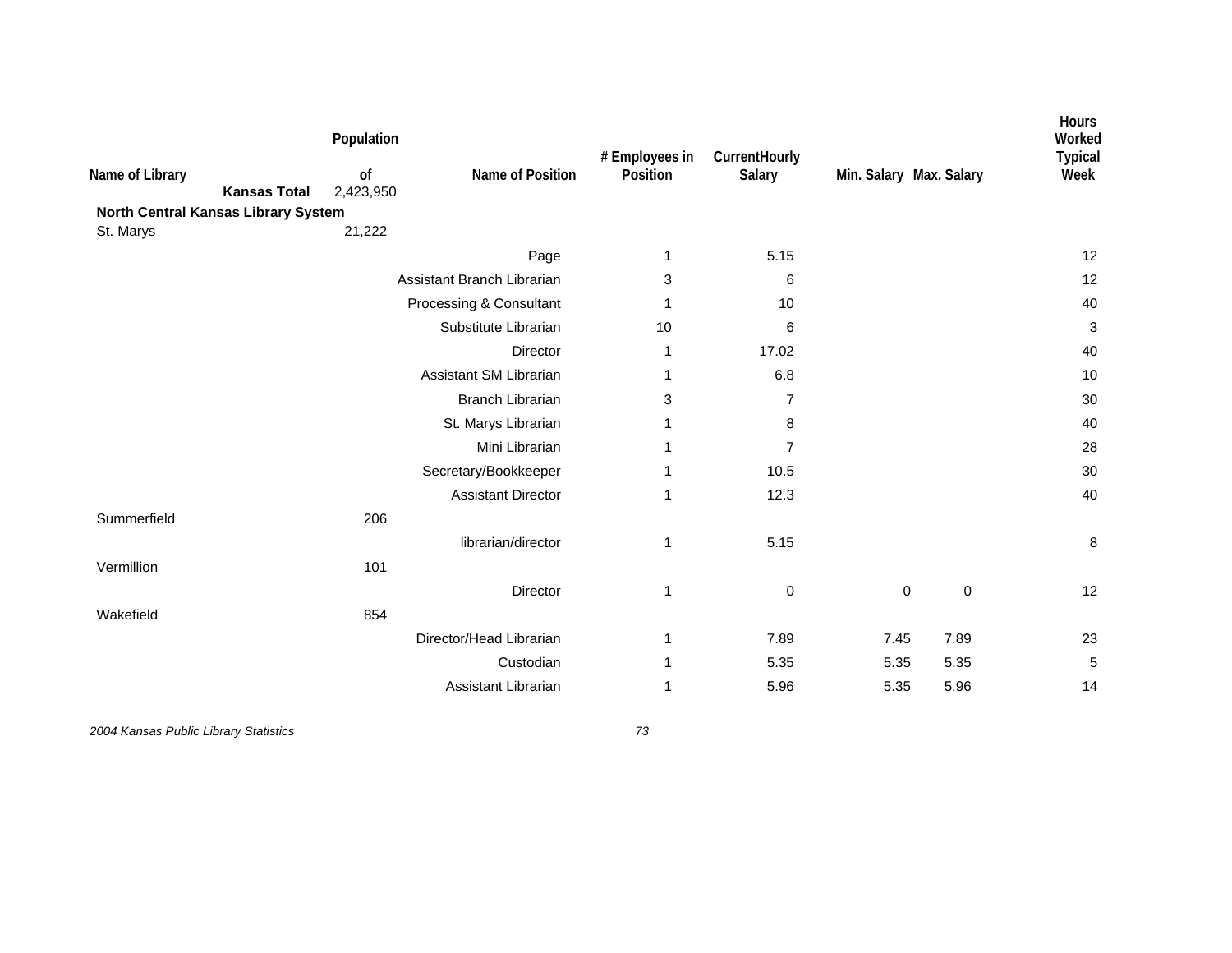|                                        | Population      |                         | # Employees in | CurrentHourly |                         |                | <b>Hours</b><br>Worked<br><b>Typical</b> |
|----------------------------------------|-----------------|-------------------------|----------------|---------------|-------------------------|----------------|------------------------------------------|
| Name of Library<br><b>Kansas Total</b> | of<br>2,423,950 | Name of Position        | Position       | Salary        | Min. Salary Max. Salary |                | Week                                     |
| North Central Kansas Library System    |                 |                         |                |               |                         |                |                                          |
| Wamego                                 | 4,237           |                         |                |               |                         |                |                                          |
|                                        |                 | Director                | 1              | 13.75         |                         |                | 35                                       |
|                                        |                 | Library Assistant       | 4              | 8.75          | $7.5\,$                 | 9.5            | 32                                       |
| Washington                             | 1,168           |                         |                |               |                         |                |                                          |
|                                        |                 | Custodian               | 1              | 5.25          | 5.25                    | 5.25           | $\overline{c}$                           |
|                                        |                 | Assistant Librarian     |                | 5.35          | 5.25                    | 5.35           | 9                                        |
|                                        |                 | Library Aide            | 5              | 5.25          | 5.25                    | 5.25           | 0                                        |
|                                        |                 | <b>Library Director</b> | 1              | 7             | 5.25                    | $\overline{7}$ | 33                                       |
| Waterville                             | 646             |                         |                |               |                         |                |                                          |
|                                        |                 | director                | 1              | 8.5           | 8                       | 9.5            | 23                                       |
| Wilsey                                 | 364             |                         |                |               |                         |                |                                          |
|                                        |                 | Director                | 1              | 5.35          | 4.5                     |                | 10                                       |
| <b>System Total</b>                    | 172,911         |                         |                |               |                         |                |                                          |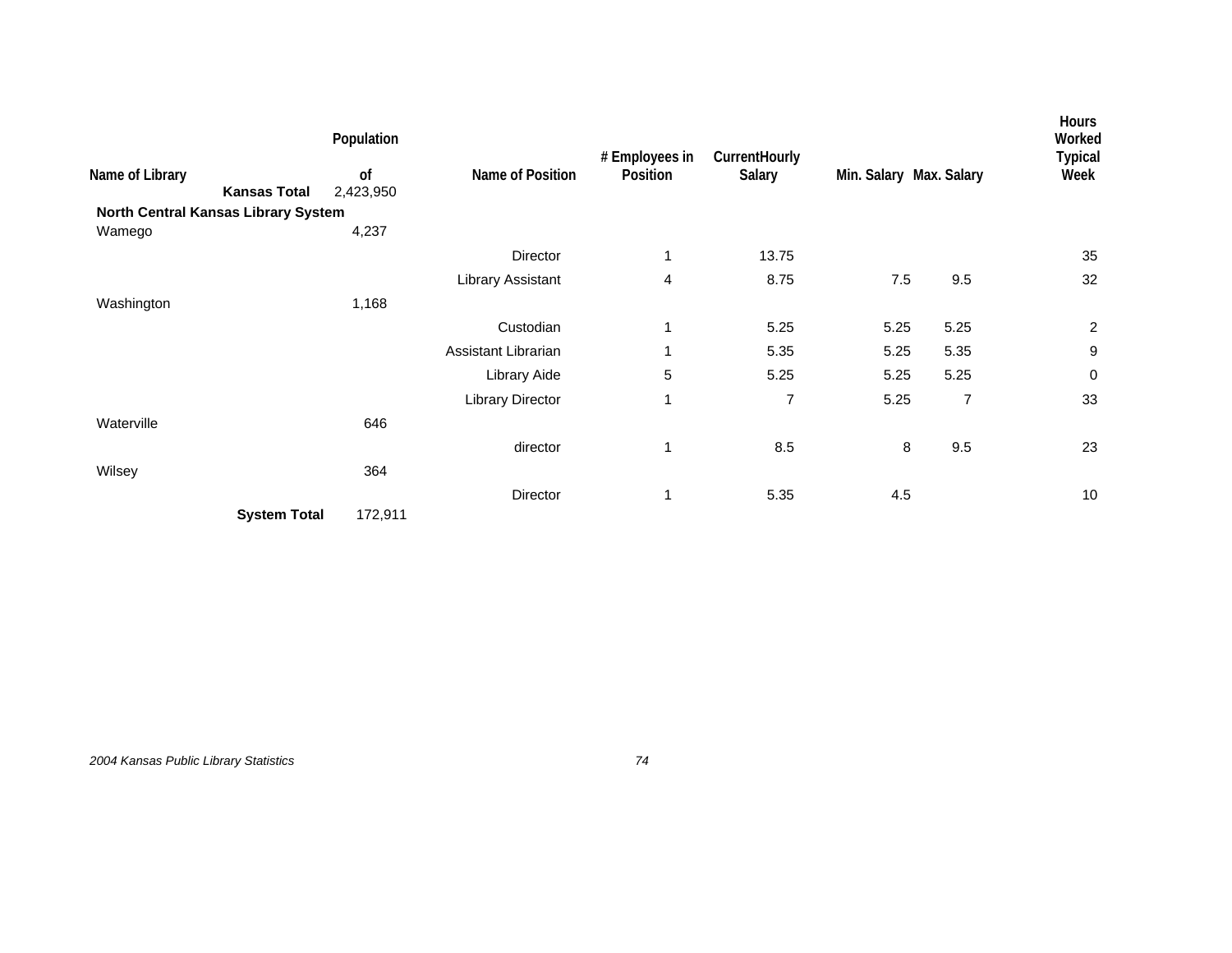|                                        | Population      |                               | # Employees in | CurrentHourly |                         |                  | Hours<br>Worked<br><b>Typical</b> |
|----------------------------------------|-----------------|-------------------------------|----------------|---------------|-------------------------|------------------|-----------------------------------|
| Name of Library<br><b>Kansas Total</b> | of<br>2,423,950 | Name of Position              | Position       | Salary        | Min. Salary Max. Salary |                  | Week                              |
| Northeast Kansas Library System        |                 |                               |                |               |                         |                  |                                   |
| Atchison                               | 10,111          |                               |                |               |                         |                  |                                   |
|                                        |                 | <b>Circulation Clerk</b>      | 9              | 6.4           | 5.75                    | 99               | 20                                |
| <b>Baldwin City</b>                    | 3,637           |                               |                |               |                         |                  |                                   |
|                                        |                 | Librarian                     | 5              | 9.45          | 8.4                     | 10.5             | 11                                |
|                                        |                 | Janitor                       | 1              | 8.4           | 8.4                     | 8.4              | 4                                 |
|                                        |                 | Director                      | 1              | 16.82         | 13                      | 16.82            | 24                                |
| Basehor                                | 6,850           |                               |                |               |                         |                  |                                   |
|                                        |                 | <b>Circulation Clerk</b>      | 4              | 7.14          | 5.15                    | $\bf 8$          | 19                                |
|                                        |                 | Director                      | 1              | 15.55         |                         |                  | 40                                |
|                                        |                 | Children's Services Librarian | 1              | 9.53          | $\overline{7}$          | 10               | 40                                |
|                                        |                 | Asst. Director                | 1              | 11.1          | 9                       | 12               | 40                                |
| <b>Bonner Springs</b>                  | 6,777           |                               |                |               |                         |                  |                                   |
|                                        |                 | Coordinator                   | 3              |               | 9                       | 13               | 40                                |
|                                        |                 | <b>Assistant Director</b>     | 1              | 12.36         |                         |                  | 40                                |
|                                        |                 | Assistant                     | 3              |               | 6.5                     | $\boldsymbol{9}$ | 20                                |
|                                        |                 | Director                      | 1              | 18.93         |                         |                  | 40                                |
| Burlingame                             | 997             |                               |                |               |                         |                  |                                   |
|                                        |                 | director                      | 1              | 11.75         | 7.25                    | 12.5             | 30                                |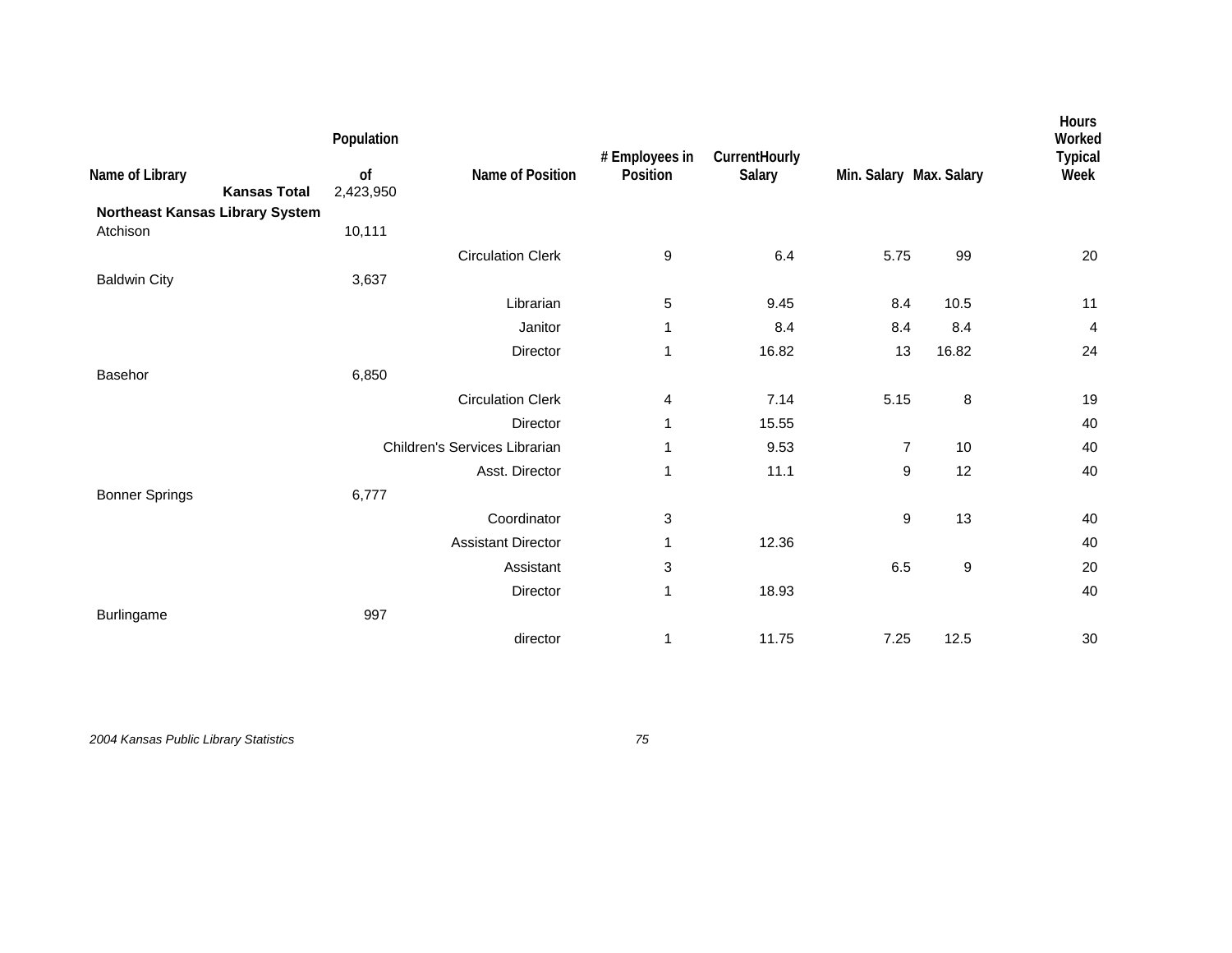| Name of Library<br><b>Kansas Total</b> | Population<br>of<br>2,423,950 | Name of Position           | # Employees in<br>Position | CurrentHourly<br>Salary | Min. Salary Max. Salary |                  | <b>Hours</b><br>Worked<br><b>Typical</b><br>Week |
|----------------------------------------|-------------------------------|----------------------------|----------------------------|-------------------------|-------------------------|------------------|--------------------------------------------------|
| Northeast Kansas Library System        |                               |                            |                            |                         |                         |                  |                                                  |
| Carbondale                             | 1,439                         |                            |                            |                         |                         |                  |                                                  |
|                                        |                               | Assistant Librarian        | 1                          | 7.15                    | 5.15                    | 5.15             | 10                                               |
|                                        |                               | <b>Library Director</b>    | 1                          | 10.15                   | 10.15                   | $\mathbf 0$      | 20                                               |
| <b>CENTRALIA</b>                       | 512                           |                            |                            |                         |                         |                  |                                                  |
|                                        |                               | Assistant librarian        | 1                          | 6                       | 5                       |                  | 9                                                |
|                                        |                               | <b>Library Director</b>    | 1                          | 9                       | 6                       | $\boldsymbol{9}$ | 12                                               |
| <b>CITY OF LANSING</b>                 | 10,032                        |                            |                            |                         |                         |                  |                                                  |
|                                        |                               | Admin. Assistant           | 1                          | 13.22                   | 12.19                   | 19.49            | 10                                               |
|                                        |                               | Library Assistant          | 1                          | 9.72                    | 9.35                    | 14.5             | 20                                               |
|                                        |                               | <b>Facilities Operator</b> | 1                          | 11.2                    | 9.35                    | 14.5             | 3                                                |
|                                        |                               | Director                   | 1                          | 24.79                   | 18.76                   | 28.14            | 20                                               |
|                                        |                               | Librarian                  | 1                          | 10.82                   | 9.35                    | 14.5             | 40                                               |
| Corning                                | 167                           |                            |                            |                         |                         |                  |                                                  |
|                                        |                               | director                   | 1                          | 7.56                    | 5                       | $\pmb{0}$        | 14                                               |
| Effingham                              | 585                           |                            |                            |                         |                         |                  |                                                  |
|                                        |                               | Dir/Lib                    | 1                          | 9.05                    |                         |                  | 18                                               |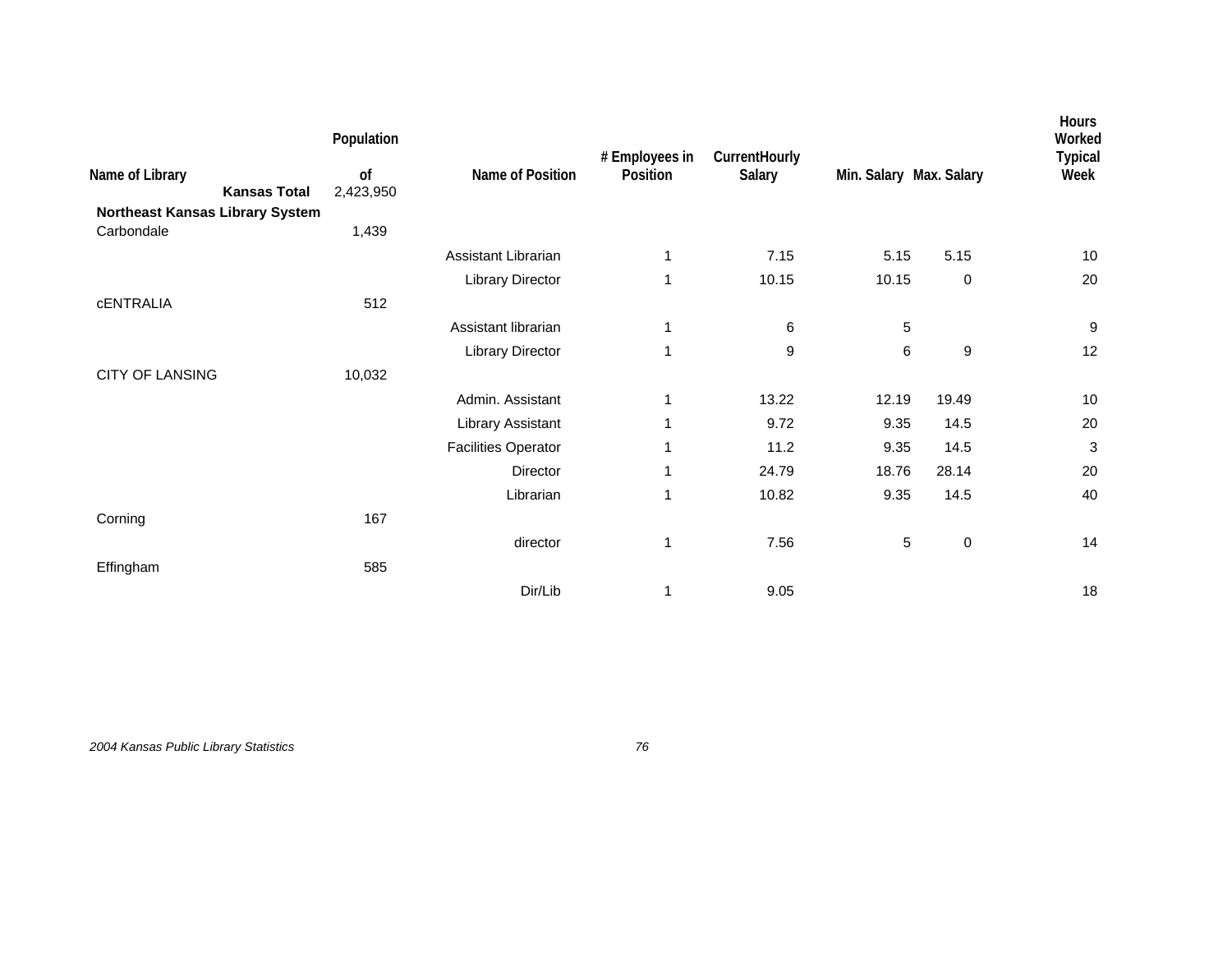| Name of Library<br>Northeast Kansas Library System | <b>Kansas Total</b> | Population<br>of<br>2,423,950 | Name of Position                   | # Employees in<br>Position | CurrentHourly<br>Salary | Min. Salary Max. Salary |                | Hours<br>Worked<br><b>Typical</b><br>Week |
|----------------------------------------------------|---------------------|-------------------------------|------------------------------------|----------------------------|-------------------------|-------------------------|----------------|-------------------------------------------|
| Eudora                                             |                     | 6,232                         |                                    |                            |                         |                         |                |                                           |
|                                                    |                     |                               | Children's Librarian               | $\mathbf 1$                | 7.61                    | 5.5                     | 9              | 28                                        |
|                                                    |                     |                               | <b>Circulation Clerk</b>           | 1                          | 6                       | 5.15                    | $\overline{7}$ | 21                                        |
|                                                    |                     |                               | Library Aide                       | 1                          | 6.82                    | 5.15                    | $\overline{7}$ | $\boldsymbol{9}$                          |
|                                                    |                     |                               | Director                           | 1                          | 16.74                   | 7.5                     |                | 36                                        |
| Everest                                            |                     | 530                           |                                    |                            |                         |                         |                |                                           |
|                                                    |                     |                               | Director                           | 1                          | 8                       | $\,6\,$                 | 8              | 15                                        |
| Hiawatha                                           |                     | 3,331                         |                                    |                            |                         |                         |                |                                           |
|                                                    |                     |                               | Regular part time                  | $\overline{c}$             | 6.7                     | 6                       | 6.7            | 30                                        |
|                                                    |                     |                               | Childrens Services Librarian       | 1                          | 8                       | 6                       | 8.3            | 28                                        |
|                                                    |                     |                               | <b>Adult Services Librarian</b>    | 1                          | 10.8                    | 9                       | 10.8           | 40                                        |
|                                                    |                     |                               | Part time                          | 4                          | 6                       | 5.6                     | $\,6\,$        | 12                                        |
| Holton                                             |                     | 3,341                         |                                    |                            |                         |                         |                |                                           |
|                                                    |                     |                               | Assistant Librarian                | 3                          | 7.11                    | 5.15                    |                | 20                                        |
|                                                    |                     |                               | Page/Library Assistant             | $\overline{2}$             | 5.75                    | 5.15                    |                | $\,6\,$                                   |
|                                                    |                     |                               | Asst Librarian/Computer Technician | 1                          | 7.88                    | 5.15                    |                | 30                                        |
| Horton                                             |                     | 1,883                         |                                    |                            |                         |                         |                |                                           |
|                                                    |                     |                               | <b>Library Director</b>            | 1                          | 11.03                   | 9                       |                | 26                                        |
|                                                    |                     |                               | Librarian                          | 1                          | $\overline{7}$          | 5.15                    |                | 18                                        |
|                                                    |                     |                               | Library Assistant                  | 1                          | 5.3                     | 5.15                    |                | 12                                        |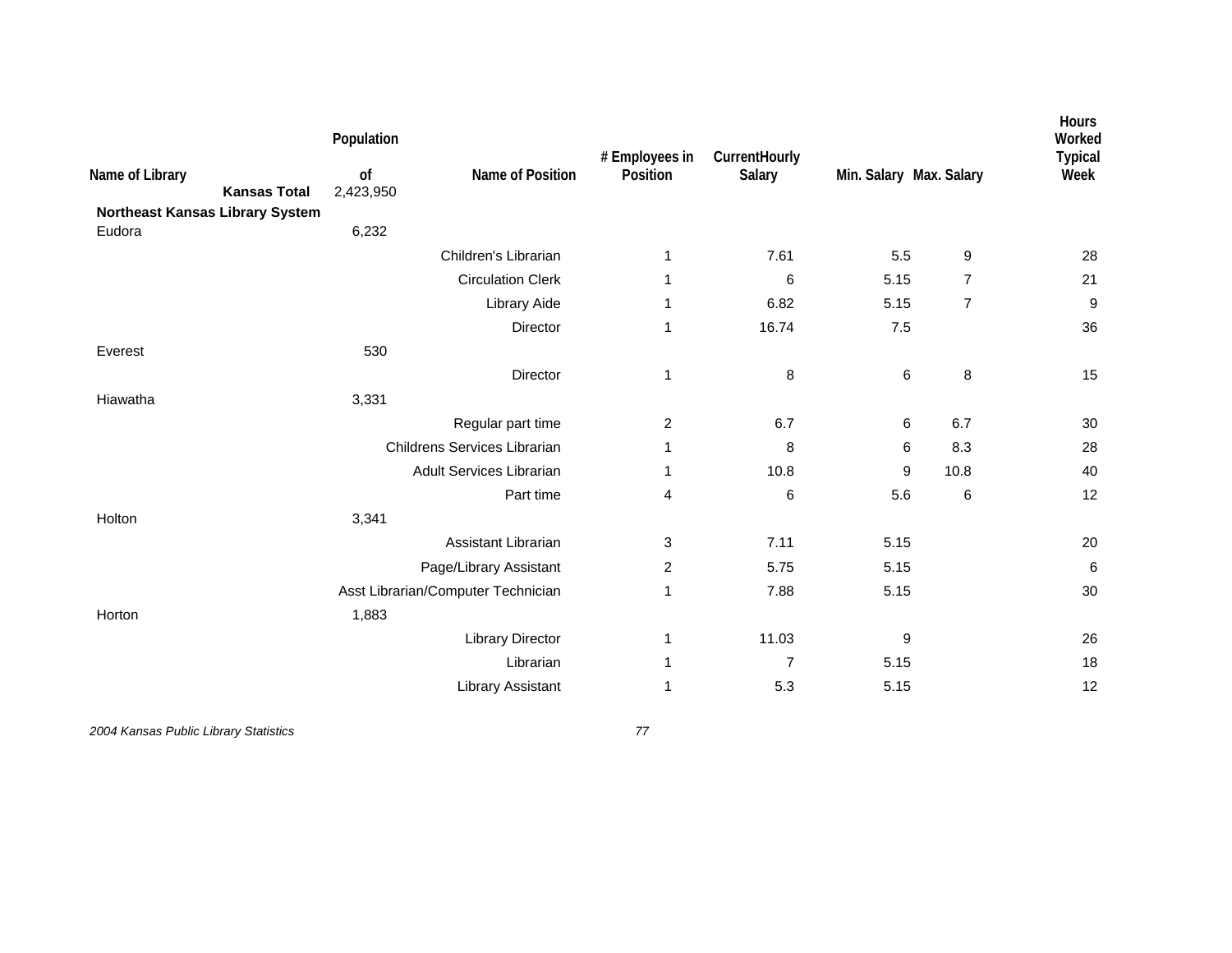|                                                       |                     | Population                 |                                        | # Employees in | CurrentHourly |                         |       | <b>Hours</b><br>Worked<br><b>Typical</b> |
|-------------------------------------------------------|---------------------|----------------------------|----------------------------------------|----------------|---------------|-------------------------|-------|------------------------------------------|
| Name of Library                                       | <b>Kansas Total</b> | <sub>of</sub><br>2,423,950 | Name of Position                       | Position       | Salary        | Min. Salary Max. Salary |       | Week                                     |
| <b>Northeast Kansas Library System</b><br>Kansas City |                     | 150,316                    |                                        |                |               |                         |       |                                          |
|                                                       |                     |                            | Department Head                        | 5              | 21.93         | 13.89                   | 23.13 | 40                                       |
|                                                       |                     |                            | <b>Division Head</b>                   | 2              | 25.04         | 16.76                   | 27.41 | 40                                       |
|                                                       |                     |                            | Associate                              | 37             | 11.18         | 9.82                    | 15.09 | 40                                       |
|                                                       |                     |                            | <b>Branch Manager</b>                  | 3              | 26.21         | 21.07                   | 30.17 | 40                                       |
|                                                       |                     |                            | Specialist                             | 13             | 16.67         | 12.21                   | 19.16 | 40                                       |
|                                                       |                     |                            | Assistant                              | 10             | 11.05         | 9.1                     | 13.98 | 40                                       |
|                                                       |                     |                            | <b>Assistant Director of Libraries</b> | 1              | 36.62         | 26.34                   | 36.97 | 40                                       |
|                                                       |                     |                            | Director of Libraries                  | 1              | 50.63         |                         |       | 40                                       |
|                                                       |                     |                            | Librarian                              | 11             | 16.2          | 12.93                   | 21.52 | 40                                       |
|                                                       |                     |                            | Coordinator/Supervisor                 | 11             | 15.6          | 11.49                   | 17.72 | 40                                       |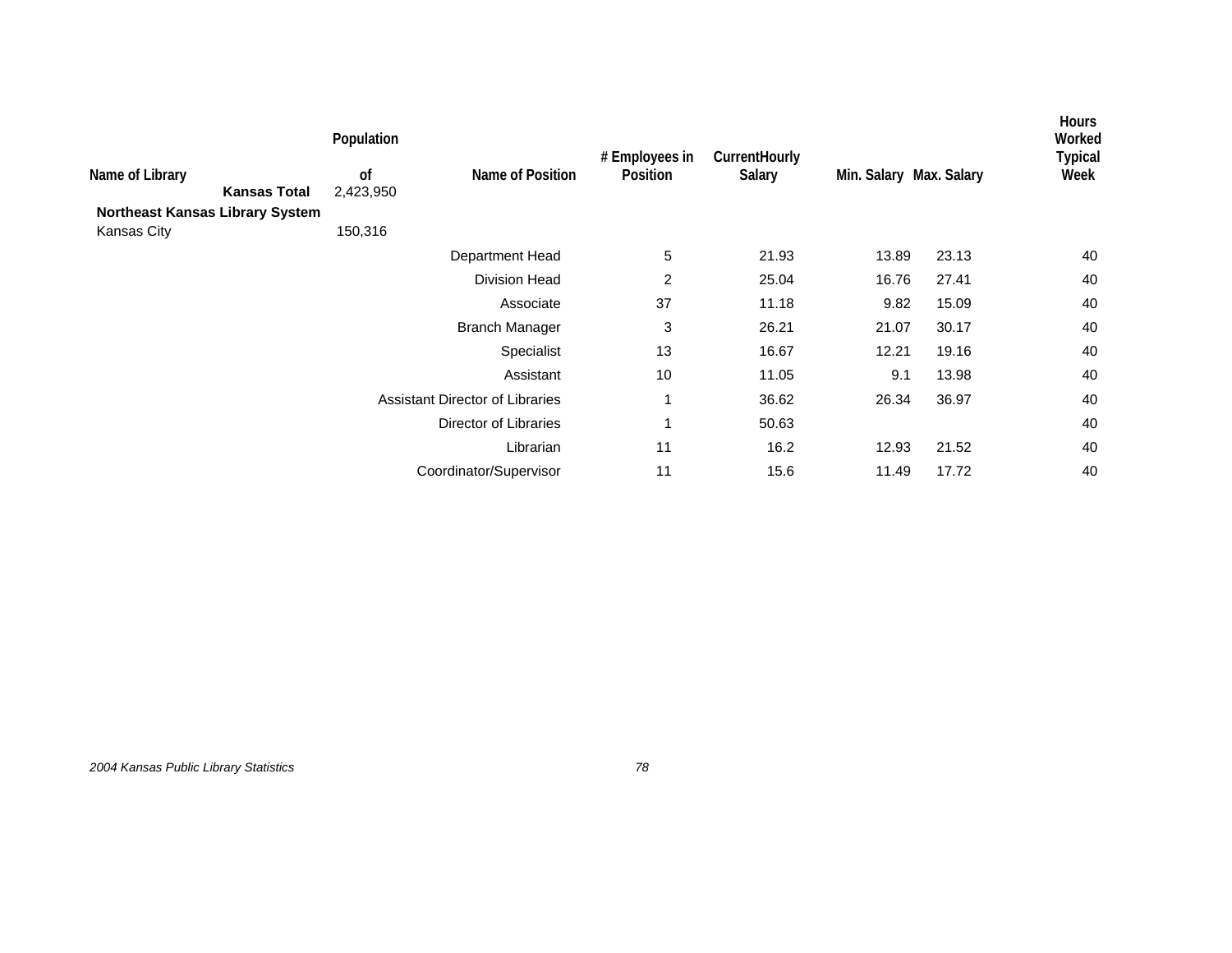| Name of Library<br><b>Kansas Total</b><br>Northeast Kansas Library System | Population<br>0f<br>2,423,950 | Name of Position              | # Employees in<br>Position | CurrentHourly<br>Salary | Min. Salary Max. Salary |       | Hours<br>Worked<br><b>Typical</b><br>Week |
|---------------------------------------------------------------------------|-------------------------------|-------------------------------|----------------------------|-------------------------|-------------------------|-------|-------------------------------------------|
| Lawrence                                                                  | 82,120                        |                               |                            |                         |                         |       |                                           |
|                                                                           |                               | Maintenance Supervisor        | 1                          | 17.31                   |                         |       | 40                                        |
|                                                                           |                               | <b>Technology Coordinator</b> | 2                          |                         | 32000                   |       | 40                                        |
|                                                                           |                               | Bookkeeper                    | 1                          | 14.41                   | 10                      | 15    | 20                                        |
|                                                                           |                               | Page                          | 12                         |                         | 5.75                    | 8.5   | 15                                        |
|                                                                           |                               | Janitor                       | 3                          |                         | $\overline{7}$          | 9.5   | 20                                        |
|                                                                           |                               | <b>Community Relations</b>    | 1                          | 14.86                   |                         |       | 40                                        |
|                                                                           |                               | Librarian                     | 3                          |                         | 23000                   | 30000 | 40                                        |
|                                                                           |                               | Outreach                      | 1                          | 22.65                   |                         |       | 40                                        |
|                                                                           |                               | Director                      | 1                          | 35.35                   |                         |       | 40                                        |
|                                                                           |                               | Library Assistant             | 22                         |                         | 8                       | 13.5  | 30                                        |
|                                                                           |                               | Library Technician            | 14                         |                         | 6.5                     | 9.5   | 20                                        |
|                                                                           |                               | <b>Assistant Director</b>     | 1                          | 24.68                   |                         |       | 40                                        |
|                                                                           |                               | Community Information         | 1                          | 17.38                   |                         |       | 40                                        |
|                                                                           |                               | Senior Librarian              | 4                          |                         | 30000                   | 45000 | 40                                        |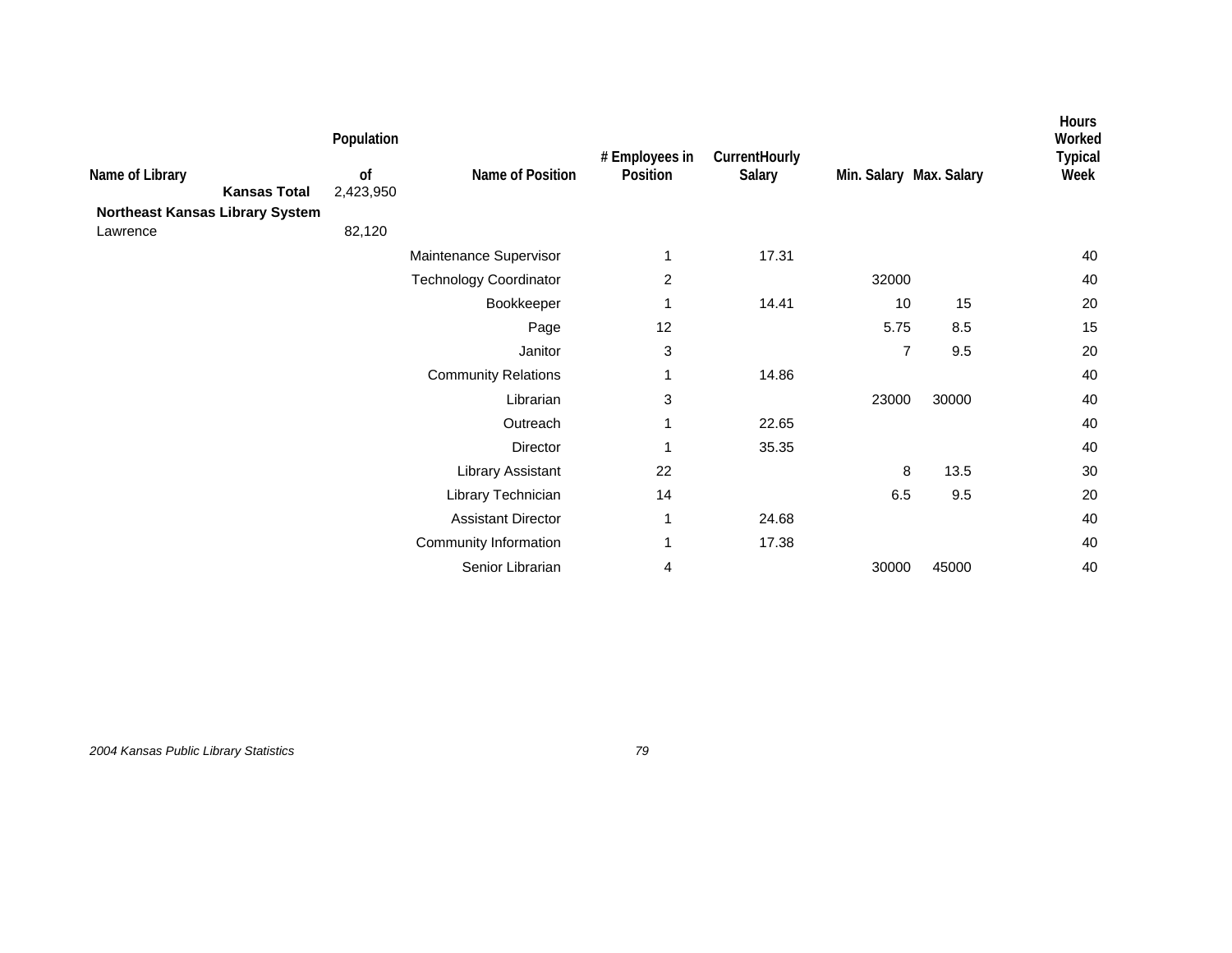| Name of Library<br><b>Kansas Total</b><br>Northeast Kansas Library System<br>Leavenworth | Population<br>of<br>2,423,950<br>35,211 | Name of Position                | # Employees in<br>Position | CurrentHourly<br>Salary | Min. Salary Max. Salary | Hours<br>Worked<br><b>Typical</b><br>Week |
|------------------------------------------------------------------------------------------|-----------------------------------------|---------------------------------|----------------------------|-------------------------|-------------------------|-------------------------------------------|
|                                                                                          |                                         | <b>Head of Reference</b>        | 1                          | 15.2                    | 28000                   | 40                                        |
|                                                                                          |                                         | Director                        | 1                          | 24.7                    | 50000                   | 40                                        |
|                                                                                          |                                         | Clerk                           | 10                         | 6.4                     | 6                       | 20                                        |
|                                                                                          |                                         | <b>Head of Youth Services</b>   | 1                          | 12.64                   |                         | 40                                        |
|                                                                                          |                                         | Cataloger/Acquistions           |                            | 12.85                   |                         | 40                                        |
|                                                                                          |                                         | Systems Administrator           |                            | 12.65                   |                         | 40                                        |
|                                                                                          |                                         | Inter-Library Loan              | 1                          | 10.3                    |                         | 40                                        |
|                                                                                          |                                         | <b>Assistant Director</b>       | 1                          | 15.76                   |                         | 40                                        |
|                                                                                          |                                         | Maintenance                     | 1                          | 8.85                    |                         | 10                                        |
|                                                                                          |                                         | <b>Head of Circulation</b>      | 1                          | 12                      |                         | 40                                        |
|                                                                                          |                                         | <b>Technical Services Clerk</b> | $\overline{c}$             | 10                      | 8                       | 20                                        |
| Linwood                                                                                  | 2,734                                   |                                 |                            |                         |                         |                                           |
|                                                                                          |                                         | Librarian                       | 2                          | 8                       |                         | 25                                        |
|                                                                                          |                                         | Director                        | 1                          | 13                      |                         | 40                                        |
|                                                                                          |                                         | Bookkeeper                      | 1                          | 10                      |                         | 5                                         |
|                                                                                          |                                         | <b>Circulation Librarian</b>    | 1                          | $\overline{7}$          |                         | 25                                        |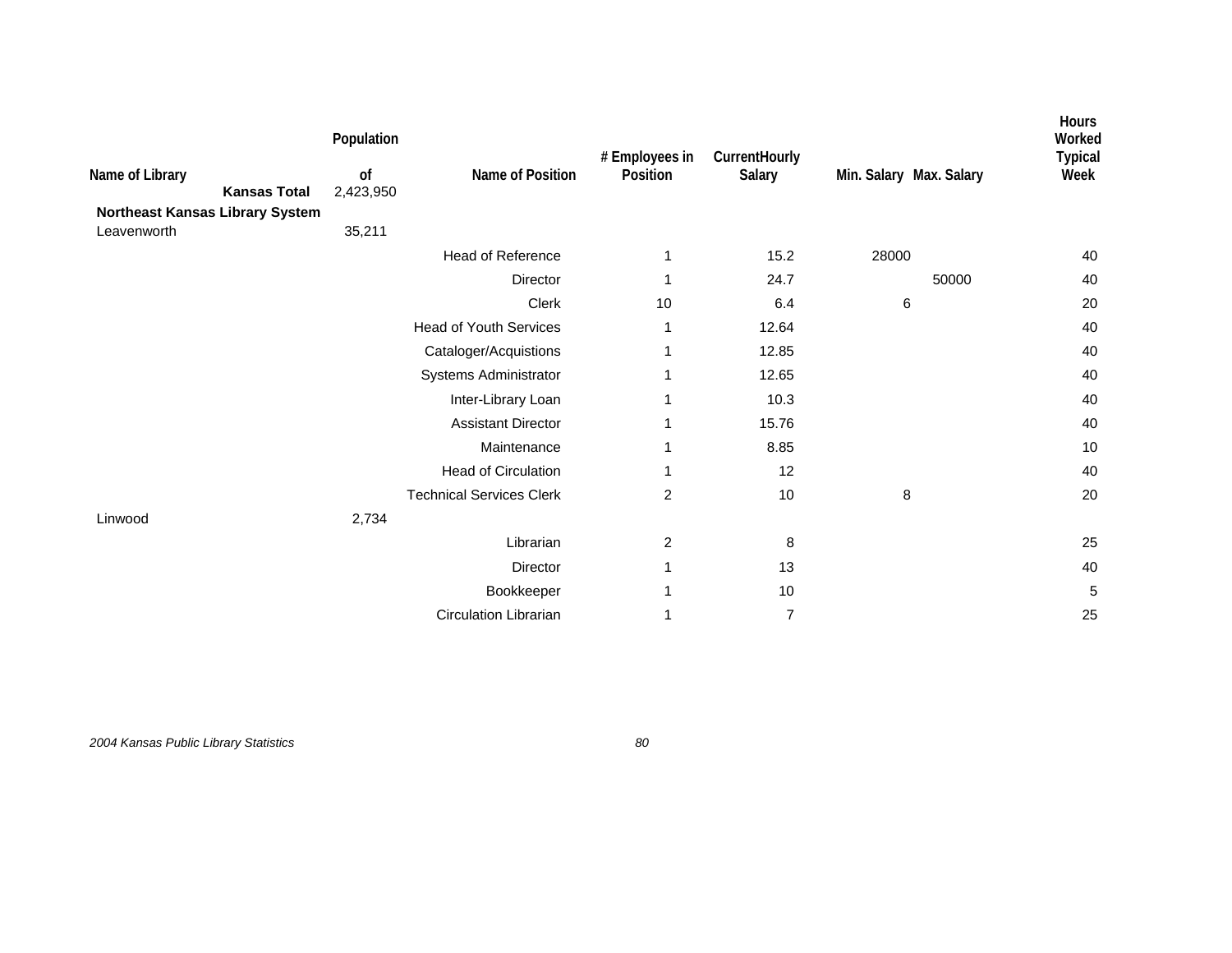|                 |                                 | Population      |                                       |                            |                         |                         |      | Hours<br>Worked        |
|-----------------|---------------------------------|-----------------|---------------------------------------|----------------------------|-------------------------|-------------------------|------|------------------------|
| Name of Library | <b>Kansas Total</b>             | of<br>2,423,950 | Name of Position                      | # Employees in<br>Position | CurrentHourly<br>Salary | Min. Salary Max. Salary |      | <b>Typical</b><br>Week |
|                 | Northeast Kansas Library System |                 |                                       |                            |                         |                         |      |                        |
| Louisburg       |                                 | 8,300           |                                       |                            |                         |                         |      |                        |
|                 |                                 |                 | <b>Technical Services Coordinator</b> |                            |                         | 12                      |      | 40                     |
|                 |                                 |                 | Library Director                      |                            |                         | 15                      |      | 40                     |
|                 |                                 |                 | Youth Services Coordinator            |                            |                         | 10                      |      | 40                     |
|                 |                                 |                 | Library Services Coordinator          |                            |                         | 10                      |      | 40                     |
|                 |                                 |                 | Administrative Assistant              | 1                          |                         | 10                      |      | 35                     |
|                 |                                 |                 | <b>Library Clerk</b>                  | $\overline{7}$             |                         | 6                       |      | 20                     |
| Lyndon          |                                 | 1,628           |                                       |                            |                         |                         |      |                        |
|                 |                                 |                 | <b>Library DIrector</b>               | 1                          | 10.5                    |                         |      | 38                     |
|                 |                                 |                 | Library Assistant                     | 1                          | 8.5                     |                         |      | 19                     |
| McLouth         |                                 | 855             |                                       |                            |                         |                         |      |                        |
|                 |                                 |                 | <b>Library Director</b>               | 1                          | 8.5                     | 7.15                    | 8.5  | 20                     |
| Nortonville     |                                 | 971             |                                       |                            |                         |                         |      |                        |
|                 |                                 |                 | Director                              |                            | 11                      | 8                       | 17.5 | 35                     |

*2004 Kansas Public Library Statistics 81*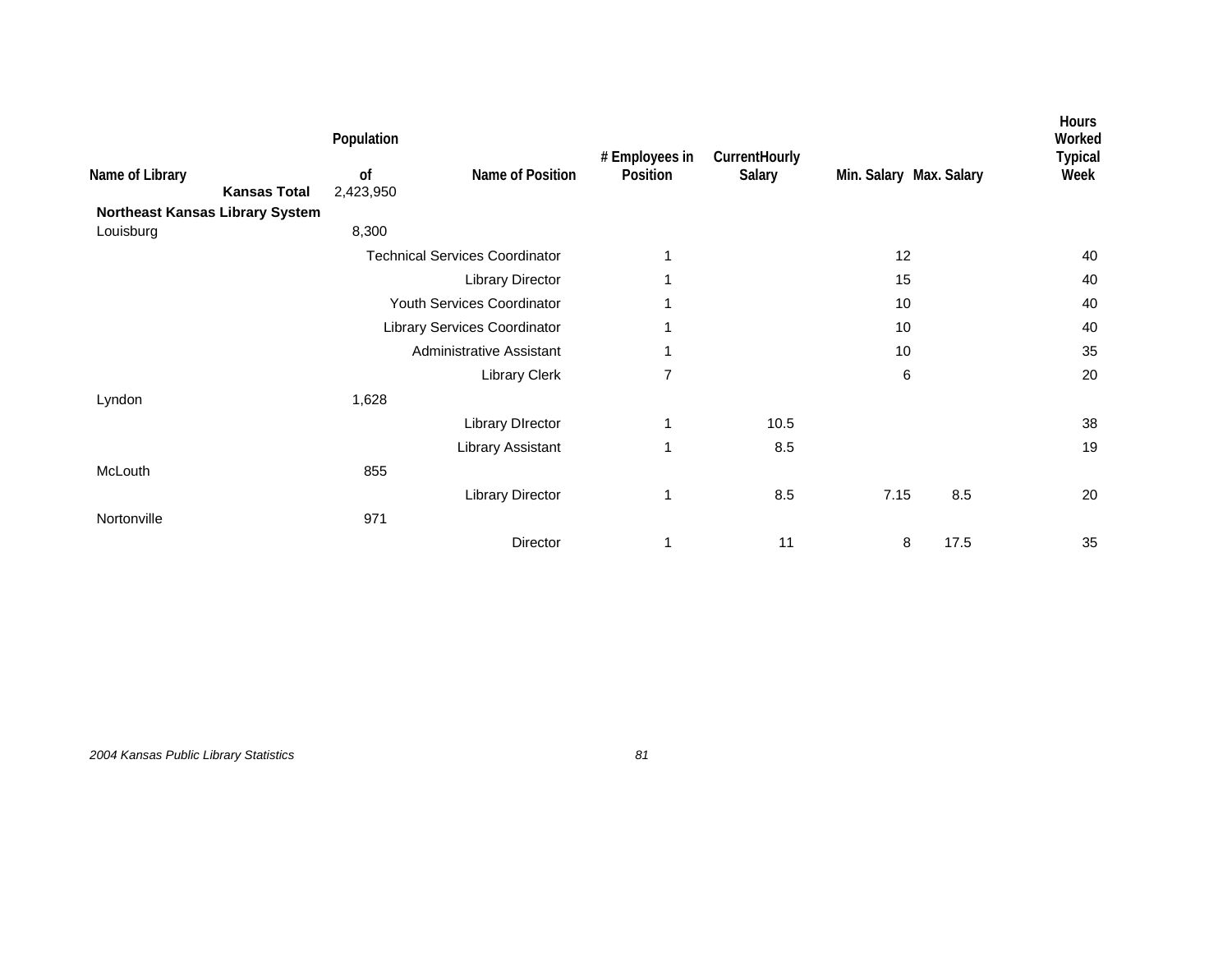| Name of Library<br><b>Northeast Kansas Library System</b> | <b>Kansas Total</b> | Population<br>of<br>2,423,950 | Name of Position                                  | # Employees in<br>Position | CurrentHourly<br>Salary | Min. Salary Max. Salary |             | <b>Hours</b><br>Worked<br><b>Typical</b><br>Week |
|-----------------------------------------------------------|---------------------|-------------------------------|---------------------------------------------------|----------------------------|-------------------------|-------------------------|-------------|--------------------------------------------------|
| Olathe                                                    |                     | 105,274                       |                                                   |                            |                         |                         |             |                                                  |
|                                                           |                     |                               | Assisant Librarin                                 | 3                          | 23.37                   | 16.56                   | 25.7        | 40                                               |
|                                                           |                     |                               | Maintenance                                       | 1                          | 14.19                   | 12.77                   | 19.81       | 40                                               |
|                                                           |                     |                               | Librarian                                         | 4                          | 18.68                   | 14.98                   | 23.25       | 40                                               |
|                                                           |                     |                               | Clerk                                             | 10                         | 10.66                   | 9.43                    | 14.63       | 27                                               |
|                                                           |                     |                               | Director                                          | $\mathbf 1$                | 36.06                   | $\mathbf 0$             | $\mathbf 0$ | 40                                               |
|                                                           |                     |                               | Library Associate                                 | 5                          | 14.37                   | 12.53                   | 19.43       | 40                                               |
|                                                           |                     |                               | <b>Branch Manager</b>                             | 1                          | 24.04                   | 18.83                   | 29.22       | 40                                               |
|                                                           |                     |                               | <b>Library Assistant</b>                          | 10                         | 11.46                   | 11                      | 17.07       | $\boldsymbol{9}$                                 |
|                                                           |                     |                               | <b>Community Relations/ Volunteer Coordinator</b> | $\mathbf{1}$               | 22.28                   | 15.83                   | 24.56       | 40                                               |
|                                                           |                     |                               | Clerk                                             | 15                         | 9.96                    | 9.43                    | 14.63       | 13                                               |
|                                                           |                     |                               | <b>Security Guard</b>                             | 1                          | 16.65                   | 10.73                   | 16.65       | 17                                               |
|                                                           |                     |                               | Computer Support Technician                       | 3                          | 16.12                   | 14.31                   | 22.2        | 16                                               |
|                                                           |                     |                               | <b>Library Assistant</b>                          | 6                          | 13.9                    | 11                      | 17.07       | 40                                               |
|                                                           |                     |                               | Page                                              | 21                         | 7.61                    | $\overline{7}$          | 10.5        | 13                                               |
|                                                           |                     |                               | <b>Financial Administrator</b>                    | 1                          | 23.39                   | 15.83                   | 24.56       | 40                                               |
|                                                           |                     |                               | <b>Library Assistant</b>                          | 8                          | 13.46                   | 11                      | 17.07       | 25                                               |
|                                                           |                     |                               | Computer Support Technician                       | 1                          | 15.02                   | 14.31                   | 22.2        | 40                                               |
|                                                           |                     |                               | <b>Library Specialist</b>                         | 3                          | 21.58                   | 15.83                   | 24.56       | 40                                               |
|                                                           |                     |                               | Courier                                           | $\mathbf 1$                | 11.83                   | 10.73                   | 16.65       | 35                                               |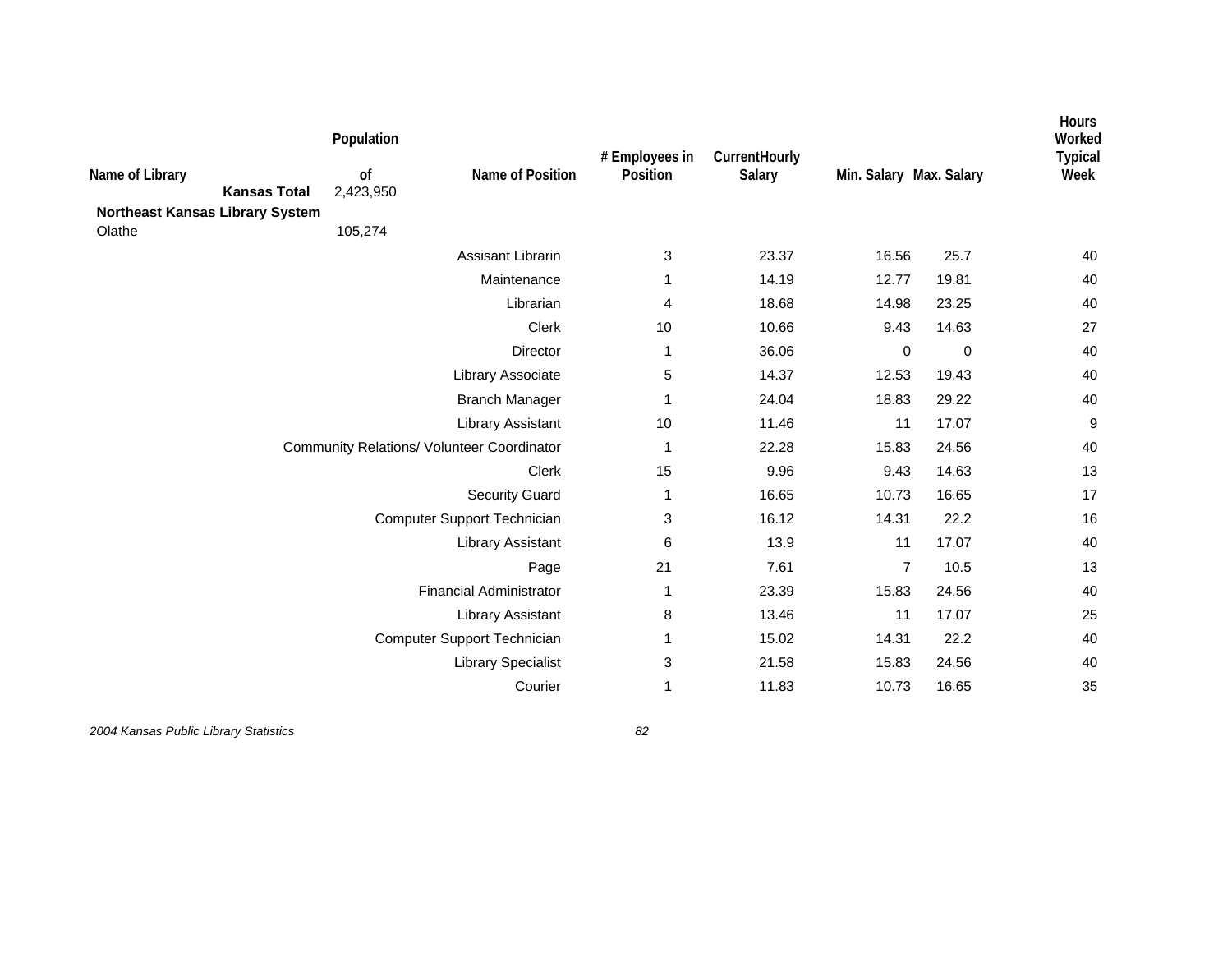| Name of Library                                        | Population<br>0f | Name of Position        | # Employees in<br>Position | CurrentHourly<br>Salary | Min. Salary Max. Salary |         | <b>Hours</b><br>Worked<br><b>Typical</b><br>Week |
|--------------------------------------------------------|------------------|-------------------------|----------------------------|-------------------------|-------------------------|---------|--------------------------------------------------|
| <b>Kansas Total</b><br>Northeast Kansas Library System | 2,423,950        |                         |                            |                         |                         |         |                                                  |
|                                                        |                  | Library Associate       | $\overline{c}$             | 12.53                   | 12.53                   | 19.43   | 25                                               |
| Osage City                                             | 2,954            |                         |                            |                         |                         |         |                                                  |
|                                                        |                  | Custodian               | 1                          | 6.68                    |                         |         | $\overline{7}$                                   |
|                                                        |                  | Library Assistant I     | 1                          | 7                       |                         |         | 18                                               |
|                                                        |                  | Library Director        | 1                          | 11.39                   |                         |         | 40                                               |
|                                                        |                  | Library Assistant II    | 40                         | 8.46                    |                         |         | 40                                               |
|                                                        |                  | <b>Library Clerk</b>    | 4                          |                         |                         |         | 26                                               |
| Osawatomie                                             | 4,595            |                         |                            |                         |                         |         |                                                  |
|                                                        |                  | Part time               | $\overline{c}$             | 8                       | $7.5$                   | 8       | 32                                               |
|                                                        |                  | Dir.                    | 1                          | 10.26                   | 10.26                   | 10.26   | 40                                               |
|                                                        |                  | Asst.                   | 1                          | 7.5                     | 6                       | $7.5\,$ | 40                                               |
| Oskaloosa                                              | 2,182            |                         |                            |                         |                         |         |                                                  |
|                                                        |                  | Library Outreach Worker | 1                          | $7.5\,$                 | 5.25                    |         | $10$                                             |
|                                                        |                  | <b>Library Director</b> | 1                          | 13.25                   | 5.25                    |         | 29                                               |
|                                                        |                  | High school aide        | 1                          | 5.75                    | 5.25                    |         | 7                                                |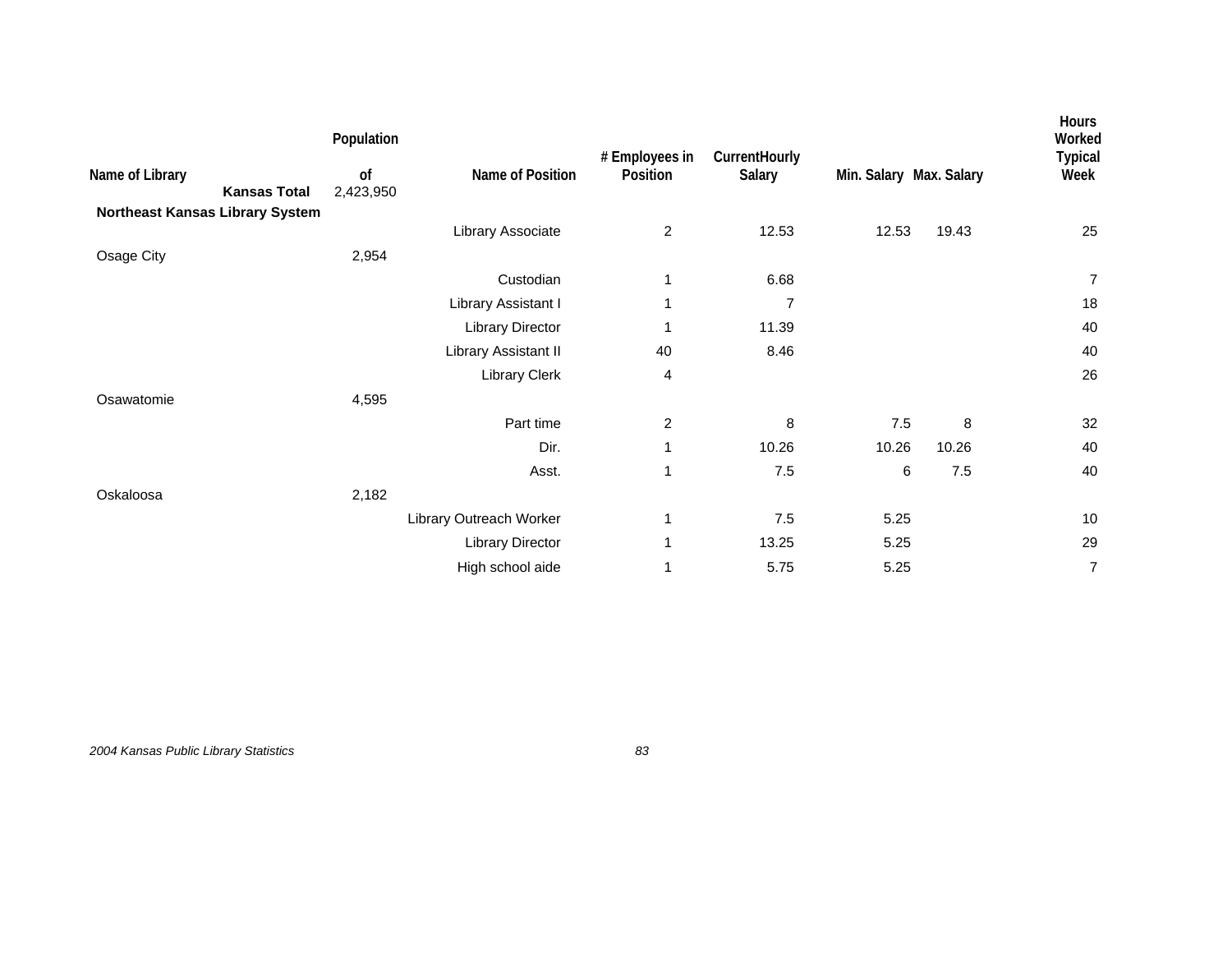| Name of Library<br><b>Kansas Total</b>    | Population<br>of<br>2,423,950 | Name of Position                | # Employees in<br>Position | CurrentHourly<br>Salary | Min. Salary Max. Salary |             | Hours<br>Worked<br><b>Typical</b><br>Week |
|-------------------------------------------|-------------------------------|---------------------------------|----------------------------|-------------------------|-------------------------|-------------|-------------------------------------------|
| Northeast Kansas Library System<br>Ottawa | 12,031                        |                                 |                            |                         |                         |             |                                           |
|                                           |                               | Youth Services Librarian        | 2                          | 13                      | 0                       | 0           | 75                                        |
|                                           |                               | <b>Library Assistants</b>       | 3                          | 6.82                    | 0                       | 0           | 109                                       |
|                                           |                               | <b>Tech Services</b>            | 2                          | 15.65                   | 0                       | 0           | 64                                        |
|                                           |                               | <b>Bindery/Repair Clerk</b>     | 0                          | 8                       | 0                       | 0           | $\overline{7}$                            |
|                                           |                               | Director                        |                            | 21.47                   | 0                       | 0           | 40                                        |
|                                           |                               | Administrative Assistant        | 1                          | 15.65                   | 0                       | 0           | 40                                        |
|                                           |                               | Ref/ILL                         | 1                          | 15                      | 0                       | 0           | 20                                        |
|                                           |                               | Custodian                       |                            | 8.25                    | 0                       | $\mathbf 0$ | 25                                        |
|                                           |                               | <b>Circulation Librarian</b>    |                            | 15.65                   | 0                       | 0           | 40                                        |
|                                           |                               | <b>Circulation Clerk</b>        | 2                          | 7.83                    | 0                       | 0           | 98                                        |
|                                           |                               | Eve/Wkend/Ref/Circ Supervisor 1 | 2                          | 15.65                   | 0                       | $\pmb{0}$   | 60                                        |
| Overbrook                                 | 960                           |                                 |                            |                         |                         |             |                                           |
|                                           |                               | Director                        |                            | 12.5                    | 10                      | 15          | 40                                        |
|                                           |                               | Librarian                       | 2                          | 8.25                    | $\overline{7}$          | 10          | 10                                        |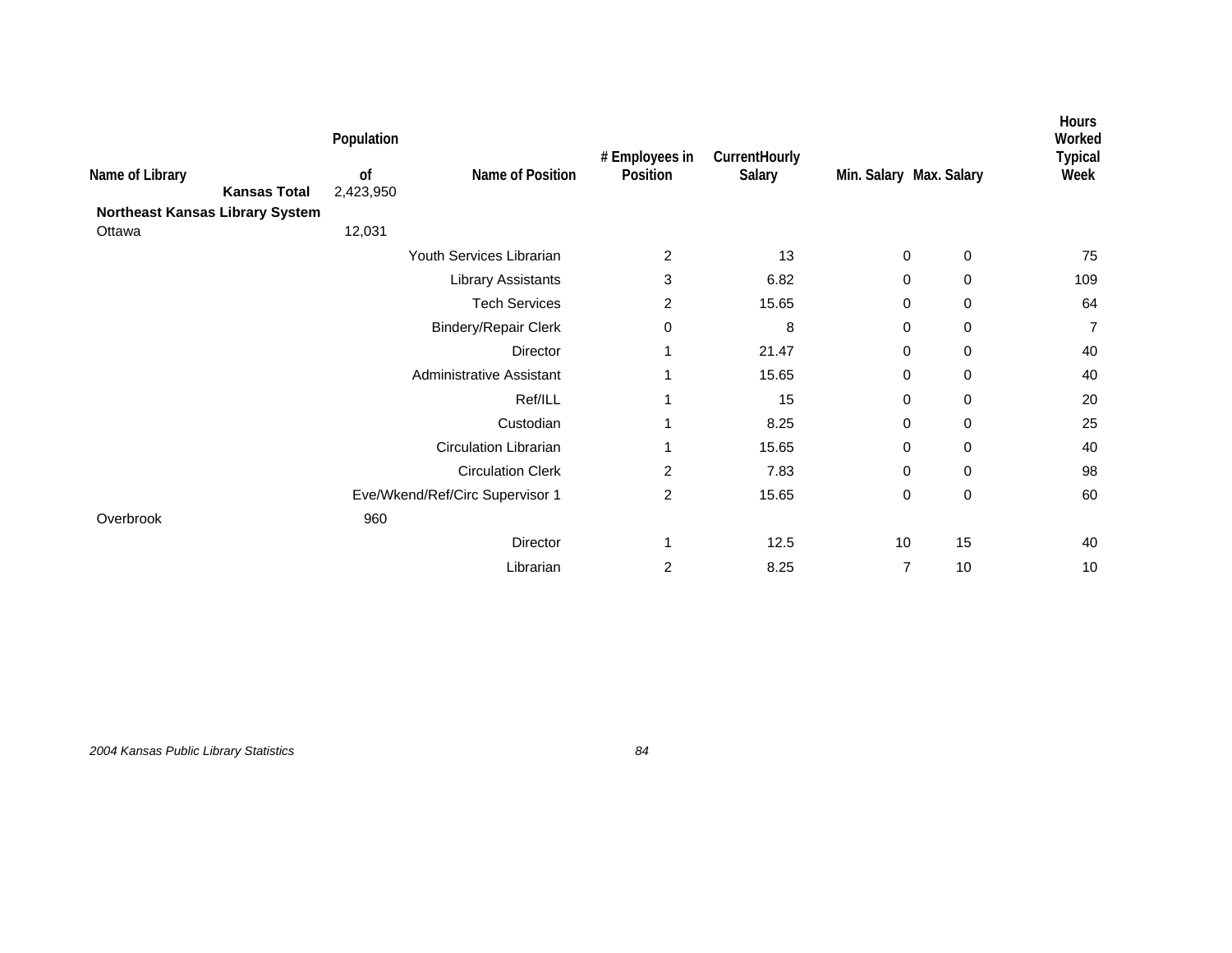| Name of Library                                                | Population<br>0f<br><b>Kansas Total</b><br>2,423,950 | Name of Position                        | # Employees in<br>Position | CurrentHourly<br>Salary | Min. Salary Max. Salary |         | <b>Hours</b><br>Worked<br><b>Typical</b><br>Week |
|----------------------------------------------------------------|------------------------------------------------------|-----------------------------------------|----------------------------|-------------------------|-------------------------|---------|--------------------------------------------------|
| <b>Northeast Kansas Library System</b><br><b>Overland Park</b> | 381,237                                              |                                         |                            |                         |                         |         |                                                  |
|                                                                |                                                      | Associate Director for Central Services | 1                          | 35.07                   | 32.78                   | 54.64   | 40                                               |
|                                                                |                                                      | Young Adult Librarian                   |                            | 20.56                   | 17.48                   | 29.14   | 40                                               |
|                                                                |                                                      | Page (Reference)                        |                            | 10.03                   | 10.03                   | 16.72   | 15                                               |
|                                                                |                                                      | Regional Reference Clerk                |                            | 16.55                   | 10.03                   | 16.72   | 40                                               |
|                                                                |                                                      | <b>Access Support Supervisor</b>        |                            | 17.88                   | 13.39                   | 22.32   | 40                                               |
|                                                                |                                                      | <b>Clerk (Collection Development)</b>   |                            | 15.18                   | 10.03                   | 16.72   | 40                                               |
|                                                                |                                                      | Page Supervisor (Circulation)           |                            | 17.29                   | 13.39                   | 22.32   | 40                                               |
|                                                                |                                                      | Youth Programming Coordinator           |                            | 31                      | 20.11                   | 33.52   | 40                                               |
|                                                                |                                                      | Clerk (Shipping & Receiving)            |                            | 11.36                   | 10.03                   | 16.72   | 40                                               |
|                                                                |                                                      | <b>HR Administrative Assistant</b>      |                            | 16.12                   | 12.2                    | 20.34   | 40                                               |
|                                                                |                                                      | <b>Creative Services Coordinator</b>    | 2                          | $18.04 -$               | \$13.39                 | \$22.32 | 40                                               |
|                                                                |                                                      | Reader's Advisor                        | 1                          | 23.12                   | 14.97                   | 24.95   | 40                                               |
|                                                                |                                                      | Associate Director for Branch Services  |                            | 41.91                   | 32.78                   | 54.64   | 40                                               |
|                                                                |                                                      | Associate Director for Operations       |                            | 35.43                   | 32.78                   | 54.64   | 40                                               |
|                                                                |                                                      | <b>Accounting Assistant</b>             |                            | 17.91                   | 12.2                    | 20.34   | 40                                               |
|                                                                |                                                      | Youth Services Specialist               |                            | 22.17                   | 14.97                   | 24.95   | 40                                               |
|                                                                |                                                      | <b>Circulation Clerk</b>                |                            | 10.59                   | 10.03                   | 16.72   | 40                                               |
|                                                                |                                                      | Reference Regional Coordinator          |                            | 23.01                   | 17.48                   | 29.14   | 40                                               |
|                                                                |                                                      | Integrated Library System Coordinator   |                            | 27.29                   | 17.48                   | 29.14   | 40                                               |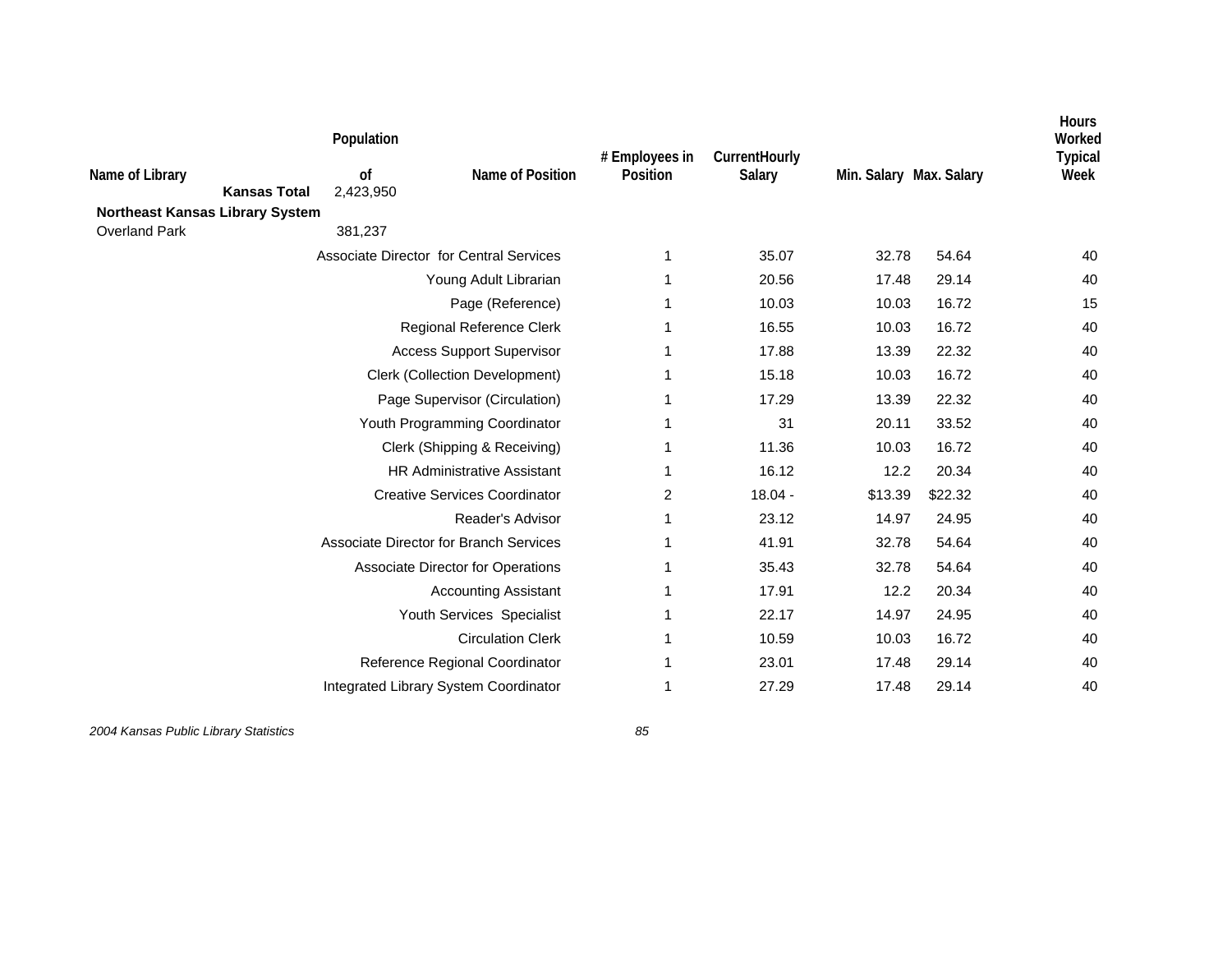|                                        |                     | Population      |                                      | # Employees in | CurrentHourly |                         |         | Hours<br>Worked        |
|----------------------------------------|---------------------|-----------------|--------------------------------------|----------------|---------------|-------------------------|---------|------------------------|
| Name of Library                        | <b>Kansas Total</b> | 0f<br>2,423,950 | Name of Position                     | Position       | Salary        | Min. Salary Max. Salary |         | <b>Typical</b><br>Week |
| <b>Northeast Kansas Library System</b> |                     |                 |                                      |                |               |                         |         |                        |
|                                        |                     |                 | General Reference Manager            | 1              | 26.52         | 20.11                   | 33.52   | 40                     |
|                                        |                     |                 | <b>Programmer Analyst</b>            |                | 18            | 14.97                   | 24.95   | 40                     |
|                                        |                     |                 | Human Resources Assistant            |                | 12.38         | 10.03                   | 16.72   | 20                     |
|                                        |                     |                 | <b>Circulation Supervisor</b>        |                | 18.84         | 13.39                   | 22.32   | 40                     |
|                                        |                     |                 | <b>Circulation Manager</b>           |                | 25.51         | 17.48                   | 29.14   | 40                     |
|                                        |                     |                 | <b>IT Manager</b>                    |                | 28.39         | 23.11                   | 38.52   | 40                     |
|                                        |                     |                 | Marketing & Organizational Planning  |                | 25.17         | 17.48                   | 29.14   | 40                     |
|                                        |                     |                 | Staff Development Coordinator        |                | 28.77         | 20.11                   | 33.52   | 40                     |
|                                        |                     |                 | Library Technician (Acquisitions)    |                | 15.88         | 12.2                    | 20.34   | 40                     |
|                                        |                     |                 | Development Projects Coordinator     |                | 24.11         | 14.97                   | 24.95   | 40                     |
|                                        |                     |                 | Clerk                                | 59             | $10.03 -$     | \$10.03                 | \$16.72 | $20 - 40$              |
|                                        |                     |                 | Page (Processing)                    | $\overline{2}$ | $10.70 -$     | \$8.61                  | \$14.34 | $10 - 40$              |
|                                        |                     |                 | Clerk (Periodicals)                  | 6              | $10.38 -$     | \$10.03                 | \$16.72 | $10 - 40$              |
|                                        |                     |                 | Clerk (Reference)                    | $\overline{2}$ | $11.01 -$     | \$10.03                 | \$16.72 | $20 - 40$              |
|                                        |                     |                 | Page                                 | 77             | $8.61 -$      | \$8.61                  | \$14.34 | $13 - 19$              |
|                                        |                     |                 | Reference Librarian-Supervisory      | $\overline{c}$ | $23.30 -$     | \$14.97                 | \$24.95 | 40                     |
|                                        |                     |                 | <b>IT Analyst</b>                    | 3              | $17.6 -$      | \$14.97                 | \$24.95 | 40                     |
|                                        |                     |                 | Information Specialist (Branch Sub.) | 3              | $13.39 -$     | \$13.39                 | \$22.32 | 30                     |
|                                        |                     |                 | Network Analyst                      | 1              | Vacant        | \$17.48                 | \$29.14 | 40                     |
|                                        |                     |                 | Sr. Services Librarian               |                | 18.19         | 14.97                   | 24.95   | 40                     |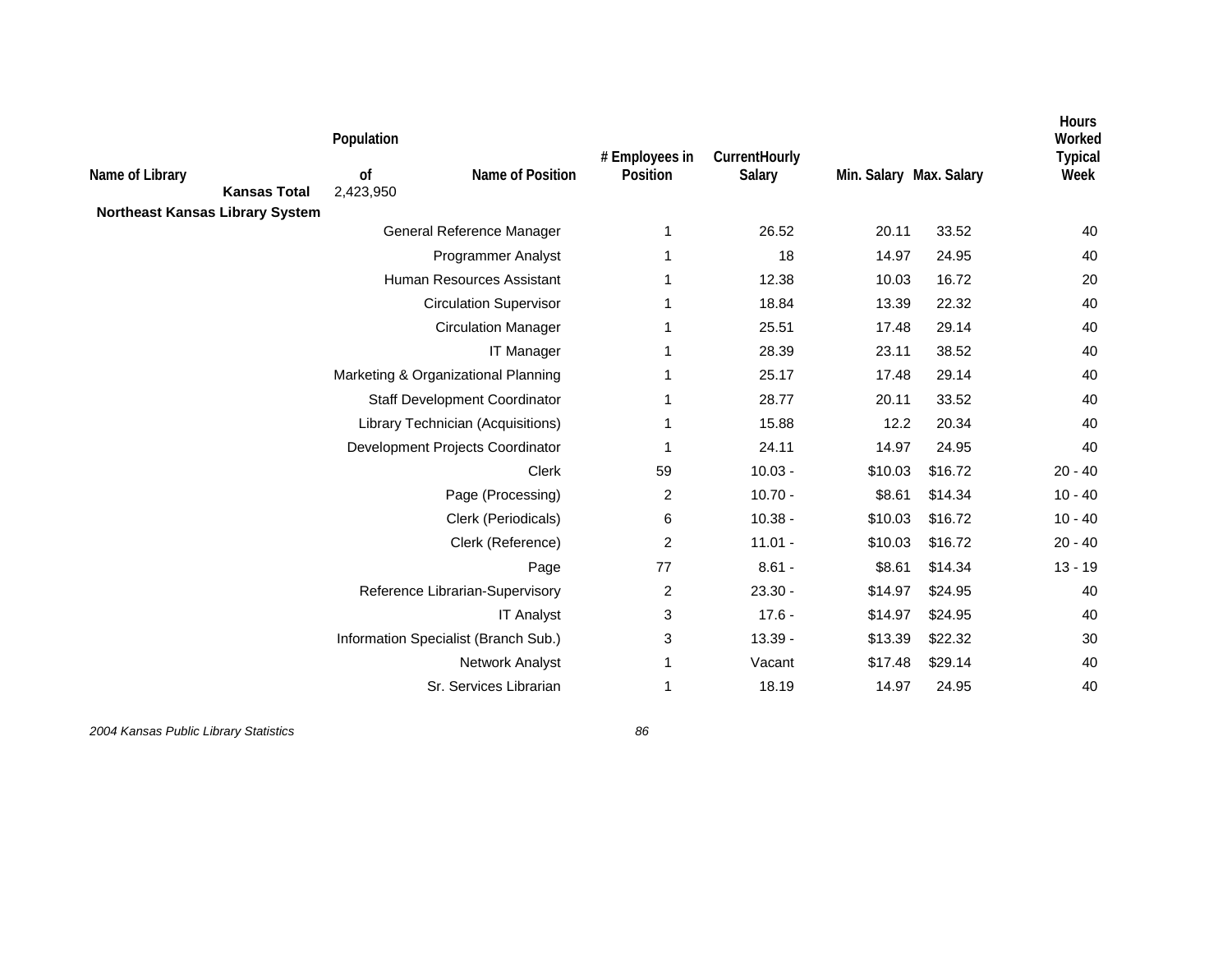| Name of Library                        | <b>Kansas Total</b> | Population<br><sub>of</sub><br>2,423,950 | Name of Position                         | # Employees in<br>Position | CurrentHourly<br>Salary | Min. Salary Max. Salary |         | Hours<br>Worked<br><b>Typical</b><br>Week |
|----------------------------------------|---------------------|------------------------------------------|------------------------------------------|----------------------------|-------------------------|-------------------------|---------|-------------------------------------------|
| <b>Northeast Kansas Library System</b> |                     |                                          | <b>Facilities Manager</b>                | 1                          | Vacant                  | \$20.11                 | \$33.52 | 40                                        |
|                                        |                     |                                          | <b>Information Specialist</b>            | 47                         | $13.39 -$               | \$13.39                 | \$22.32 | $20 - 40$                                 |
|                                        |                     |                                          | Reference Librarian                      | 10                         | $17.88 -$               | \$14.97                 | \$24.95 | $20 - 40$                                 |
|                                        |                     |                                          | <b>Program Services</b>                  | 1                          | Vacant                  | \$14.97                 | \$24.95 | 40                                        |
|                                        |                     |                                          | <b>Security Officer</b>                  | 4                          | $13.50 -$               | \$12.20                 | \$20.34 | $20 - 30$                                 |
|                                        |                     |                                          | Database Technician                      | 3                          | $16.39 -$               | \$13.39                 | \$22.32 | $28 - 40$                                 |
|                                        |                     |                                          | Web Content Developer                    | 3                          | $15.94 -$               | \$14.97                 | \$24.95 | 40                                        |
|                                        |                     |                                          | <b>Branch Manager</b>                    | 10                         | $20.11 -$               | \$17.48                 | \$29.14 | 40                                        |
|                                        |                     |                                          | <b>Collection Development Specialist</b> | 4                          | $21.26 -$               | \$17.48                 | \$29.14 | 40                                        |
|                                        |                     |                                          | Maintenance Helper                       | $\overline{2}$             | $14.48 -$               | \$10.03                 | \$16.72 | 40                                        |
|                                        |                     |                                          | Custodian                                | 10                         | $10.03 -$               | \$10.03                 | \$16.72 | $30 - 40$                                 |
|                                        |                     |                                          | Reference Operations Coordinator         | 1                          | 24.33                   | 17.48                   | 29.14   | 40                                        |
|                                        |                     |                                          | <b>Technical Development Supervisor</b>  |                            | 26                      | 17.48                   | 29.14   | 40                                        |
|                                        |                     |                                          | Program Services Clerk                   |                            | 11.05                   | 10.03                   | 16.72   | 20                                        |
|                                        |                     |                                          | <b>Foundation Executive Director</b>     |                            | 26.75                   | 17.48                   | 29.14   | 40                                        |
|                                        |                     |                                          | Adult Programming Manager                |                            | 24.35                   | 17.48                   | 29.14   | 40                                        |
|                                        |                     |                                          | Web Content Manager                      |                            | 25                      | 17.48                   | 29.14   | 40                                        |
|                                        |                     |                                          | Manager Bibliographic Services           | 1                          | 21.63                   | 17.48                   | 29.14   | 40                                        |
|                                        |                     |                                          | Maintenance/Custodial Specialist         |                            | 13.64                   | 12.2                    | 20.34   | 40                                        |
|                                        |                     |                                          | Maintenance Specialist                   | 1                          | 15.97                   | 13.39                   | 22.32   | 40                                        |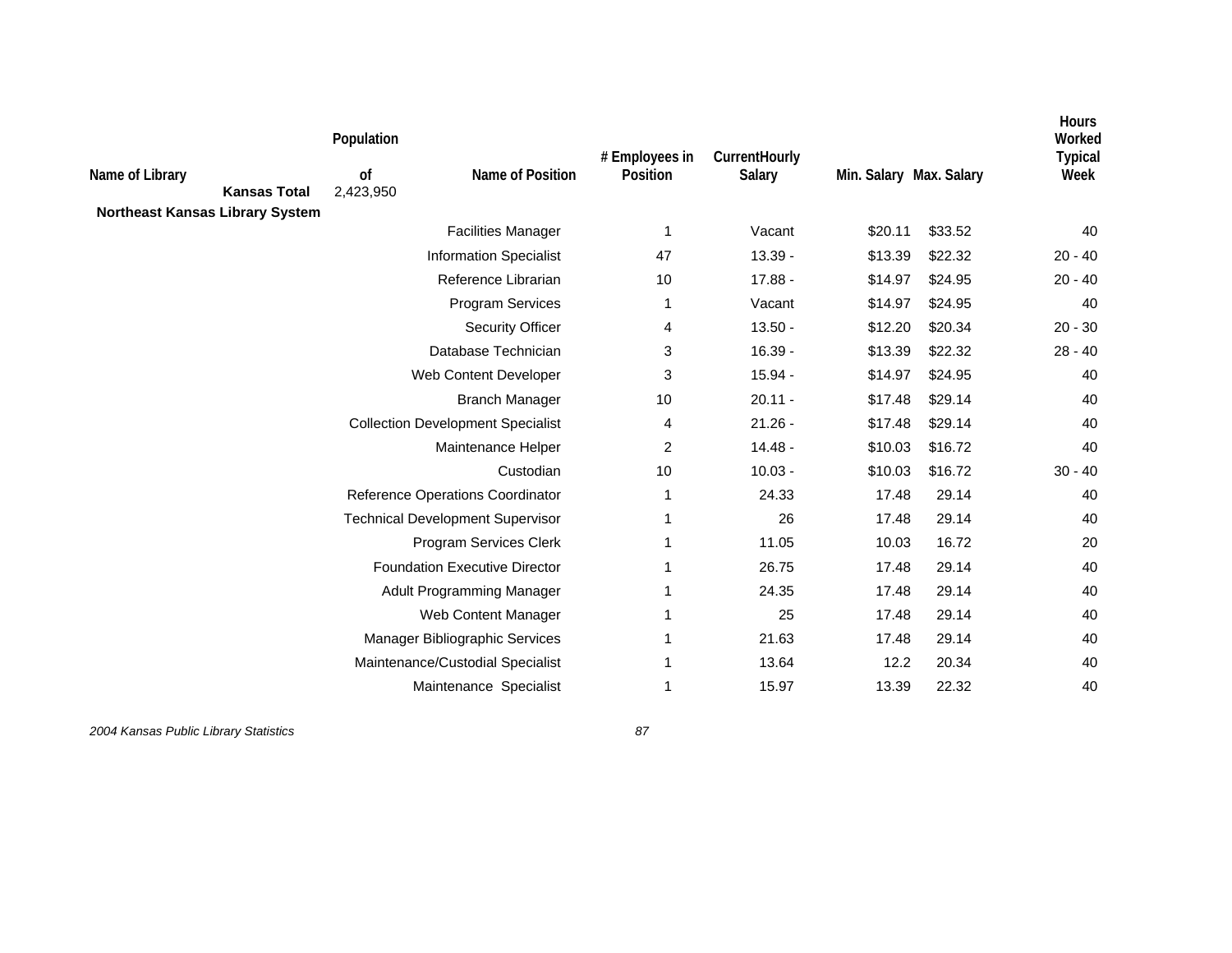|                                        |                     | Population      |                                          |                            |                         |                         |         | Hours<br>Worked        |
|----------------------------------------|---------------------|-----------------|------------------------------------------|----------------------------|-------------------------|-------------------------|---------|------------------------|
| Name of Library                        | <b>Kansas Total</b> | 0f<br>2,423,950 | Name of Position                         | # Employees in<br>Position | CurrentHourly<br>Salary | Min. Salary Max. Salary |         | <b>Typical</b><br>Week |
| <b>Northeast Kansas Library System</b> |                     |                 | <b>Volunteer Services Coordinator</b>    |                            |                         |                         |         |                        |
|                                        |                     |                 |                                          | 1                          | 17.31                   | 14.97                   | 24.95   | 40                     |
|                                        |                     |                 | <b>Training Specialist</b>               | 1                          | 18.38                   | 17.48                   | 29.14   | 40                     |
|                                        |                     |                 | Maintenance Assistant                    | 1                          | 12.43                   | 10.03                   | 16.72   | 40                     |
|                                        |                     |                 | Youth Information Specialist             | 24                         | $13.39 -$               | \$13.39                 | \$22.32 | $20 - 40$              |
|                                        |                     |                 | <b>Technical Information Coordinator</b> | 1                          | 27.39                   | 17.48                   | 29.14   | 40                     |
|                                        |                     |                 | Youth Services Librarian                 | 8                          | $18.00 -$               | \$14.97                 | \$24.95 | 40                     |
|                                        |                     |                 | Sr. Maintenance Supervisor               | 1                          | 21.08                   | 14.97                   | 24.95   | 40                     |
|                                        |                     |                 | <b>Assistant Facilities Manager</b>      | 1                          | 21.45                   | 14.97                   | 24.95   | 40                     |
|                                        |                     |                 | Sr. Clerk                                | 1                          | 14.59                   | 12.2                    | 20.34   | 40                     |
|                                        |                     |                 | Telephone Operator                       | 3                          | $10.73 -$               | \$10.03                 | \$16.72 | $20 - 25$              |
|                                        |                     |                 | Maintenance/Display Technician           | 1                          | 13.52                   | 10.03                   | 16.72   | 40                     |
|                                        |                     |                 | Sr. Page (Reference)                     | 3                          | $10.03 -$               | \$10.03                 | \$16.72 | 15                     |
|                                        |                     |                 | Clerk (Branch Substitute)                | 2                          | $10.03 -$               | \$10.03                 | \$16.72 | 30                     |
|                                        |                     |                 | Sr. Page (ILL)                           | 2                          | $10.03 -$               | \$10.03                 | \$16.72 | $12 - 16$              |
|                                        |                     |                 | <b>Executive Assistant</b>               | $\overline{c}$             | $15.38 -$               | \$12.20                 | \$20.34 | 40                     |
|                                        |                     |                 | Clerk (Acquisitions)                     | 2                          | $12.50 -$               | \$12.20                 | \$20.34 | 40                     |
|                                        |                     |                 | Clerk (Processing)                       | $\overline{2}$             | $12.25 -$               | \$10.03                 | \$16.72 | $26 - 40$              |
|                                        |                     |                 | Administrative Manager                   | 1                          | 29.15                   | 23.11                   | 38.52   | 40                     |
|                                        |                     |                 | Sr. Clerk (Acquisitions)                 | 1                          | 13.92                   | 12.2                    | 20.34   | 40                     |
|                                        |                     |                 | <b>Outreach Services Clerk</b>           | 1                          | 12.18                   | 10.03                   | 16.72   | 40                     |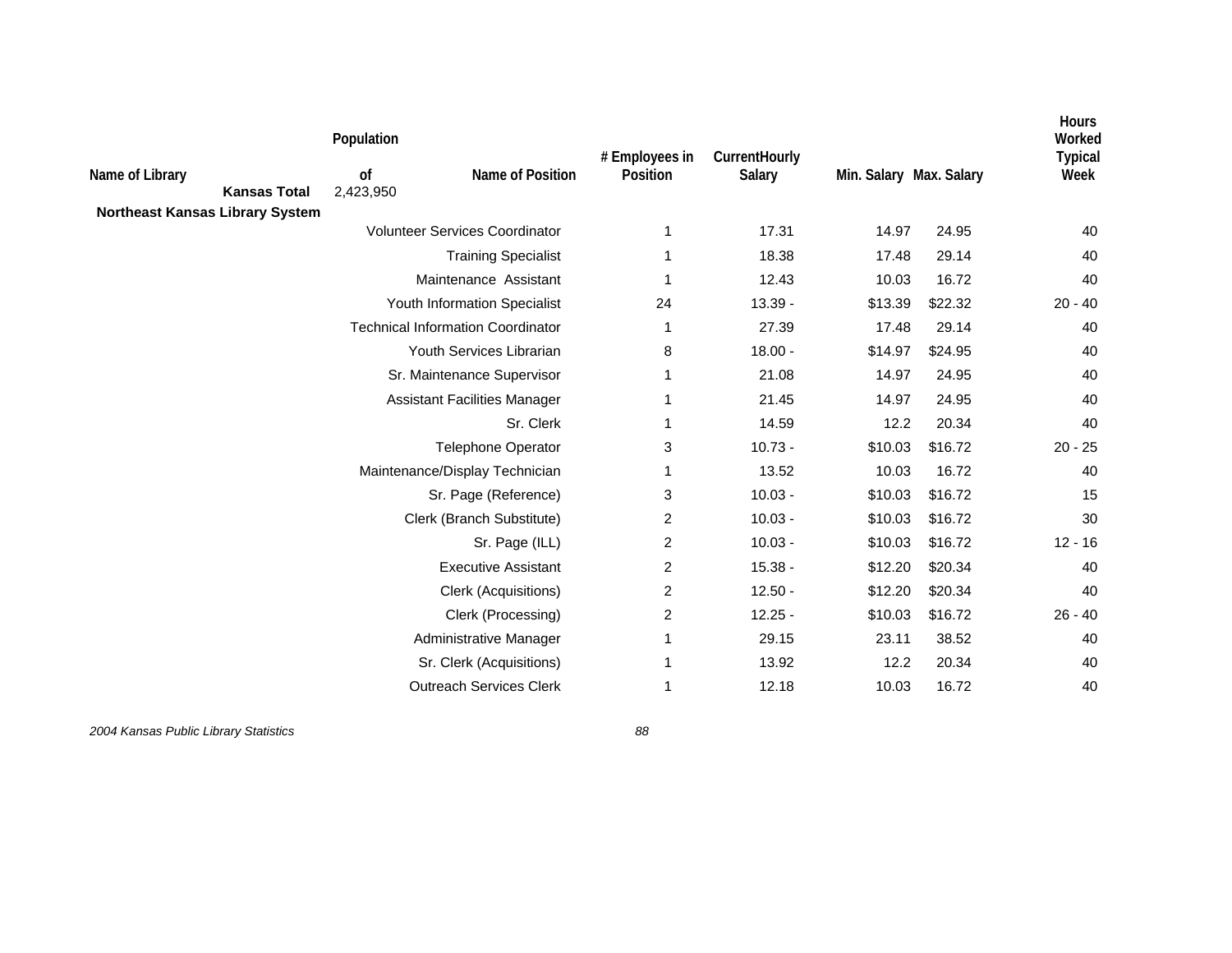|                                        |                     | Population      |                                         | # Employees in | CurrentHourly |                         |         | <b>Hours</b><br>Worked<br><b>Typical</b> |
|----------------------------------------|---------------------|-----------------|-----------------------------------------|----------------|---------------|-------------------------|---------|------------------------------------------|
| Name of Library                        | <b>Kansas Total</b> | 0f<br>2,423,950 | Name of Position                        | Position       | Salary        | Min. Salary Max. Salary |         | Week                                     |
| <b>Northeast Kansas Library System</b> |                     |                 |                                         |                |               |                         |         |                                          |
|                                        |                     |                 | Clerk (ILL)                             | 5              | $10.23 -$     | \$10.03                 | \$16.72 | $20 - 40$                                |
|                                        |                     |                 | <b>Community Relations Coordinator</b>  |                | 27.94         | 17.48                   | 29.14   | 40                                       |
|                                        |                     |                 | <b>Accounting Coordinator</b>           |                | 15.1          | 12.2                    | 20.34   | 40                                       |
|                                        |                     |                 | Acquisitions and Processing Team Leader |                | 14.9          | 13.39                   | 22.32   | 40                                       |
|                                        |                     |                 | Cataloger                               | 2              | $20.23 -$     | \$14.97                 | \$24.95 | 40                                       |
|                                        |                     |                 | <b>Web Content Assistant</b>            | -1             | 12.2          | 12.2                    | 20.34   | 40                                       |
|                                        |                     |                 | <b>Collection Development Manager</b>   |                | 29.66         | 20.11                   | 33.52   | 40                                       |
|                                        |                     |                 | County Librarian                        | -1             | 64.07         | 40.32                   | 67.2    | 40                                       |
|                                        |                     |                 | <b>Custodial Supervisor</b>             |                | 14.94         | 12.2                    | 20.34   | 40                                       |
|                                        |                     |                 | <b>Operations Coordinator</b>           |                | 15.65         | 13.39                   | 22.32   | 40                                       |
|                                        |                     |                 | <b>Outreach Coordinator</b>             |                | 22.7          | 17.48                   | 29.14   | 40                                       |
|                                        |                     |                 | Document Delivery Librarian             | -1             | 19            | 14.97                   | 24.95   | 40                                       |
|                                        |                     |                 | Library Analyst/Planning Coordinator    | -1             | 21.98         | 14.97                   | 24.95   | 40                                       |
|                                        |                     |                 | Courier                                 | 4              | $12.50 -$     | \$12.20                 | \$20.34 | 40                                       |
|                                        |                     |                 | Assistant Branch Manager                | 4              | $17.49 -$     | \$14.97                 | \$24.95 | 40                                       |
|                                        |                     |                 | Sr. Page                                | $\overline{c}$ | $10.74 -$     | \$10.03                 | \$16.72 | 20                                       |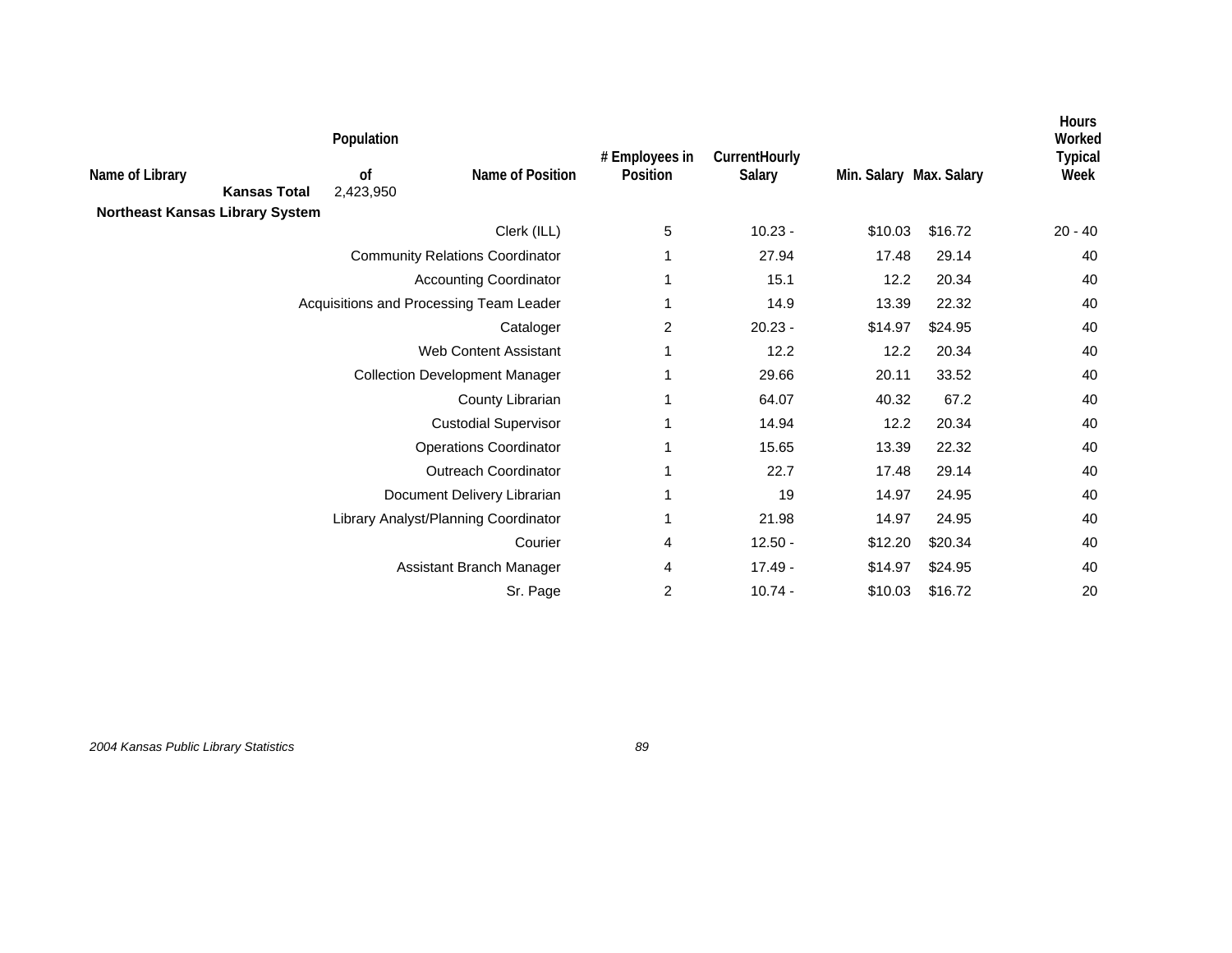|                                                        | Population |                                        | # Employees in | CurrentHourly |                         |       | Hours<br>Worked<br><b>Typical</b> |
|--------------------------------------------------------|------------|----------------------------------------|----------------|---------------|-------------------------|-------|-----------------------------------|
| Name of Library                                        | of         | Name of Position                       | Position       | Salary        | Min. Salary Max. Salary |       | Week                              |
| <b>Kansas Total</b><br>Northeast Kansas Library System | 2,423,950  |                                        |                |               |                         |       |                                   |
| Paola                                                  | 5,065      |                                        |                |               |                         |       |                                   |
|                                                        |            | Technician                             | 1              | 11.89         | 10                      | 12    | $\,6$                             |
|                                                        |            | <b>Student Assistant</b>               | 4              | 5.4           | 5.15                    | 5.65  | 15                                |
|                                                        |            | <b>Assistant Librarian--Over Dues</b>  | 1              | 7.5           | 7                       | 9     | 25                                |
|                                                        |            | Janitor                                | 1              | 15            | 10                      | 15    | 4                                 |
|                                                        |            | Assistant Librarian--Data Entry        | 1              | 7.5           | $\overline{7}$          | 9     | 22                                |
|                                                        |            | <b>Director</b>                        | 1              | 17.5          | 35400                   | 42960 | 40                                |
|                                                        |            | Assistant Librarian--Interlibrary Loan | 1              | 9             | $\overline{7}$          | 9     | 30                                |
| Richmond                                               | 518        |                                        |                |               |                         |       |                                   |
|                                                        |            | Librarian                              | 1              | 5.75          | 5.15                    |       | 10                                |
|                                                        |            | Director                               | 1              | 9.75          | 8                       |       | 22                                |
| <b>ROSSVILLE</b>                                       | 1,846      |                                        |                |               |                         |       |                                   |
|                                                        |            | <b>ASSISTANT LIBRARIAN</b>             | 1              | 7.85          | 6                       | 7.85  | 13                                |
|                                                        |            | Director                               | 1              | 10.2          | 6                       | 10.2  | 31                                |
|                                                        |            | MAINTENANCE                            | 1              | 9.65          | 6                       | 9.65  | 3                                 |
| Sabetha                                                | 2,559      |                                        |                |               |                         |       |                                   |
|                                                        |            | circulation clerk                      | 3              | 7.09          | 5.5                     |       | 16                                |
|                                                        |            | Director                               | 1              |               | 10                      |       | 42                                |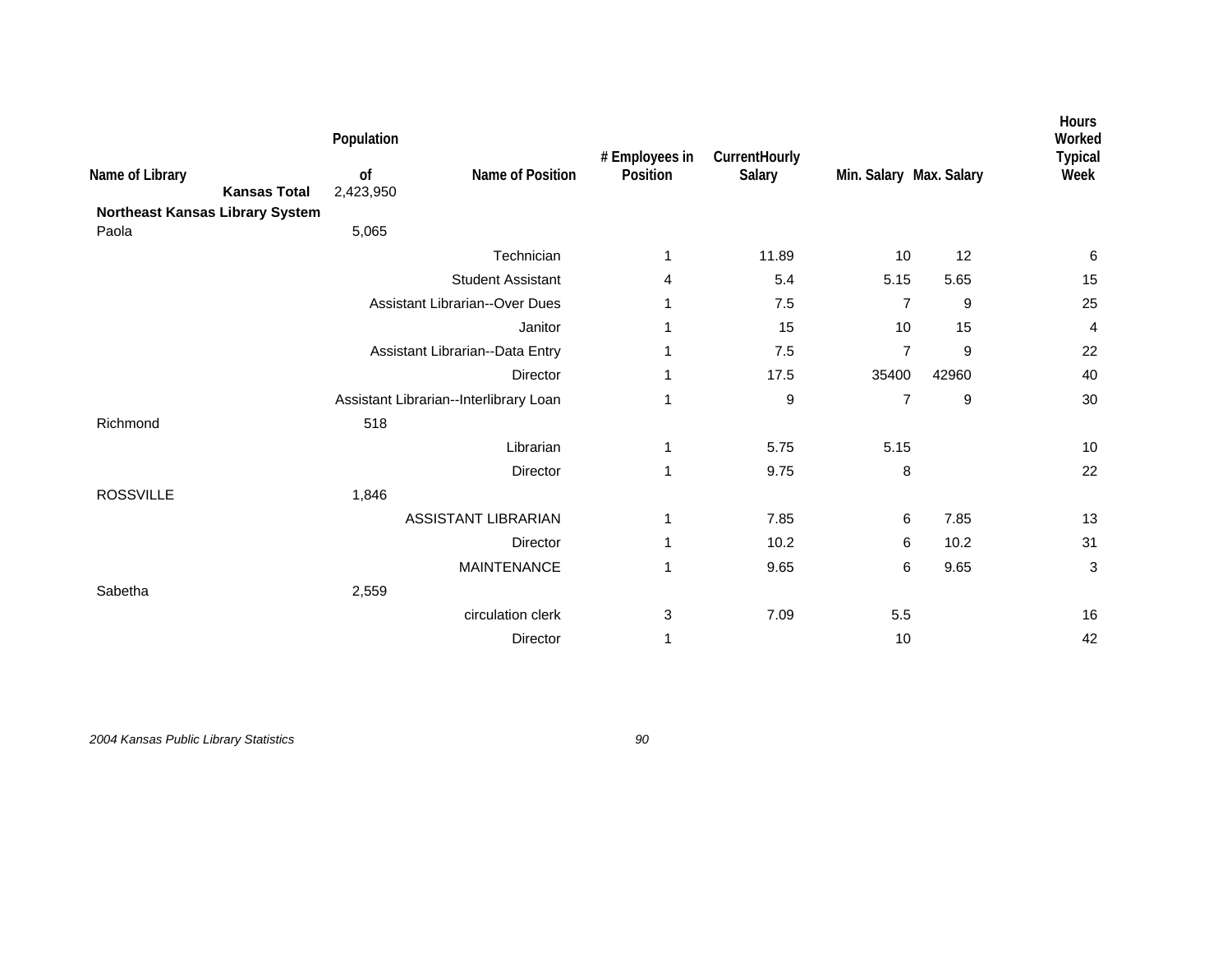|                                        |                     | Population      |                              | # Employees in | CurrentHourly  |                         |       | <b>Hours</b><br>Worked<br><b>Typical</b> |
|----------------------------------------|---------------------|-----------------|------------------------------|----------------|----------------|-------------------------|-------|------------------------------------------|
| Name of Library                        | <b>Kansas Total</b> | 0f<br>2,423,950 | Name of Position             | Position       | Salary         | Min. Salary Max. Salary |       | Week                                     |
| <b>Northeast Kansas Library System</b> |                     |                 |                              |                |                |                         |       |                                          |
| Seneca                                 |                     | 2,084           |                              |                |                |                         |       |                                          |
|                                        |                     |                 | Library Aide                 | 1              | 12.84          | 10                      | 12.84 | 34                                       |
|                                        |                     |                 | Library Director             |                |                |                         |       |                                          |
| Silver Lake                            |                     | 1,993           |                              |                |                |                         |       |                                          |
|                                        |                     |                 | Director                     | 1              | 10             | 9                       |       | 38                                       |
|                                        |                     |                 | children's director          | 1              | $\overline{7}$ | 6.75                    |       | 20                                       |
|                                        |                     |                 | library aide                 | 4              | 5.2            | 5.15                    |       | 10                                       |
| Tonganoxie                             |                     | 3,317           |                              |                |                |                         |       |                                          |
|                                        |                     |                 | Director                     | 1              | 15.87          | 15.38                   |       | 40                                       |
|                                        |                     |                 | Circulation                  | 1              | 9.18           | 8                       |       | 40                                       |
|                                        |                     |                 | <b>Circulation Assistant</b> | 1              | $\overline{7}$ | 7                       |       | 20                                       |
|                                        |                     |                 | <b>Technical Services</b>    | 1              | 11.22          | 9                       |       | 40                                       |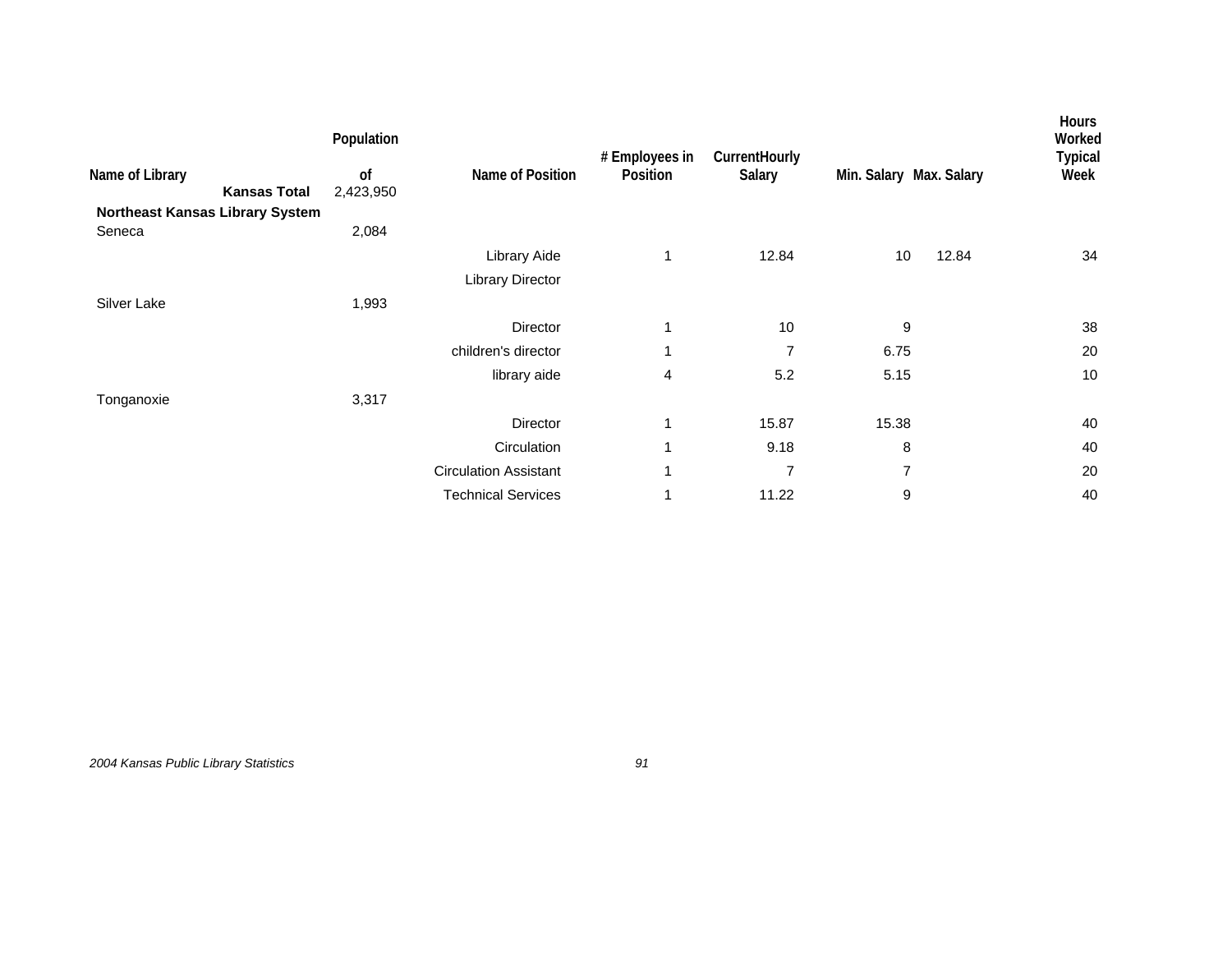| Name of Library<br><b>Kansas Total</b><br><b>Northeast Kansas Library System</b><br>Topeka | Population<br>0f<br>2,423,950<br>167,063 | Name of Position          | # Employees in<br>Position | CurrentHourly<br>Salary | Min. Salary Max. Salary |             | <b>Hours</b><br>Worked<br><b>Typical</b><br>Week |
|--------------------------------------------------------------------------------------------|------------------------------------------|---------------------------|----------------------------|-------------------------|-------------------------|-------------|--------------------------------------------------|
|                                                                                            |                                          | Professional/Supervisor   | 15                         | 23.64                   | 19.7                    | 27.58       | 40                                               |
|                                                                                            |                                          | Associate                 | 13                         | 11.25                   | 9.57                    | 12.92       | 40                                               |
|                                                                                            |                                          | Assistant                 | 22                         | 10.35                   | 9                       | 11.7        | 40                                               |
|                                                                                            |                                          | Off-duty Police Officers  | 15                         | 19.76                   | 0                       | $\mathbf 0$ | $\overline{7}$                                   |
|                                                                                            |                                          | Associate II              | 14                         | 11.91                   | 10.14                   | 13.68       | 40                                               |
|                                                                                            |                                          | Manager                   | 11                         | 28.28                   | 22.62                   | 33.93       | 40                                               |
|                                                                                            |                                          | Deputy Director           | $\overline{2}$             | 32.5                    | 26                      | 39          | 40                                               |
|                                                                                            |                                          | Professional              | 34                         | 20.6                    | 17.17                   | 24.03       | 40                                               |
|                                                                                            |                                          | Clerical                  | 8                          | 9.06                    | 7.88                    | 10.24       | 40                                               |
|                                                                                            |                                          | Para-Professional         | 75                         | 15.21                   | 12.96                   | 17.48       | 40                                               |
|                                                                                            |                                          | <b>Shelving Assistant</b> | 21                         | 7.43                    | 6.76                    | 8.11        | 16                                               |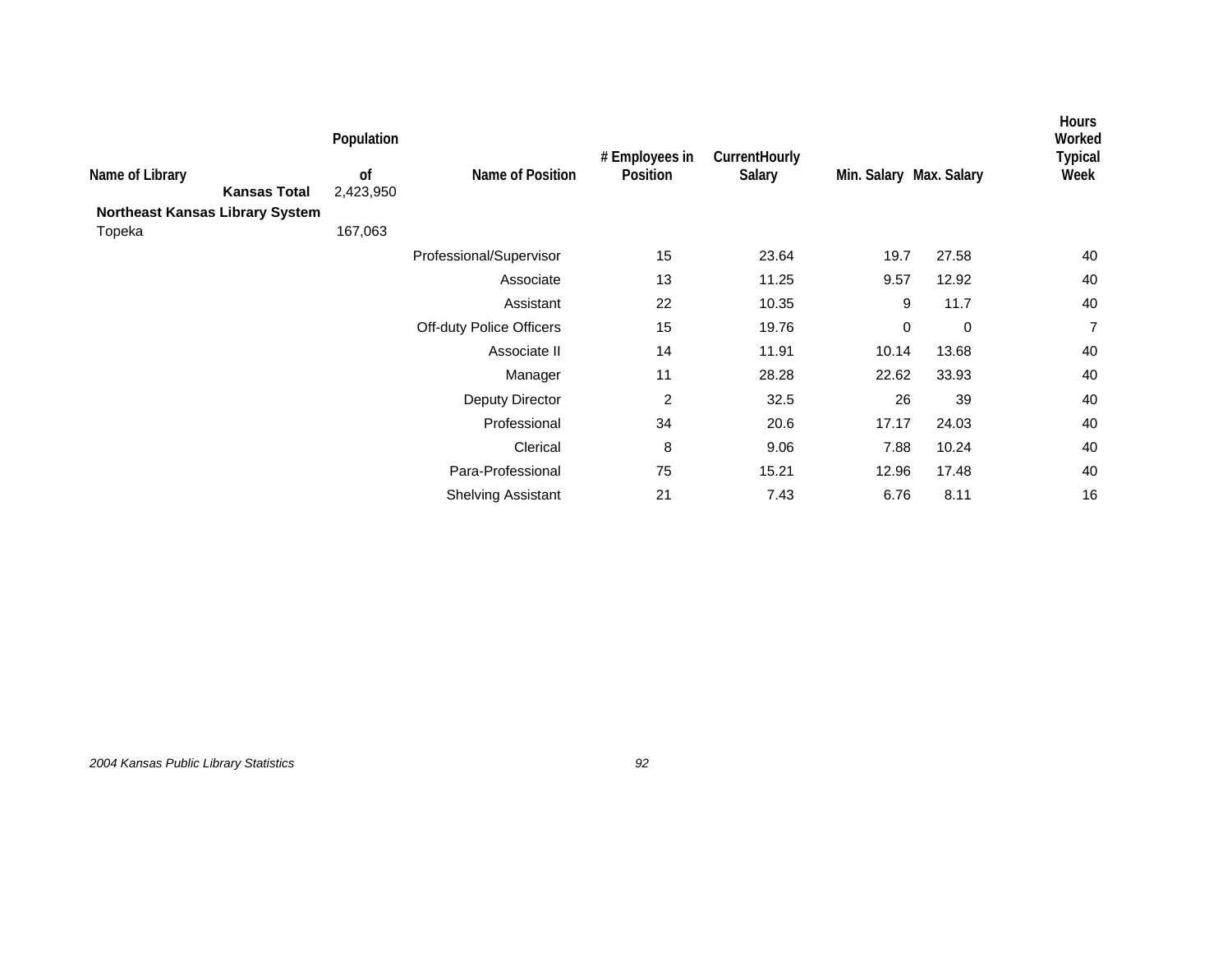|                                        | Population      |                                        | # Employees in | CurrentHourly |                         |      | Hours<br>Worked<br><b>Typical</b> |
|----------------------------------------|-----------------|----------------------------------------|----------------|---------------|-------------------------|------|-----------------------------------|
| Name of Library<br><b>Kansas Total</b> | of<br>2,423,950 | Name of Position                       | Position       | Salary        | Min. Salary Max. Salary |      | Week                              |
| Northeast Kansas Library System        |                 |                                        |                |               |                         |      |                                   |
| Troy                                   | 7,692           |                                        |                |               |                         |      |                                   |
|                                        |                 | <b>Director</b>                        | 1              | 15.75         | 10                      | 22   | 40                                |
|                                        |                 | <b>Branch Librarian</b>                | 3              | 7.88          | $\overline{7}$          | 10   | 30                                |
|                                        |                 | <b>Branch Librarian</b>                | 3              | 7.35          | $\overline{7}$          | 10   | 12                                |
|                                        |                 | <b>Branch Librarian</b>                | 3              | 7.35          | 7                       | 10   | 20                                |
|                                        |                 | <b>Administrative Assistant</b>        | 1              | 9.71          | 8                       | 15   | 40                                |
|                                        |                 | Library Assistant                      | 2              | 8.93          | 6                       | 10   | 40                                |
|                                        |                 | Children's Librarian/Program Librarian | 1              | 12.08         | 8                       | 13   | 40                                |
|                                        |                 | Library Assistant                      | $\overline{2}$ | 8.93          | 6                       | 10   | 12                                |
| Washington Townsh                      | 201             |                                        |                |               |                         |      |                                   |
|                                        |                 | <b>Library Director</b>                | 1              | 10.3          | 8.4                     | 10.3 | 20                                |
|                                        |                 | Children's Librarian                   | 1              | 6.15          | 5.5                     | 6.15 | 15                                |
|                                        |                 | Website Manager                        | 1              | 10            | 5.5                     | 10   | $\overline{c}$                    |
| Wellsville                             | 1,595           |                                        |                |               |                         |      |                                   |
|                                        |                 | <b>Library Director</b>                | 1              | 12            |                         |      | 30                                |
|                                        |                 | Library Assistant                      | 1              | 7.25          | 5.15                    |      | 30                                |
| Wetmore                                | 357             |                                        |                |               |                         |      |                                   |
|                                        |                 | <b>Library Director</b>                | 1              | 7.5           | $\overline{7}$          | 7.5  | 16                                |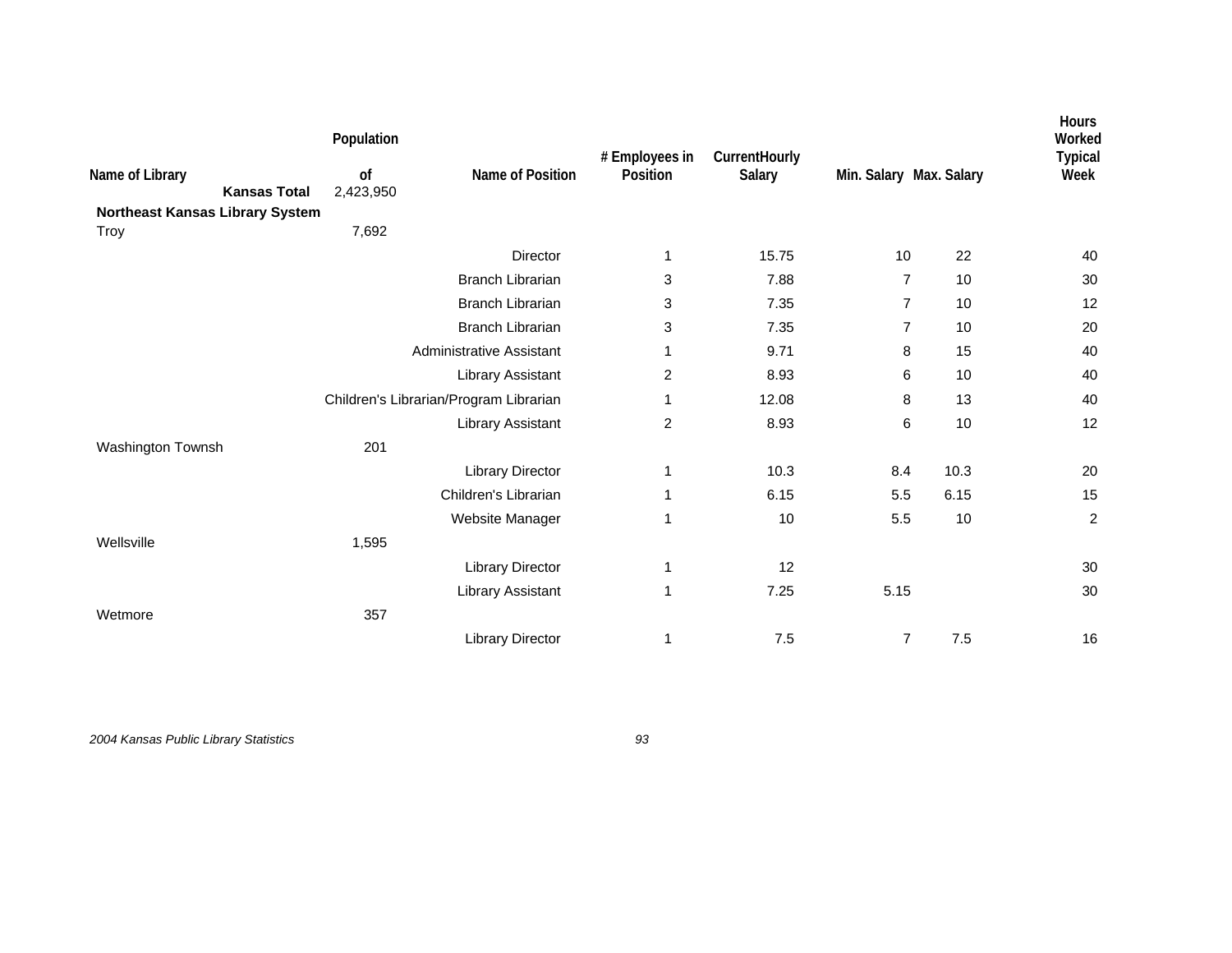| Name of Library<br><b>Kansas Total</b><br><b>Northeast Kansas Library System</b> | Population<br><sub>of</sub><br>2,423,950 | Name of Position     | # Employees in<br>Position | <b>CurrentHourly</b><br>Salary | Min. Salary Max. Salary | <b>Hours</b><br>Worked<br>Typical<br>Week |
|----------------------------------------------------------------------------------|------------------------------------------|----------------------|----------------------------|--------------------------------|-------------------------|-------------------------------------------|
| Winchester                                                                       | 1,287                                    |                      |                            |                                |                         |                                           |
|                                                                                  |                                          | Director             |                            | 9.25                           |                         | 8                                         |
|                                                                                  |                                          | <b>Library Clerk</b> |                            | 6.15                           |                         | 6                                         |
|                                                                                  |                                          | <b>Library Clerk</b> |                            | 6.25                           |                         | 22                                        |
| <b>System Total</b>                                                              | 1,048,179                                |                      |                            |                                |                         |                                           |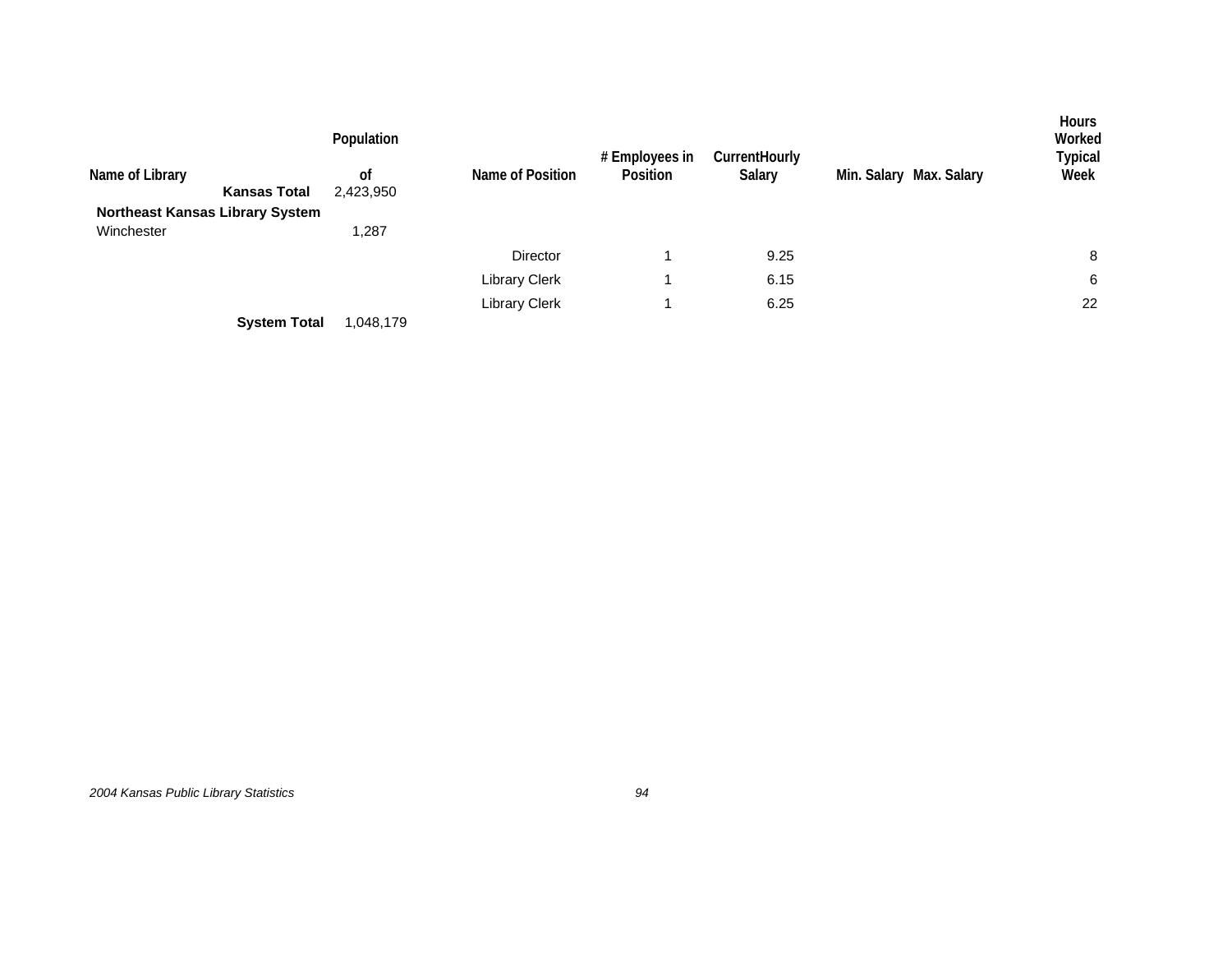| Name of Library<br><b>Kansas Total</b><br>Northwest Kansas Library System | Population<br>0f<br>2,423,950 | Name of Position                  | # Employees in<br>Position | CurrentHourly<br>Salary | Min. Salary Max. Salary |       | Hours<br>Worked<br><b>Typical</b><br>Week |
|---------------------------------------------------------------------------|-------------------------------|-----------------------------------|----------------------------|-------------------------|-------------------------|-------|-------------------------------------------|
| Almena                                                                    | 460                           | Librarian                         | 1                          | 5.15                    | 5.15                    | 5.15  | 10                                        |
| Atwood                                                                    | 2,843                         |                                   |                            |                         |                         |       |                                           |
|                                                                           |                               | clerk                             | $\overline{c}$             | 6.68                    |                         |       | 5                                         |
|                                                                           |                               | assistant librarian               | 1                          | 7.16                    |                         |       | 35                                        |
|                                                                           |                               | Director                          | 1                          | 11.08                   |                         |       | 35                                        |
| bird city                                                                 | 444                           |                                   |                            |                         |                         |       |                                           |
|                                                                           |                               | Head librarian                    | 1                          | 7.5                     | 5.65                    | 5.65  | 12                                        |
| Colby                                                                     | 5,244                         |                                   |                            |                         |                         |       |                                           |
|                                                                           |                               | Children's Librarian              | 1                          | 8.1                     | 6                       | 10    | 40                                        |
|                                                                           |                               | Weekend Supervisor                | $\overline{c}$             | 7.25                    | $\sqrt{5}$              | 9     | 15                                        |
|                                                                           |                               | <b>Student Aide</b>               | $\overline{c}$             | $\overline{7}$          | $\sqrt{5}$              | 9     | 15                                        |
|                                                                           |                               | <b>Assistant Director</b>         | 1                          | 11.49                   | 18500                   | 39500 | 40                                        |
|                                                                           |                               | Director                          | 1                          | 13.71                   |                         |       | 40                                        |
|                                                                           |                               | <b>ILL Clerk</b>                  | 1                          | 7.45                    | 6                       | 9     | 19                                        |
|                                                                           |                               | <b>Circulation Clerk</b>          | 1                          | 8.05                    | 6                       | 9     | 40                                        |
|                                                                           |                               | <b>Adult Services Coordinator</b> | 1                          | 8.05                    | 6                       | 10    | 20                                        |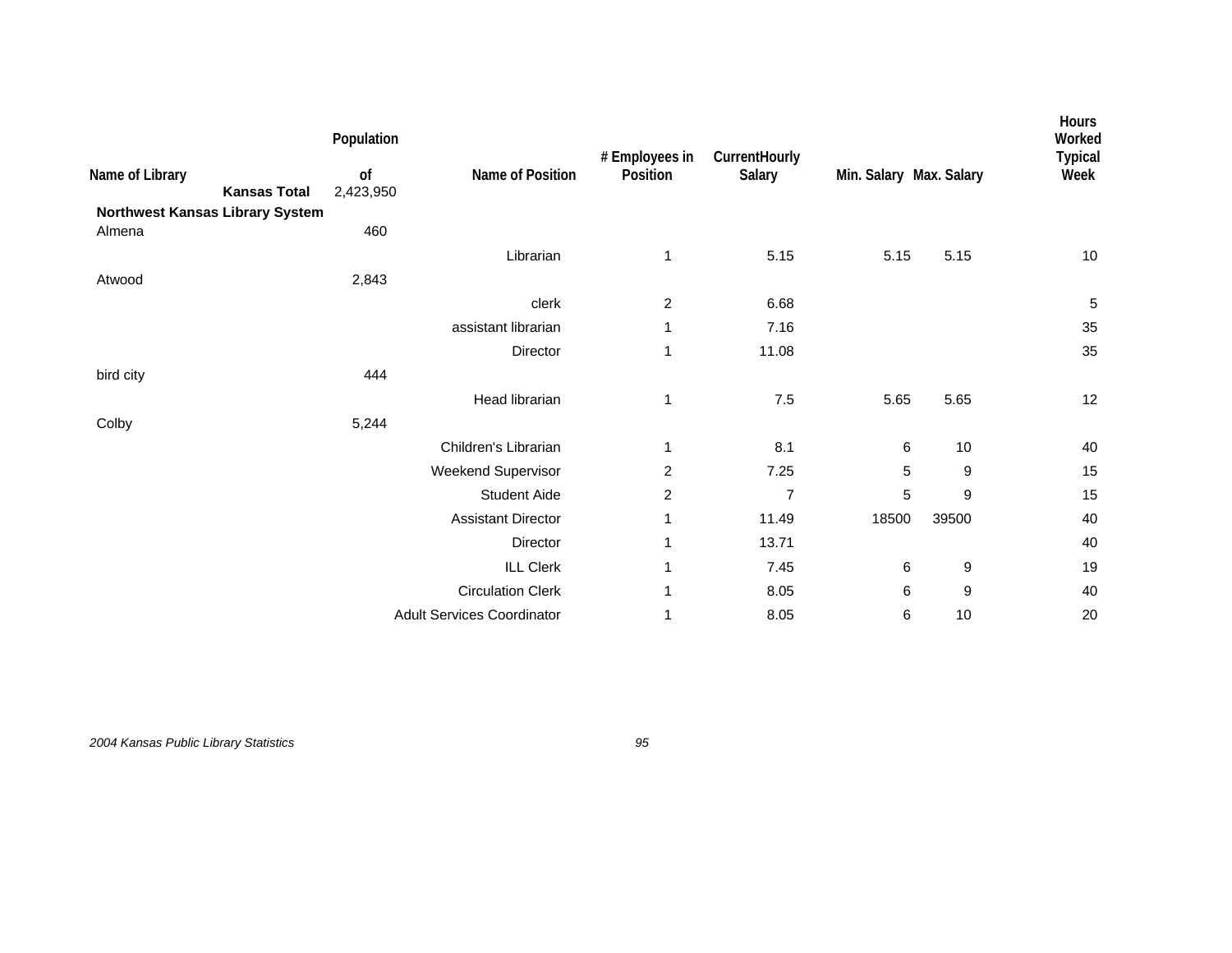| Name of Library<br>Northwest Kansas Library System | <b>Kansas Total</b> | Population<br>of<br>2,423,950 | Name of Position                | # Employees in<br>Position | CurrentHourly<br>Salary | Min. Salary Max. Salary |                | Hours<br>Worked<br><b>Typical</b><br>Week |
|----------------------------------------------------|---------------------|-------------------------------|---------------------------------|----------------------------|-------------------------|-------------------------|----------------|-------------------------------------------|
| Goodland                                           |                     | 4,589                         |                                 |                            |                         |                         |                |                                           |
|                                                    |                     |                               | <b>Student Assistant</b>        | $\mathbf 1$                | 5.15                    | 5.15                    | 5.75           | $10$                                      |
|                                                    |                     |                               | <b>Adult Services Librarian</b> | 1                          | 8.3                     | $\overline{7}$          | 8.3            | 30                                        |
|                                                    |                     |                               | Children's Librarian            | 1                          | 9.9                     | $\overline{7}$          | 9.9            | 40                                        |
|                                                    |                     |                               | <b>Library Director</b>         | 1                          | 19.5                    | 20000                   | 19.5           | 30                                        |
|                                                    |                     |                               | <b>Library Assistant</b>        | $\overline{c}$             | $\overline{7}$          | $\overline{7}$          | 8              | 10                                        |
| Gove                                               |                     | 99                            |                                 |                            |                         |                         |                |                                           |
|                                                    |                     |                               | Librarian                       | 1                          | 5                       | $\mathbf 5$             | $\overline{7}$ | $\boldsymbol{9}$                          |
| Grainfield                                         |                     | 313                           |                                 |                            |                         |                         |                |                                           |
|                                                    |                     |                               | Director/Librarian              | $\mathbf{1}$               | $\overline{7}$          | 5.75                    |                | 8                                         |
| <b>Hill City</b>                                   |                     | 2,808                         |                                 |                            |                         |                         |                |                                           |
|                                                    |                     |                               | Director                        | 1                          | 13                      | 10                      |                | 40                                        |
| Hoxie                                              |                     | 2,662                         |                                 |                            |                         |                         |                |                                           |
|                                                    |                     |                               | Director/Head Librarian         | 1                          | 9.15                    | $\overline{7}$          |                | 40                                        |
| Lenora                                             |                     | 300                           |                                 |                            |                         |                         |                |                                           |
|                                                    |                     |                               | Library Aide                    | $\mathbf{1}$               | 5.15                    | 5.15                    | 5.15           | $\sqrt{3}$                                |
|                                                    |                     |                               |                                 |                            |                         |                         |                |                                           |
|                                                    |                     |                               | Librarian                       | $\mathbf{1}$               | 5.5                     | 5.5                     | 5.5            | 10                                        |
| Norcatur                                           |                     | 161                           |                                 |                            |                         |                         |                |                                           |
|                                                    |                     |                               | Librarian                       | 1                          | 3.2                     |                         |                | 20                                        |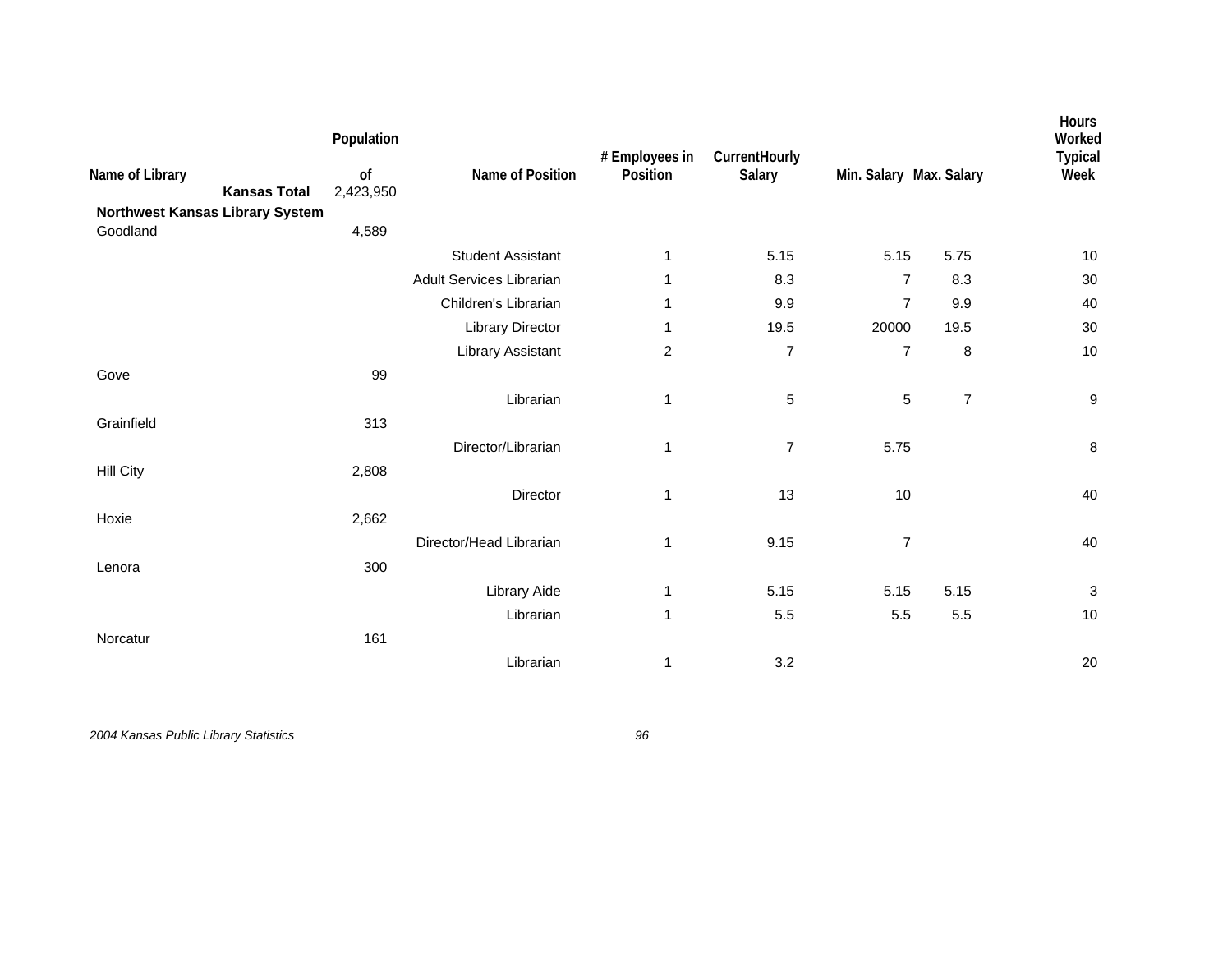| Name of Library<br>Northwest Kansas Library System | <b>Kansas Total</b> | Population<br>of<br>2,423,950 | Name of Position                       | # Employees in<br>Position | CurrentHourly<br>Salary | Min. Salary Max. Salary |    | Hours<br>Worked<br><b>Typical</b><br>Week |
|----------------------------------------------------|---------------------|-------------------------------|----------------------------------------|----------------------------|-------------------------|-------------------------|----|-------------------------------------------|
| Norton                                             |                     | 2,901                         |                                        |                            |                         |                         |    |                                           |
|                                                    |                     |                               | Librarian                              | 3                          | 5.58                    | 5.15                    |    | 16                                        |
|                                                    |                     |                               | Librarian                              | 3                          | 5.72                    | 5.15                    |    | 10                                        |
|                                                    |                     |                               | Librarian                              | 3                          | 5.72                    | $5.5\,$                 |    | $10$                                      |
|                                                    |                     |                               | Librarian                              | 3                          | 5.72                    | $5.5\,$                 |    | 10                                        |
|                                                    |                     |                               | Librarian                              | 3                          | 7.58                    | 5.15                    |    | 24                                        |
|                                                    |                     |                               | Assistant Director-Childrens Librarian | 1                          | 11                      | 5.15                    | 18 | 35                                        |
|                                                    |                     |                               | Director                               | $\mathbf{1}$               | 14                      | 5.15                    | 18 | 35                                        |
| Oakley                                             |                     | 2,029                         |                                        |                            |                         |                         |    |                                           |
|                                                    |                     |                               | <b>Assistant Director</b>              | $\mathbf{1}$               | 8.49                    |                         |    | 35                                        |
|                                                    |                     |                               | Director                               | $\mathbf{1}$               | 10.65                   |                         |    | 40                                        |
|                                                    |                     |                               | Librarian                              | 1                          | 6.7                     |                         |    | 35                                        |
|                                                    |                     |                               | Librarian                              | 1                          | 6.56                    |                         |    | 13                                        |
| Quinter                                            |                     | 901                           |                                        |                            |                         |                         |    |                                           |
|                                                    |                     |                               | <b>Library Clerk</b>                   | $\boldsymbol{2}$           | 8.5                     | $5.5\,$                 |    | 61                                        |
|                                                    |                     |                               | <b>Library Director</b>                | 1                          | 7.2                     | 6.5                     |    | 30                                        |
|                                                    |                     |                               | Custodial                              | 1                          | 6.5                     | $5.5\,$                 |    | $\sqrt{5}$                                |
| St. Francis                                        |                     | 1,390                         |                                        |                            |                         |                         |    |                                           |
|                                                    |                     |                               |                                        |                            |                         |                         |    | $\pmb{0}$                                 |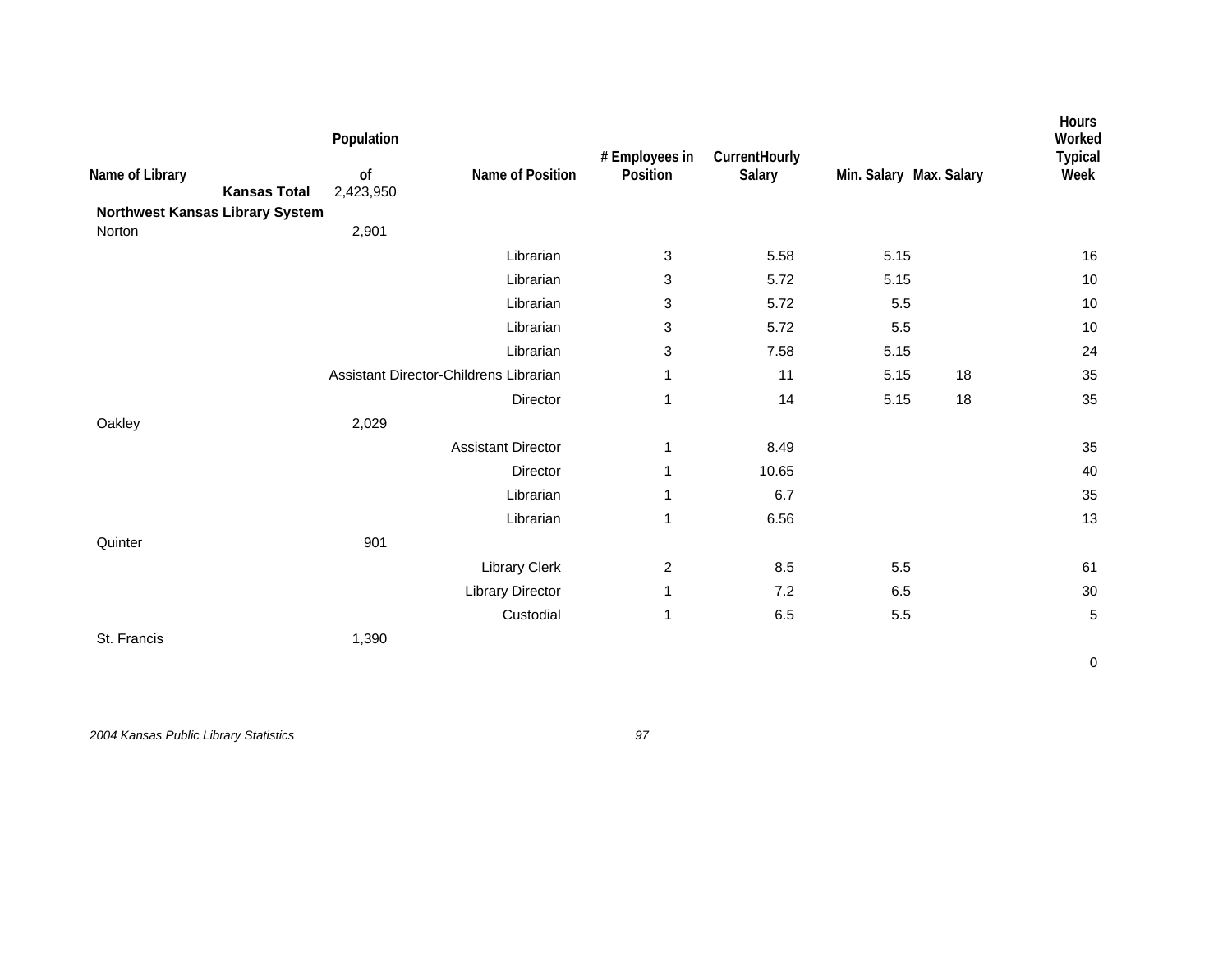|                                        | Population | Name of Position       | # Employees in<br>Position | <b>CurrentHourly</b><br>Salary |                         | <b>Hours</b><br>Worked<br>Typical |
|----------------------------------------|------------|------------------------|----------------------------|--------------------------------|-------------------------|-----------------------------------|
| Name of Library                        | 0f         |                        |                            |                                | Min. Salary Max. Salary | Week                              |
| <b>Kansas Total</b>                    | 2,423,950  |                        |                            |                                |                         |                                   |
| <b>Northwest Kansas Library System</b> |            |                        |                            |                                |                         |                                   |
| WaKeeney                               | 1,800      |                        |                            |                                |                         |                                   |
|                                        |            | Director               | 1                          | 9.5                            |                         | 31                                |
|                                        |            | Substitute Librarian   | и                          | 5.15                           | 5.15                    |                                   |
|                                        |            | Assistant Librarian II | 1                          | 5.15                           | 5.15                    | $12 \overline{ }$                 |
|                                        |            | Assistant Librarian I  | 1                          | 8                              | 5.15                    | 27                                |
|                                        |            | Janitor                | 1                          | 7.5                            |                         | 3                                 |
| <b>System Total</b>                    | 32,266     |                        |                            |                                |                         |                                   |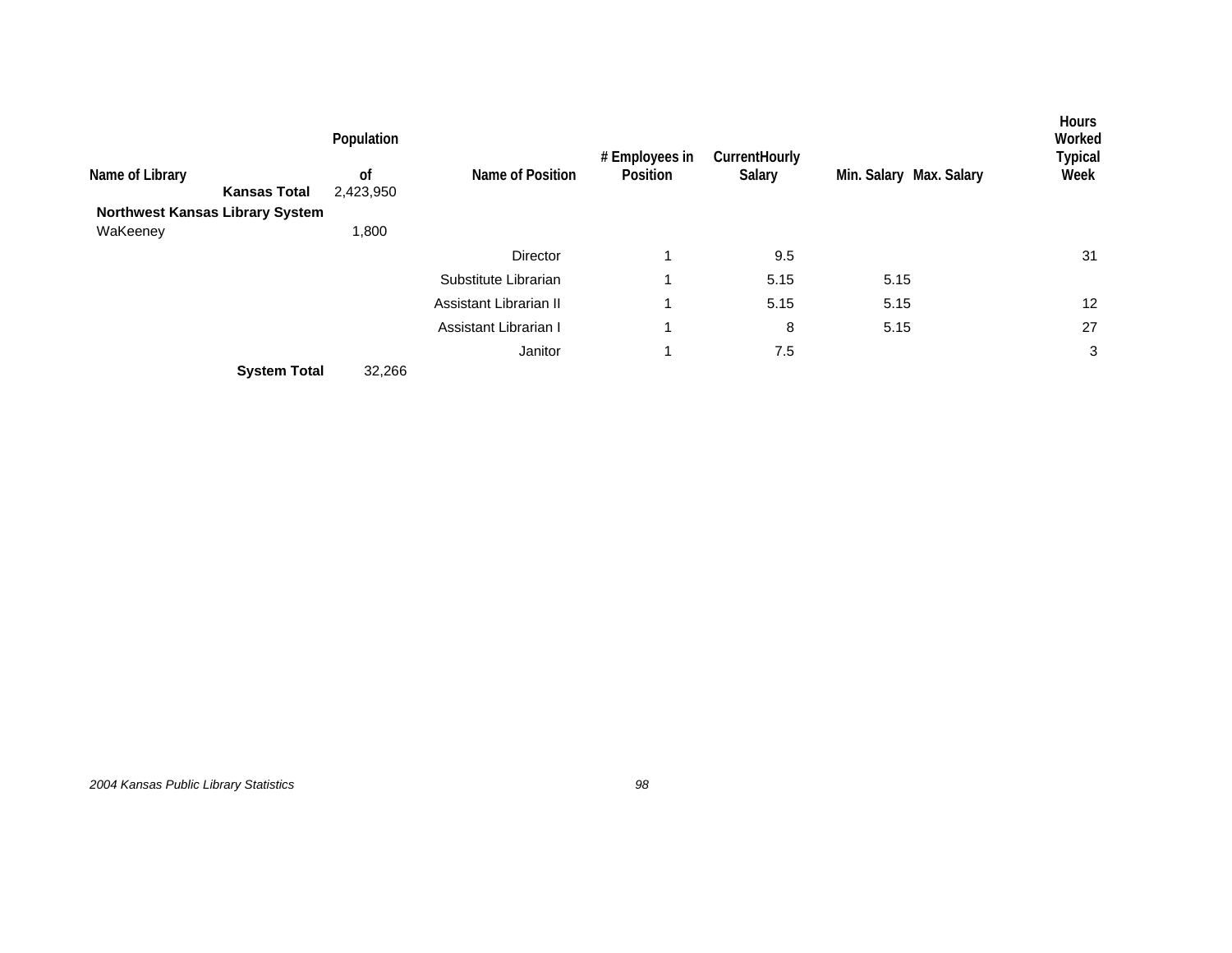|                                     |                     | Population      |                                          | # Employees in | CurrentHourly |      |                         | Hours<br>Worked<br><b>Typical</b> |
|-------------------------------------|---------------------|-----------------|------------------------------------------|----------------|---------------|------|-------------------------|-----------------------------------|
| Name of Library                     | <b>Kansas Total</b> | of<br>2,423,950 | Name of Position                         | Position       | Salary        |      | Min. Salary Max. Salary | Week                              |
| South Central Kansas Library System |                     |                 |                                          |                |               |      |                         |                                   |
| Andover                             |                     | 8,222           |                                          |                |               |      |                         |                                   |
|                                     |                     |                 | <b>Business Manager/Tech Coordinator</b> | 1              | 11.12         |      |                         | 40                                |
|                                     |                     |                 | <b>Assistant Director</b>                | 1              | 12.18         |      |                         | 40                                |
| Anthony                             |                     | 2,308           |                                          |                |               |      |                         |                                   |
|                                     |                     |                 | Director/Head Librarian                  | 1              | 8.27          |      |                         | 40                                |
|                                     |                     |                 | Library Assistant                        | 4              | 6.2           |      |                         | 44                                |
|                                     |                     |                 | Custodian                                | 1              | 6.2           |      |                         | 10                                |
| Argonia                             |                     | 712             |                                          |                |               |      |                         |                                   |
|                                     |                     |                 | <b>Director</b>                          | 1              | 6             | 5.15 | 0                       | 15                                |
| Arkansas City                       |                     | 11,788          |                                          |                |               |      |                         |                                   |
|                                     |                     |                 | <b>Circulation Assistant</b>             | 1              | 6.47          | 6.25 |                         | 30                                |
|                                     |                     |                 | Reference & ILL Assistant                | 1              | 8.39          | 6.25 |                         | 30                                |
|                                     |                     |                 | <b>Technical Services Assistant</b>      | 1              | 9.34          | 6.25 |                         | 25                                |
|                                     |                     |                 | Circulation & Reference Librarian        | 1              | 11.37         |      |                         | 40                                |
|                                     |                     |                 | Youth Services Librarian                 | 1              | 13.77         |      |                         | 40                                |
|                                     |                     |                 | <b>Library Director</b>                  | 1              | 18.72         |      |                         | 40                                |
|                                     |                     |                 | Youth Services Assistant                 | 1              | 6.38          | 6.25 |                         | 30                                |
|                                     |                     |                 | Library Clerk                            | 3              | 5.38          | 5.25 |                         | 16                                |
|                                     |                     |                 | Library Custodian                        | 1              | 8.11          | 6.5  |                         | 20                                |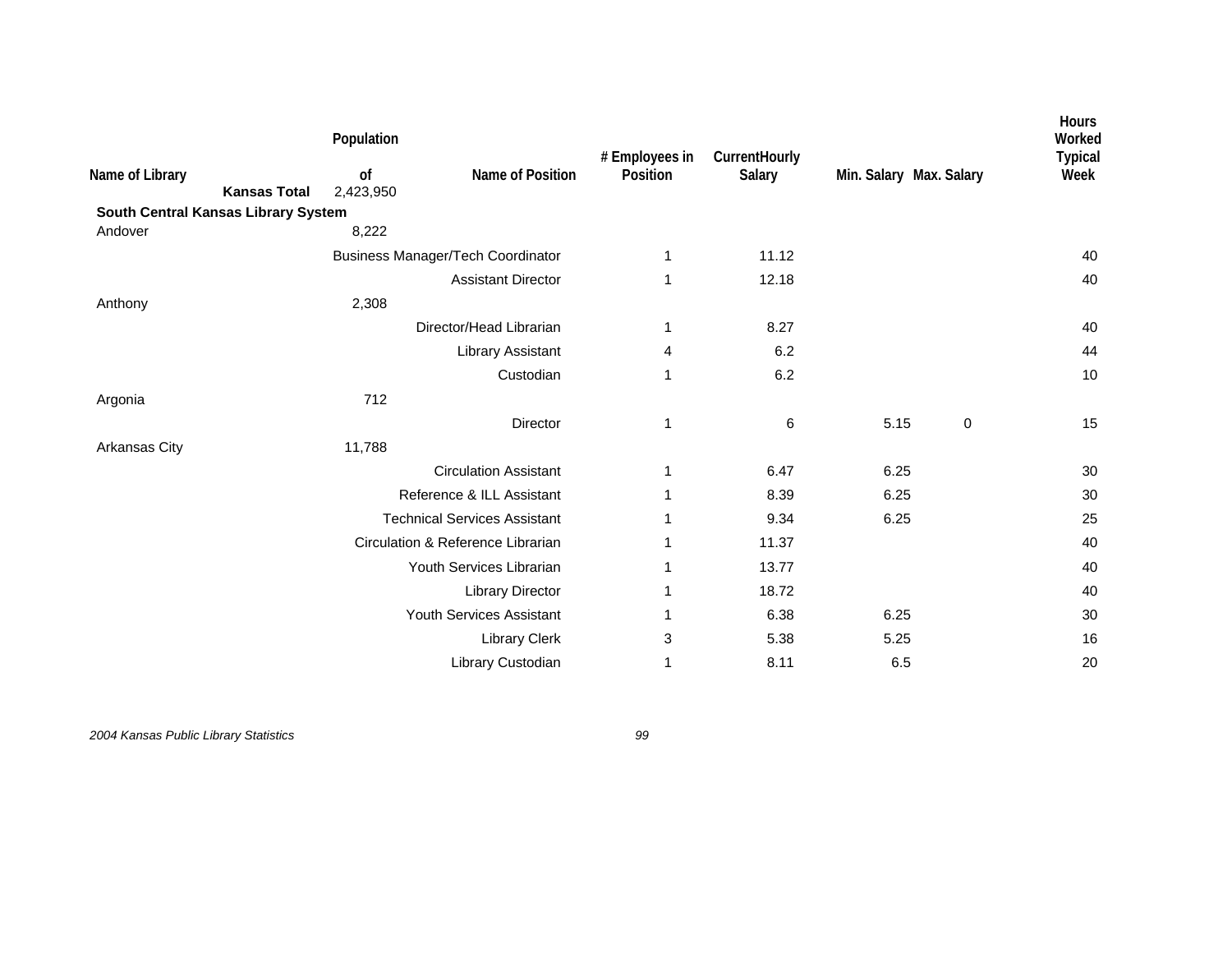|                                     |                     | Population      |                                         | # Employees in<br>Position | CurrentHourly<br>Salary | Min. Salary Max. Salary |       | Hours<br>Worked<br><b>Typical</b><br>Week |
|-------------------------------------|---------------------|-----------------|-----------------------------------------|----------------------------|-------------------------|-------------------------|-------|-------------------------------------------|
| Name of Library                     | <b>Kansas Total</b> | of<br>2,423,950 | Name of Position                        |                            |                         |                         |       |                                           |
| South Central Kansas Library System |                     |                 |                                         |                            |                         |                         |       |                                           |
| Arlington                           |                     | 444             |                                         |                            |                         |                         |       |                                           |
|                                     |                     |                 | <b>Library Director</b>                 | 1                          | 6.5                     | 6.5                     |       | 15                                        |
| Attica                              |                     | 609             |                                         |                            |                         |                         |       |                                           |
|                                     |                     |                 | Assisant Librarin                       | 1                          | 5.6                     | 5.35                    |       | $\overline{7}$                            |
|                                     |                     |                 | Librarian                               | 1                          | 7.5                     | 5.35                    |       | 12                                        |
| Augusta                             |                     | 8,486           |                                         |                            |                         |                         |       |                                           |
|                                     |                     |                 | <b>Children's Services Senior Clerk</b> | 1                          | 9.21                    | $\overline{7}$          | 11    | 28                                        |
|                                     |                     |                 | <b>Technical Services Senior CLerk</b>  | 1                          | 8.47                    | $\overline{7}$          | 11    | 16                                        |
|                                     |                     |                 | <b>Adult Services Senior Clerk</b>      | 1                          | 7.78                    | 6.5                     | 11    | 40                                        |
|                                     |                     |                 | <b>Circulation Supervisor</b>           | 1                          | 10.01                   | 8                       | 11    | 40                                        |
|                                     |                     |                 | <b>Clerk</b>                            | 5                          | 7.56                    | 6.5                     | 10    | 72                                        |
|                                     |                     |                 | <b>Director</b>                         | 1                          | 16.49                   | 13                      | 17    | 40                                        |
|                                     |                     |                 | Page                                    | $\overline{c}$             | 6.2                     | 5.5                     | $9\,$ | 15                                        |
|                                     |                     |                 | Senior Clerk ILL and Cataloging         | 1                          | 9.74                    | $\overline{7}$          | 11    | 40                                        |
| <b>Belle Plaine</b>                 |                     | 1,654           |                                         |                            |                         |                         |       |                                           |
|                                     |                     |                 | Librarian                               | 1                          | 12                      |                         |       | 25                                        |
|                                     |                     |                 | Assistant                               | 1                          | 8.75                    |                         |       | 5                                         |
|                                     |                     |                 | Aide                                    | 1                          | 7.3                     |                         |       | 3                                         |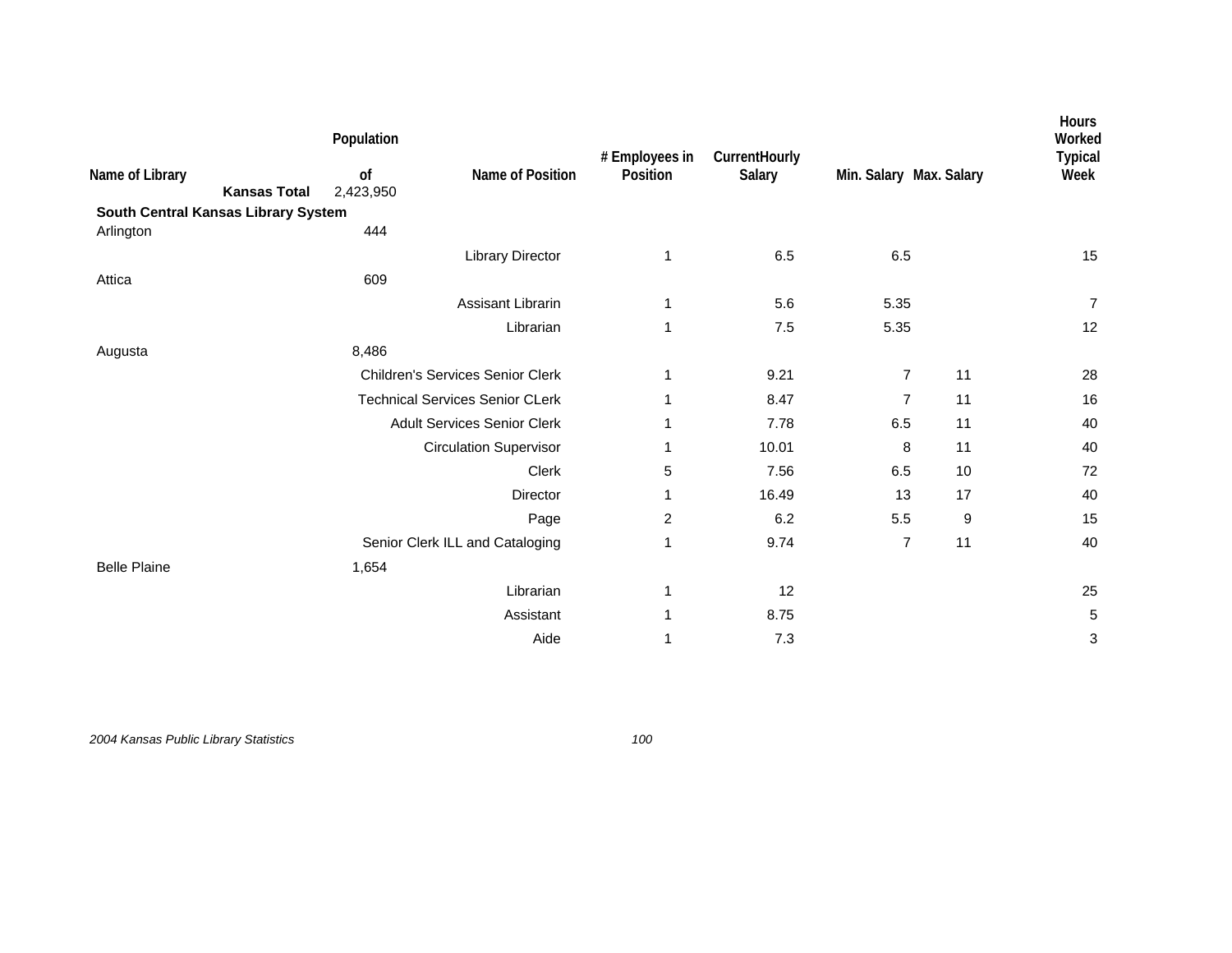| 5.15           |                |                                    |                           |
|----------------|----------------|------------------------------------|---------------------------|
|                |                |                                    |                           |
|                |                |                                    |                           |
|                |                |                                    | $\overline{4}$            |
| 8.55           |                |                                    | 38                        |
|                |                |                                    |                           |
| 8.45           |                | 8.45                               | $\overline{\mathbf{4}}$   |
| 9.5            |                | 9.5                                | 19                        |
|                |                |                                    |                           |
| $\bf 8$        | $\bf 8$        | $\boldsymbol{9}$                   | 25                        |
| 10             |                | 10                                 | $\overline{c}$            |
|                |                |                                    |                           |
| $\overline{7}$ | $\overline{7}$ | 3500                               | 10                        |
|                |                |                                    |                           |
| 5.5            | 0              |                                    | 11                        |
| 9.85           | 0              |                                    | 20                        |
| 8.09           | 0              |                                    | 16                        |
|                |                |                                    |                           |
| 6.5            | 0              | $6.5\,$                            | 12                        |
| 6.5            | 0              | 6.5                                | $\ensuremath{\mathsf{3}}$ |
| 8.5            | 0              | 8.5                                | 28                        |
|                |                | 5.15<br>5.15<br>5.35<br>5.35<br>10 |                           |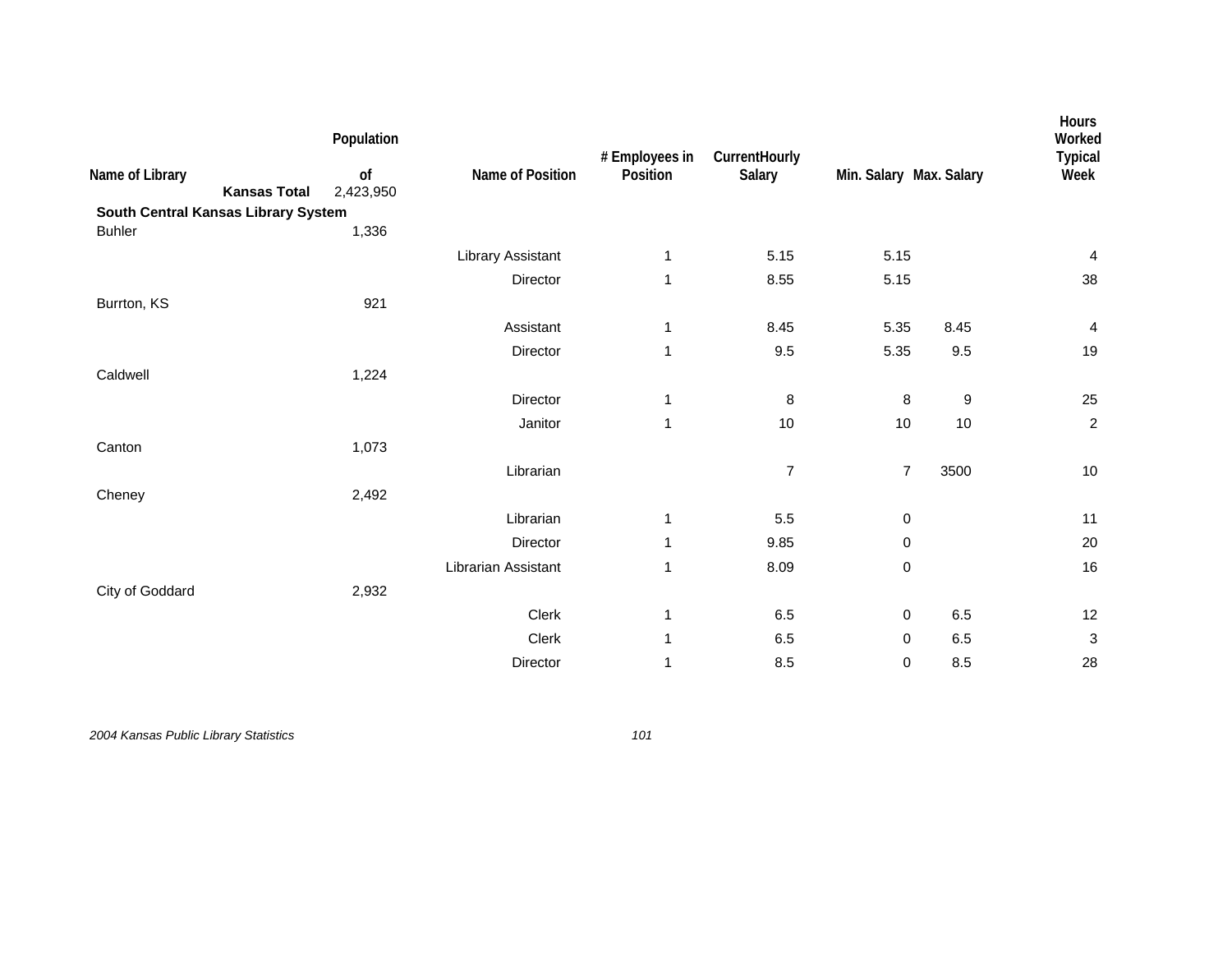| Name of Library                     | <b>Kansas Total</b> | Population<br><sub>of</sub><br>2,423,950 | Name of Position      | # Employees in<br>Position | CurrentHourly<br>Salary | Min. Salary Max. Salary |   | <b>Hours</b><br>Worked<br>Typical<br>Week |
|-------------------------------------|---------------------|------------------------------------------|-----------------------|----------------------------|-------------------------|-------------------------|---|-------------------------------------------|
| South Central Kansas Library System |                     |                                          |                       |                            |                         |                         |   |                                           |
| Colwich                             |                     | 2,249                                    |                       |                            |                         |                         |   |                                           |
|                                     |                     |                                          | Assistant             |                            | 8                       |                         |   | 11                                        |
|                                     |                     |                                          | <b>Director</b>       |                            | 13                      |                         |   | 40                                        |
| <b>Conway Springs</b>               |                     | 1,277                                    |                       |                            |                         |                         |   |                                           |
|                                     |                     |                                          | <b>Head Librarian</b> |                            | 5.35                    | 5.25                    | 0 | 35                                        |
|                                     |                     |                                          | Librarian             |                            | 5.25                    | 5.25                    | 0 | 33                                        |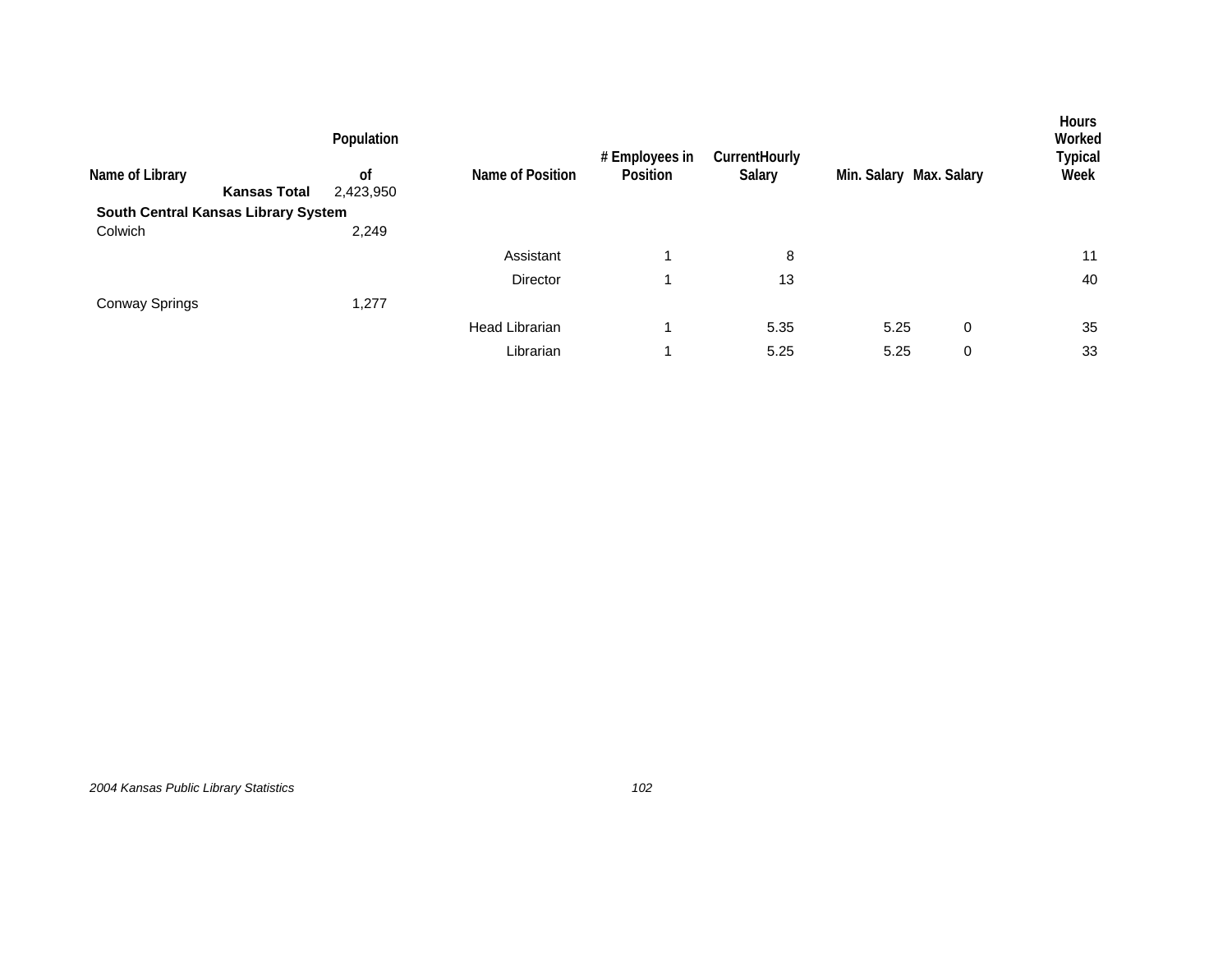| South Central Kansas Library System<br>19,200<br>Derby<br>6.63<br>6.5<br>9.79<br><b>Library Page</b><br>1<br><b>Children's Services Coordinator</b><br>13.45<br>20000<br>1<br>19.14<br>Assistant Director of Technology<br>30000<br>1<br>Children's Assistant - Seasonal<br>8.75<br>1<br>12.75<br>22000<br><b>Circulation Supervisor</b><br>1<br>9.23<br>9<br>Children's Library Assistant III<br>15.31<br>1<br>12.36<br>9<br>15.31<br>Library Assistant III<br>1<br>6.5<br>9.79<br><b>Library Page</b><br>2<br>6.5<br>12.36<br>9<br>15.31<br>Bookkeeper<br>1<br>11.11<br>9<br>15.31<br>Library Assistant III<br>1<br>9.23<br>9<br>15.31<br>Library Assistant III<br>1 | Worked<br><b>Typical</b><br>Week |
|------------------------------------------------------------------------------------------------------------------------------------------------------------------------------------------------------------------------------------------------------------------------------------------------------------------------------------------------------------------------------------------------------------------------------------------------------------------------------------------------------------------------------------------------------------------------------------------------------------------------------------------------------------------------|----------------------------------|
|                                                                                                                                                                                                                                                                                                                                                                                                                                                                                                                                                                                                                                                                        |                                  |
|                                                                                                                                                                                                                                                                                                                                                                                                                                                                                                                                                                                                                                                                        |                                  |
|                                                                                                                                                                                                                                                                                                                                                                                                                                                                                                                                                                                                                                                                        | 18                               |
|                                                                                                                                                                                                                                                                                                                                                                                                                                                                                                                                                                                                                                                                        | 40                               |
|                                                                                                                                                                                                                                                                                                                                                                                                                                                                                                                                                                                                                                                                        | 40                               |
|                                                                                                                                                                                                                                                                                                                                                                                                                                                                                                                                                                                                                                                                        | 25                               |
|                                                                                                                                                                                                                                                                                                                                                                                                                                                                                                                                                                                                                                                                        | 40                               |
|                                                                                                                                                                                                                                                                                                                                                                                                                                                                                                                                                                                                                                                                        | 40                               |
|                                                                                                                                                                                                                                                                                                                                                                                                                                                                                                                                                                                                                                                                        | 30                               |
|                                                                                                                                                                                                                                                                                                                                                                                                                                                                                                                                                                                                                                                                        | 18                               |
|                                                                                                                                                                                                                                                                                                                                                                                                                                                                                                                                                                                                                                                                        | $\overline{c}$                   |
|                                                                                                                                                                                                                                                                                                                                                                                                                                                                                                                                                                                                                                                                        | 11                               |
|                                                                                                                                                                                                                                                                                                                                                                                                                                                                                                                                                                                                                                                                        | 16                               |
| 10.53<br>9<br>15.31<br>Library Assistant III<br>1                                                                                                                                                                                                                                                                                                                                                                                                                                                                                                                                                                                                                      | 23                               |
| Administrative Assistant III<br>9<br>12.36<br>15.31<br>1                                                                                                                                                                                                                                                                                                                                                                                                                                                                                                                                                                                                               | 33                               |
| 10.18<br>8.25<br>14.01<br>Library Technician II<br>1                                                                                                                                                                                                                                                                                                                                                                                                                                                                                                                                                                                                                   | 25                               |
| 9.98<br>9<br>15.31<br>Library Assistant III<br>1                                                                                                                                                                                                                                                                                                                                                                                                                                                                                                                                                                                                                       | 30                               |
| 25.69<br>33000<br>Director<br>1                                                                                                                                                                                                                                                                                                                                                                                                                                                                                                                                                                                                                                        | 40                               |
| 9<br>15.31<br>Library Assistant III<br>9.23<br>1                                                                                                                                                                                                                                                                                                                                                                                                                                                                                                                                                                                                                       | 40                               |
| Library Technician III<br>13.04<br>9<br>15.31<br>1                                                                                                                                                                                                                                                                                                                                                                                                                                                                                                                                                                                                                     | 40                               |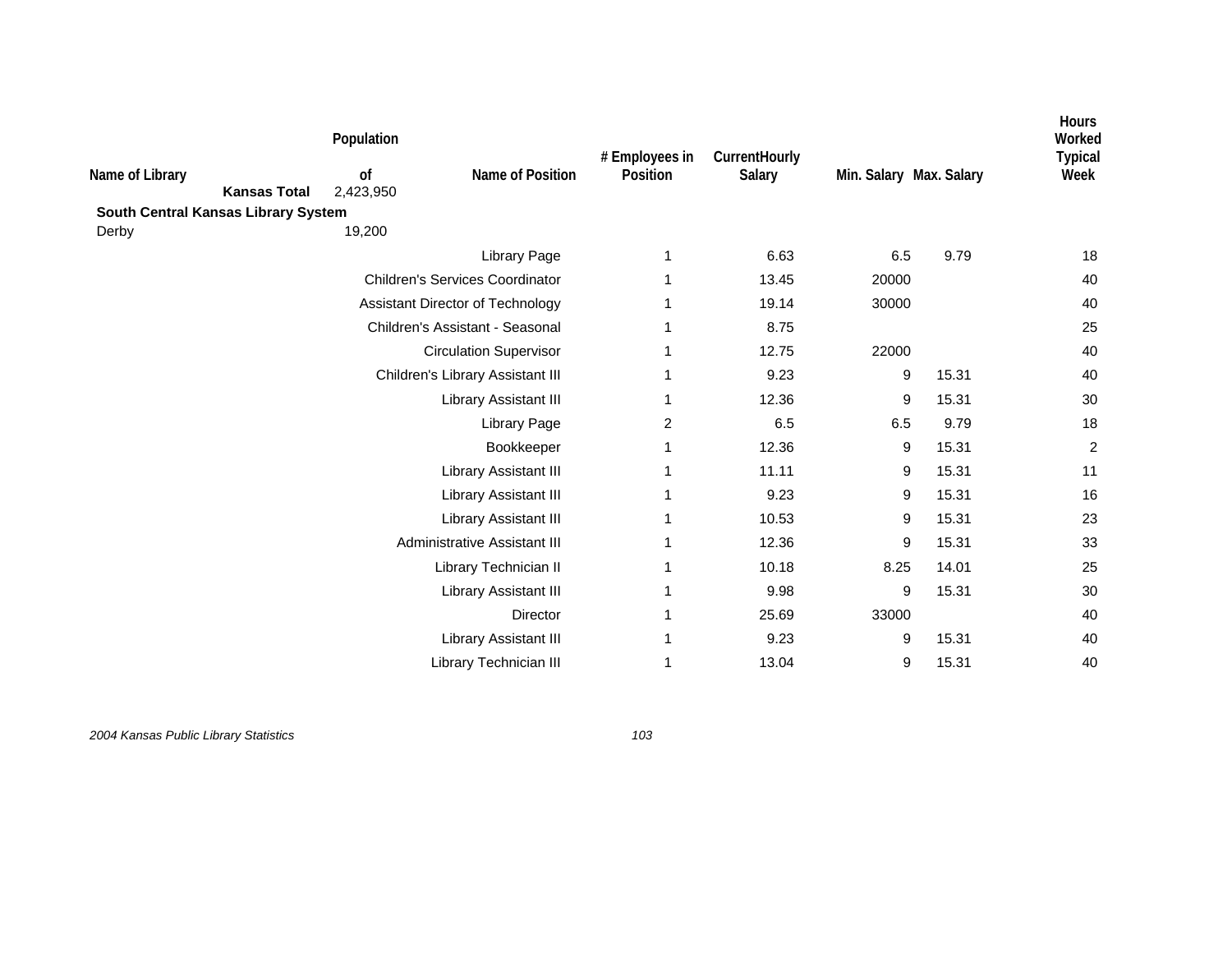|                                     |                     | Population      |                                   | # Employees in | CurrentHourly |                         |             | Hours<br>Worked<br><b>Typical</b> |
|-------------------------------------|---------------------|-----------------|-----------------------------------|----------------|---------------|-------------------------|-------------|-----------------------------------|
| Name of Library                     | <b>Kansas Total</b> | of<br>2,423,950 | Name of Position                  | Position       | Salary        | Min. Salary Max. Salary |             | Week                              |
| South Central Kansas Library System |                     |                 |                                   |                |               |                         |             |                                   |
| Douglass                            |                     | 2,611           |                                   |                |               |                         |             |                                   |
|                                     |                     |                 | <b>Library Director</b>           | 1              | 11.5          | 6                       | 0           | 28                                |
|                                     |                     |                 | Assistant Librarian               | 3              | 7.5           | 6                       | 0           | 21                                |
|                                     |                     |                 | Janitor                           | 1              | 7.25          | 6                       | $\mathbf 0$ | 4                                 |
| El Dorado                           |                     | 12,686          |                                   |                |               |                         |             |                                   |
|                                     |                     |                 | Youth Services Librarian          | 1              | 14.22         | 11.18                   | 16.22       | 40                                |
|                                     |                     |                 | Library Assistant                 | 10             | 8.28          | 7.26                    | 11.5        | 20                                |
|                                     |                     |                 | <b>Circulation Supervisor/ILL</b> | 1              | 10.07         | 8.76                    | 12.7        | 30                                |
|                                     |                     |                 | <b>Library Director</b>           | 1              | 18.64         | 14.28                   | 20.71       | 40                                |
|                                     |                     |                 | Cataloger                         | 1              | 10.2          | 8.76                    | 12.7        | 30                                |
|                                     |                     |                 | Administrative Assistant          | 1              | 11.73         | 8.73                    | 12.7        | 27                                |
|                                     |                     |                 | Outreach Director                 | $\mathbf 1$    | 9.28          | 8.76                    | 12.7        | 20                                |
| Garden Plain                        |                     | 807             |                                   |                |               |                         |             |                                   |
|                                     |                     |                 | Assistant Librarian               | $\mathbf{1}$   | 7.5           | $\overline{7}$          |             | 6                                 |
|                                     |                     |                 | <b>Library Director</b>           | 1              | 8.25          | 7.45                    |             | 12                                |
| Geneseo                             |                     | 268             |                                   |                |               |                         |             |                                   |
|                                     |                     |                 | Librarian                         | 1              | 5             | 5                       | 5           | 15                                |
|                                     |                     |                 |                                   |                |               |                         |             |                                   |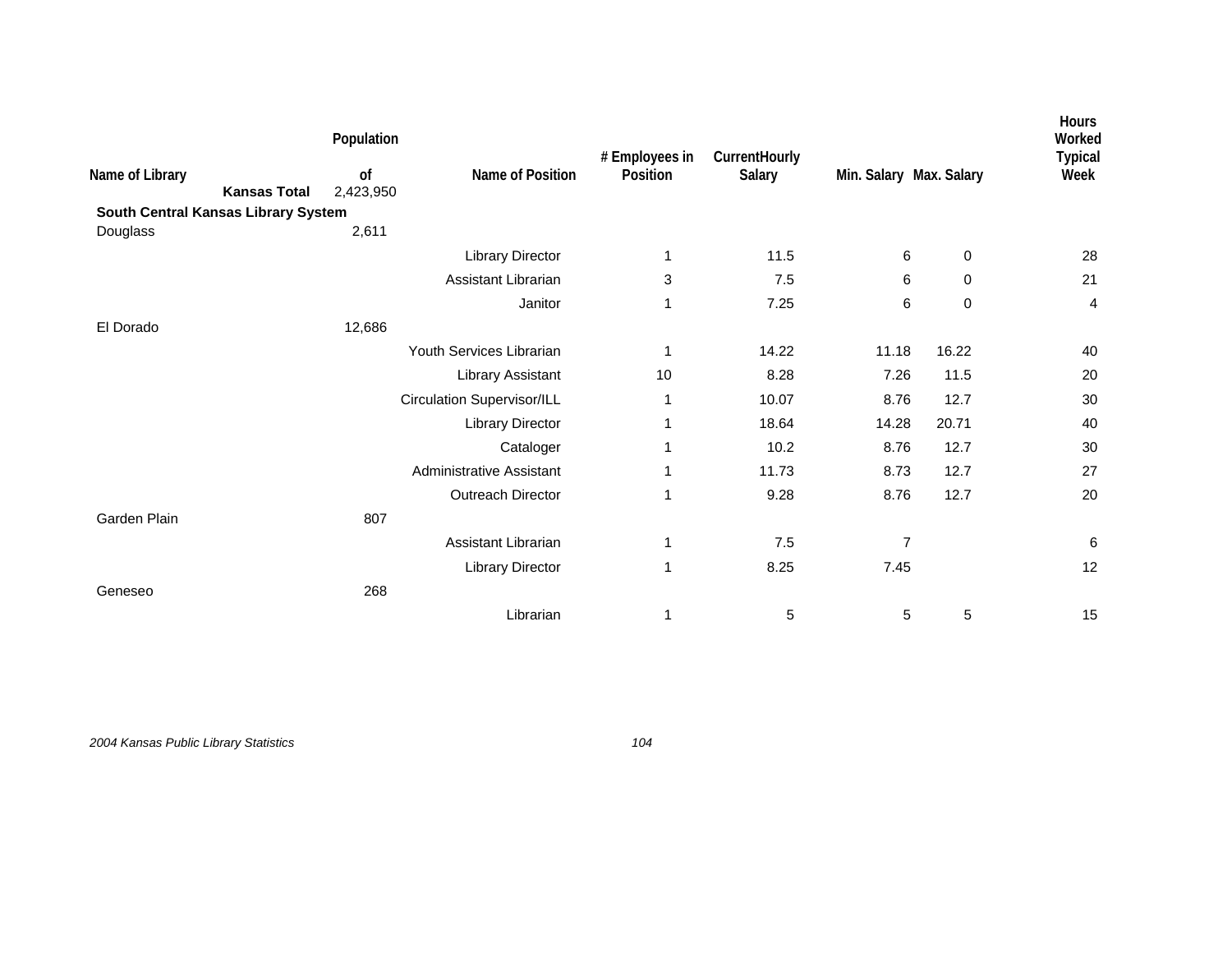|                                        | Population      |                         | # Employees in | CurrentHourly |                         |             | <b>Hours</b><br>Worked<br><b>Typical</b> |
|----------------------------------------|-----------------|-------------------------|----------------|---------------|-------------------------|-------------|------------------------------------------|
| Name of Library<br><b>Kansas Total</b> | of<br>2,423,950 | Name of Position        | Position       | Salary        | Min. Salary Max. Salary |             | Week                                     |
| South Central Kansas Library System    |                 |                         |                |               |                         |             |                                          |
| Greensburg                             | 3,152           |                         |                |               |                         |             |                                          |
|                                        |                 | <b>Branch Librarian</b> |                | 5.8           | 5.7                     | 6           | 18                                       |
|                                        |                 | <b>Head Librarian</b>   |                | 7.2           | 6                       | 7.4         | 40                                       |
|                                        |                 | Assistant Librarian     | 1              | 6.5           | 6                       | 6.7         | 37                                       |
|                                        |                 | <b>Branch Librarian</b> | 1              | 6.5           | 5.7                     | 6.7         | 23                                       |
| Halstead                               | 1,888           |                         |                |               |                         |             |                                          |
|                                        |                 | part time librarian     |                | 5.15          | 5.15                    | $\pmb{0}$   | $\bf 8$                                  |
|                                        |                 | custodian               |                | 5.15          | 5.15                    | $\mathbf 0$ | 3                                        |
|                                        |                 | assistant director      | 1              | 7.75          | $\overline{7}$          |             | 24                                       |
|                                        |                 | Director                | 1              | 12.3          | 5.35                    | $\pmb{0}$   | 40                                       |
| Harper                                 | 1,498           |                         |                |               |                         |             |                                          |
|                                        |                 | Relief Librarian        | 1              | 6.7           | 5.15                    |             | 4                                        |
|                                        |                 | Director                | 1              | 7.81          | 7.21                    |             | 28                                       |
|                                        |                 | Assistant Librarian     |                | 7.27          | 5.15                    |             | 10                                       |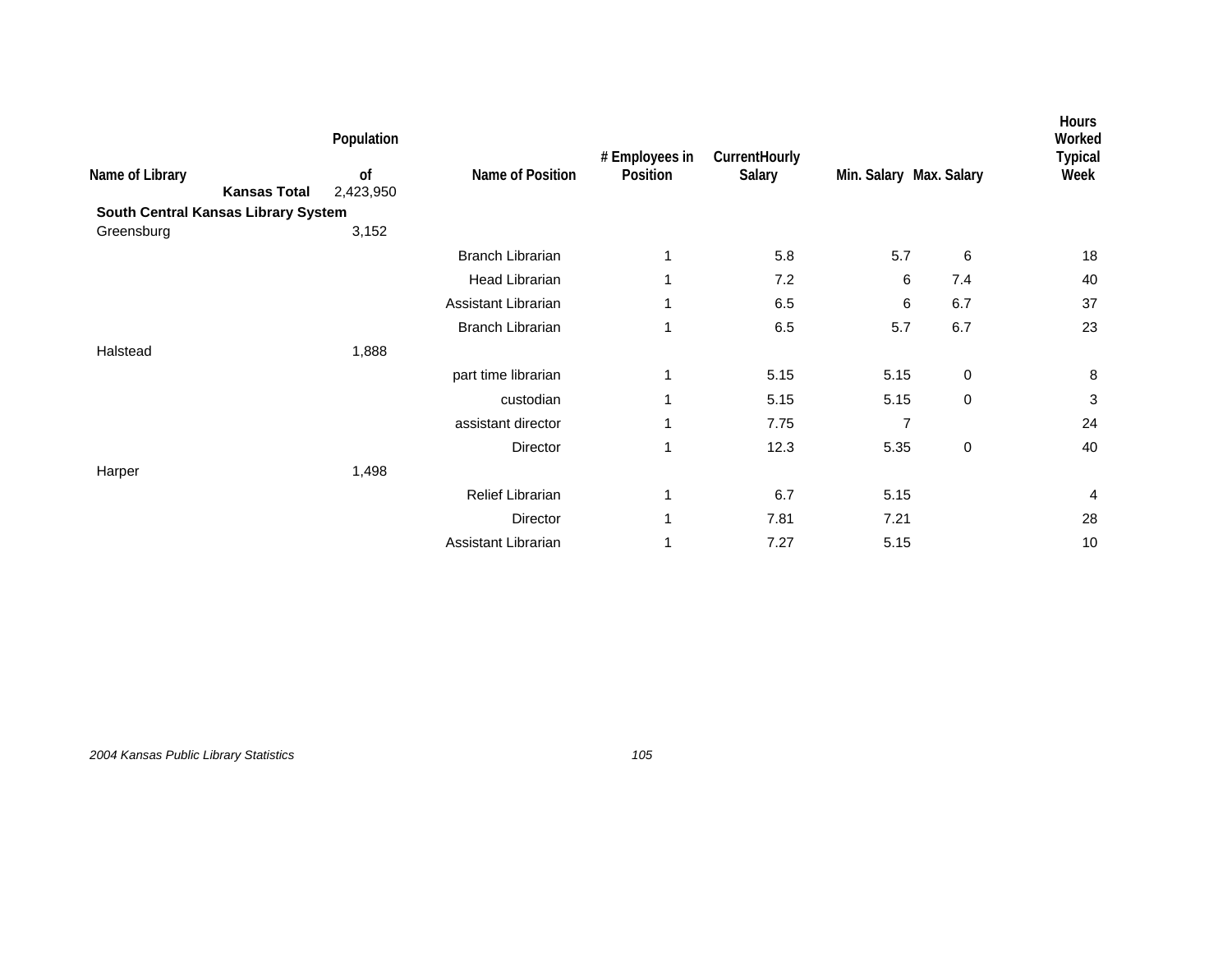|                                        | Population      |                       | # Employees in | CurrentHourly  |                         |      | <b>Hours</b><br>Worked<br><b>Typical</b> |
|----------------------------------------|-----------------|-----------------------|----------------|----------------|-------------------------|------|------------------------------------------|
| Name of Library<br><b>Kansas Total</b> | of<br>2,423,950 | Name of Position      | Position       | Salary         | Min. Salary Max. Salary |      | Week                                     |
| South Central Kansas Library System    |                 |                       |                |                |                         |      |                                          |
| Haysville                              | 9,545           |                       |                |                |                         |      |                                          |
|                                        |                 | Library Assistant-I   |                | 10             | 7.5                     | 10   | 40                                       |
|                                        |                 | Clerk                 | 1              | $\overline{7}$ | 6.5                     | 7.5  | 25                                       |
|                                        |                 | <b>Tech Librarian</b> | 1              | 10.1           | 8                       | 12   | 40                                       |
|                                        |                 | Custodian             | 1              | 6              | 6                       | 8    | 20                                       |
|                                        |                 | Pages                 | $\overline{c}$ | 6              | 5.15                    | 6.75 | 25                                       |
|                                        |                 | Cataloger             | 1              | 8.25           | $\overline{7}$          | 10   | 20                                       |
|                                        |                 | Senior Clerk          | $\overline{c}$ | 7.45           | 6.5                     | 7.5  | 30                                       |
|                                        |                 | Library Assistant-II  | 1              | 8.85           | $7.5$                   | 10   | 40                                       |
|                                        |                 | Children's Librarian  | 1              | 8.25           | $\overline{7}$          | 8.5  | 20                                       |
| Hesston                                | 3,614           |                       |                |                |                         |      |                                          |
|                                        |                 | Story Hour Teacher    | 1              | 8.6            |                         |      | $\overline{c}$                           |
|                                        |                 | Custodian             | 1              | 12.4           |                         |      | 5                                        |
|                                        |                 | Library Assistant     | $\overline{c}$ | 12.92          |                         |      | 40                                       |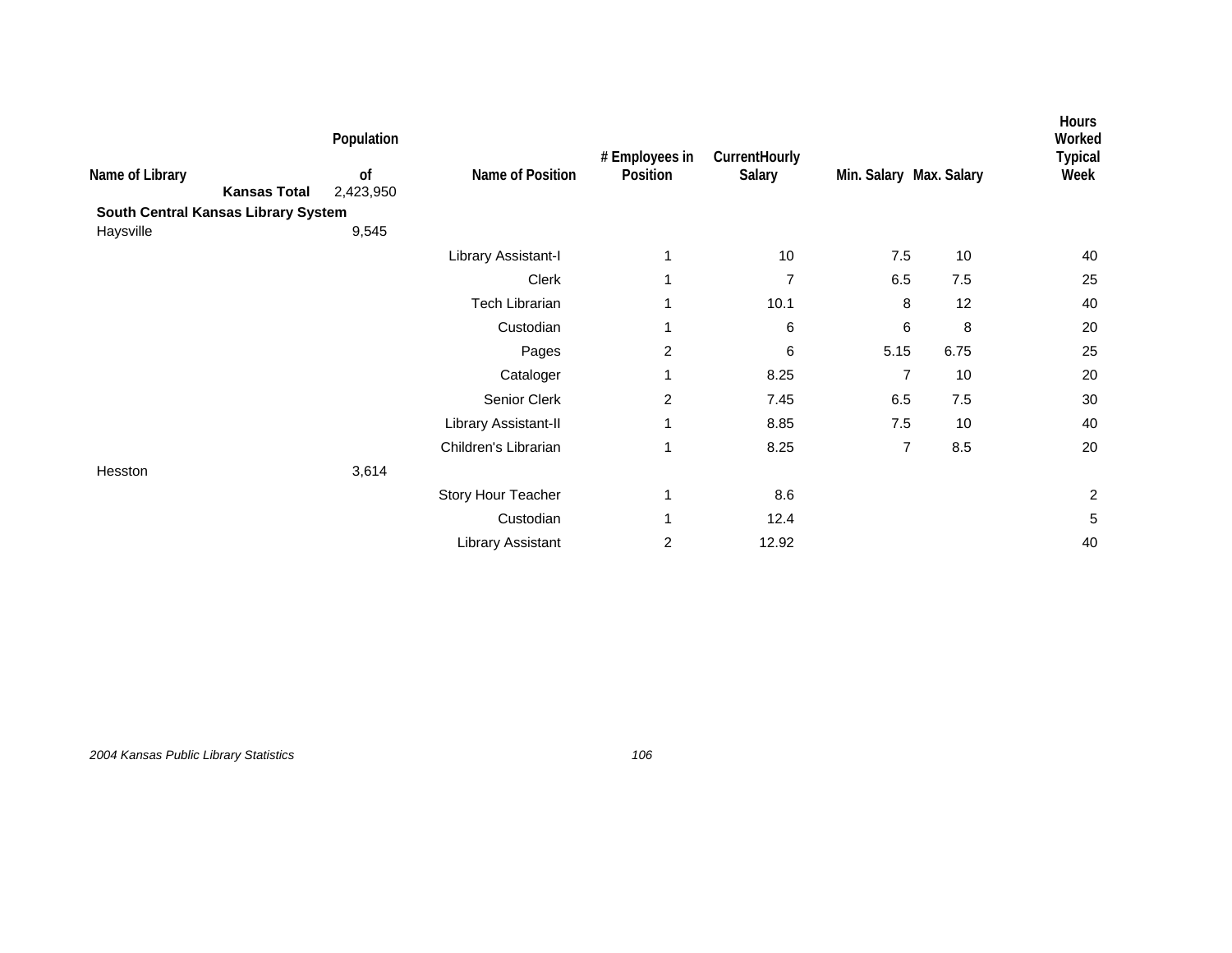| Name of Library<br>South Central Kansas Library System | <b>Kansas Total</b> | Population<br>of<br>2,423,950 | Name of Position          | # Employees in<br>Position | CurrentHourly<br>Salary | Min. Salary Max. Salary |             | Hours<br>Worked<br><b>Typical</b><br>Week |
|--------------------------------------------------------|---------------------|-------------------------------|---------------------------|----------------------------|-------------------------|-------------------------|-------------|-------------------------------------------|
| Hutchinson                                             |                     | 40,783                        |                           |                            |                         |                         |             |                                           |
|                                                        |                     |                               | Library Assistant III     | 6                          |                         | 23539                   | 28227       | 40                                        |
|                                                        |                     |                               | Library Assistant I       | 8                          |                         | 16972                   | 21985       | 20                                        |
|                                                        |                     |                               | <b>Assistant Director</b> | 1                          | 27.26                   | 38000                   | 72500       | 40                                        |
|                                                        |                     |                               | Director                  | 1                          | 45.72                   | 60000                   | 97475       | 40                                        |
|                                                        |                     |                               | <b>Student Assistant</b>  | 8                          |                         | 4407                    | 6521        | 20                                        |
|                                                        |                     |                               | Librarian III             | 3                          |                         | 31000                   | 49653       | 40                                        |
|                                                        |                     |                               | Library Assistant II      | 6                          |                         | 25808                   | 30274       | 40                                        |
| Inman                                                  |                     | 1,194                         |                           |                            |                         |                         |             |                                           |
|                                                        |                     |                               | <b>Assistant Director</b> | 1                          | 7.5                     |                         |             | $\boldsymbol{9}$                          |
|                                                        |                     |                               | <b>Library Director</b>   | 1                          | 8.5                     |                         |             | 22                                        |
| Kingman                                                |                     | 3,270                         |                           |                            |                         |                         |             |                                           |
|                                                        |                     |                               | <b>Library Director</b>   | 1                          | 12.14                   | 8                       | 14          | 40                                        |
| Kiowa                                                  |                     | 989                           |                           |                            |                         |                         |             |                                           |
|                                                        |                     |                               | Assistant Librarian       | 1                          | 5.45                    | 5.45                    | 5.45        | 15                                        |
|                                                        |                     |                               | <b>Library Director</b>   | 1                          | 6                       | 6                       | 6           | 19                                        |
| Leon                                                   |                     | 646                           |                           |                            |                         |                         |             |                                           |
|                                                        |                     |                               | Librarian                 | 1                          | 0                       | 0                       | $\mathbf 0$ | 8                                         |
| Lindsborg                                              |                     | 3,290                         |                           |                            |                         |                         |             |                                           |
|                                                        |                     |                               | Librarian                 | 1                          | 10                      |                         |             | 32                                        |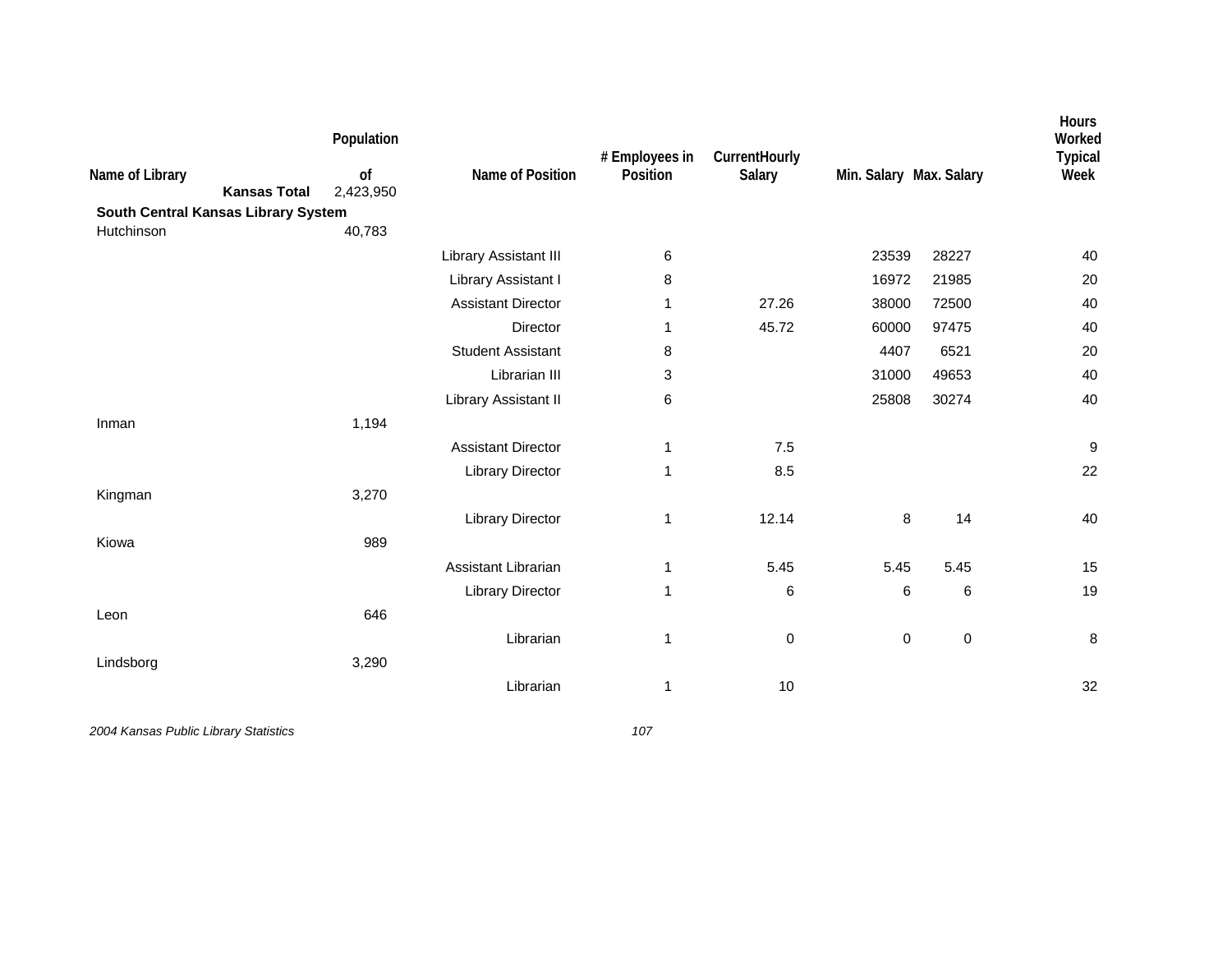|                     | Population      |                                     |                                                                                                                           |                |                         |      | <b>Hours</b><br>Worked<br><b>Typical</b> |
|---------------------|-----------------|-------------------------------------|---------------------------------------------------------------------------------------------------------------------------|----------------|-------------------------|------|------------------------------------------|
| <b>Kansas Total</b> | 0f<br>2,423,950 | Name of Position                    | Position                                                                                                                  | Salary         | Min. Salary Max. Salary |      | Week                                     |
|                     |                 |                                     |                                                                                                                           |                |                         |      |                                          |
|                     | 723             |                                     |                                                                                                                           |                |                         |      |                                          |
|                     |                 | Librarian                           | $\mathbf{1}$                                                                                                              | 7.75           | 7.75                    | 7.75 | 21                                       |
|                     | 3,565           |                                     |                                                                                                                           |                |                         |      |                                          |
|                     |                 |                                     | 1                                                                                                                         | 6.56           | 5.15                    |      | 8                                        |
|                     |                 |                                     | 2                                                                                                                         | 5.3            | 5.15                    |      | $\overline{7}$                           |
|                     |                 |                                     | 1                                                                                                                         | 7.2            | 7                       |      | 6                                        |
|                     |                 |                                     | 2                                                                                                                         | 6.35           | 5.5                     |      | 26                                       |
|                     |                 | Director                            | 1                                                                                                                         | 9.43           | 7.69                    |      | 30                                       |
|                     | 498             |                                     |                                                                                                                           |                |                         |      |                                          |
|                     |                 | Librarian                           | 1                                                                                                                         | 5.5            | 5.5                     | 5.5  | 15                                       |
|                     | 750             |                                     |                                                                                                                           |                |                         |      |                                          |
|                     |                 | Librarian                           | 1                                                                                                                         | 8              | 5.5                     |      | 15                                       |
|                     |                 | South Central Kansas Library System | <b>Summer Reading Coordinator</b><br><b>Student Library Assistant</b><br>Storytime Coordinator<br>Adult Library Assistant | # Employees in | CurrentHourly           |      |                                          |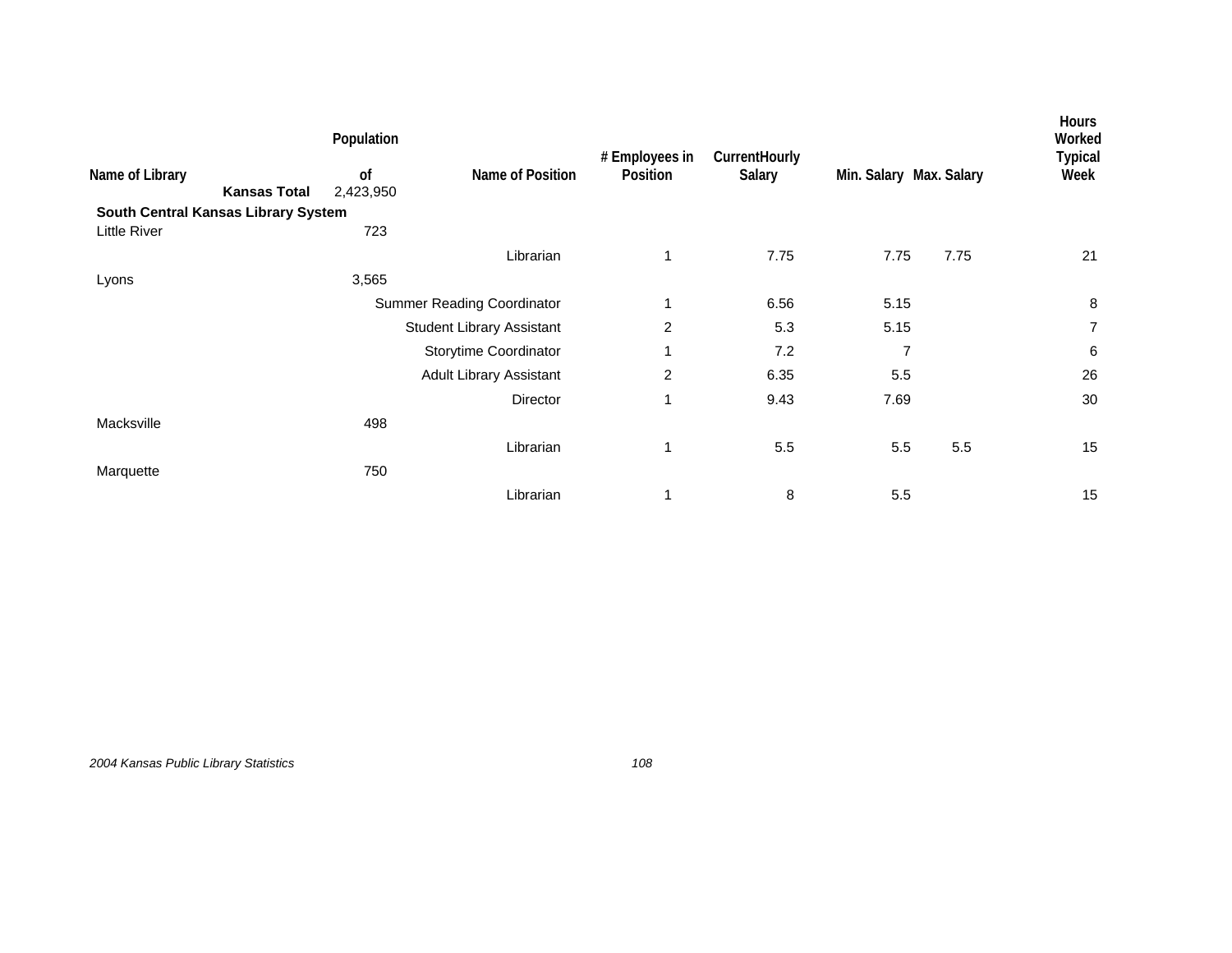|                                        | Population      |                                       | # Employees in | CurrentHourly |                         |       | Hours<br>Worked<br><b>Typical</b> |
|----------------------------------------|-----------------|---------------------------------------|----------------|---------------|-------------------------|-------|-----------------------------------|
| Name of Library<br><b>Kansas Total</b> | of<br>2,423,950 | Name of Position                      | Position       | Salary        | Min. Salary Max. Salary |       | Week                              |
| South Central Kansas Library System    |                 |                                       |                |               |                         |       |                                   |
| McPherson                              | 13,731          |                                       |                |               |                         |       |                                   |
|                                        |                 | Director                              | 1              | 25.36         | 19.71                   | 26.35 | 40                                |
|                                        |                 | Children & YA Services Coordinator    |                | 13.61         | 12.72                   | 17.05 | 40                                |
|                                        |                 | <b>Children's Services Assistant</b>  | 1              | 9.1           | 8.24                    | 11.05 | 27                                |
|                                        |                 | <b>Technical Services Coordinator</b> | 1              | 13.19         | 10.9                    | 14.61 | 40                                |
|                                        |                 | Reference Librarian                   | 1              | 14.81         | 12.72                   | 17.05 | 12                                |
|                                        |                 | <b>Circulation Supervisor</b>         | 1              | 13.94         | 12.72                   | 17.05 | 40                                |
|                                        |                 | Library Assistant II                  | 1              | 9.33          | 9.33                    | 12.51 | 40                                |
|                                        |                 | Library Assistant                     | 1              | 9.74          | 8.24                    | 11.05 | 27                                |
|                                        |                 | Administrative Assistant              | 1              | 11.75         | 9.33                    | 12.51 | 25                                |
|                                        |                 | Page                                  | 3              | 6.25          | 5.75                    | 7.5   | 15                                |
|                                        |                 | Library Assistant                     | 1              | 10.04         | 8.24                    | 11.05 | 40                                |
|                                        |                 | Library Assistant                     | 1              | 10.31         | 8.24                    | 11.05 | 21                                |
| Medicine Lodge                         | 2,067           |                                       |                |               |                         |       |                                   |
|                                        |                 | Librarian                             |                | 11.29         |                         |       | 40                                |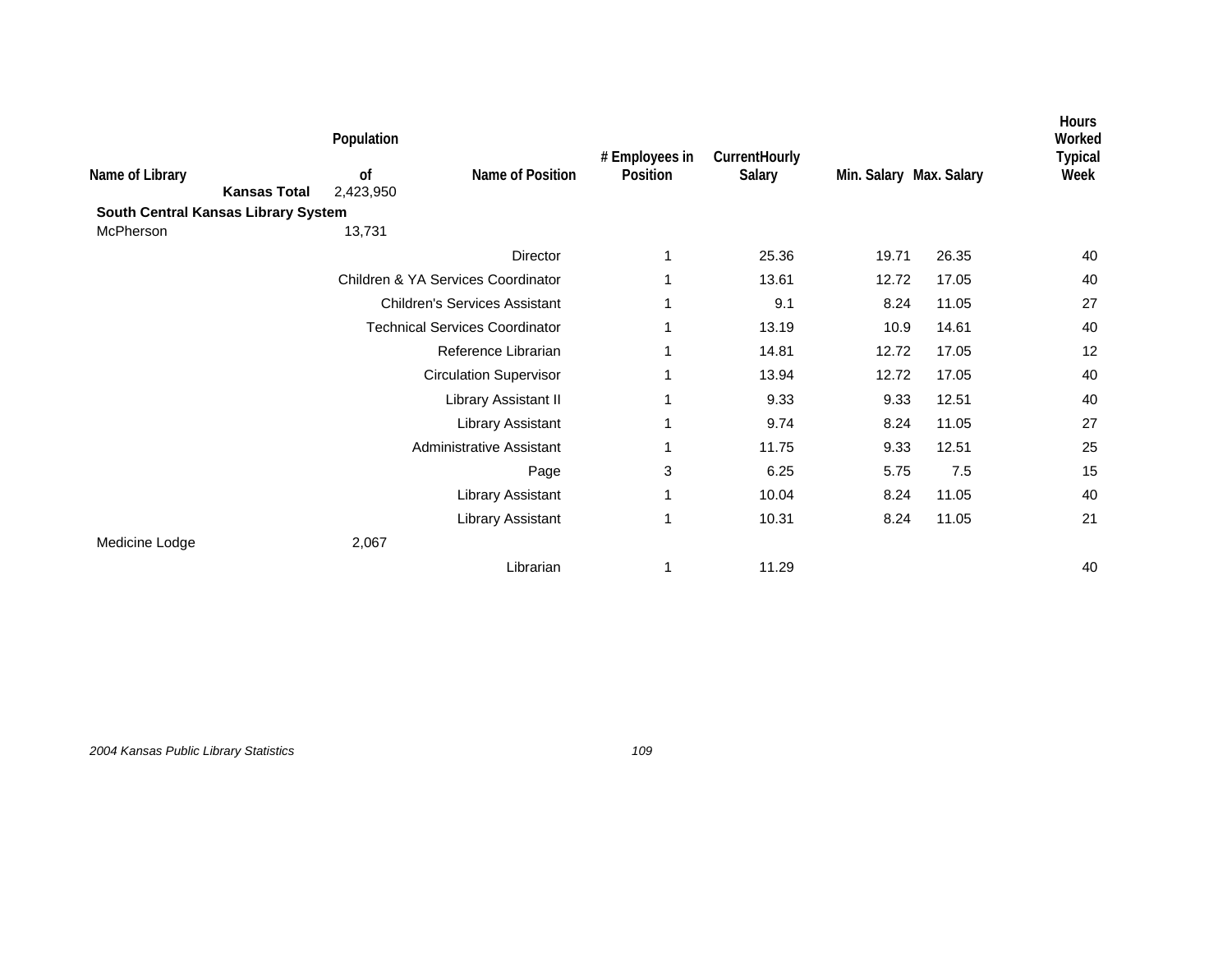|                 |                                     | Population                 |                          | # Employees in | CurrentHourly |                         | <b>Hours</b><br>Worked<br><b>Typical</b> |
|-----------------|-------------------------------------|----------------------------|--------------------------|----------------|---------------|-------------------------|------------------------------------------|
| Name of Library | <b>Kansas Total</b>                 | <sub>of</sub><br>2,423,950 | Name of Position         | Position       | Salary        | Min. Salary Max. Salary | Week                                     |
|                 | South Central Kansas Library System |                            |                          |                |               |                         |                                          |
| Moundridge      |                                     | 1,645                      |                          |                |               |                         |                                          |
|                 |                                     |                            | Assistant librarian 1    | 1              | 8             | 7                       | 20                                       |
|                 |                                     |                            | Assistant librarian 2    | 1              | 7.5           | $\overline{7}$          | 20                                       |
|                 |                                     |                            | <b>Story Teller</b>      | 1              | 8             | 6.5                     | 3                                        |
|                 |                                     |                            | Cleaner                  |                | 8             | 6                       | 2                                        |
|                 |                                     |                            | Director                 |                | 8             | $\overline{7}$          | 34                                       |
| Mulvane         |                                     | 5,536                      |                          |                |               |                         |                                          |
|                 |                                     |                            | Children's Librarian     | 1              | 9.74          |                         | 26                                       |
|                 |                                     |                            | Library Aide             | 1              | 5.85          |                         | 11                                       |
|                 |                                     |                            | <b>Library Director</b>  | 1              |               | 30030                   | 35                                       |
|                 |                                     |                            | <b>Library Assistant</b> | 1              | 11.15         |                         | 14                                       |
|                 |                                     |                            | <b>Library Clerk</b>     |                | 6.7           |                         | 28                                       |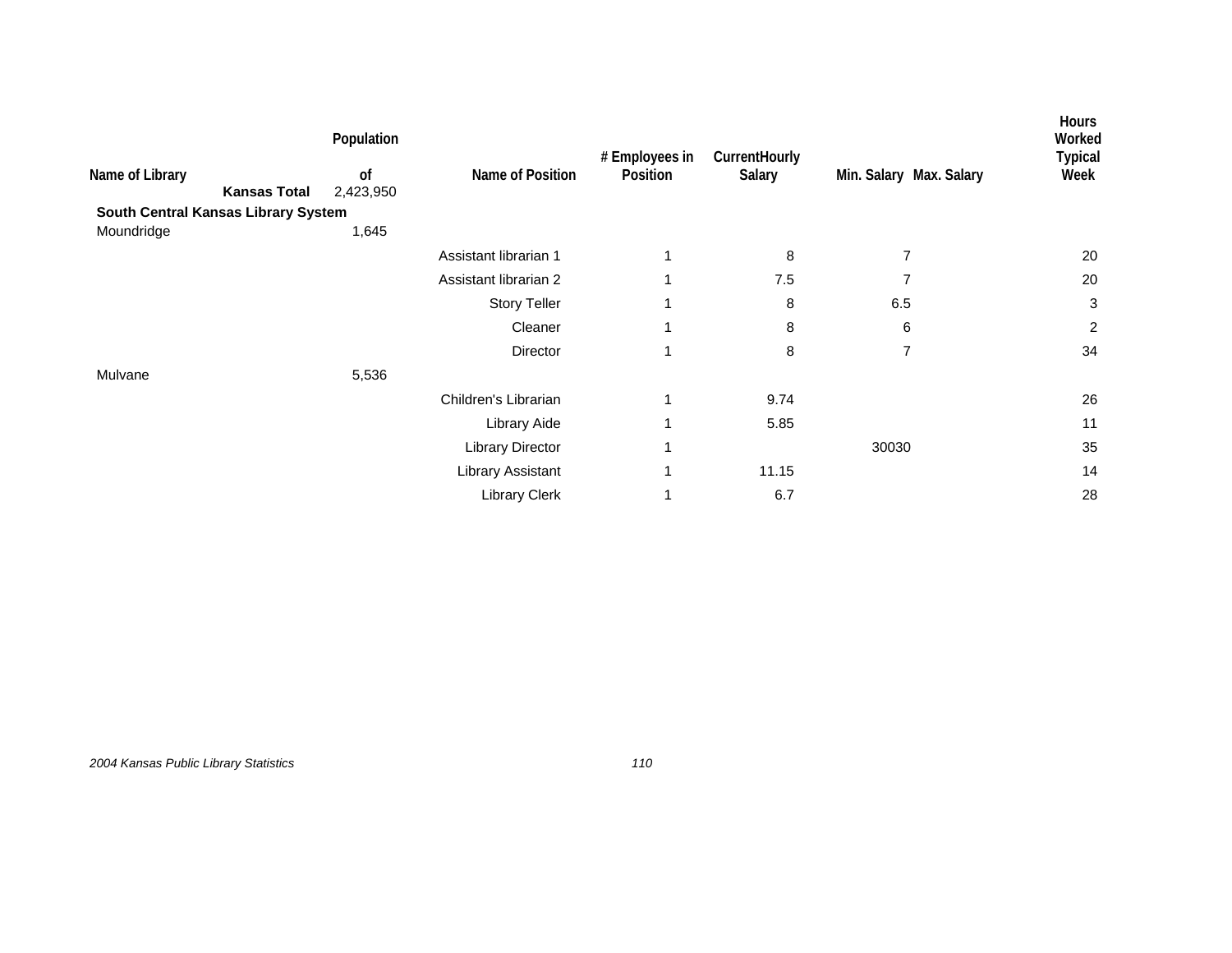|                                        | Population      |                                       | # Employees in | CurrentHourly |                         |       | Hours<br>Worked<br><b>Typical</b> |
|----------------------------------------|-----------------|---------------------------------------|----------------|---------------|-------------------------|-------|-----------------------------------|
| Name of Library<br><b>Kansas Total</b> | of<br>2,423,950 | Name of Position                      | Position       | Salary        | Min. Salary Max. Salary |       | Week                              |
| South Central Kansas Library System    |                 |                                       |                |               |                         |       |                                   |
| Newton                                 | 17,977          |                                       |                |               |                         |       |                                   |
|                                        |                 | Library Aide/Head Shelver             | 1              | 7.05          | 5.72                    | 7.48  | 35                                |
|                                        |                 | Shelver                               | 1              | 6.58          | 5.72                    | 7.48  | 15                                |
|                                        |                 | <b>Children's Services Supervisor</b> | 1              | 11.5          | 9.62                    | 16.25 | 32                                |
|                                        |                 | Clerk                                 | 1              | 8.84          | 6.35                    | 9     | 40                                |
|                                        |                 | PR/Special Services Supervisor        | 1              | 11.36         | 9.62                    | 16.25 | 40                                |
|                                        |                 | Children's Assist. Supervisor         | 1              | 10.01         | 9.62                    | 16.25 | 26                                |
|                                        |                 | <b>Adult Services Supervisor</b>      | 1              | 16.22         | 9.62                    | 16.25 | 40                                |
|                                        |                 | <b>Technical Services Supervisor</b>  | 1              | 15.34         | 13                      | 17.75 | 40                                |
|                                        |                 | Library Aide                          | 5              | 6             | 5.72                    | 7.48  |                                   |
|                                        |                 | Director                              | 1              | 23.59         | 18.5                    | 25    | 40                                |
|                                        |                 | <b>Circulation Supervisor</b>         | 1              | 11.5          | 9.62                    | 16.25 | 40                                |
|                                        |                 | Library Aide                          | 1              | 6.58          | 5.72                    | 7.48  | 30                                |
| Nickerson                              | 1,183           |                                       |                |               |                         |       |                                   |
|                                        |                 | Librarian                             | 1              | 7.75          | 5.15                    | 12    | 28                                |
| Norwich                                | 535             |                                       |                |               |                         |       |                                   |
|                                        |                 | Librarian                             | $\mathbf{1}$   | 6.25          | 5.15                    |       | 14                                |
| Oxford                                 | 1,134           |                                       |                |               |                         |       |                                   |
|                                        |                 | Library Aide                          | 1              | 5.15          | 5.15                    |       | 10                                |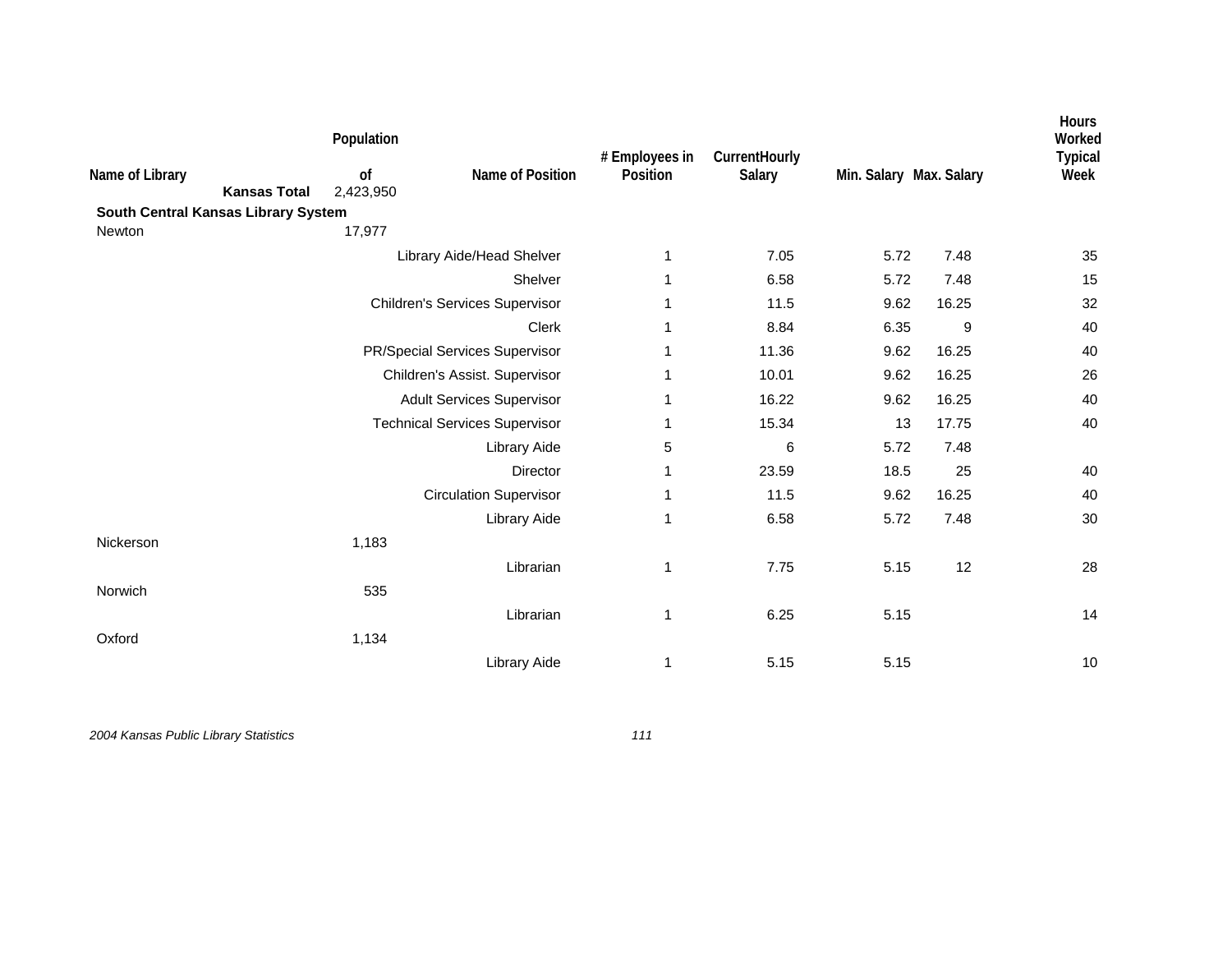| Name of Library<br>South Central Kansas Library System | <b>Kansas Total</b> | Population<br>of<br>2,423,950 | Name of Position             | # Employees in<br>Position | CurrentHourly<br>Salary | Min. Salary Max. Salary |      | Hours<br>Worked<br><b>Typical</b><br>Week |
|--------------------------------------------------------|---------------------|-------------------------------|------------------------------|----------------------------|-------------------------|-------------------------|------|-------------------------------------------|
| Park City                                              |                     | 6,877                         |                              |                            |                         |                         |      |                                           |
|                                                        |                     |                               | Library aid                  | 1                          | 6.75                    | 5.15                    |      | 30                                        |
|                                                        |                     |                               | Library aid                  | 1                          | 5.15                    | 5.15                    |      | 13                                        |
|                                                        |                     |                               | Library aid                  | 1                          | 6                       | 5.15                    |      | 15                                        |
| Partridge                                              |                     | 265                           |                              |                            |                         |                         |      |                                           |
|                                                        |                     |                               | assistant                    | 1                          | $7.5$                   |                         |      | $\ensuremath{\mathsf{3}}$                 |
|                                                        |                     |                               | librarian                    | 1                          | 6.75                    |                         |      | 20                                        |
| Potwin                                                 |                     | 651                           |                              |                            |                         |                         |      |                                           |
|                                                        |                     |                               | director                     | 1                          | 6.15                    | 6.15                    | 6.15 | 10                                        |
| Pratt                                                  |                     | 9,437                         |                              |                            |                         |                         |      |                                           |
|                                                        |                     |                               | Children's Assistant         | 1                          | 10.44                   |                         |      | 40                                        |
|                                                        |                     |                               | <b>Children's Assistant</b>  | $\mathbf 1$                | 10.05                   |                         |      | 15                                        |
|                                                        |                     |                               | <b>Circulation Assistant</b> | 1                          | 8.75                    |                         |      | 40                                        |
|                                                        |                     |                               | Clerk                        | 2                          | 8.5                     |                         |      | 10                                        |
|                                                        |                     |                               | Director/Librarian           | 1                          | 18.75                   |                         |      | 40                                        |
| Sedgwick, KS                                           |                     | 1,637                         |                              |                            |                         |                         |      |                                           |
|                                                        |                     |                               | Librarian                    | 1                          | 5.15                    | 5.15                    | 15   | $16\,$                                    |
|                                                        |                     |                               | Librarian                    | 1                          | 5.75                    | 5.25                    | 15   | 23                                        |
|                                                        |                     |                               | Librarian                    | 1                          | 5.25                    | 5.25                    | 15   | 14                                        |
|                                                        |                     |                               | Director                     | 1                          | 8.25                    | 6                       | 15   | 20                                        |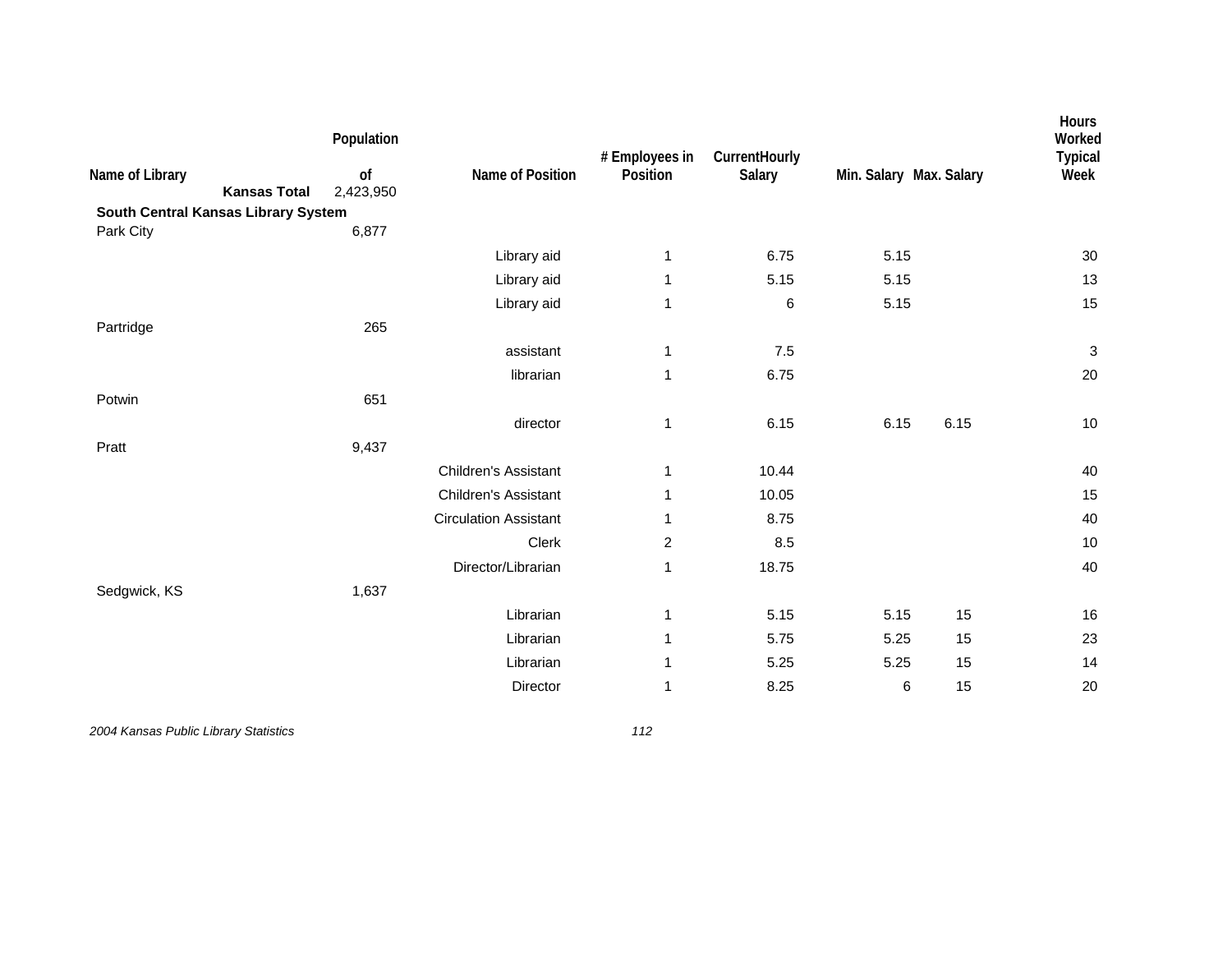| Name of Library<br>South Central Kansas Library System | Population<br>of<br><b>Kansas Total</b><br>2,423,950 | Name of Position         | # Employees in<br>Position | CurrentHourly<br>Salary | Min. Salary Max. Salary |                  | Hours<br>Worked<br><b>Typical</b><br>Week |
|--------------------------------------------------------|------------------------------------------------------|--------------------------|----------------------------|-------------------------|-------------------------|------------------|-------------------------------------------|
| Sharon                                                 | 202                                                  |                          |                            |                         |                         |                  |                                           |
|                                                        |                                                      | Librarian                | 1                          | 0                       | $\pmb{0}$               | $\mathbf 0$      | $\overline{c}$                            |
|                                                        |                                                      | <b>Library Assistant</b> | $\overline{c}$             | 0                       | 0                       | $\pmb{0}$        | $\overline{c}$                            |
| St. John                                               | 1,249                                                |                          |                            |                         |                         |                  |                                           |
|                                                        |                                                      | Cataloger/Secretary      | 1                          | 8.9                     | 6                       |                  | 40                                        |
|                                                        |                                                      | Director                 | 1                          | 25                      | 16                      | 27               | 40                                        |
|                                                        |                                                      | Elementary Librarian     | 1                          | 17.43                   | 16                      | 27               | $30\,$                                    |
|                                                        |                                                      | Library clerk            | 3                          | 6.82                    | $\,6$                   |                  | 26                                        |
| Stafford                                               | 1,097                                                |                          |                            |                         |                         |                  |                                           |
|                                                        |                                                      | Director/Librarian       | 1                          | 9                       | 5.5                     | $\boldsymbol{9}$ | 40                                        |
| Sterling                                               | 2,568                                                |                          |                            |                         |                         |                  |                                           |
|                                                        |                                                      | workstudy                | $\overline{c}$             | 5.15                    | 5.15                    | 5.15             | 20                                        |
|                                                        |                                                      | Custodian                | 1                          | 5.8                     | 5.15                    |                  | $10$                                      |
|                                                        |                                                      | Director                 | 1                          | 13                      |                         |                  | 40                                        |
|                                                        |                                                      | Assistant Librarian      | 1                          | 6.25                    | 6                       |                  | 20                                        |
| Sylvia                                                 | 295                                                  |                          |                            |                         |                         |                  |                                           |
|                                                        |                                                      | Librarian                | 1                          | 6.75                    |                         |                  | 10                                        |
| <b>TOWANDA</b>                                         | 1,338                                                |                          |                            |                         |                         |                  |                                           |
|                                                        |                                                      | Librarian                | 1                          | 10                      | 6.5                     | 10               | 27                                        |
|                                                        |                                                      | Assisant Librarin        | 1                          | 6.5                     | 5.35                    | 10               | 12                                        |
|                                                        |                                                      |                          |                            |                         |                         |                  |                                           |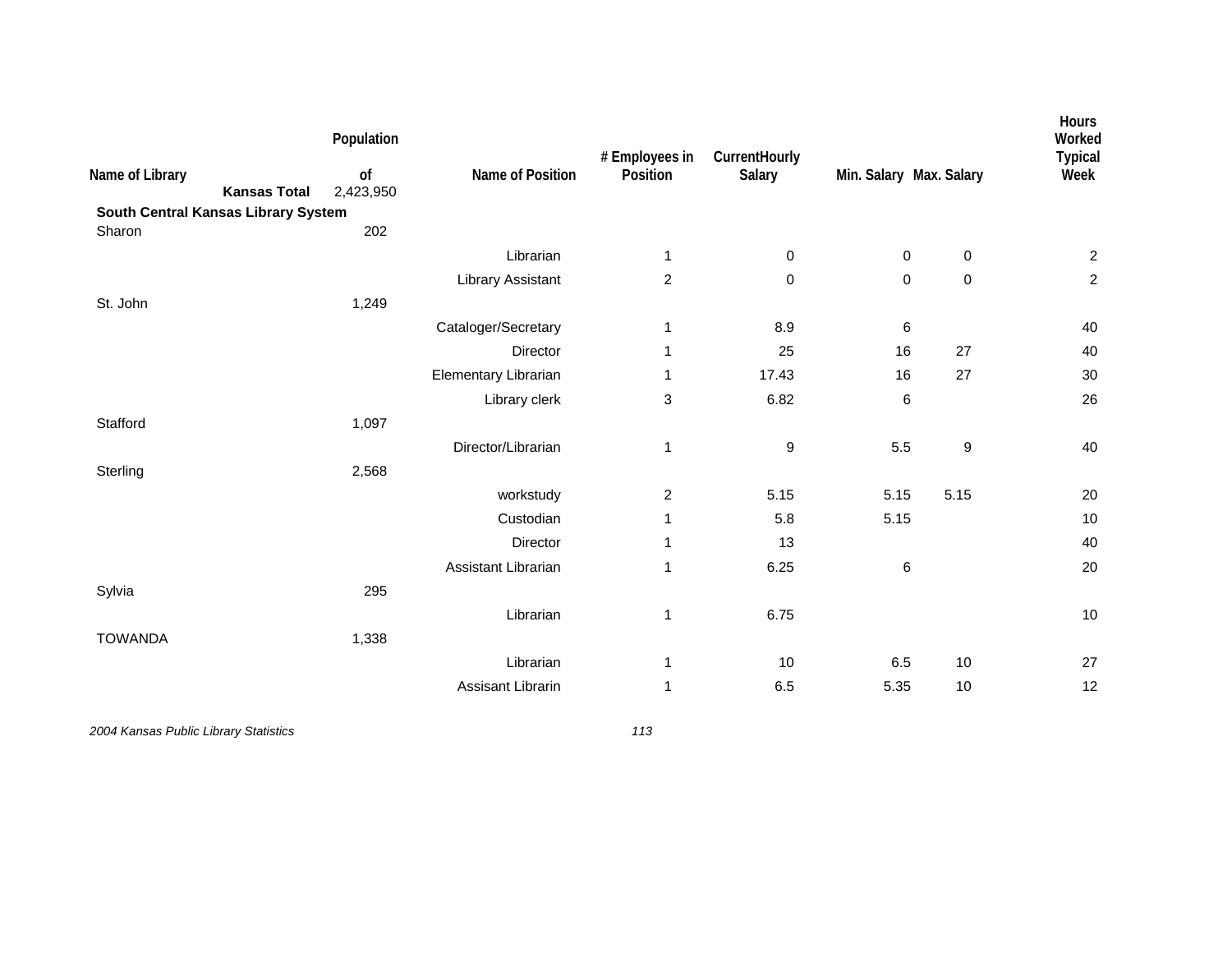| Name of Library<br><b>Kansas Total</b> | Population<br>of<br>2,423,950 | Name of Position         | # Employees in<br>Position | CurrentHourly<br>Salary | Min. Salary Max. Salary |      | Hours<br>Worked<br><b>Typical</b><br>Week |
|----------------------------------------|-------------------------------|--------------------------|----------------------------|-------------------------|-------------------------|------|-------------------------------------------|
| South Central Kansas Library System    |                               |                          |                            |                         |                         |      |                                           |
| Udall                                  | 789                           |                          |                            |                         |                         |      |                                           |
|                                        |                               | Librarian                | 1                          | 7.25                    | 5.15                    | 7.25 | 15                                        |
| <b>Valley Center</b>                   | 5,167                         |                          |                            |                         |                         |      |                                           |
|                                        |                               | <b>Tech Services I</b>   | 1                          | 10.09                   | 7.5                     | 12.5 | 23                                        |
|                                        |                               | Director                 | 1                          | 17.47                   | 14                      | 20   | 45                                        |
|                                        |                               | <b>Tech Services III</b> | 1                          | 7.61                    | 6                       | 9    | 15                                        |
|                                        |                               | <b>Tech Services II</b>  | 3                          | 8.35                    | 6.25                    | 10   | 22                                        |
| Viola                                  | 590                           |                          |                            |                         |                         |      |                                           |
|                                        |                               | Director                 | 1                          | 5.15                    | 5.15                    | 5.15 | 12                                        |
| Walton                                 | 298                           |                          |                            |                         |                         |      |                                           |
|                                        |                               | Librarian                | $\mathbf 1$                | 8                       | 8                       | 8    | 4                                         |
| wellington                             | 8,299                         |                          |                            |                         |                         |      |                                           |
|                                        |                               | Children's Librarian     | 1                          | 10.5                    | 9.5                     | 12.5 | 40                                        |
|                                        |                               | III Librarian            | 1                          | 8.5                     | $7.5\,$                 | 9.5  | 40                                        |
|                                        |                               | Custodian                | 1                          | 9.1                     | 8                       | 12   | 24                                        |
|                                        |                               | Child's Assistant        | 1                          | 7.52                    | 6.5                     | 8    | 32                                        |
|                                        |                               | Director                 | 1                          | 15                      | 12                      | 18   | 45                                        |
|                                        |                               |                          | 1                          | 8.5                     | 7.5                     | 9.5  | 40                                        |
|                                        |                               | Catalog Librarian        |                            |                         |                         |      |                                           |
|                                        |                               | Library Page             | 1                          | 5.6                     | 5.45                    | 6    | 20                                        |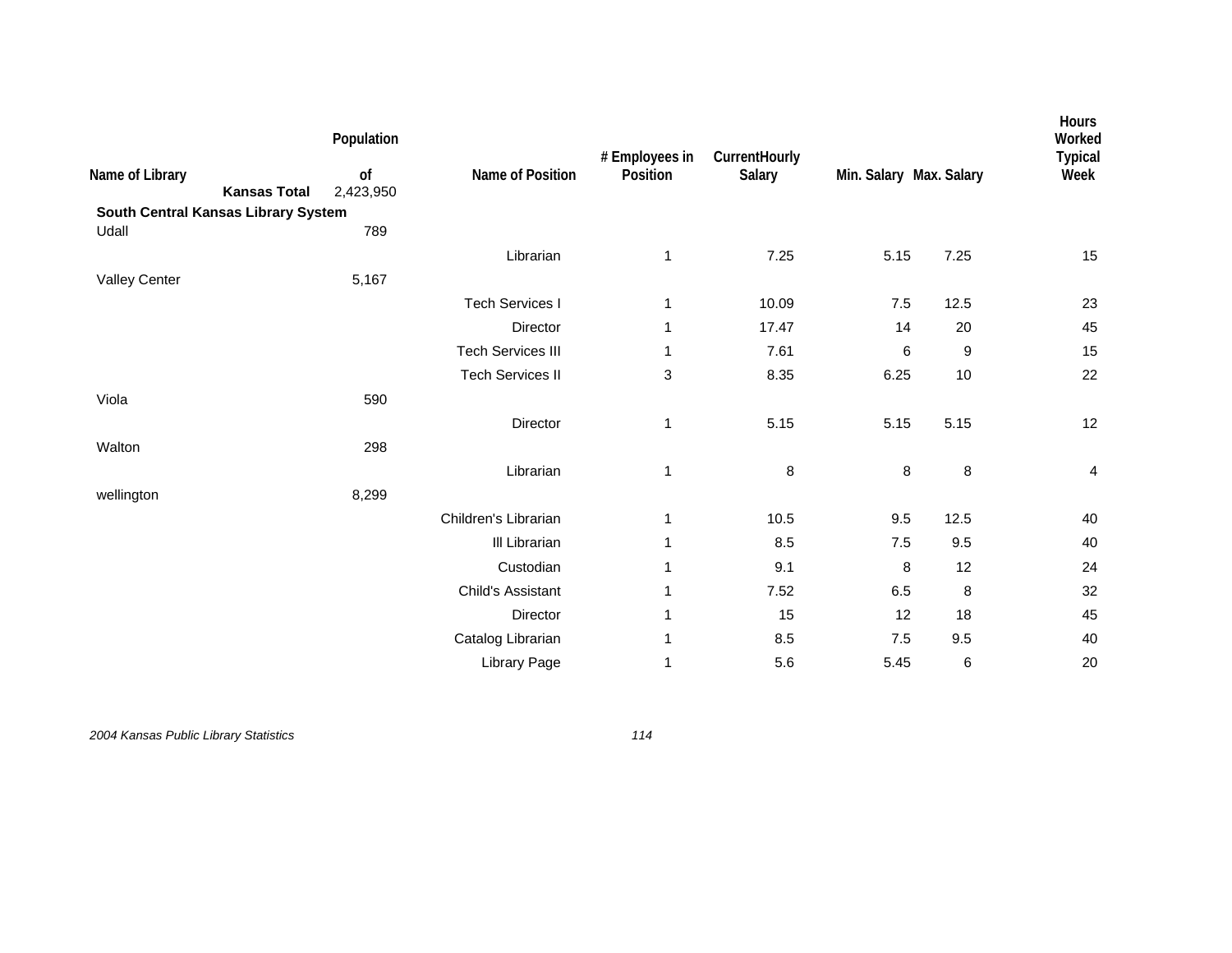|                                     |                     | Population      |                           | # Employees in | <b>CurrentHourly</b> |                         | <b>Hours</b><br>Worked<br>Typical |
|-------------------------------------|---------------------|-----------------|---------------------------|----------------|----------------------|-------------------------|-----------------------------------|
| Name of Library                     | <b>Kansas Total</b> | 0f<br>2,423,950 | Name of Position          | Position       | Salary               | Min. Salary Max. Salary | Week                              |
| South Central Kansas Library System |                     |                 |                           |                |                      |                         |                                   |
| Whitewater                          |                     | 636             |                           |                |                      |                         |                                   |
|                                     |                     |                 | Summer Help               |                | 5.15                 | 5.15                    | 9                                 |
|                                     |                     |                 | <b>Childrens Services</b> |                | 6.25                 |                         | 14                                |
|                                     |                     |                 | <b>Director</b>           |                |                      |                         | 17                                |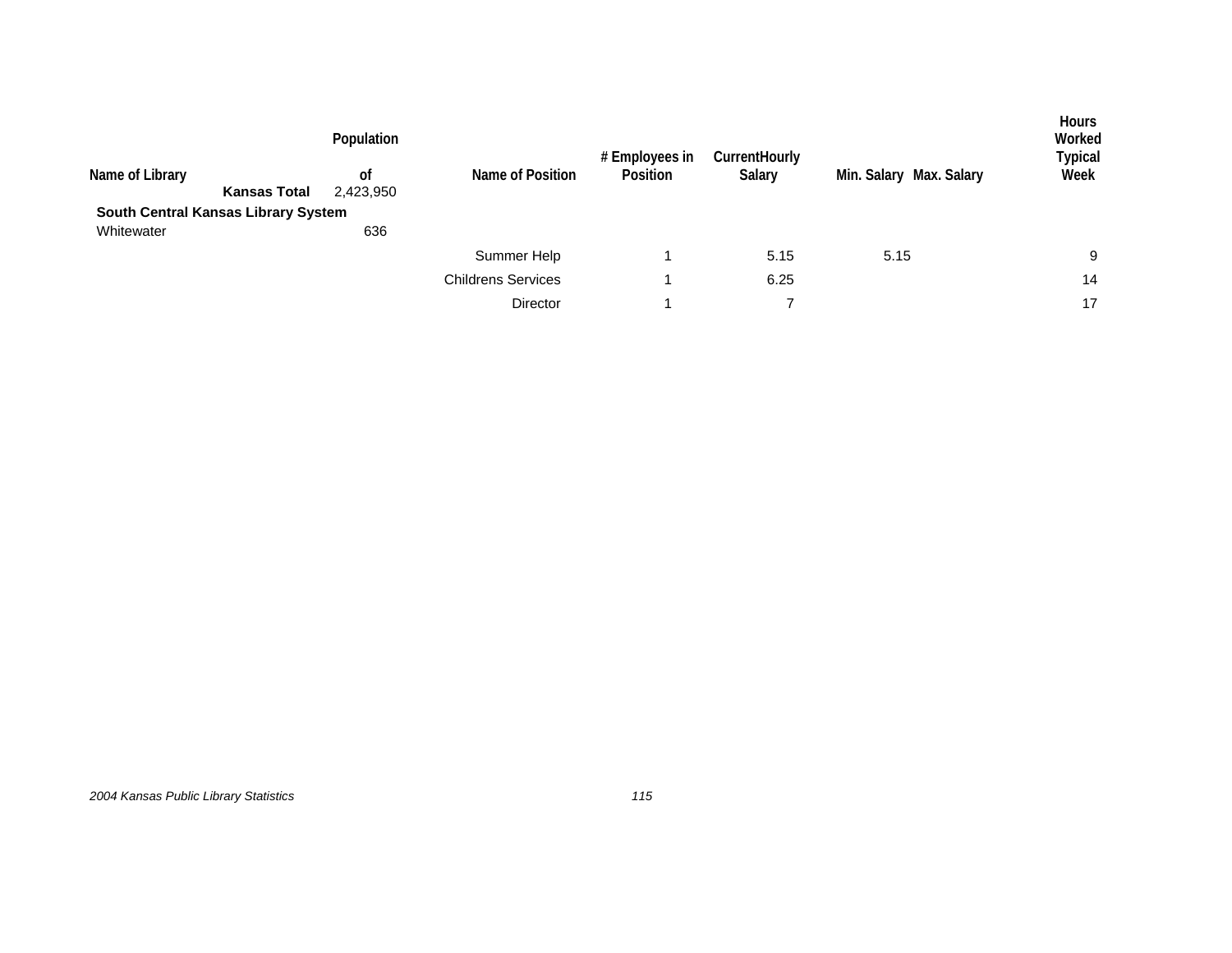| Name of Library<br><b>Kansas Total</b><br>South Central Kansas Library System | Population<br>of<br>2,423,950 | Name of Position               | # Employees in<br>Position | CurrentHourly<br>Salary | Min. Salary Max. Salary |       | Hours<br>Worked<br><b>Typical</b><br>Week |
|-------------------------------------------------------------------------------|-------------------------------|--------------------------------|----------------------------|-------------------------|-------------------------|-------|-------------------------------------------|
| Wichita                                                                       | 354,617                       |                                |                            |                         |                         |       |                                           |
|                                                                               |                               | <b>Director of Libraries</b>   | 1                          |                         | 35.84                   | 56.72 | 40                                        |
|                                                                               |                               | <b>Account Clerk I</b>         | 1                          |                         | 10.94                   | 15.46 | 40                                        |
|                                                                               |                               | Library Assistant I            | 6                          |                         | 10.02                   | 14.16 | 40                                        |
|                                                                               |                               | <b>Customer Service Clerk</b>  | 1                          |                         | 10.95                   | 15.47 | 20                                        |
|                                                                               |                               | <b>Account Clerk II</b>        | 1                          |                         | 11.99                   | 16.94 | 40                                        |
|                                                                               |                               | Administrative Aide II         | 1                          |                         | 14.45                   | 20.42 | 40                                        |
|                                                                               |                               | Library Assistant II           | $\overline{7}$             |                         | 10.95                   | 15.47 | 20                                        |
|                                                                               |                               | Clerk I                        | 22                         |                         | 9.2                     | 13    | 20                                        |
|                                                                               |                               | Clerk II                       | $\overline{c}$             |                         | 10.02                   | 14.16 | 40                                        |
|                                                                               |                               | <b>Equipment Operator I</b>    | 1                          |                         | 10.95                   | 15.47 | 40                                        |
|                                                                               |                               | <b>Library Specialist</b>      | 6                          |                         | 17.94                   | 26.5  | 40                                        |
|                                                                               |                               | Library Services Administrator | 5                          |                         | 23.52                   | 34.74 | 40                                        |
|                                                                               |                               | Librarian                      | 15                         |                         | 16.77                   | 24.77 | 40                                        |
|                                                                               |                               | <b>Clerical Aide</b>           | 18                         |                         | 7.82                    | 11.05 | 20                                        |
|                                                                               |                               | Library Assistant III          | 6                          |                         | 11.99                   | 16.94 | 40                                        |
|                                                                               |                               | Administrative Aide II         | 1                          |                         | 14.45                   | 20.42 | 20                                        |
|                                                                               |                               | <b>Custodial Worker II</b>     | 1                          |                         | 10.95                   | 15.47 | 40                                        |
|                                                                               |                               | Switchboard Operator II        |                            |                         | 10.47                   | 14.8  | 40                                        |
|                                                                               |                               | Clerk I                        | 1                          |                         | 9.2                     | 13    | 26                                        |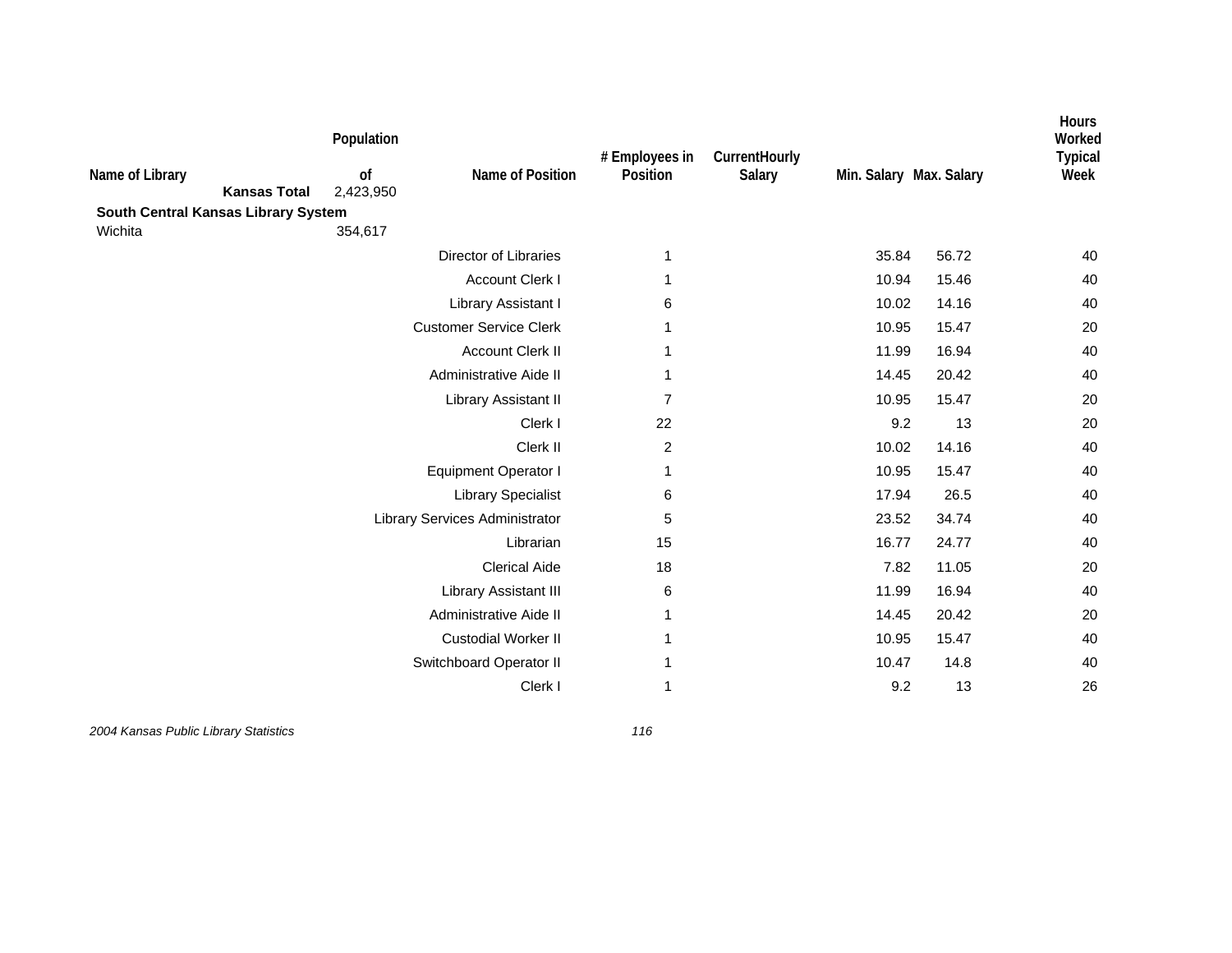| Name of Library<br><b>Kansas Total</b> | Population<br>of<br>2,423,950 | Name of Position                   | # Employees in<br>Position | CurrentHourly<br>Salary | Min. Salary Max. Salary |       | <b>Hours</b><br>Worked<br><b>Typical</b><br>Week |
|----------------------------------------|-------------------------------|------------------------------------|----------------------------|-------------------------|-------------------------|-------|--------------------------------------------------|
| South Central Kansas Library System    |                               |                                    |                            |                         |                         |       |                                                  |
|                                        |                               | Senior Librarian                   | 3                          |                         | 20.54                   | 30.34 | 40                                               |
|                                        |                               | Clerk I                            | 5                          |                         | 9.2                     | 13    | 40                                               |
|                                        |                               | Library Assistant II               | 14                         |                         | 10.95                   | 15.47 | 40                                               |
|                                        |                               | Library Assistant I                | $\overline{7}$             |                         | 10.02                   | 14.16 | 20                                               |
|                                        |                               | Library Assistant III              | 1                          |                         | 11.99                   | 16.94 | 20                                               |
|                                        |                               | Library Assistant IV               | 10                         |                         | 13.15                   | 18.58 | 40                                               |
|                                        |                               | Library Assistant V                | 12                         |                         | 13.79                   | 19.48 | 40                                               |
|                                        |                               | <b>Administrative Assistant</b>    | 3                          |                         | 17.94                   | 26.49 | 40                                               |
| Winfield                               | 12,016                        |                                    |                            |                         |                         |       |                                                  |
|                                        |                               | CirculationClerk                   | 3                          | 9.95                    | 8.43                    | 11.33 | 16                                               |
|                                        |                               | <b>Director</b>                    | 1                          | 22.14                   | 17.55                   | 24.24 | 40                                               |
|                                        |                               | <b>Special Services</b>            | 1                          | 13.48                   | 11.06                   | 16.59 | 40                                               |
|                                        |                               | <b>Circulation Assistants</b>      | 4                          | 5.7                     | 5.25                    | 5.72  | 15                                               |
|                                        |                               | <b>Technical Services</b>          | 1                          | 10.74                   | 8.86                    | 11.9  | 40                                               |
|                                        |                               | <b>Children's Services</b>         | 1                          | 12.81                   | 11.06                   | 16.59 | 40                                               |
|                                        |                               | <b>Circulation/Reference Clerk</b> | 1                          | 10.33                   | 8.86                    | 11.9  | 40                                               |
| Zenda                                  | 206                           |                                    |                            |                         |                         |       |                                                  |
|                                        |                               | Librarian                          | 1                          | 6.65                    | 6.65                    | 6.65  | $10$                                             |
|                                        |                               | Aide                               | 1                          | 6.15                    | 6.15                    | 6.15  | 3                                                |
|                                        |                               | Sub                                | $\overline{c}$             | 5.15                    | 5.15                    | 5.15  | $\overline{c}$                                   |
| <b>System Total</b>                    | 619,382                       |                                    |                            |                         |                         |       |                                                  |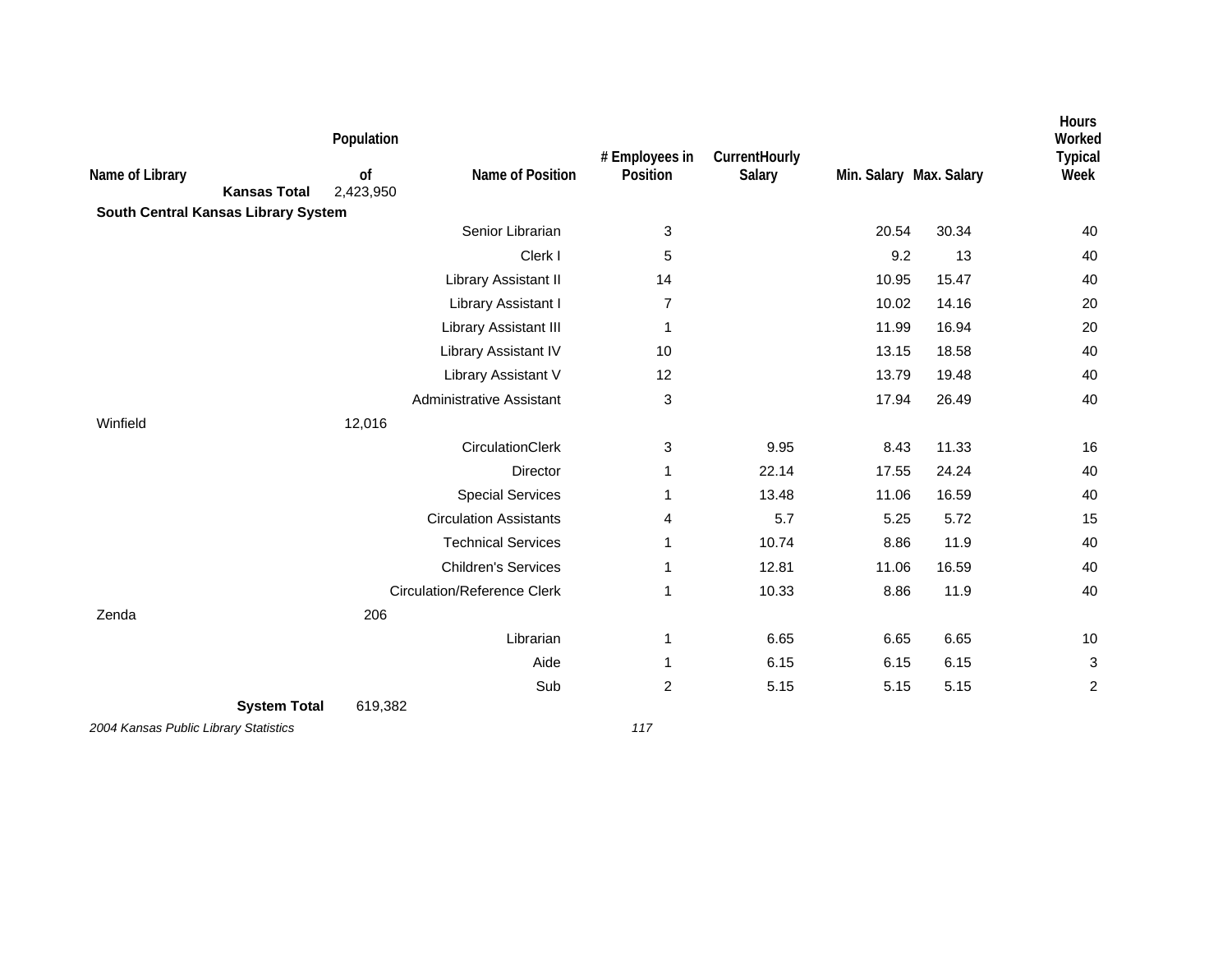|                                        |                     | Population      |                            | # Employees in | CurrentHourly |                         |       | <b>Hours</b><br>Worked<br><b>Typical</b> |
|----------------------------------------|---------------------|-----------------|----------------------------|----------------|---------------|-------------------------|-------|------------------------------------------|
| Name of Library                        | <b>Kansas Total</b> | 0f<br>2,423,950 | Name of Position           | Position       | Salary        | Min. Salary Max. Salary |       | Week                                     |
| <b>Southeast Kansas Library System</b> |                     |                 |                            |                |               |                         |       |                                          |
| Altamont                               |                     | 1,068           |                            |                |               |                         |       |                                          |
|                                        |                     |                 | librarian and assistant    | 1              | 12.85         | 6.5                     | 12.85 | 24                                       |
| <b>Baxter Springs</b>                  |                     | 4,344           |                            |                |               |                         |       |                                          |
|                                        |                     |                 | Janitor                    | 1              | 6.4           |                         |       | 5                                        |
|                                        |                     |                 | Youth Services Coordinator | 1              | 7.35          |                         |       | 30                                       |
|                                        |                     |                 | Director                   | 1              | 17.15         |                         |       | 30                                       |
|                                        |                     |                 | Bookkeeper                 | 1              | 10            |                         |       | 10                                       |
|                                        |                     |                 | <b>Circulation Clerk</b>   | 1              | 7.35          |                         |       | 30                                       |
| <b>Blue Mound</b>                      |                     | 507             |                            |                |               |                         |       |                                          |
|                                        |                     |                 | Librarian                  | $\mathbf{1}$   | 6.5           | 5.5                     | 6.5   | 15                                       |
| <b>Bronson</b>                         |                     | 341             |                            |                |               |                         |       |                                          |
|                                        |                     |                 | director                   | 1              | 5.5           | 5.15                    | 5.5   | 22                                       |
|                                        |                     |                 | assistant                  | 1              | 5.15          | 5.15                    | 5.15  | $\boldsymbol{2}$                         |

*2004 Kansas Public Library Statistics 118*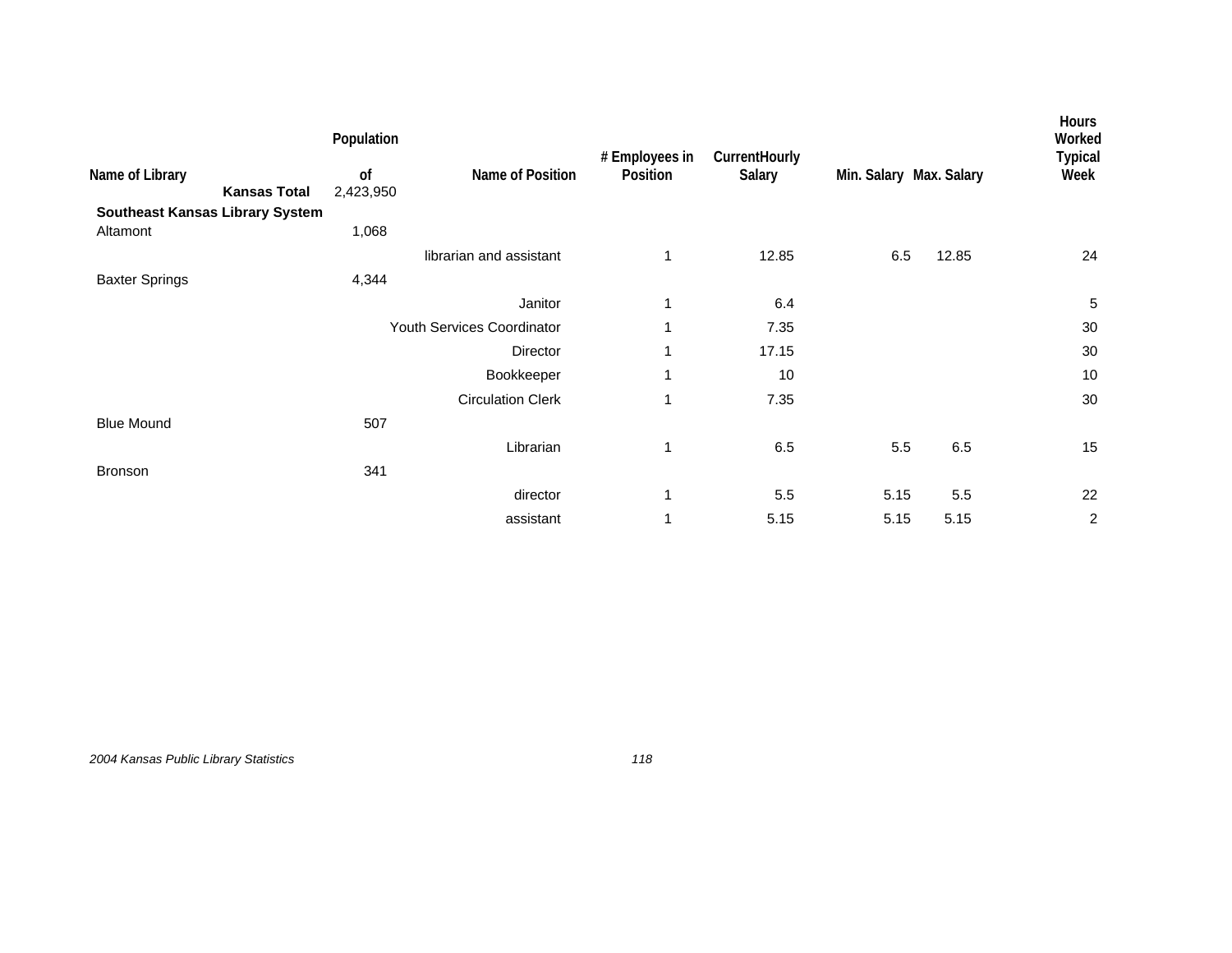|                                        |                     | Population      |                                        | # Employees in | CurrentHourly |                         |       | Hours<br>Worked<br><b>Typical</b> |
|----------------------------------------|---------------------|-----------------|----------------------------------------|----------------|---------------|-------------------------|-------|-----------------------------------|
| Name of Library                        | <b>Kansas Total</b> | of<br>2,423,950 | Name of Position                       | Position       | Salary        | Min. Salary Max. Salary |       | Week                              |
| <b>Southeast Kansas Library System</b> |                     |                 |                                        |                |               |                         |       |                                   |
| Burlington                             |                     | 8,815           |                                        |                |               |                         |       |                                   |
|                                        |                     |                 | <b>Information Services Specialist</b> | 1              | 17.94         |                         |       | 40                                |
|                                        |                     |                 | <b>Technical Services Associate</b>    | 1              | 11.04         | 11.04                   | 17.02 | 40                                |
|                                        |                     |                 | <b>Library Assistants</b>              | 11             | 8             | 7.51                    | 9.9   | 21                                |
|                                        |                     |                 | <b>Assistant Library Director</b>      | 6              | 10            | 8.32                    | 12.82 | 40                                |
|                                        |                     |                 | Custodians                             | 6              | 8             | 6.84                    | 9.39  | 10                                |
|                                        |                     |                 | <b>Financial Resource Specialist</b>   | 1              | 14.81         | 14.81                   | 19.05 | 40                                |
|                                        |                     |                 | Maintenance Supervisor                 | 1              | 14.75         | 10.8                    | 14.75 | 40                                |
|                                        |                     |                 | <b>Library Director</b>                | 5              | 16            | 11.04                   | 19.05 | 40                                |
|                                        |                     |                 | Administrator                          | 1              | 19.23         |                         |       | 40                                |
| Cedar Vale                             |                     | 689             |                                        |                |               |                         |       |                                   |
|                                        |                     |                 | Director                               | 1              | 6             |                         |       | 8                                 |
| Chanute                                |                     | 9,053           |                                        |                |               |                         |       |                                   |
|                                        |                     |                 | <b>Library Assistants</b>              | 5              | 6.5           | 6                       |       | 14                                |
|                                        |                     |                 | <b>Children's Services</b>             | 2              | 10.5          |                         |       | 40                                |
|                                        |                     |                 | <b>Adult Services</b>                  | 1              | 12.5          |                         |       | 40                                |
|                                        |                     |                 | Director                               | 1              | 19.23         |                         |       | 40                                |
| Cherryvale                             |                     | 2,292           |                                        |                |               |                         |       |                                   |
|                                        |                     |                 | Librarian                              | 1              | 7.25          | 5.15                    | 7.25  | 28                                |
|                                        |                     |                 |                                        |                |               |                         |       |                                   |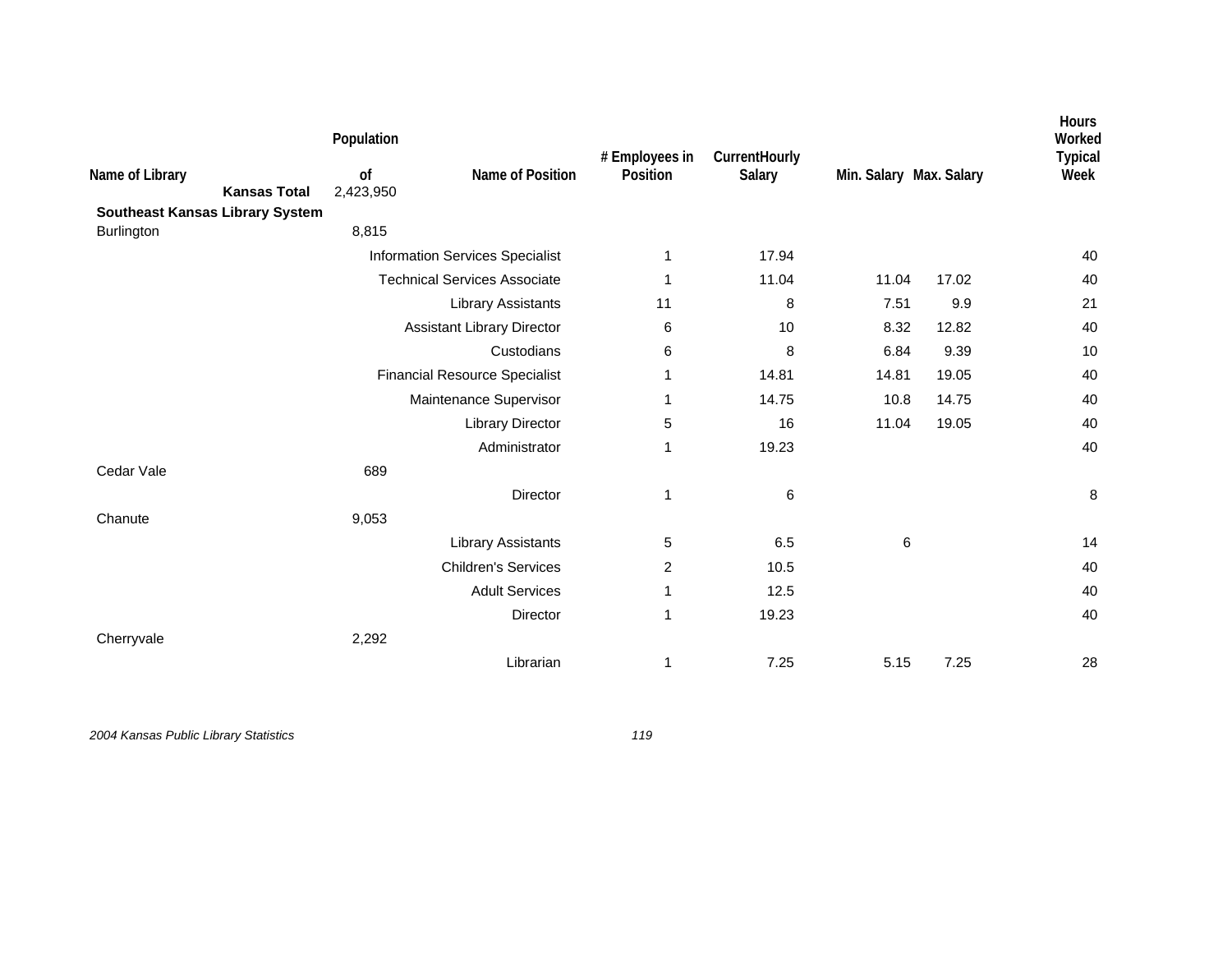| Name of Library                                   | <b>Kansas Total</b> | Population<br>of<br>2,423,950 | Name of Position          | # Employees in<br>Position | CurrentHourly<br>Salary | Min. Salary Max. Salary |                  | Hours<br>Worked<br><b>Typical</b><br>Week |
|---------------------------------------------------|---------------------|-------------------------------|---------------------------|----------------------------|-------------------------|-------------------------|------------------|-------------------------------------------|
| <b>Southeast Kansas Library System</b><br>Chetopa |                     | 1,238                         |                           |                            |                         |                         |                  |                                           |
|                                                   |                     |                               | Librarian                 | 1                          | 6                       | 5.15                    | 6                | 20                                        |
| Coffeyville                                       |                     | 10,472                        |                           |                            |                         |                         |                  |                                           |
|                                                   |                     |                               | custodian                 | 1                          | 7.08                    | 6.15                    | $\boldsymbol{9}$ | 23                                        |
|                                                   |                     |                               | Director                  | 1                          | 17.17                   | 32000                   | 50000            | 40                                        |
|                                                   |                     |                               | Assistant                 | 4                          | 10.03                   | 12500                   | 23000            | 35                                        |
|                                                   |                     |                               | Technician/ILL            | 1                          | 13.34                   | 15500                   | 30000            | 40                                        |
|                                                   |                     |                               | shelver                   | $\mathbf 1$                | 6.59                    | 6.15                    | 9                | 30                                        |
| Colony                                            |                     | 395                           |                           |                            |                         |                         |                  |                                           |
|                                                   |                     |                               | Librarian                 | 1                          | 5.15                    | 5.15                    |                  | 10                                        |
| Columbus                                          |                     | 3,286                         |                           |                            |                         |                         |                  |                                           |
|                                                   |                     |                               | Children's Librarian      | 1                          | 6.15                    | 5.15                    |                  | 12                                        |
|                                                   |                     |                               | Director                  | 1                          | 11                      | 6.5                     |                  | 31                                        |
|                                                   |                     |                               | <b>General Staff</b>      | 1                          | 5.15                    | 5.15                    |                  | 10                                        |
|                                                   |                     |                               | <b>Assistant Director</b> | 1                          | 7.25                    | 5.15                    |                  | 25                                        |
| Erie                                              |                     | 1,178                         |                           |                            |                         |                         |                  |                                           |
|                                                   |                     |                               | Director                  | 1                          | 8.6                     | 6.5                     | 12               | 36                                        |
|                                                   |                     |                               | Library Aide              | $\overline{c}$             | 6                       | 5.5                     | 6.5              | 20                                        |
| <b>EUREKA</b>                                     |                     | 2,816                         |                           |                            |                         |                         |                  |                                           |
|                                                   |                     |                               | <b>LIBRARY ASSISTANT</b>  | $\overline{c}$             | 7.5                     | 5.15                    |                  | 25                                        |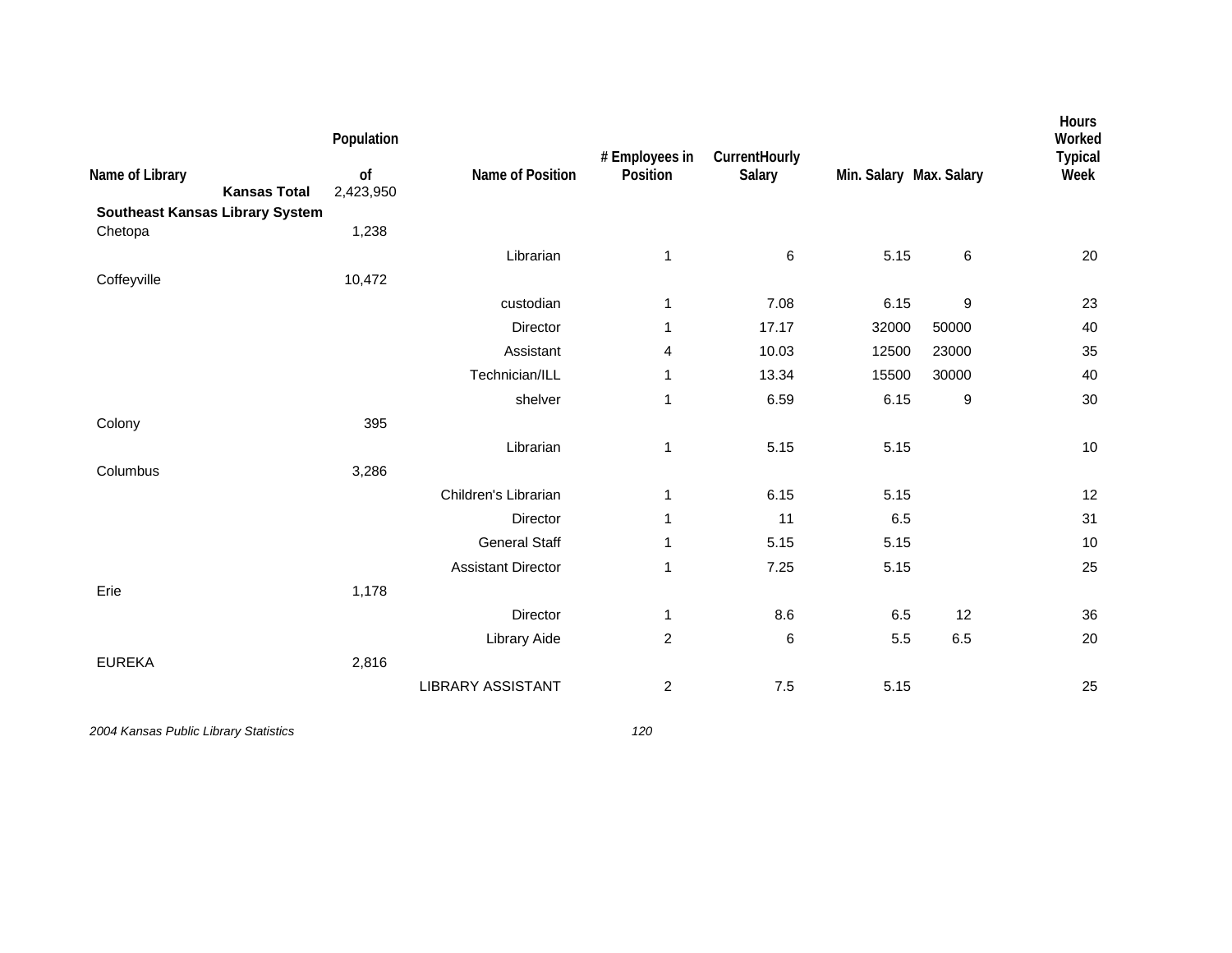|                                        | Population                             |                                  | # Employees in | CurrentHourly  |                         |      | Hours<br>Worked<br><b>Typical</b> |
|----------------------------------------|----------------------------------------|----------------------------------|----------------|----------------|-------------------------|------|-----------------------------------|
| Name of Library                        | of<br><b>Kansas Total</b><br>2,423,950 | Name of Position                 | Position       | Salary         | Min. Salary Max. Salary |      | Week                              |
| <b>Southeast Kansas Library System</b> |                                        |                                  |                |                |                         |      |                                   |
| <b>Fall River</b>                      | 153                                    |                                  |                |                |                         |      |                                   |
|                                        |                                        | Librarian                        | 1              | 5.35           | 5.35                    | 5.35 | 8                                 |
| Fort Scott                             | 8,065                                  |                                  |                |                |                         |      |                                   |
|                                        |                                        | <b>Children's Services Clerk</b> | 1              | 9              |                         |      | 37                                |
|                                        |                                        | Custodian                        | 1              | 6.5            |                         |      | 20                                |
|                                        |                                        | Director                         | 1              | 18.03          |                         |      | 40                                |
|                                        |                                        | Adult Services Librarian         | 1              | 9              |                         |      | 37                                |
|                                        |                                        | <b>Adult Services Clerk</b>      | 1              | $\overline{7}$ |                         |      | 40                                |
|                                        |                                        | Children's Librarian             | 1              | 15.85          |                         |      | 35                                |
| Fredonia                               | 2,520                                  |                                  |                |                |                         |      |                                   |
|                                        |                                        | I.L.L. Aide                      | 1              | 6.65           | 5.15                    |      | 20                                |
|                                        |                                        | Library Aide                     | 2              | 6.25           | 5.15                    |      | 12                                |
|                                        |                                        | Co-Director                      | $\overline{c}$ | 10.15          | $\overline{7}$          |      | 30                                |
| Galena                                 | 3,168                                  |                                  |                |                |                         |      |                                   |
|                                        |                                        | Director                         | 1              | 6              | 6                       | 6    | 40                                |
|                                        |                                        |                                  |                |                |                         |      |                                   |

*2004 Kansas Public Library Statistics 121*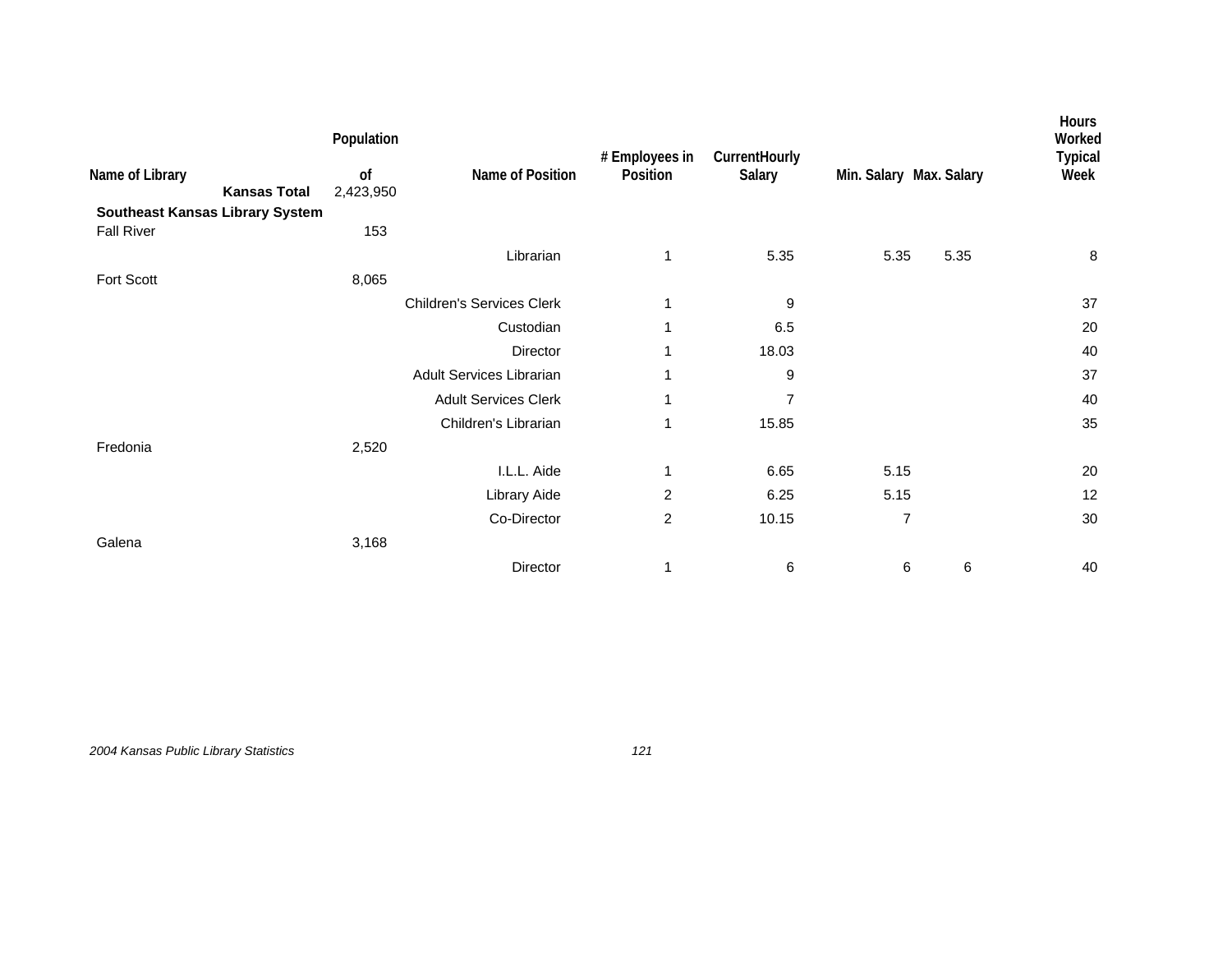| Name of Library<br><b>Southeast Kansas Library System</b> | <b>Kansas Total</b> | Population<br>of<br>2,423,950 | Name of Position           | # Employees in<br>Position | CurrentHourly<br>Salary | Min. Salary Max. Salary |           | Hours<br>Worked<br><b>Typical</b><br>Week |
|-----------------------------------------------------------|---------------------|-------------------------------|----------------------------|----------------------------|-------------------------|-------------------------|-----------|-------------------------------------------|
| Garnett                                                   |                     | 3,388                         |                            |                            |                         |                         |           |                                           |
|                                                           |                     |                               | <b>Adult Services</b>      | 1                          | 9.46                    | 6.25                    |           | 23                                        |
|                                                           |                     |                               | Director                   | 1                          | 12.29                   |                         |           | 40                                        |
|                                                           |                     |                               | Interlibrary Loan          | 1                          | 6.65                    | 6.25                    |           | 25                                        |
|                                                           |                     |                               | <b>Library Clerk</b>       | 1                          | 6.25                    | 6.25                    |           | 25                                        |
|                                                           |                     |                               | Childrens Librarian        | $\mathbf 1$                | 8.41                    | 6.75                    |           | 20                                        |
| Girard                                                    |                     | 2,734                         |                            |                            |                         |                         |           |                                           |
|                                                           |                     |                               | <b>Children's Services</b> | 1                          | 7.9                     | $7.5$                   | 10        | 40                                        |
|                                                           |                     |                               | <b>Adult Services</b>      | 3                          | 8                       | $\overline{7}$          | 9         | 40                                        |
|                                                           |                     |                               | Director                   | 1                          | 14.65                   | 10.5                    | 17.5      | 45                                        |
| Grenola                                                   |                     | 224                           |                            |                            |                         |                         |           |                                           |
|                                                           |                     |                               | Director                   | $\mathbf 1$                | 6                       | 6                       | $\,6$     | $10$                                      |
| Hamilton                                                  |                     | 328                           |                            |                            |                         |                         |           |                                           |
|                                                           |                     |                               | Director                   | 1                          | 6.5                     | 5.15                    | $\pmb{0}$ | 20                                        |
| Havana                                                    |                     | 86                            |                            |                            |                         |                         |           |                                           |
|                                                           |                     |                               | Director                   | $\mathbf 1$                | 5.15                    | 5.15                    | 5.15      | 10                                        |
| Hepler                                                    |                     | 153                           |                            |                            |                         |                         |           |                                           |
|                                                           |                     |                               | Librarian                  | $\mathbf 1$                | 4.05                    | 4                       | 4.05      | 10                                        |
| Howard                                                    |                     | 786                           |                            |                            |                         |                         |           |                                           |
|                                                           |                     |                               | Librarian                  | 1                          | 7.47                    | 5.15                    |           | 10                                        |
|                                                           |                     |                               |                            |                            |                         |                         |           |                                           |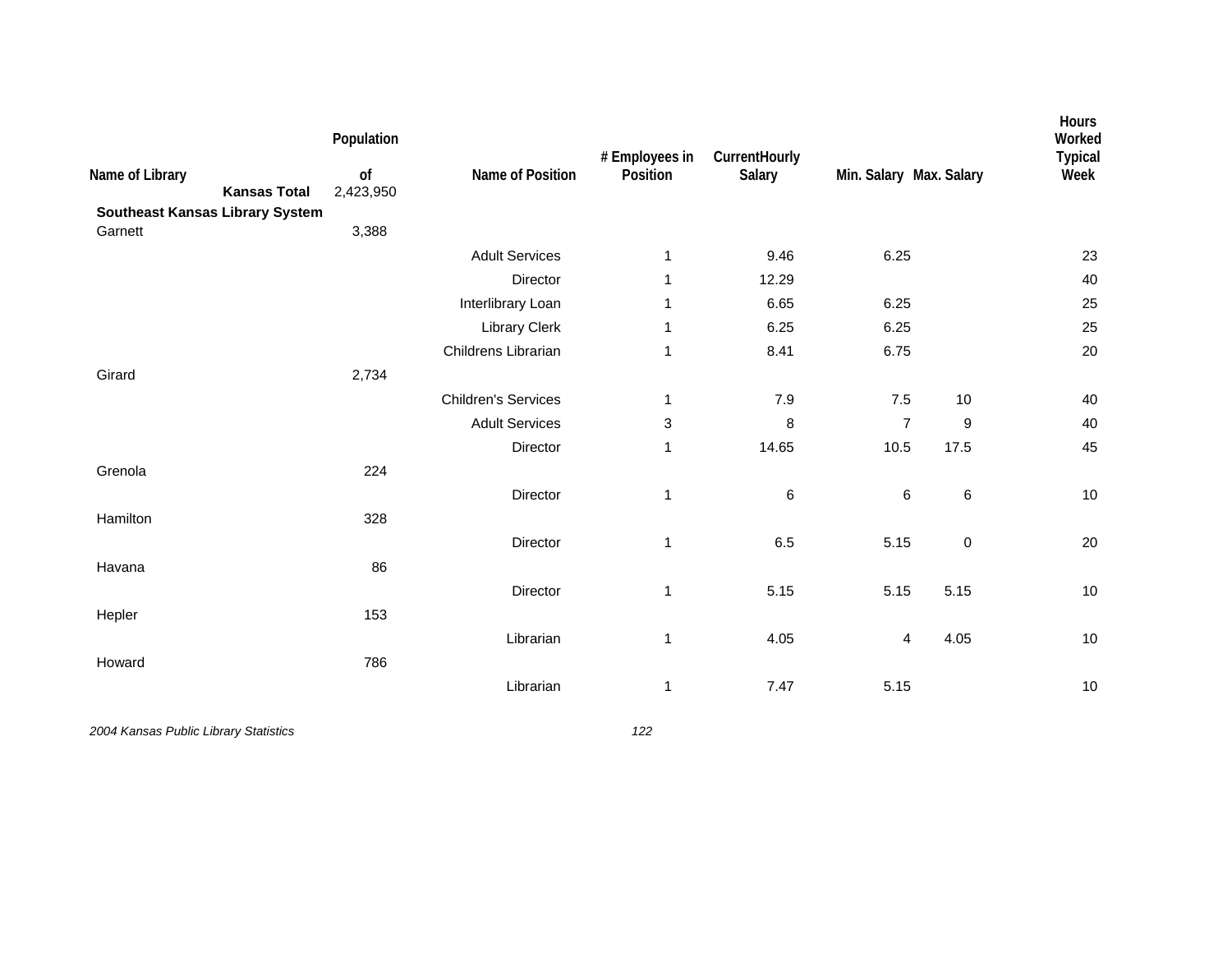| Name of Library<br><b>Kansas Total</b><br><b>Southeast Kansas Library System</b> | Population<br>of<br>2,423,950 | Name of Position                | # Employees in<br>Position | CurrentHourly<br>Salary | Min. Salary Max. Salary |           | Hours<br>Worked<br><b>Typical</b><br>Week |
|----------------------------------------------------------------------------------|-------------------------------|---------------------------------|----------------------------|-------------------------|-------------------------|-----------|-------------------------------------------|
| Humboldt                                                                         | 1,926                         |                                 |                            |                         |                         |           |                                           |
|                                                                                  |                               | Librarian assistant             | 1                          | 7                       | 5.25                    |           | 15                                        |
|                                                                                  |                               | Librarian                       | 1                          | 8.2                     | 5.25                    |           | 15                                        |
|                                                                                  |                               | Director                        | 1                          | 12.25                   |                         |           | 32                                        |
| Independence                                                                     | 13,540                        |                                 |                            |                         |                         |           |                                           |
|                                                                                  |                               | Library Clerk I                 | $\overline{c}$             | 6.92                    | 6.92                    | 10.13     | 20                                        |
|                                                                                  |                               | <b>Library Director</b>         | 1                          | 24.68                   |                         |           | 40                                        |
|                                                                                  |                               | Library Clerk II                | 1                          | 7.19                    | 7.19                    | 11.38     | 30                                        |
|                                                                                  |                               | <b>Building and Grounds</b>     | 1                          | 7.19                    | 7.19                    | 11.38     | 13                                        |
|                                                                                  |                               | Children's Librarian            | 1                          | 12.63                   | 12.63                   | 17        | 40                                        |
|                                                                                  |                               | <b>Library Assistant</b>        | $\overline{c}$             | 12.58                   | 12.3                    | 16.13     | 40                                        |
|                                                                                  |                               | Library Clerk III               | 1                          | 8.5                     | 8.5                     | 13.5      | 40                                        |
|                                                                                  |                               | Page                            | $\overline{c}$             | 5.25                    | 5.25                    | 5.25      | 12                                        |
| Iola                                                                             | 6,033                         |                                 |                            |                         |                         |           |                                           |
|                                                                                  |                               | Public Services Librarian       | 1                          | 9.35                    |                         |           | 40                                        |
|                                                                                  |                               | Children's Librarian            | 1                          | 11.16                   |                         |           | 40                                        |
|                                                                                  |                               | Director                        | 1                          | 27.02                   | $\pmb{0}$               | $\pmb{0}$ | 13                                        |
|                                                                                  |                               | Clerk/shelver                   | 4                          | 5.82                    |                         |           | 16                                        |
|                                                                                  |                               | Library assistant               | $\overline{c}$             | 8.28                    |                         |           | 32                                        |
|                                                                                  |                               | <b>Administrative Assistant</b> | $\mathbf 1$                | 14.43                   |                         |           | 13                                        |
|                                                                                  |                               |                                 |                            |                         |                         |           |                                           |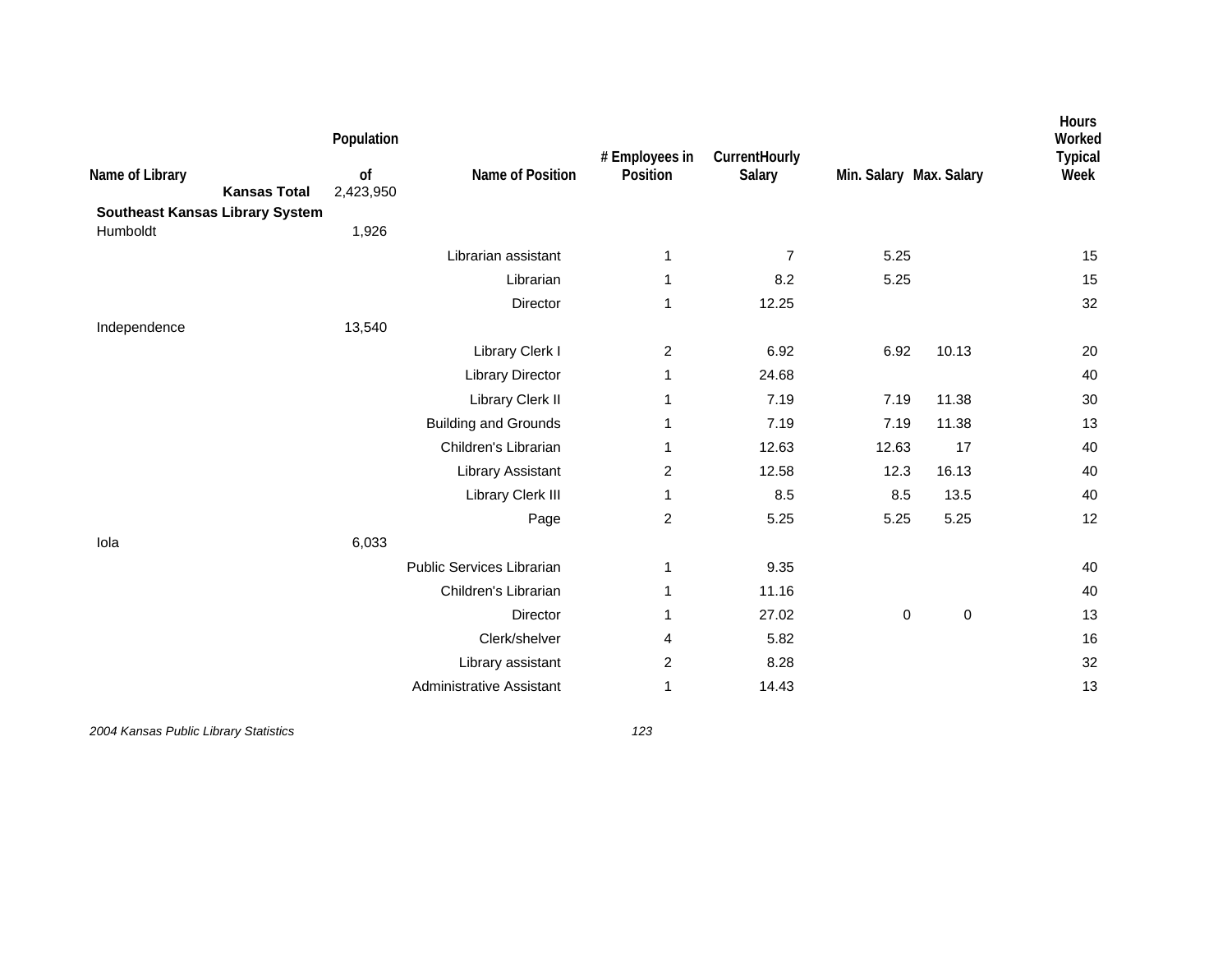|                                        |                     | Population |                         | # Employees in | CurrentHourly |                          |                  | Hours<br>Worked<br><b>Typical</b> |
|----------------------------------------|---------------------|------------|-------------------------|----------------|---------------|--------------------------|------------------|-----------------------------------|
| Name of Library                        |                     | of         | Name of Position        | Position       | Salary        | Min. Salary Max. Salary  |                  | Week                              |
|                                        | <b>Kansas Total</b> | 2,423,950  |                         |                |               |                          |                  |                                   |
| <b>Southeast Kansas Library System</b> |                     |            |                         |                |               |                          |                  |                                   |
| LaCygne                                |                     | 1,718      |                         |                |               |                          |                  |                                   |
|                                        |                     |            | Librarian               | $\overline{2}$ | 10.5          | $\overline{7}$           |                  | 25                                |
|                                        |                     |            | Director                | $\mathbf{1}$   | 10.5          | 8                        |                  | 35                                |
| Longton                                |                     | 382        |                         |                |               |                          |                  |                                   |
|                                        |                     |            | Librarian               | $\mathbf{1}$   | 5.15          | 5.15                     |                  | 20                                |
| Madison, Kansas                        |                     | 822        |                         |                |               |                          |                  |                                   |
|                                        |                     |            | <b>Library Director</b> | 1              | 9.39          |                          |                  | 28                                |
|                                        |                     |            | substitute              | 1              | 5.15          | 5.15                     | 5.15             |                                   |
| McCune                                 |                     | 426        |                         |                |               |                          |                  |                                   |
|                                        |                     |            | Librarian               | 1              | 5.65          | 5.65                     |                  | 14                                |
| Moline                                 |                     | 443        |                         |                |               |                          |                  |                                   |
|                                        |                     |            | Librarian               | 1              | 5.45          | 5.45                     | 5.45             | 13                                |
| Mound City                             |                     | 1,443      |                         |                |               |                          |                  |                                   |
|                                        |                     |            | Library Director        | 1              | 8.24          | $\overline{\mathcal{I}}$ | $\boldsymbol{9}$ | $30\,$                            |
| oswego                                 |                     | 1,989      |                         |                |               |                          |                  |                                   |
|                                        |                     |            | assistant               | $\overline{c}$ | 6.5           | 5.5                      | 9.5              | 16                                |
| Parker                                 |                     | 1,974      |                         |                |               |                          |                  |                                   |
|                                        |                     |            | Librarian/Director      | 1              | 10.5          | 5.15                     |                  | 22                                |
|                                        |                     |            |                         |                |               |                          |                  |                                   |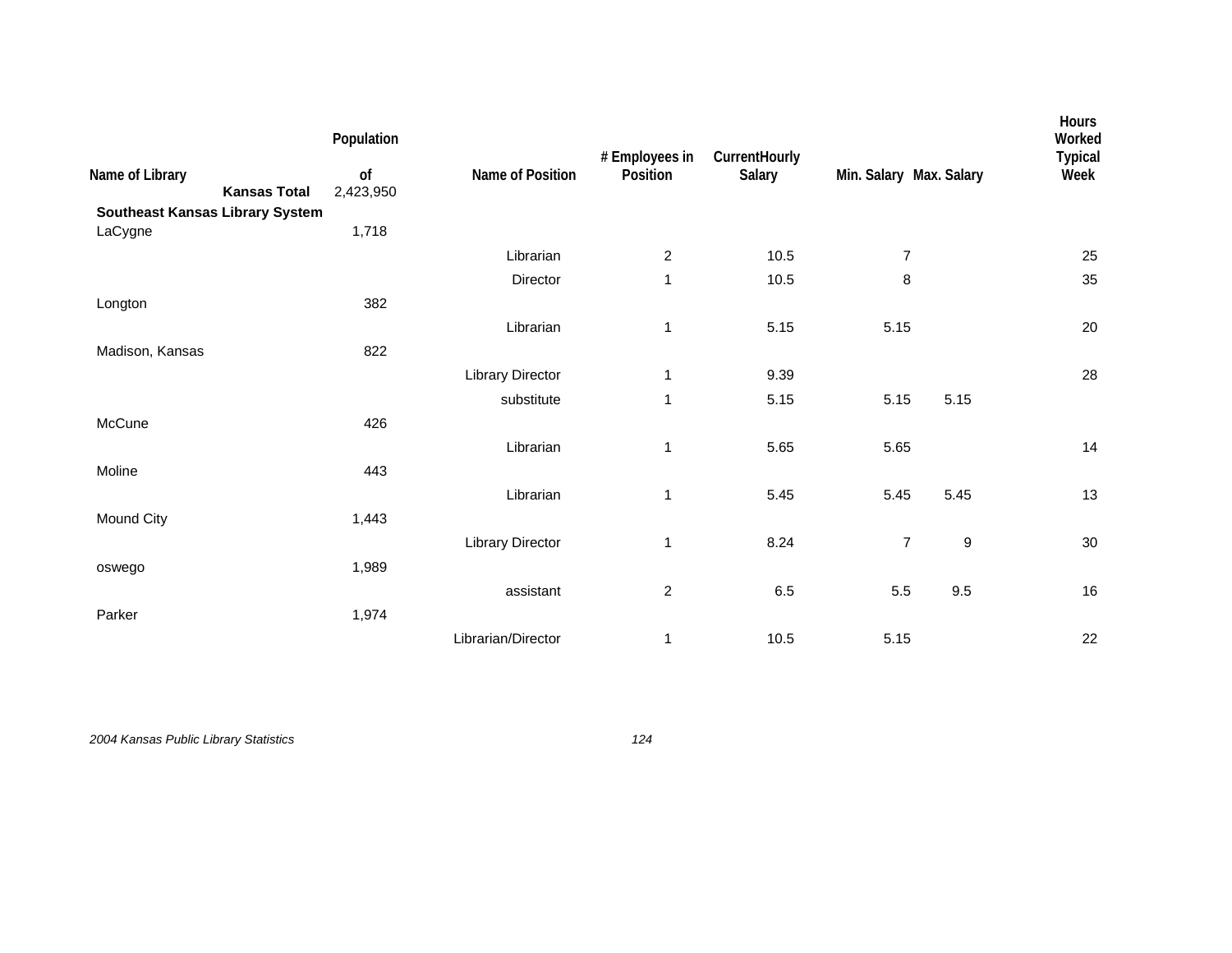|                                        |                     | Population      |                               | # Employees in | CurrentHourly |                         | <b>Hours</b><br>Worked<br><b>Typical</b> |
|----------------------------------------|---------------------|-----------------|-------------------------------|----------------|---------------|-------------------------|------------------------------------------|
| Name of Library                        | <b>Kansas Total</b> | of<br>2,423,950 | Name of Position              | Position       | Salary        | Min. Salary Max. Salary | Week                                     |
| <b>Southeast Kansas Library System</b> |                     |                 |                               |                |               |                         |                                          |
| Parsons                                |                     | 11,296          |                               |                |               |                         |                                          |
|                                        |                     |                 | Evening / Weekend Clerk       | 1              | 5.62          |                         | 20                                       |
|                                        |                     |                 | Circ. Clerk / YA              | 1              | 6.35          |                         | 25                                       |
|                                        |                     |                 | Tech. Services Specialist     |                | 9.19          |                         | 40                                       |
|                                        |                     |                 | Page                          | 3              | 5.15          |                         | 8                                        |
|                                        |                     |                 | Cataloger / Bookkeeper        | 1              | 8.98          |                         | 40                                       |
|                                        |                     |                 | Director                      | 1              | 18.55         |                         | 40                                       |
|                                        |                     |                 | <b>Tech Services Clerk</b>    | 1              | 6.62          |                         | 20                                       |
|                                        |                     |                 | <b>Public Relations</b>       | 1              | 6.5           |                         | 30                                       |
|                                        |                     |                 | <b>Circulation Specialist</b> | 1              | 7.72          |                         | 40                                       |
|                                        |                     |                 | Children's Librarian          |                | 8.82          |                         | 40                                       |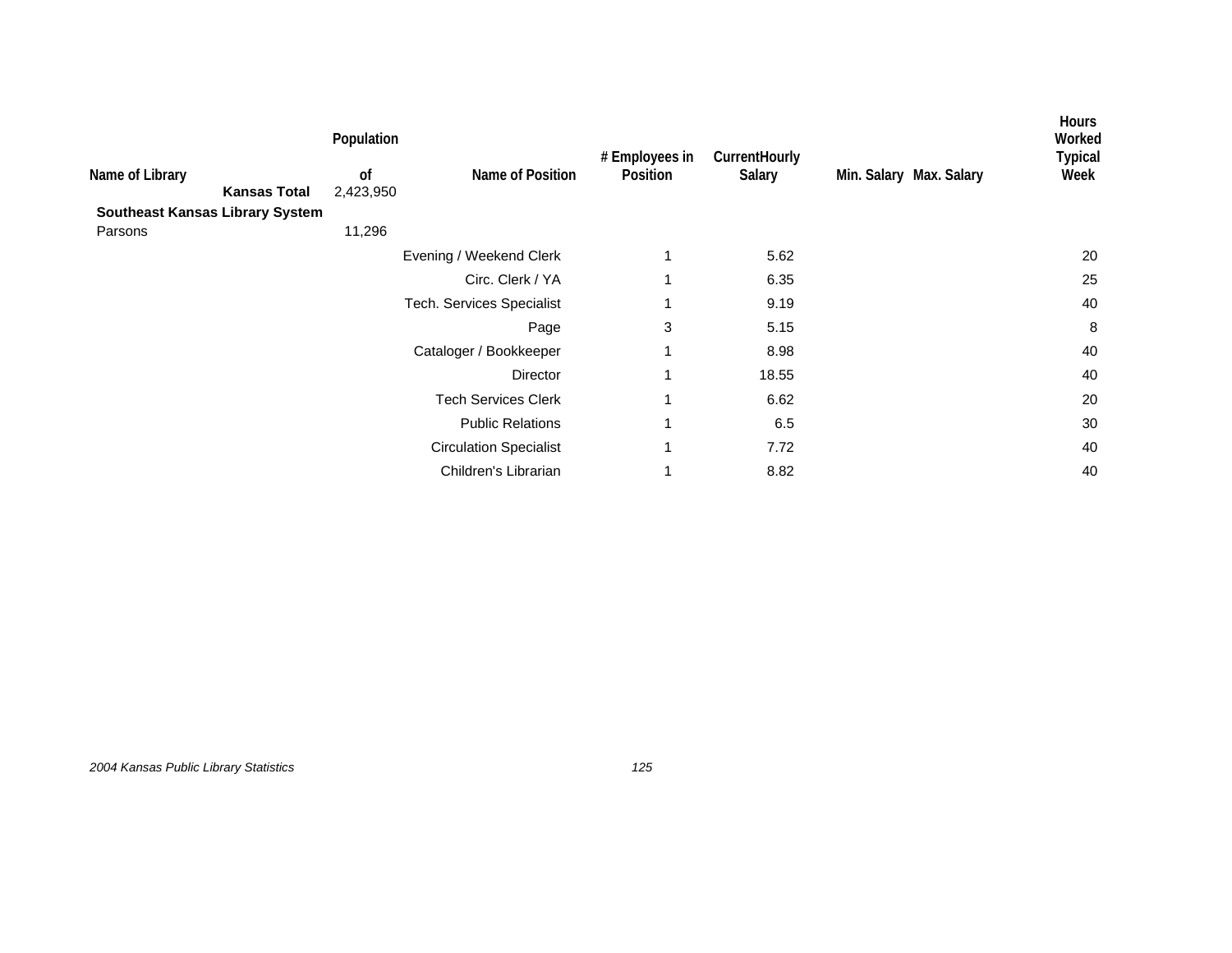| Name of Library                        | <b>Kansas Total</b> | Population<br>of<br>2,423,950 | Name of Position               | # Employees in<br>Position | CurrentHourly<br>Salary | Min. Salary Max. Salary |       | Hours<br>Worked<br><b>Typical</b><br>Week |
|----------------------------------------|---------------------|-------------------------------|--------------------------------|----------------------------|-------------------------|-------------------------|-------|-------------------------------------------|
| <b>Southeast Kansas Library System</b> |                     | 19,276                        |                                |                            |                         |                         |       |                                           |
| Pittsburg                              |                     |                               |                                |                            | 13                      |                         |       |                                           |
|                                        |                     |                               | Head, Technical Processing     | 1                          |                         | 22880                   | 30368 | 40                                        |
|                                        |                     |                               | Head, Young Adults             | 1                          | 11                      | 22880                   | 30368 | 40                                        |
|                                        |                     |                               | Head, Youth Services           | 1                          | 14                      | 27040                   | 37440 | 40                                        |
|                                        |                     |                               | Shelver                        | 2                          | 5.65                    | 5.65                    | 6.15  | 20                                        |
|                                        |                     |                               | Part time Youth Services       | 6                          | 7.58                    | 7.25                    | 8.8   | 95                                        |
|                                        |                     |                               | Custodian/Maintenance          | 1                          | 10.09                   | 17659                   | 23462 | 40                                        |
|                                        |                     |                               | Head, Information Technology   | 1                          | 12.71                   | 22880                   | 30368 | 40                                        |
|                                        |                     |                               | Part time Technical Processing | 2                          | 7.9                     | 7.25                    | 8.8   | 25                                        |
|                                        |                     |                               | Part time Circulation          | 6                          | 7.75                    | 7.25                    | 8.8   | 118                                       |
|                                        |                     |                               | Part time Adult Services       | 5                          | 8.16                    | 7.5                     | 9.75  | 75                                        |
|                                        |                     |                               | Head, Adult Services           | 1                          | 15.08                   | 27040                   | 37440 | 40                                        |
|                                        |                     |                               | Head, Circulation              | 1                          | 13                      | 22880                   | 30368 | 40                                        |
|                                        |                     |                               | <b>Computer Lab Assistant</b>  | 3                          | 6.5                     | 6.5                     | 7.5   | 52                                        |
|                                        |                     |                               | <b>Operations Assistant</b>    | 1                          | 10.6                    | 31632                   | 27872 | 40                                        |
| Pleasanton                             |                     | 1,381                         |                                |                            |                         |                         |       |                                           |
|                                        |                     |                               | Kim Simons                     | 1                          | 7                       | 6                       |       | 15                                        |
|                                        |                     |                               | Beth A. Kuchenbrod             | 1                          | 9.5                     | 6                       |       | 30                                        |
|                                        |                     |                               | <b>Bob Thomas</b>              | 1                          | 5.5                     | 5.15                    | 5.75  | 8                                         |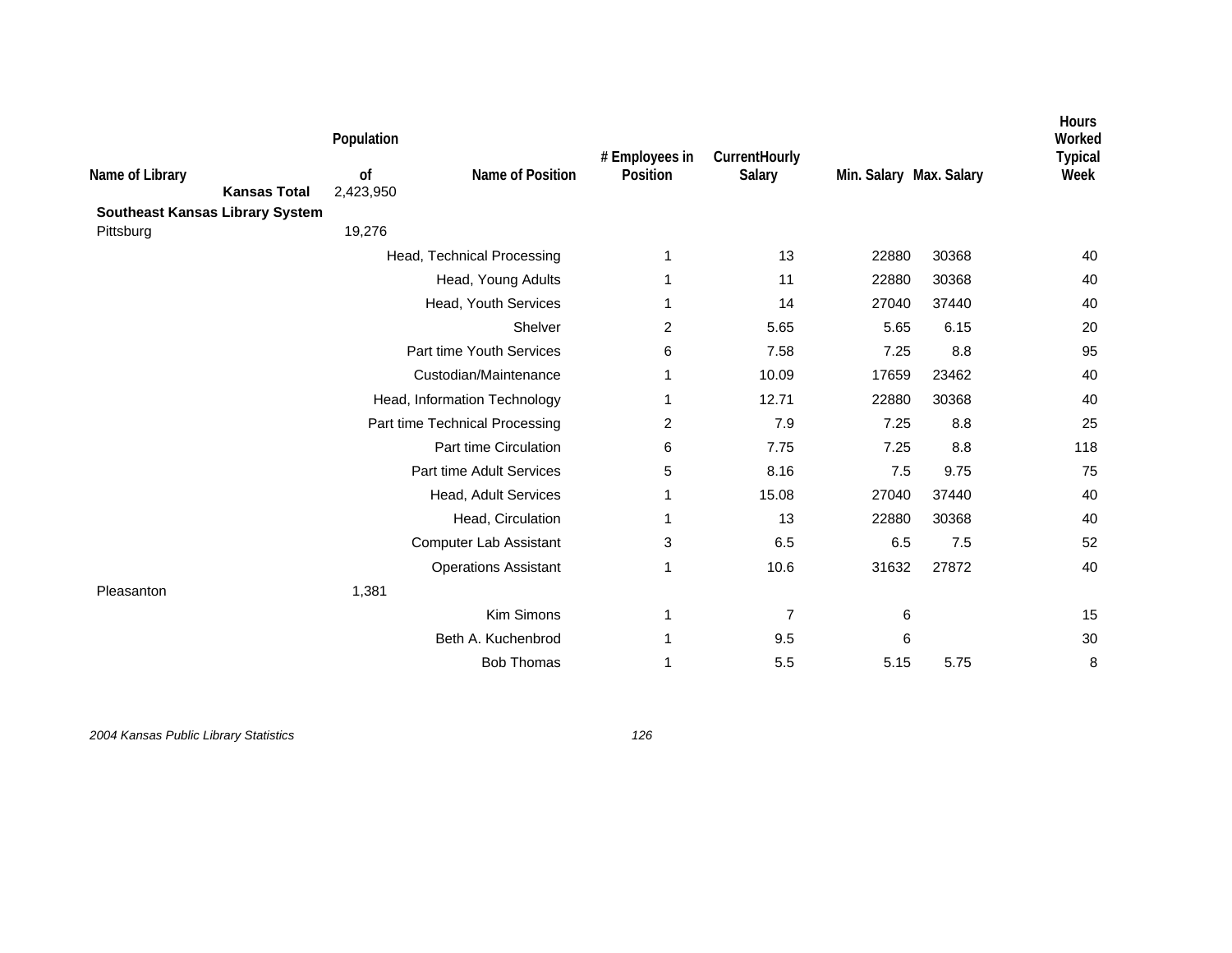|                                                    | Population      |                            | # Employees in | CurrentHourly  |                         |        | Hours<br>Worked<br><b>Typical</b> |
|----------------------------------------------------|-----------------|----------------------------|----------------|----------------|-------------------------|--------|-----------------------------------|
| Name of Library<br><b>Kansas Total</b>             | of<br>2,423,950 | Name of Position           | Position       | Salary         | Min. Salary Max. Salary |        | Week                              |
| <b>Southeast Kansas Library System</b><br>Prescott | 281             |                            |                |                |                         |        |                                   |
|                                                    |                 | Librarian                  | 1              | 7.7            | $7.5$                   | 7.7    | $10$                              |
| Savonburg                                          | 91              |                            |                |                |                         |        |                                   |
|                                                    |                 | librarian                  | 1              | 6.25           | 5.15                    |        | 13                                |
| Sedan                                              | 1,288           |                            |                |                |                         |        |                                   |
|                                                    |                 | Staff/Librarian            | 1              | 6              | 5.15                    | 6      | $20\,$                            |
|                                                    |                 | Library Director/Librarian | 1              | 8.5            | $\overline{7}$          |        | 23                                |
| St. Paul                                           | 933             |                            |                |                |                         |        |                                   |
|                                                    |                 | substitute                 | 1              | 7.5            | 5.15                    |        | $\ensuremath{\mathsf{3}}$         |
|                                                    |                 | Director                   | 1              | 9              | 5.15                    |        | 22                                |
|                                                    |                 | Assistant Librarian        | 1              | 6              | 5.15                    |        | $\overline{7}$                    |
| Thayer                                             | 499             |                            |                |                |                         |        |                                   |
|                                                    |                 | <b>Library Director</b>    | $\mathbf 1$    | 7.35           | 5.15                    |        | 16                                |
| Toronto                                            | 296             |                            |                |                |                         |        |                                   |
|                                                    |                 | <b>Library Director</b>    | 1              | 5.86           | 5.15                    | 5.86   | 14                                |
| Walnut                                             | 221             |                            |                |                |                         |        |                                   |
|                                                    |                 | Librarian                  | 1              | 5.15           | 5.15                    | $\, 8$ | 20                                |
| <b>Yates Center</b>                                | 1,520           |                            |                |                |                         |        |                                   |
|                                                    |                 | Director                   | 1              | 9.98           |                         |        | 40                                |
|                                                    |                 | librarian                  | 4              | $\overline{7}$ |                         |        | 15                                |
| <b>System Total</b>                                | 144,758         |                            |                |                |                         |        |                                   |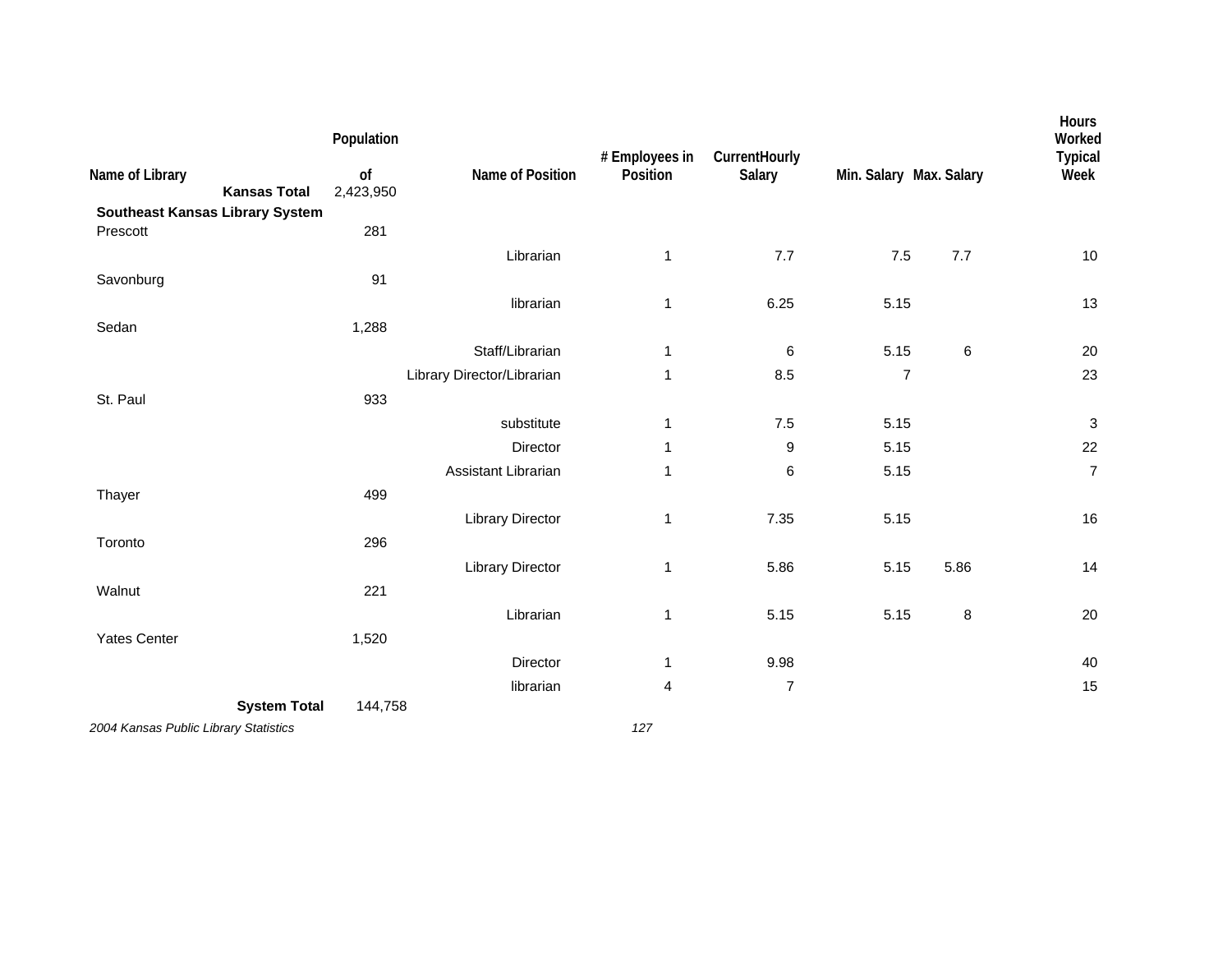| Name of Library<br>Southwest Kansas Library System | <b>Kansas Total</b> | Population<br>of<br>2,423,950 | Name of Position          | # Employees in<br>Position | CurrentHourly<br>Salary | Min. Salary Max. Salary |             | Hours<br>Worked<br><b>Typical</b><br>Week |
|----------------------------------------------------|---------------------|-------------------------------|---------------------------|----------------------------|-------------------------|-------------------------|-------------|-------------------------------------------|
| Ashland                                            |                     | 951                           |                           |                            |                         |                         |             |                                           |
|                                                    |                     |                               | Assistant                 | 1                          | 8                       | 5.25                    | 8           | 20                                        |
|                                                    |                     |                               | Custodian                 | 1                          | 8                       | 8                       | 8           | $\ensuremath{\mathsf{3}}$                 |
|                                                    |                     |                               | Aide                      | 1                          | 5.25                    | 5.25                    | 5.25        | 3                                         |
|                                                    |                     |                               | Director                  | 1                          | 12.8                    | $\overline{7}$          | 12.8        | 25                                        |
| <b>Bucklin</b>                                     |                     | 719                           |                           |                            |                         |                         |             |                                           |
|                                                    |                     |                               | Director/Head Librarian   | 1                          | $\overline{7}$          | 1000                    | 1000        | 32                                        |
| Cimarron                                           |                     | 2,036                         |                           |                            |                         |                         |             |                                           |
|                                                    |                     |                               | <b>Assisant Librarin</b>  | 1                          | 8.53                    |                         |             | 40                                        |
|                                                    |                     |                               | Library Clerk             | 1                          | 7.5                     |                         |             | 30                                        |
|                                                    |                     |                               | <b>Branch Librarian</b>   | 1                          | 6.25                    |                         |             | 6                                         |
|                                                    |                     |                               | <b>Branch Librarian</b>   | 1                          | 5.8                     |                         |             | 6                                         |
|                                                    |                     |                               | Janitor                   | 1                          | 9                       |                         |             | $\overline{c}$                            |
|                                                    |                     |                               | Director                  | 1                          | 12.39                   |                         |             | 40                                        |
| Coldwater                                          |                     | 1,200                         |                           |                            |                         |                         |             |                                           |
|                                                    |                     |                               | Wilmore Branch Director   | 1                          | 8.05                    | 8.05                    | 8.05        | 10                                        |
|                                                    |                     |                               | <b>Library Substitute</b> | 3                          | 6.4                     | 6.4                     |             |                                           |
| Copeland                                           |                     | 339                           |                           |                            |                         |                         |             |                                           |
|                                                    |                     |                               | librarian                 | 1                          | 6                       | $\mathbf 0$             | $\mathbf 0$ | 20                                        |
|                                                    |                     |                               |                           |                            |                         |                         |             |                                           |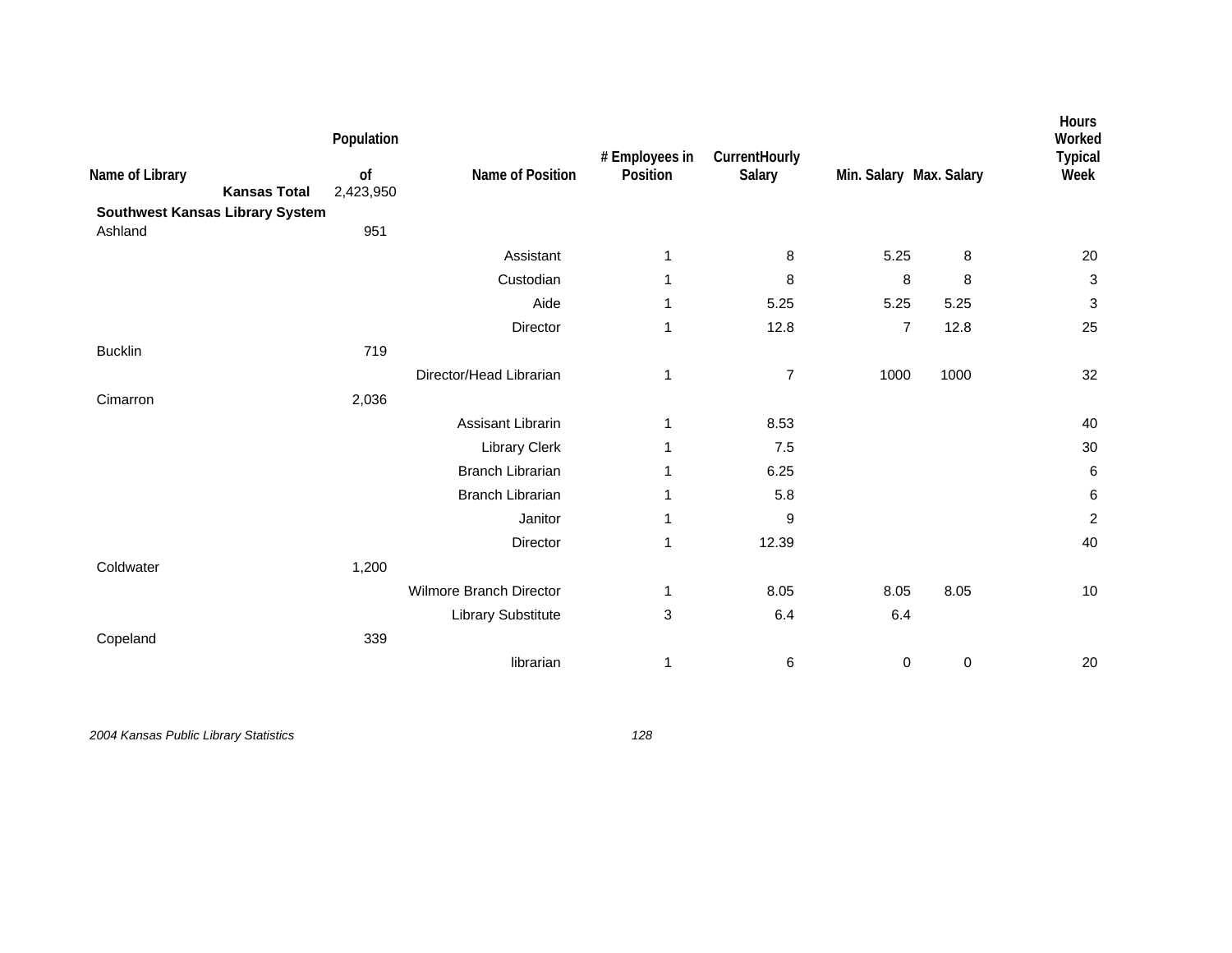|                                        |                     | Population      |                            | # Employees in<br>Position | <b>CurrentHourly</b> |                         | Hours<br>Worked<br>Typical |
|----------------------------------------|---------------------|-----------------|----------------------------|----------------------------|----------------------|-------------------------|----------------------------|
| Name of Library                        | <b>Kansas Total</b> | 0f<br>2,423,950 | Name of Position           |                            | Salary               | Min. Salary Max. Salary | Week                       |
| <b>Southwest Kansas Library System</b> |                     |                 |                            |                            |                      |                         |                            |
| Dighton                                |                     | 1,946           |                            |                            |                      |                         |                            |
|                                        |                     |                 | Library Aide               |                            | 6.5                  | 6                       | 18                         |
|                                        |                     |                 | Library Aide               |                            | 6.09                 | 6                       | 18                         |
|                                        |                     |                 | Director of Branch Library |                            | 7.43                 | ⇁                       | 8                          |
|                                        |                     |                 | Director                   |                            | 10.39                | 9                       | 40                         |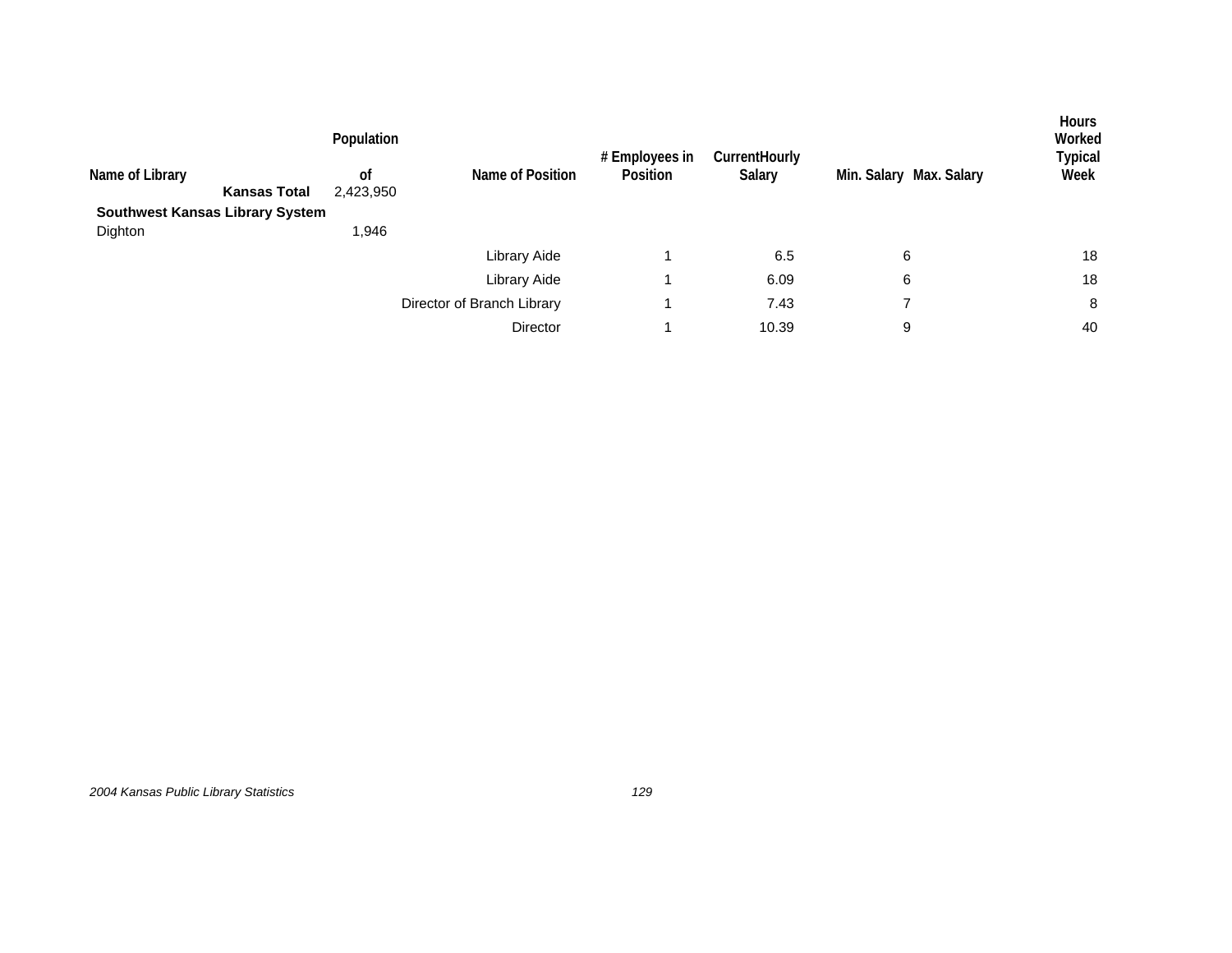| Name of Library | <b>Kansas Total</b><br>Southwest Kansas Library System | Population<br>0f<br>2,423,950 | Name of Position                     | # Employees in<br>Position | CurrentHourly<br>Salary | Min. Salary Max. Salary |       | <b>Hours</b><br>Worked<br><b>Typical</b><br>Week |
|-----------------|--------------------------------------------------------|-------------------------------|--------------------------------------|----------------------------|-------------------------|-------------------------|-------|--------------------------------------------------|
| Dodge City      |                                                        | 25,568                        |                                      |                            |                         |                         |       |                                                  |
|                 |                                                        |                               | Children's Dept. Page                | $\overline{2}$             | 6.37                    | 5.57                    | 7.75  | 24                                               |
|                 |                                                        |                               | Cataloging Librarian                 | 1                          | 11.63                   | 9.36                    | 12.92 | 40                                               |
|                 |                                                        |                               | Public Service Librarian             | 1                          | 14.38                   | 13.83                   | 19.36 | 40                                               |
|                 |                                                        |                               | <b>Technology Support Specialist</b> | 1                          | 18.32                   | 16.3                    | 22.81 | 40                                               |
|                 |                                                        |                               | Maintenance Assistant                | 1                          | 8.31                    | 8.31                    | 11.48 | 15                                               |
|                 |                                                        |                               | Administrative Assistant             | 1                          | 16.23                   | 12.41                   | 17.37 | 40                                               |
|                 |                                                        |                               | <b>Public Relations Coordinator</b>  | 1                          | 18.41                   | 13.83                   | 19.36 | 40                                               |
|                 |                                                        |                               | Interlibrary Loan Coordinator        | 1                          | 10.83                   | 8.01                    | 11.04 | 40                                               |
|                 |                                                        |                               | Serials/Repair Coordinator           | 1                          | 8.57                    | 7.4                     | 10.3  | 15                                               |
|                 |                                                        |                               | <b>Circulation Assistant</b>         | 2                          | 9.01                    | 7.4                     | 10.3  | 75                                               |
|                 |                                                        |                               | Youth Dept. Asst.                    | 1                          | 7.55                    | 7.4                     | 10.3  | 30                                               |
|                 |                                                        |                               | <b>Director</b>                      | 1                          | 30.62                   | 27.23                   | 38.13 | 40                                               |
|                 |                                                        |                               | Circulation Dept. Page               | 3                          | 6.16                    | 5.57                    | 7.75  | 42                                               |
|                 |                                                        |                               | Reference Librarian                  | 1                          | 12.84                   | 10.13                   | 13.97 | 40                                               |
|                 |                                                        |                               | <b>Circulation Supervisor</b>        | 1                          | 12.25                   | 9.01                    | 12.41 | 40                                               |
|                 |                                                        |                               | <b>Facilities Manager</b>            | 1                          | 10                      | 9.36                    | 12.92 | 40                                               |
|                 |                                                        |                               | <b>Outreach Coordinator</b>          | 1                          | 8.57                    | 7.4                     | 10.3  | 40                                               |
|                 |                                                        |                               | Youth Dept. Coordinator              | 1                          | 10                      | 8.01                    | 11.04 | 40                                               |
|                 |                                                        |                               | <b>Acquisitions Coordinator</b>      | 1                          | 10.97                   | 9.01                    | 12.41 | 40                                               |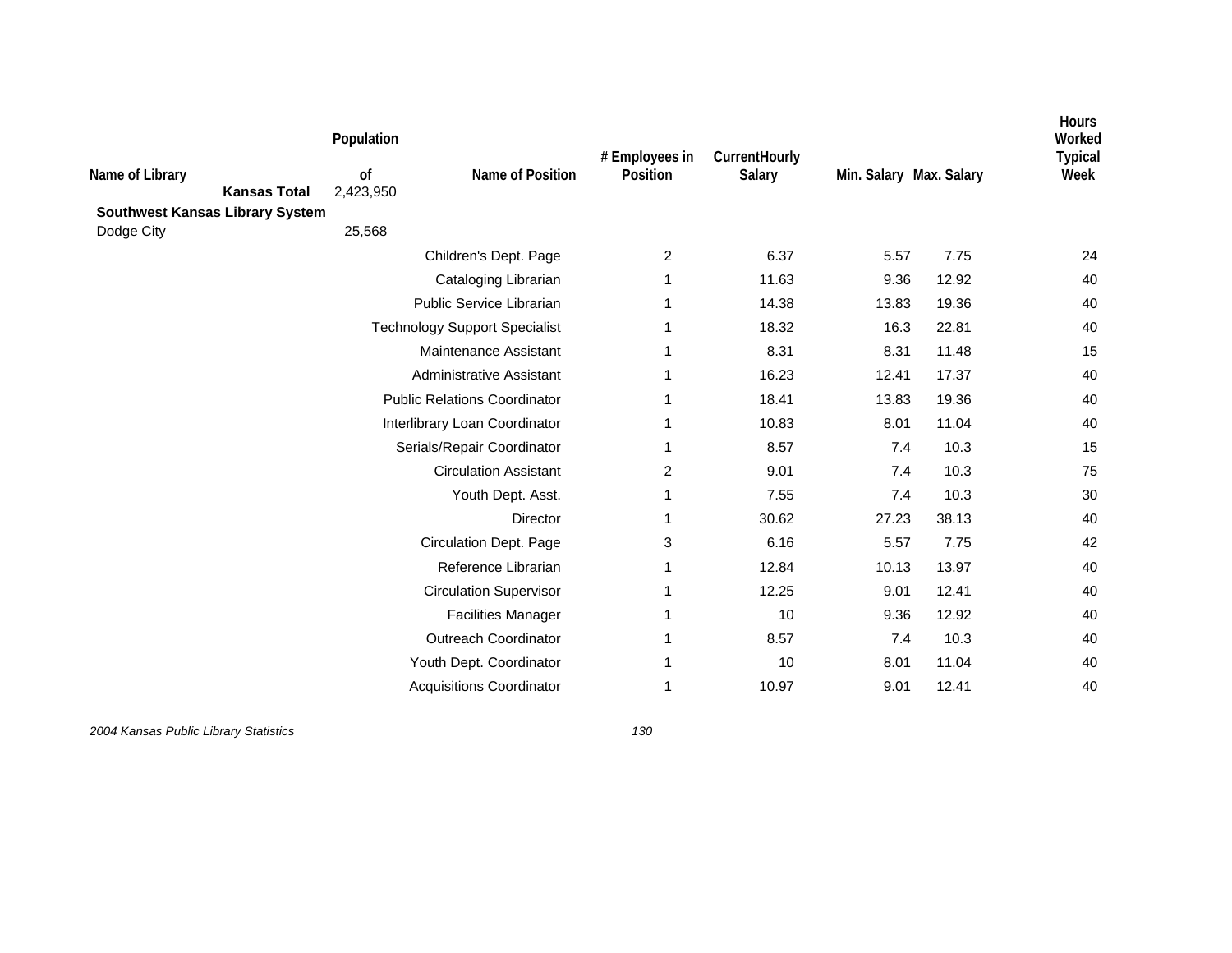|                 |                                        | Population      |                                  |                            |                         |                         |                | <b>Hours</b><br>Worked |
|-----------------|----------------------------------------|-----------------|----------------------------------|----------------------------|-------------------------|-------------------------|----------------|------------------------|
| Name of Library | <b>Kansas Total</b>                    | of<br>2,423,950 | Name of Position                 | # Employees in<br>Position | CurrentHourly<br>Salary | Min. Salary Max. Salary |                | <b>Typical</b><br>Week |
|                 | <b>Southwest Kansas Library System</b> |                 |                                  |                            |                         |                         |                |                        |
|                 |                                        |                 | <b>Bilingual Coordinator</b>     | 1                          | 9.64                    | 8.31                    | 11.48          | 40                     |
| Elkhart         |                                        | 3,317           |                                  |                            |                         |                         |                |                        |
|                 |                                        |                 | Circulation                      | $\overline{c}$             | 7.7                     | $\overline{7}$          | $\mathbf 0$    | 15                     |
|                 |                                        |                 | Director                         | 1                          | 19.5                    | $\mathbf 0$             | $\mathbf 0$    | 38                     |
|                 |                                        |                 | ILL & Acquisition                | 1                          | 12.1                    | 8                       | $\mathbf 0$    | 38                     |
|                 |                                        |                 | <b>Children's Service</b>        | 1                          | 8.55                    | 8                       | $\mathbf 0$    | 38                     |
|                 |                                        |                 | <b>Technology Assistant</b>      | 1                          | 9.2                     | 8                       | $\mathbf 0$    | 20                     |
|                 |                                        |                 | <b>Branch Director</b>           | 1                          | 13.55                   | 8                       | $\mathbf 0$    | 38                     |
|                 |                                        |                 | <b>Branch Children's Service</b> | 1                          | 10.85                   | 8                       | 0              | 38                     |
|                 |                                        |                 | Page                             | 5                          | 5.5                     | 5.25                    | $\pmb{0}$      | 10                     |
| Ford            |                                        | 321             |                                  |                            |                         |                         |                |                        |
|                 |                                        |                 | Director                         | 1                          | 6.5                     | 5.15                    | 6.5            | 16                     |
| Fowler          |                                        | 577             |                                  |                            |                         |                         |                |                        |
|                 |                                        |                 | Librarian                        | 1                          | 6.5                     | 5.15                    | $\overline{7}$ | $18$                   |

*2004 Kansas Public Library Statistics 131*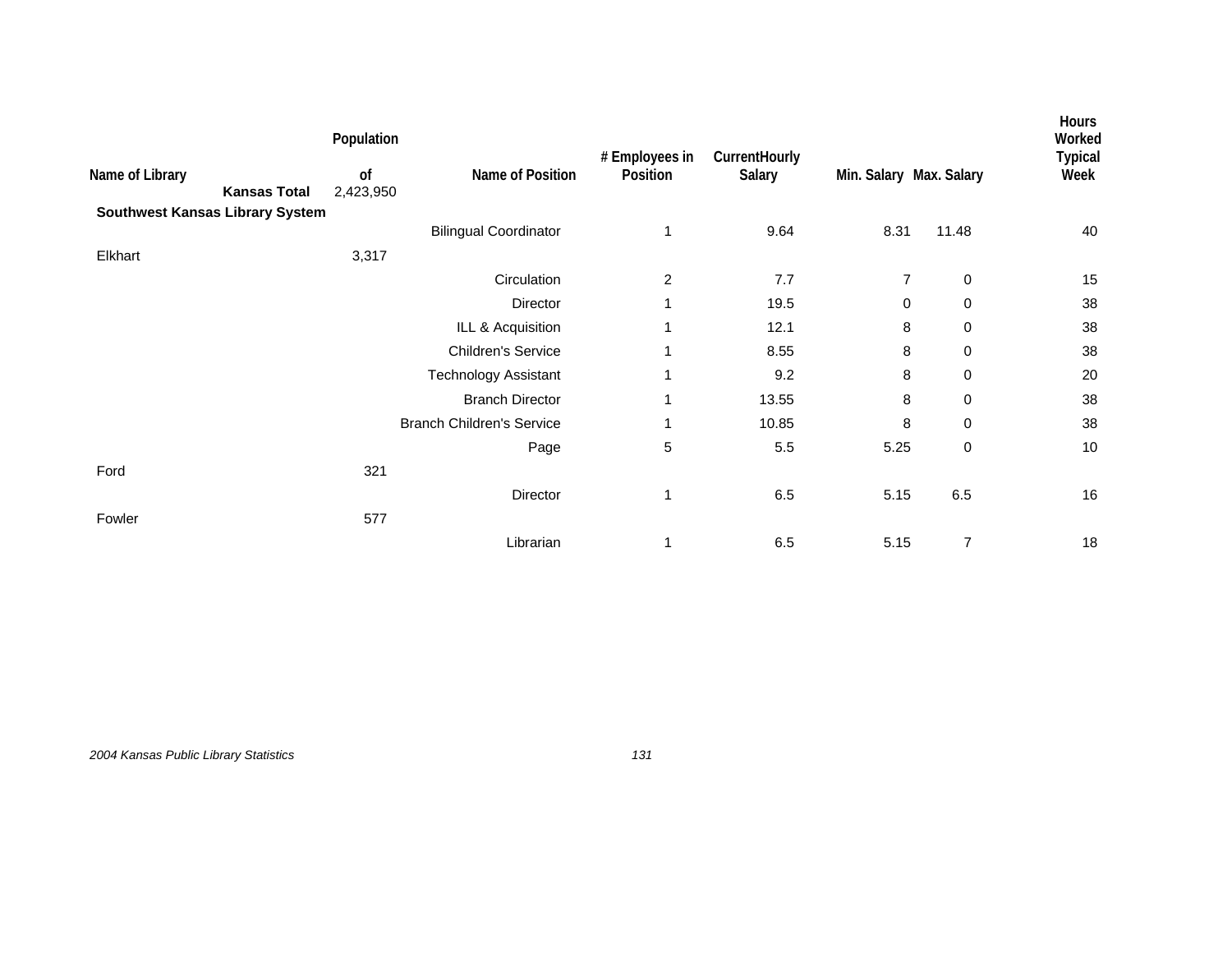| Name of Library<br><b>Southwest Kansas Library System</b> | <b>Kansas Total</b> | Population<br>of<br>2,423,950 | Name of Position                      | # Employees in<br>Position | CurrentHourly<br>Salary | Min. Salary Max. Salary | <b>Hours</b><br>Worked<br><b>Typical</b><br>Week |
|-----------------------------------------------------------|---------------------|-------------------------------|---------------------------------------|----------------------------|-------------------------|-------------------------|--------------------------------------------------|
| Garden City                                               |                     | 39,176                        |                                       |                            |                         |                         |                                                  |
|                                                           |                     |                               | <b>Circulation Assistant</b>          | 2                          | 7                       |                         | 20                                               |
|                                                           |                     |                               | <b>Circulation Supervisor</b>         |                            | 8.4                     |                         | 40                                               |
|                                                           |                     |                               | <b>Teen Services Coordinator</b>      |                            | 7.15                    |                         | 40                                               |
|                                                           |                     |                               | <b>Circulation Supervisor</b>         |                            | 8.4                     |                         | 40                                               |
|                                                           |                     |                               | Outreach Coordinator                  |                            | 7.5                     |                         | 40                                               |
|                                                           |                     |                               | Office Manager                        |                            | 11.14                   |                         | 40                                               |
|                                                           |                     |                               | Office Manager                        |                            | 11.14                   |                         | 40                                               |
|                                                           |                     |                               | Processing Assistant                  |                            | 7.71                    |                         | 40                                               |
|                                                           |                     |                               | <b>Processing Assistant</b>           |                            | 7.71                    |                         | 40                                               |
|                                                           |                     |                               | Interlibrary Loan                     |                            | $7.5$                   |                         | 40                                               |
|                                                           |                     |                               | <b>Circulation Assistant</b>          |                            | 7                       |                         | 40                                               |
|                                                           |                     |                               | Page                                  | 4                          | 6                       |                         | 20                                               |
|                                                           |                     |                               | Page                                  | 4                          | 6                       |                         | 20                                               |
|                                                           |                     |                               | <b>Circulation Assistant</b>          | 2                          | 7                       |                         | 20                                               |
|                                                           |                     |                               | <b>Children's Services Supervisor</b> |                            | 8.91                    |                         | 40                                               |
|                                                           |                     |                               | Maintenance Supervisor                |                            | 8.5                     |                         | 20                                               |
|                                                           |                     |                               | <b>Cataloging Supervisor</b>          |                            | 11.11                   |                         | 40                                               |
|                                                           |                     |                               | 0-3 Services Coordinator              |                            | 7.25                    |                         | 20                                               |
|                                                           |                     |                               | 0-3 Services Coordinator              |                            | 7.25                    |                         | 20                                               |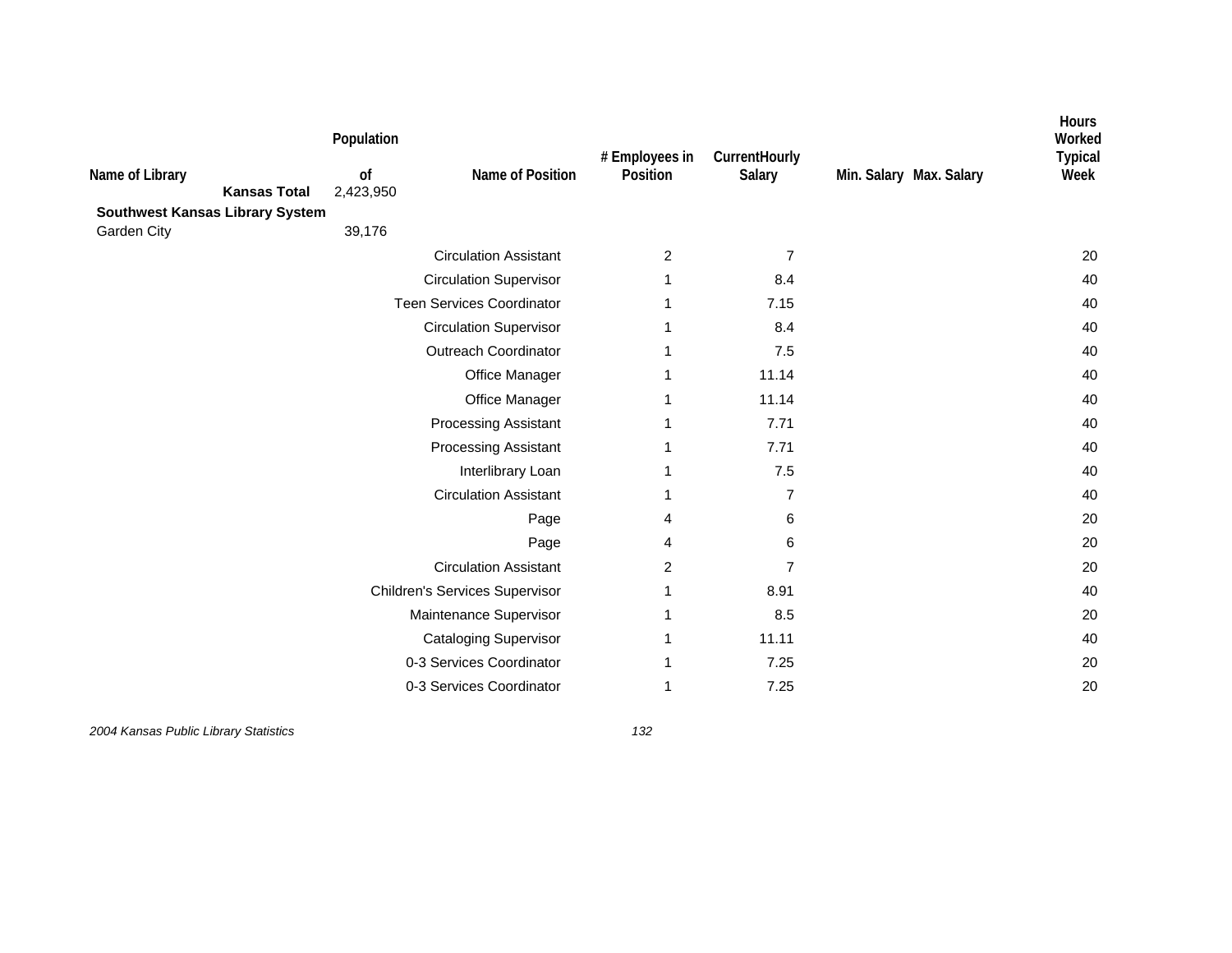| Name of Library                        | <b>Kansas Total</b> | Population<br>0f<br>2,423,950 | Name of Position                        | # Employees in<br>Position | CurrentHourly<br>Salary | Min. Salary Max. Salary | Hours<br>Worked<br><b>Typical</b><br>Week |
|----------------------------------------|---------------------|-------------------------------|-----------------------------------------|----------------------------|-------------------------|-------------------------|-------------------------------------------|
| <b>Southwest Kansas Library System</b> |                     |                               | Maintenance Assistant                   | 1                          | 8                       |                         | 35                                        |
|                                        |                     |                               | Maintenance Supervisor                  |                            | 8.5                     |                         | 20                                        |
|                                        |                     |                               | Maintenance Assistant                   |                            | 8                       |                         | 35                                        |
|                                        |                     |                               | Systems Administrator                   |                            | 12.69                   |                         | 40                                        |
|                                        |                     |                               | <b>Cataloging Assistant</b>             |                            | 9.18                    |                         | 40                                        |
|                                        |                     |                               | Interlibrary Loan                       |                            | 7.5                     |                         | 40                                        |
|                                        |                     |                               | <b>Circulation Assistant</b>            | 1                          | $\overline{7}$          |                         | 40                                        |
|                                        |                     |                               | <b>Cataloging Supervisor</b>            |                            | 11.11                   |                         | 40                                        |
|                                        |                     |                               | Deputy Director                         |                            | 14.27                   |                         | 40                                        |
|                                        |                     |                               | <b>Cataloging Assistant</b>             |                            | 9.18                    |                         | 40                                        |
|                                        |                     |                               | <b>Children's Services Supervisor</b>   |                            | 8.91                    |                         | 40                                        |
|                                        |                     |                               | Director                                |                            | 27.23                   |                         | 40                                        |
|                                        |                     |                               | <b>Outreach Coordinator</b>             |                            | 7.5                     |                         | 40                                        |
|                                        |                     |                               | Deputy Director                         |                            | 14.27                   |                         | 40                                        |
|                                        |                     |                               | <b>Teen Services Coordinator</b>        |                            | 7.15                    |                         | 40                                        |
|                                        |                     |                               | <b>Assistant Circulation Supervisor</b> |                            | 7.25                    |                         | 40                                        |
|                                        |                     |                               | Systems Administrator                   |                            | 12.69                   |                         | 40                                        |
|                                        |                     |                               | <b>Assistant Circulation Supervisor</b> |                            | 7.25                    |                         | 40                                        |
| Hanston                                |                     | 269                           |                                         |                            |                         |                         |                                           |
|                                        |                     |                               | Director                                | 1                          | 6.15                    | 5.15                    | 12                                        |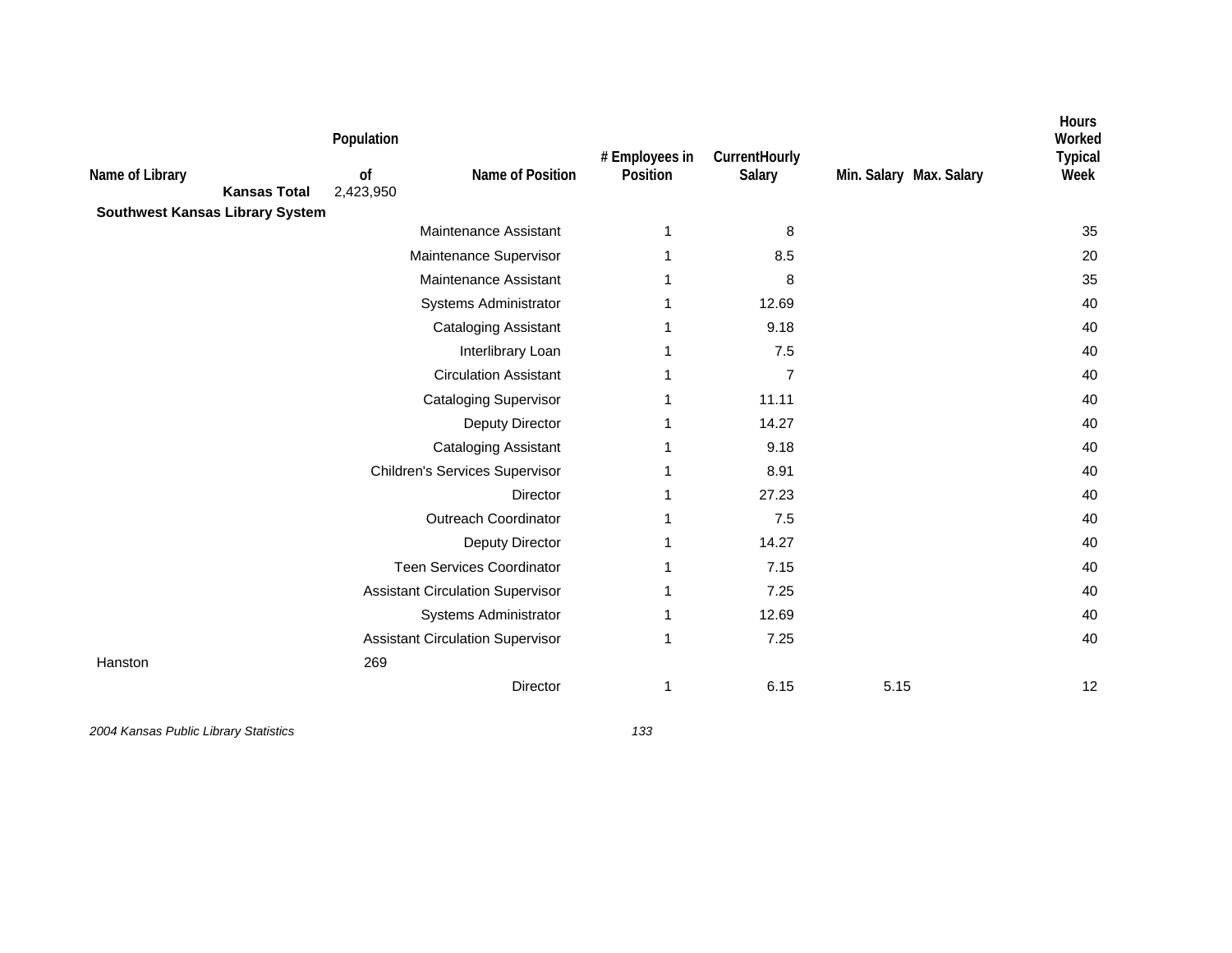|                                        | Population                             |                                         | # Employees in | CurrentHourly |                         |       | <b>Hours</b><br>Worked<br><b>Typical</b> |
|----------------------------------------|----------------------------------------|-----------------------------------------|----------------|---------------|-------------------------|-------|------------------------------------------|
| Name of Library                        | of<br>2,423,950<br><b>Kansas Total</b> | Name of Position                        | Position       | Salary        | Min. Salary Max. Salary |       | Week                                     |
| <b>Southwest Kansas Library System</b> |                                        |                                         |                |               |                         |       |                                          |
| Hugoton                                | 5,389                                  |                                         |                |               |                         |       |                                          |
|                                        |                                        | Library Aide                            | 1              | 6.75          | 5.15                    | 10    | $10$                                     |
|                                        |                                        | <b>Adult Services</b>                   | 1              | 9             | 5.15                    | 20    | 40                                       |
|                                        |                                        | <b>Technical Services/ILL</b>           | 1              | 11.6          | $7.5\,$                 | 15    | 40                                       |
|                                        |                                        | Circulation                             | $\mathbf 1$    | 11.6          | 5.15                    | 11.6  | 10                                       |
|                                        |                                        | <b>Circulation/Reference Specialist</b> | 1              | 12.1          | 5.15                    | 12.5  | 40                                       |
|                                        |                                        | Director                                | 1              | 20.19         | 14.62                   |       | 40                                       |
|                                        |                                        | Circulation                             | 1              | 8.4           | 5.15                    | 10    | 20                                       |
|                                        |                                        | Bookkeeping                             | 1              | 11.6          | 7.5                     | 15    | 36                                       |
| Jetmore                                | 933                                    |                                         |                |               |                         |       |                                          |
|                                        |                                        | Librarian                               | 1              | 5.25          | 5.15                    | 6     | 20                                       |
| Kinsley                                | 1,551                                  |                                         |                |               |                         |       |                                          |
|                                        |                                        | Director                                | 1              | 11.06         | 11.06                   | 11.06 | 40                                       |
| Kismet                                 | 511                                    |                                         |                |               |                         |       |                                          |
|                                        |                                        | Library Assistant                       | 1              | 5.15          | 5.15                    | 5.15  | 4                                        |
|                                        |                                        | <b>Head Librarian</b>                   | 1              | 5.4           | 5.4                     | 5.4   | 19                                       |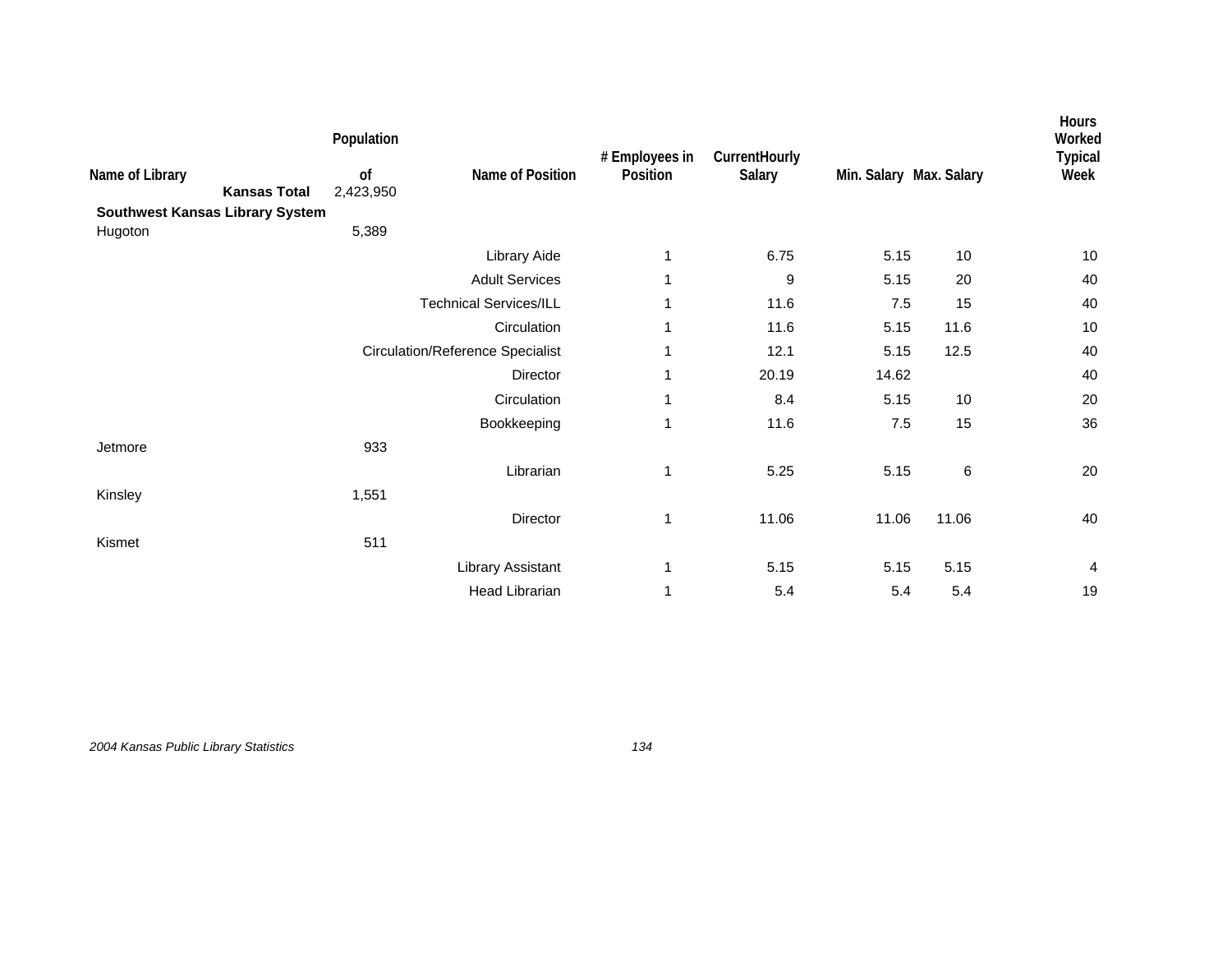|                     | Population      |                                        |                                                                                                    |                |                         | <b>Hours</b><br>Worked |
|---------------------|-----------------|----------------------------------------|----------------------------------------------------------------------------------------------------|----------------|-------------------------|------------------------|
| <b>Kansas Total</b> | of<br>2,423,950 | Name of Position                       | Position                                                                                           | Salary         | Min. Salary Max. Salary | <b>Typical</b><br>Week |
|                     |                 |                                        |                                                                                                    |                |                         |                        |
|                     | 4,591           |                                        |                                                                                                    |                |                         |                        |
|                     |                 | Director                               | 1                                                                                                  | 38882.62       | 28000                   | 43                     |
|                     |                 |                                        | 1                                                                                                  | 9.37           | 7.5                     | 40                     |
|                     |                 |                                        | 1                                                                                                  | 12.66          | 7.5                     | 40                     |
|                     |                 | Library Assistant                      | 1                                                                                                  | 7.5            | $7.5\,$                 | 40                     |
|                     |                 |                                        | 1                                                                                                  | 7.5            | $7.5\,$                 | 13                     |
|                     | 2,447           |                                        |                                                                                                    |                |                         |                        |
|                     |                 | Director                               | 1                                                                                                  | 9.09           |                         | 33                     |
|                     |                 | Part time                              | 1                                                                                                  | 7.25           |                         | 22                     |
|                     | 585             |                                        |                                                                                                    |                |                         |                        |
|                     |                 | Director                               | 1                                                                                                  | 6.5            | 6.5                     | 21                     |
|                     |                 | <b>Southwest Kansas Library System</b> | Library Assistant Interlibrary Loan<br><b>Assistant Library Director</b><br>Student Part-time Help | # Employees in | CurrentHourly           |                        |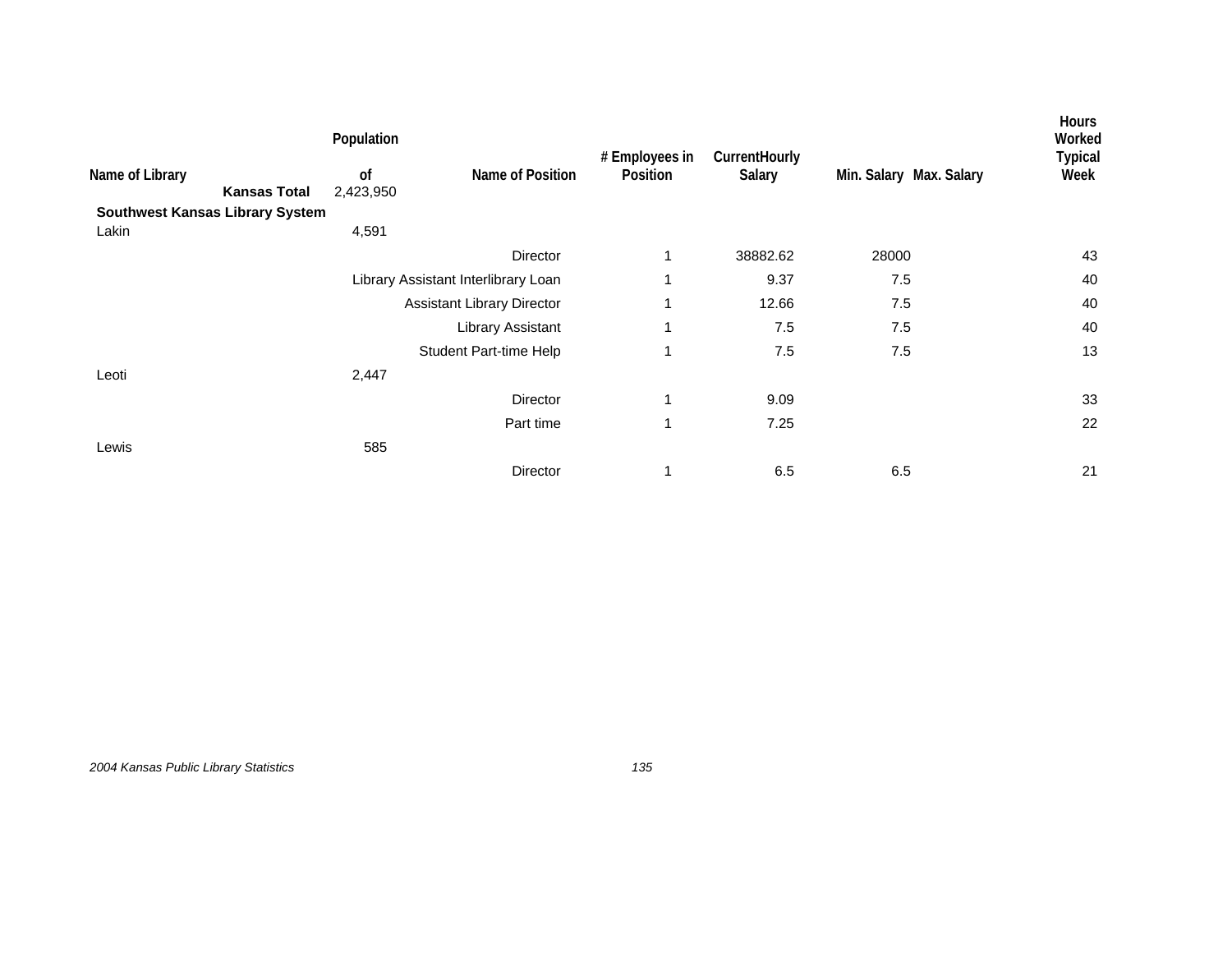|                                        | Population      |                                   | # Employees in | CurrentHourly  |                         |                | <b>Hours</b><br>Worked<br><b>Typical</b> |
|----------------------------------------|-----------------|-----------------------------------|----------------|----------------|-------------------------|----------------|------------------------------------------|
| Name of Library<br><b>Kansas Total</b> | of<br>2,423,950 | Name of Position                  | Position       | Salary         | Min. Salary Max. Salary |                | Week                                     |
| <b>Southwest Kansas Library System</b> |                 |                                   |                |                |                         |                |                                          |
| Liberal                                | 20,067          |                                   |                |                |                         |                |                                          |
|                                        |                 | Young Adult/Volunteer Coordinator | 1              |                | 10                      |                | 40                                       |
|                                        |                 | <b>Public Relations</b>           |                | 7.44           | $\overline{7}$          | 8.5            | 10                                       |
|                                        |                 | <b>Processing Clerk</b>           |                | $\overline{7}$ | $\overline{7}$          | $7.5\,$        | 25                                       |
|                                        |                 | <b>Circulation Supervisor</b>     | 1              |                | 8                       |                | 40                                       |
|                                        |                 | Administrative Assistant          |                |                | 11                      |                | 40                                       |
|                                        |                 | <b>Collection Development</b>     |                | 7.65           | 7.5                     | 8              | 40                                       |
|                                        |                 | Interlibrary Loan Clerk           |                | 7.44           | $\overline{7}$          | 8.5            | 35                                       |
|                                        |                 | <b>Technology Supervisor</b>      |                | 0              | 10                      |                | 40                                       |
|                                        |                 | Children's Librarian              |                |                | 10                      |                | 40                                       |
|                                        |                 | Director                          | 1              |                | 50000                   |                | 45                                       |
|                                        |                 | <b>Collection Assistant</b>       | 1              | 7.98           | $\overline{7}$          | 9              | 15                                       |
|                                        |                 | Page                              | 4              | 6.15           | 6                       | $\overline{7}$ | 15                                       |
|                                        |                 | <b>Technical Services</b>         | 2              | 7.66           | 7.5                     | 8.5            | 40                                       |
|                                        |                 | <b>Circulation Assistant</b>      | 1              |                | $\overline{7}$          |                | 28                                       |
|                                        |                 | Accountant                        |                | 12.74          | 12.74                   |                | 40                                       |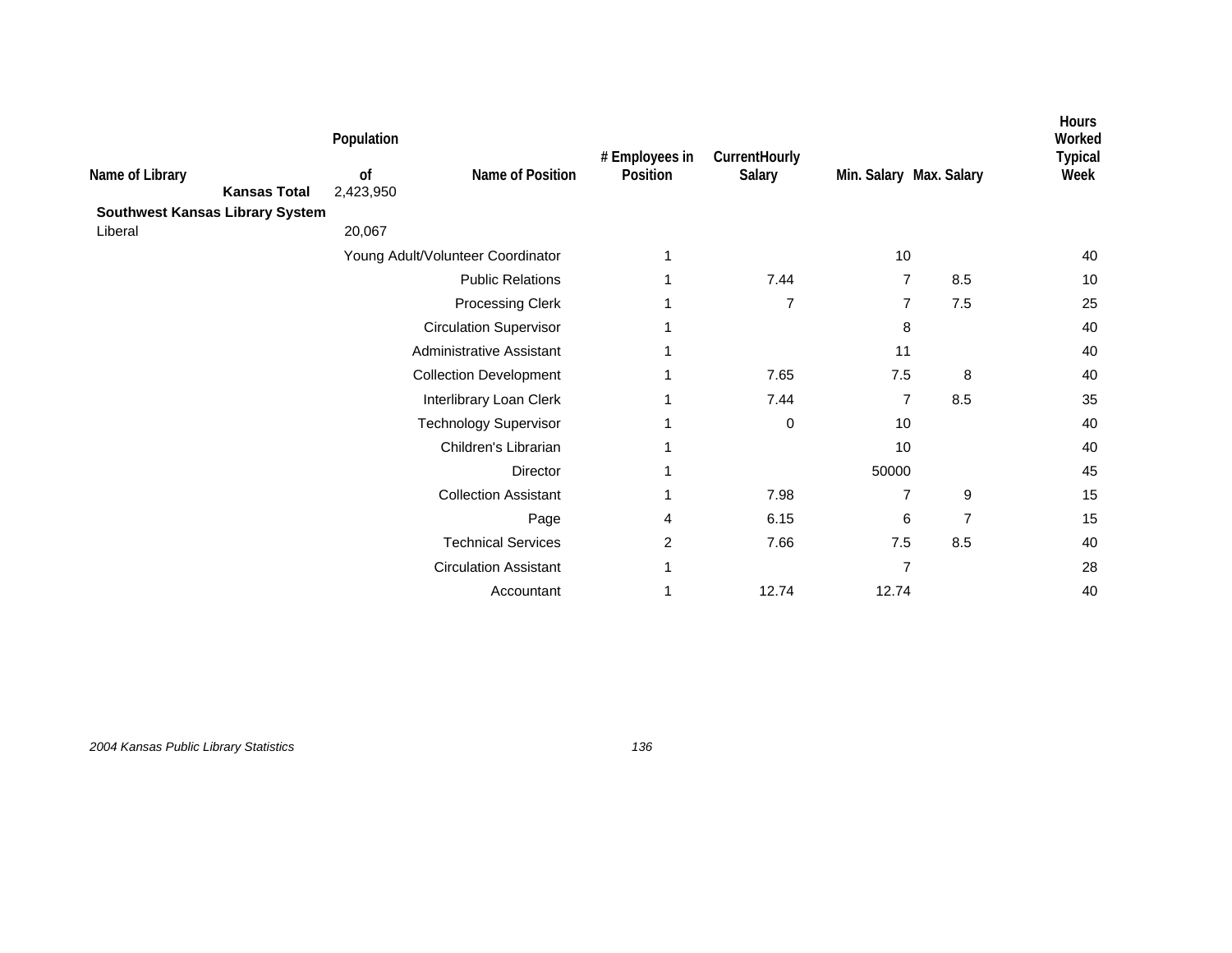| Name of Library<br><b>Kansas Total</b><br>Southwest Kansas Library System | Population<br>of<br>2,423,950 | Name of Position           | # Employees in<br>Position | CurrentHourly<br>Salary | Min. Salary Max. Salary |           | Hours<br>Worked<br><b>Typical</b><br>Week |
|---------------------------------------------------------------------------|-------------------------------|----------------------------|----------------------------|-------------------------|-------------------------|-----------|-------------------------------------------|
| Meade                                                                     | 1,658                         |                            |                            |                         |                         |           |                                           |
|                                                                           |                               | Page                       | 1                          | 5.3                     | 5.25                    | 5.3       | 20                                        |
|                                                                           |                               | Director                   | 1                          | 13.23                   | 13.23                   | 13.23     | 35                                        |
|                                                                           |                               | Assistant Clerk            | 1                          | 6.4                     | 6.35                    | 6.4       | 15                                        |
|                                                                           |                               | Assistant Librarian        | 1                          | 7.3                     | 7.25                    | 7.3       | 30                                        |
|                                                                           |                               | Clerk                      | 1                          | 6.35                    | 6.2                     | 6.35      | 22                                        |
| Minneola                                                                  | 702                           |                            |                            |                         |                         |           |                                           |
|                                                                           |                               | Librarian                  | 1                          | 7.5                     | 6                       |           | 20                                        |
|                                                                           |                               | Director                   | 1                          | 7.5                     | 6                       |           | 20                                        |
| Montezuma                                                                 | 1,645                         |                            |                            |                         |                         |           |                                           |
|                                                                           |                               | Director                   | 1                          | 8                       | 5.15                    | 8         | 40                                        |
| Ness City                                                                 | 1,403                         |                            |                            |                         |                         |           |                                           |
|                                                                           |                               | TEMORARY/PART-TIME         | $\overline{c}$             | 5.65                    | 5.15                    | $\pmb{0}$ | $\,6\,$                                   |
|                                                                           |                               | <b>ASSISTANT LIBRARIAN</b> | 1                          | 6.4                     | 5.15                    |           | 40                                        |
|                                                                           |                               | Director                   | 1                          | 9.05                    | 5.15                    |           | 40                                        |
| Plains                                                                    | 1,180                         |                            |                            |                         |                         |           |                                           |
|                                                                           |                               | High School Help           | 1                          | 5.15                    | 5.15                    | 5.15      | 8                                         |
|                                                                           |                               | Librarian / Director       | 1                          | 10.84                   |                         |           | 40                                        |
|                                                                           |                               | Assistant Librarian        | 1                          | $\overline{7}$          | 5.15                    | $\pmb{0}$ | 28                                        |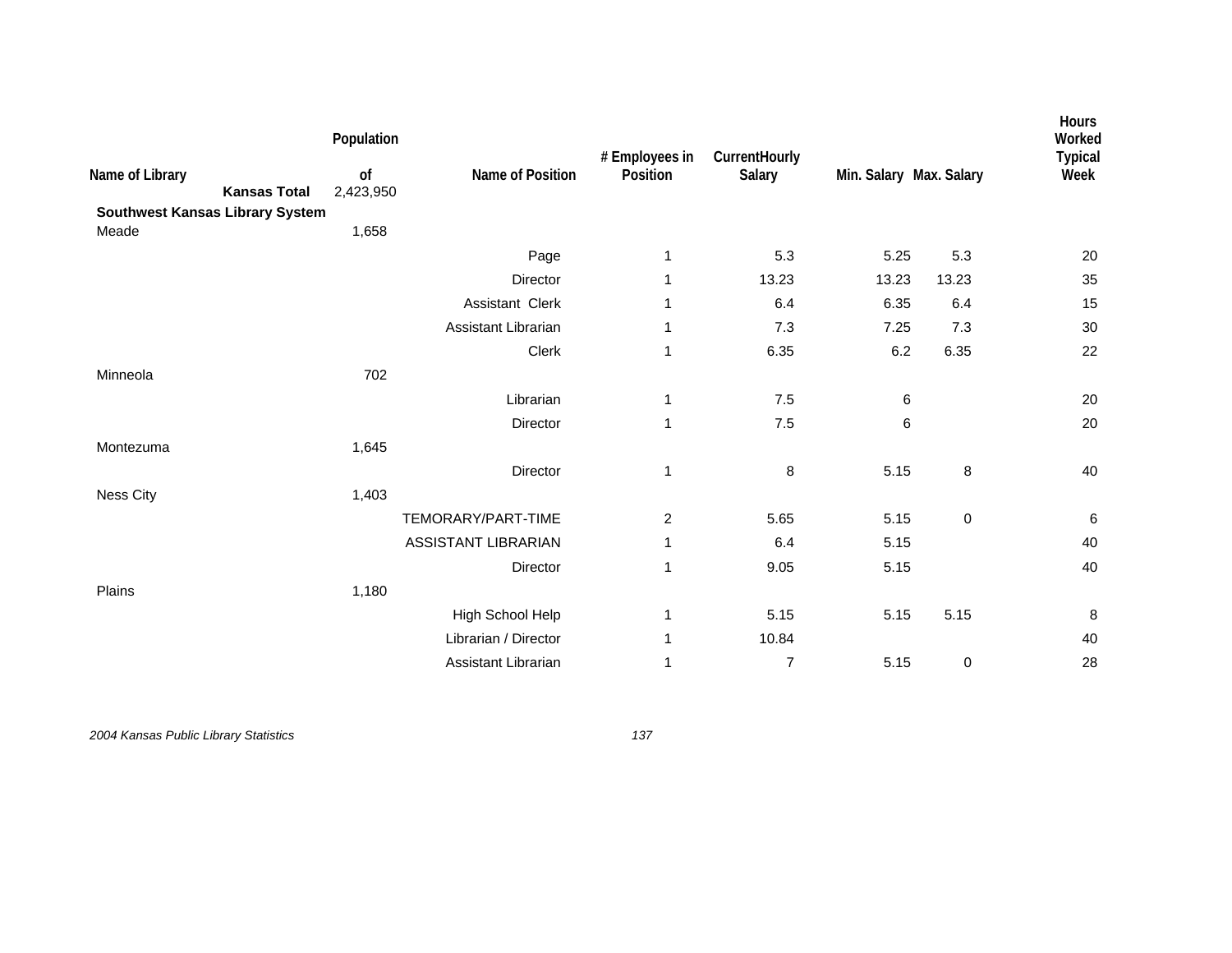| Name of Library<br><b>Kansas Total</b><br><b>Southwest Kansas Library System</b> | Population<br>of<br>2,423,950 | Name of Position        | # Employees in<br>Position | CurrentHourly<br>Salary | Min. Salary Max. Salary |       | Hours<br>Worked<br><b>Typical</b><br>Week |
|----------------------------------------------------------------------------------|-------------------------------|-------------------------|----------------------------|-------------------------|-------------------------|-------|-------------------------------------------|
| Protection                                                                       | 715                           |                         |                            |                         |                         |       |                                           |
|                                                                                  |                               | <b>Library Director</b> | 1                          | 6                       | 6                       | 6     | $30\,$                                    |
| Ransom                                                                           | 307                           |                         |                            |                         |                         |       |                                           |
|                                                                                  |                               | Director                | 1                          | 9                       | 6                       |       | 25                                        |
|                                                                                  |                               | Asst. Librarian         | 1                          | 6.5                     | 5.25                    |       | $\bf 8$                                   |
|                                                                                  |                               | <b>Library Aide</b>     | 2                          | 5.25                    | 5.15                    |       | $\ensuremath{\mathsf{3}}$                 |
| Satanta                                                                          | 1,775                         |                         |                            |                         |                         |       |                                           |
|                                                                                  |                               | Librarian               | 1                          | 6                       | 5.15                    | $\,6$ | $10$                                      |
| Scott City                                                                       | 4,806                         |                         |                            |                         |                         |       |                                           |
|                                                                                  |                               | <b>Library Director</b> | 1                          | 18                      |                         |       | 35                                        |
|                                                                                  |                               | High School aide        | 1                          | $\overline{7}$          | 5.45                    |       | 21                                        |
|                                                                                  |                               | Assistant Librarian     | 1                          | 10                      |                         |       | 20                                        |
|                                                                                  |                               | Custodian               | 1                          | 10.48                   |                         |       | 8                                         |
|                                                                                  |                               | Children's Librarian    | 1                          | 11                      |                         |       | 23                                        |
|                                                                                  |                               | <b>Adult Aide</b>       | 1                          | 9                       |                         |       | 18                                        |
|                                                                                  |                               | Media Specialist        | 1                          | $10$                    |                         |       | 10                                        |
| Spearville                                                                       | 1,191                         |                         |                            |                         |                         |       |                                           |
|                                                                                  |                               | Assistant               | $\overline{\mathbf{c}}$    | 7.7                     | 6                       | 7.75  | 24                                        |
|                                                                                  |                               | Director                | 1                          | 8.65                    | 7.75                    | 8.65  | 36                                        |